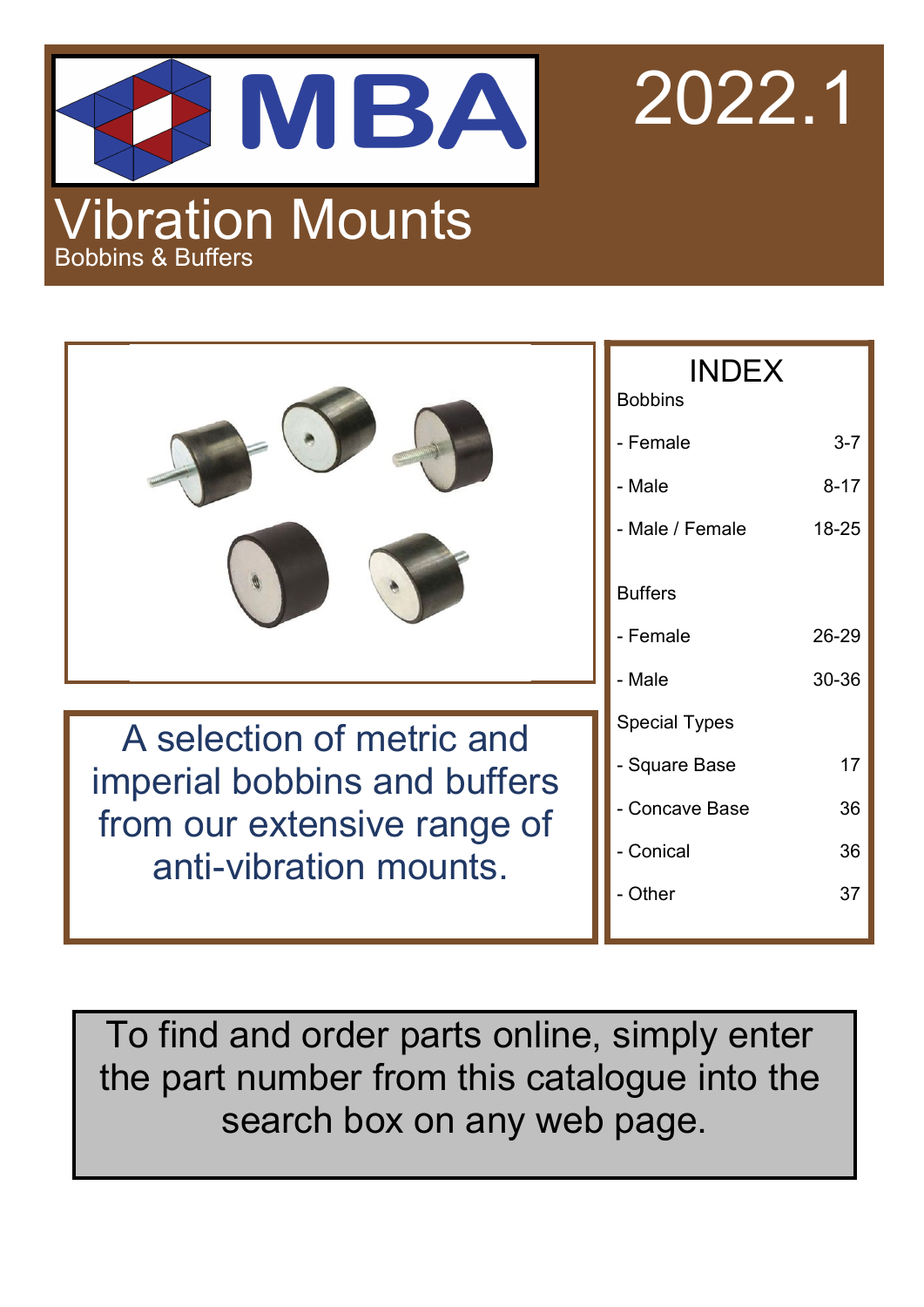

Male - Female Bobbin



Female - Female Bobbin



Female Buffer (Blank one end)



Male Buffer



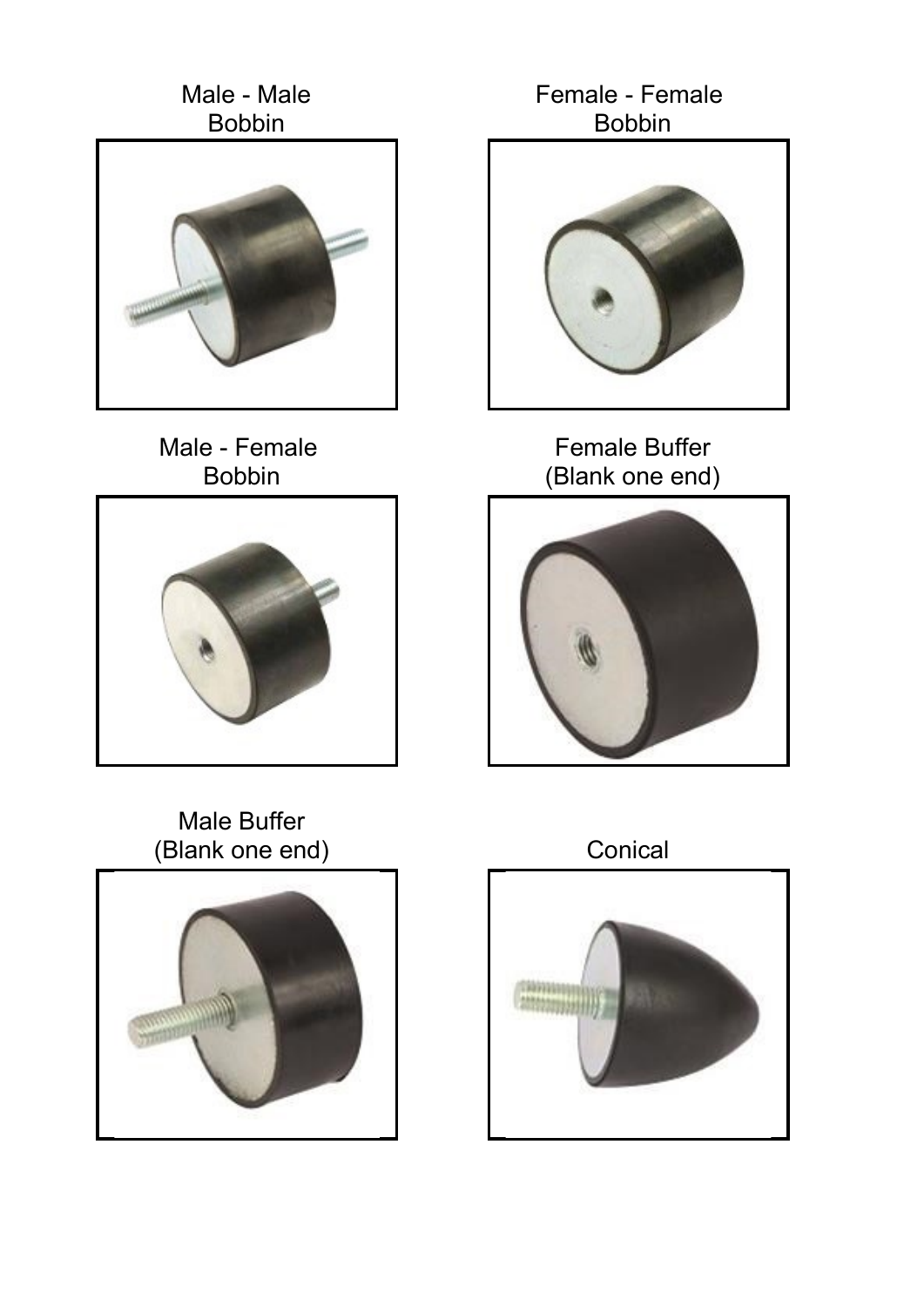| Body Height (H)                           | <b>Thread Size</b> | <b>Shore Hardness</b> | <b>Mounts - Bobbin - Female</b><br>Thread Depth (L2) | <b>Material</b>       | <b>Part Number</b>     |
|-------------------------------------------|--------------------|-----------------------|------------------------------------------------------|-----------------------|------------------------|
| $mm$ (in.)                                |                    |                       | mm                                                   |                       |                        |
| 8.0 mm Nom. Body Dia. (D)                 |                    |                       |                                                      |                       |                        |
| 8.0(0.31")                                | M3x0.50            | 60                    | 2.0(0.08")                                           | <b>Natural Rubber</b> | * CFF008-08-030M-R60   |
| 10.0 mm Nom. Body Dia. (D)<br>10.0(0.39") | M4x0.70            | 60                    | 3.0(0.12")                                           | <b>Natural Rubber</b> | * CFF010-10-040M-R60   |
|                                           |                    |                       |                                                      |                       |                        |
| 15.0 mm Nom. Body Dia. (D)<br>7.0(0.28")  | M4x0.70            | 60                    | 2.0(0.08")                                           | <b>Natural Rubber</b> | * CFF015-07-040M-R60   |
| 8.0(0.31")                                | M4x0.70            | 60                    | 2.0(0.08")                                           | <b>Natural Rubber</b> | * CFF015-08-040M-R60   |
| 10.0 (0.39")                              | M4x0.70            | 60                    | 3.0(0.12")                                           | <b>Natural Rubber</b> | * CFF015-10-040M-R60   |
| 15.0 (0.59")                              | M4x0.70            | 70                    |                                                      | <b>Natural Rubber</b> | CFF015-15-040M-R70     |
| 15.0 (0.59")                              | M5x0.80            | 60                    | 4.0(0.16")                                           | <b>Natural Rubber</b> | ** CFF015-15-050M-R60  |
| 15.0 (0.59")                              | M4x0.70            | 60                    |                                                      | <b>Natural Rubber</b> | CFF015-15-040M-R60     |
| 15.0 (0.59")                              | M4x0.70            | 45                    |                                                      | <b>Natural Rubber</b> | CFF015-15-040M-R45     |
| 20.0 (0.79")                              | M4x0.70            | 60                    | 4.0(0.16")                                           | <b>Natural Rubber</b> | ** CFF015-20-040M-R60  |
|                                           |                    |                       |                                                      |                       |                        |
| 15.9 mm Nom. Body Dia. (D)<br>12.7(0.50") | 8-32 UNC (32 TPI)  | 60                    | 4.6(0.18")                                           | <b>Natural Rubber</b> | CFF016-13-042C-R60     |
| 16.0 mm Nom. Body Dia. (D)                |                    |                       |                                                      |                       |                        |
| 13.0(0.51")                               | M4x0.70            | 60                    | 5.0(0.20")                                           | <b>Natural Rubber</b> | CFF016-13-040M-R60     |
|                                           |                    |                       |                                                      |                       |                        |
| 20.0 mm Nom. Body Dia. (D)<br>8.0(0.31")  | M6x1.00            | 60                    | 3.0(0.12")                                           | <b>Natural Rubber</b> | * CFF020-08-060M-R60   |
| 10.0(0.39")                               | M6x1.00            | 60                    | 3.0(0.12")                                           | <b>Natural Rubber</b> | * CFF020-10-060M-R60   |
| 15.0 (0.59")                              | M6x1.00            | 45                    |                                                      | <b>Natural Rubber</b> | CFF020-15-060M-R45     |
| 15.0 (0.59")                              | M6x1.00            | 60                    |                                                      | <b>Natural Rubber</b> | CFF020-15-060M-R60     |
| 15.0 (0.59")                              | M6x1.00            | 70                    |                                                      | <b>Natural Rubber</b> | CFF020-15-060M-R70     |
| 20.0 (0.79")                              | M6x1.00            | 60                    |                                                      | <b>Natural Rubber</b> | CFF020-20-060M-R60     |
| 20.0 (0.79")                              | M6x1.00            | 70                    |                                                      | <b>Natural Rubber</b> | CFF020-20-060M-R70     |
| 20.0 (0.79")                              | M6x1.00            | 45                    |                                                      | <b>Natural Rubber</b> | CFF020-20-060M-R45     |
| 25.0 (0.98")                              | M6x1.00            | 45                    |                                                      | <b>Natural Rubber</b> | CFF020-25-060M-R45     |
| 25.0 (0.98")                              | M6x1.00            | 60                    |                                                      | <b>Natural Rubber</b> | CFF020-25-060M-R60     |
| 25.0 (0.98")                              | M6x1.00            | 70                    |                                                      | <b>Natural Rubber</b> | CFF020-25-060M-R70     |
| 30.0(1.18")                               | M6x1.00            | 45                    |                                                      | <b>Natural Rubber</b> | CFF020-30-060M-R45     |
| 30.0(1.18")                               | M6x1.00            | 60                    |                                                      | <b>Natural Rubber</b> | CFF020-30-060M-R60     |
| 30.0(1.18")                               | M6x1.00            | 70                    |                                                      | <b>Natural Rubber</b> | CFF020-30-060M-R70     |
| 25.0 mm Nom. Body Dia. (D)                |                    |                       |                                                      |                       |                        |
| 10.0(0.39")                               | M6x1.00            | 60                    | 3.0(0.12")                                           | <b>Natural Rubber</b> | * CFF025-10-060M-R60   |
| 15.0 (0.59")                              | M6x1.00            | 45                    |                                                      | <b>Natural Rubber</b> | CFF025-15-060M-R45     |
| 15.0 (0.59")                              | M6x1.00            | 60                    |                                                      | <b>Natural Rubber</b> | CFF025-15-060M-R60     |
| 15.0 (0.59")                              | M6x1.00            | 70                    |                                                      | <b>Natural Rubber</b> | CFF025-15-060M-R70     |
| 20.0 (0.79")                              | M6x1.00            | 45                    |                                                      | Natural Rubber        | CFF025-20-060M-R45     |
| 20.0 (0.79")                              | M6x1.00            | 60                    |                                                      | <b>Natural Rubber</b> | CFF025-20-060M-R60     |
| 20.0 (0.79")                              | M6x1.00            | 70                    |                                                      | Natural Rubber        | CFF025-20-060M-R70     |
| 25.0(0.98")                               | 5/16 UNC (18 TPI)  | 60                    | 5.1(0.20")                                           | <b>Natural Rubber</b> | * CFF025-25-079C-D-R60 |
| 25.0(0.98")                               | 5/16 UNC (18 TPI)  | 60                    | 5.1(0.20")                                           | <b>Natural Rubber</b> | * CFF025-25-079C-C-R60 |
| 25.0 (0.98")                              | M6x1.00            | 45                    |                                                      | <b>Natural Rubber</b> | CFF025-25-060M-R45     |
| 25.0 (0.98")                              | M6x1.00            | 60                    |                                                      | <b>Natural Rubber</b> | CFF025-25-060M-R60     |
| 25.0 (0.98")                              | M6x1.00            | 70                    |                                                      | <b>Natural Rubber</b> | CFF025-25-060M-R70     |
| 25.0(0.98")                               | 5/16 UNC (18 TPI)  | 60                    | 5.1(0.20")                                           | <b>Natural Rubber</b> | * CFF025-25-079C-A-R60 |
| 25.0(0.98")                               | 5/16 UNC (18 TPI)  | 60                    | 5.1(0.20")                                           | <b>Natural Rubber</b> | * CFF025-25-079C-B-R60 |
| 25.0 (0.98")                              | M8x1.25            | 45                    |                                                      | <b>Natural Rubber</b> | CFF025-25-080M-R45     |
| 25.0 (0.98")                              | M8x1.25            | 60                    |                                                      | <b>Natural Rubber</b> | CFF025-25-080M-R60     |
| 25.0 (0.98")                              | M8x1.25            | 70                    |                                                      | <b>Natural Rubber</b> | CFF025-25-080M-R70     |
| 30.0(1.18")                               | M8x1.25            | 45                    |                                                      | <b>Natural Rubber</b> | CFF025-30-080M-R45     |
| 30.0(1.18")                               | M8x1.25            | 60                    |                                                      | <b>Natural Rubber</b> | CFF025-30-080M-R60     |
| 30.0(1.18")                               | M8x1.25            | 70                    |                                                      | <b>Natural Rubber</b> | CFF025-30-080M-R70     |
| 25.4 mm Nom. Body Dia. (D)                |                    |                       |                                                      |                       |                        |
| 25.4 (1.00")                              | 5/16 UNC (18 TPI)  | 60                    | 5.1(0.20")                                           | <b>Natural Rubber</b> | CFF025-25-079C-E-R60   |
|                                           |                    |                       |                                                      |                       |                        |

Stocked or Short Delivery **Contains the Usually Available Short Delivery Containery** Long delivery or not in current production

\* Large Minimum Quantities \*\* Available only while stock lasts **Page 3 of 39 E&OE**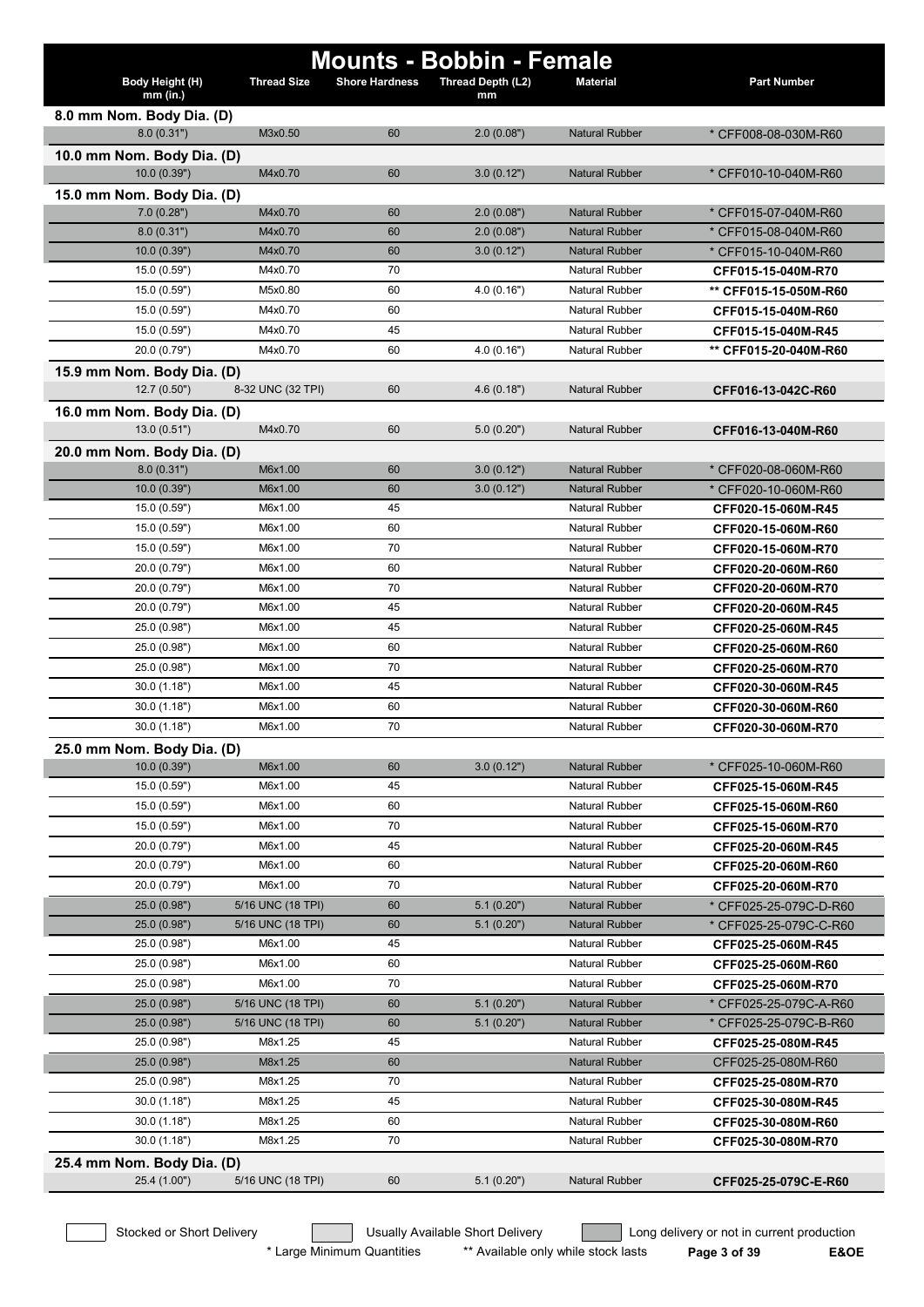|                             |                    |                       | <b>Mounts - Bobbin - Female</b> |                       |                      |
|-----------------------------|--------------------|-----------------------|---------------------------------|-----------------------|----------------------|
| Body Height (H)<br>mm (in.) | <b>Thread Size</b> | <b>Shore Hardness</b> | Thread Depth (L2)<br>mm         | <b>Material</b>       | <b>Part Number</b>   |
| 30.0 mm Nom. Body Dia. (D)  |                    |                       |                                 |                       |                      |
| 15.0 (0.59")                | M8x1.25            | 60                    | 4.0(0.16")                      | <b>Natural Rubber</b> | * CFF030-15-080M-R60 |
| 20.0 (0.79")                | M8x1.25            | 60                    |                                 | <b>Natural Rubber</b> | CFF030-20-080M-R60   |
| 20.0 (0.79")                | M8x1.25            | 70                    |                                 | <b>Natural Rubber</b> | CFF030-20-080M-R70   |
| 20.0 (0.79")                | M8x1.25            | 45                    |                                 | <b>Natural Rubber</b> | CFF030-20-080M-R45   |
| 25.0 (0.98")                | M8x1.25            | 45                    |                                 | <b>Natural Rubber</b> | CFF030-25-080M-R45   |
| 25.0 (0.98")                | M8x1.25            | 60                    |                                 | <b>Natural Rubber</b> | CFF030-25-080M-R60   |
| 25.0 (0.98")                | M8x1.25            | 70                    |                                 | <b>Natural Rubber</b> | CFF030-25-080M-R70   |
| 30.0(1.18")                 | M8x1.25            | 45                    |                                 | <b>Natural Rubber</b> | CFF030-30-080M-R45   |
| 30.0(1.18")                 | M8x1.25            | 60                    |                                 | <b>Natural Rubber</b> | CFF030-30-080M-R60   |
| 30.0(1.18")                 | M8x1.25            | 70                    |                                 | <b>Natural Rubber</b> | CFF030-30-080M-R70   |
| 35.0 (1.38")                | M8x1.25            | 70                    |                                 | <b>Natural Rubber</b> | CFF030-35-080M-R70   |
| 35.0 (1.38")                | M8x1.25            | 45                    |                                 | <b>Natural Rubber</b> | CFF030-35-080M-R45   |
| 35.0 (1.38")                | M8x1.25            | 60                    |                                 | <b>Natural Rubber</b> | CFF030-35-080M-R60   |
| 40.0 (1.57")                | M8x1.25            | 70                    |                                 | <b>Natural Rubber</b> | CFF030-40-080M-R70   |
| 40.0 (1.57")                | M8x1.25            | 45                    |                                 | <b>Natural Rubber</b> | CFF030-40-080M-R45   |
| 40.0 (1.57")                | M8x1.25            | 60                    |                                 | <b>Natural Rubber</b> | CFF030-40-080M-R60   |
| 38.0 mm Nom. Body Dia. (D)  |                    |                       |                                 |                       |                      |
| 25.0 (0.98")                | M8x1.25            | 60                    | 5.0(0.20")                      | <b>Natural Rubber</b> | CFF038-25-080M-R60   |
| 38.1 mm Nom. Body Dia. (D)  |                    |                       |                                 |                       |                      |
| 25.4 (1.00")                | 5/16 UNC (18 TPI)  | 60                    | 5.1(0.20")                      | <b>Natural Rubber</b> | CFF038-25-079C-R60   |
| 40.0 mm Nom. Body Dia. (D)  |                    |                       |                                 |                       |                      |
| 20.0 (0.79")                | M8x1.25            | 45                    |                                 | <b>Natural Rubber</b> | CFF040-20-080M-R45   |
| 20.0 (0.79")                | M8x1.25            | 60                    |                                 | <b>Natural Rubber</b> | CFF040-20-080M-R60   |
| 20.0 (0.79")                | M8x1.25            | 70                    |                                 | <b>Natural Rubber</b> | CFF040-20-080M-R70   |
| 25.0 (0.98")                | M8x1.25            | 60                    | 8.0(0.31")                      | <b>Natural Rubber</b> | * CFF040-25-080M-R60 |
| 25.0 (0.98")                | M10x1.50           | 60                    | 8.0(0.31")                      | <b>Natural Rubber</b> | * CFF040-25-100M-R60 |
| 30.0(1.18")                 | M8x1.25            | 45                    |                                 | <b>Natural Rubber</b> | CFF040-30-080M-R45   |
| 30.0(1.18")                 | M10x1.50           | 70                    |                                 | <b>Natural Rubber</b> | CFF040-30-100M-R70   |
| 30.0(1.18")                 | M10x1.50           | 60                    |                                 | <b>Natural Rubber</b> | CFF040-30-100M-R60   |
| 30.0(1.18")                 | M10x1.50           | 45                    |                                 | <b>Natural Rubber</b> | CFF040-30-100M-R45   |
| 30.0(1.18")                 | M8x1.25            | 60                    |                                 | <b>Natural Rubber</b> | CFF040-30-080M-R60   |
| 30.0(1.18")                 | M8x1.25            | 70                    |                                 | Natural Rubber        | CFF040-30-080M-R70   |
| 35.0 (1.38")                | M10x1.50           | 70                    |                                 | Natural Rubber        | CFF040-35-100M-R70   |
| 35.0 (1.38")                | M8x1.25            | 45                    |                                 | <b>Natural Rubber</b> | CFF040-35-080M-R45   |
| 35.0 (1.38")                | M8x1.25            | 60                    |                                 | Natural Rubber        | CFF040-35-080M-R60   |
| 35.0 (1.38")                | M8x1.25            | 70                    |                                 | <b>Natural Rubber</b> | CFF040-35-080M-R70   |
| 35.0 (1.38")                | M10x1.50           | 45                    |                                 | <b>Natural Rubber</b> | CFF040-35-100M-R45   |
| 35.0 (1.38")                | M10x1.50           | 60                    |                                 | <b>Natural Rubber</b> | CFF040-35-100M-R60   |
| 40.0 (1.57")                | M10x1.50           | 45                    |                                 | <b>Natural Rubber</b> | CFF040-40-100M-R45   |
| 40.0 (1.57")                | M10x1.50           | 60                    |                                 | Natural Rubber        | CFF040-40-100M-R60   |
| 40.0 (1.57")                | M8x1.25            | 45                    |                                 | <b>Natural Rubber</b> | CFF040-40-080M-R45   |
| 40.0 (1.57")                | M8x1.25            | 60                    |                                 | Natural Rubber        | CFF040-40-080M-R60   |
| 40.0 (1.57")                | M8x1.25            | 70                    |                                 | <b>Natural Rubber</b> | CFF040-40-080M-R70   |
| 40.0 (1.57")                | M10x1.50           | 70                    |                                 | Natural Rubber        | CFF040-40-100M-R70   |
| 45.0 (1.77")                | M10x1.50           | 45                    |                                 | <b>Natural Rubber</b> | CFF040-45-100M-R45   |
| 45.0 (1.77")                | M10x1.50           | 60                    |                                 | Natural Rubber        | CFF040-45-100M-R60   |
| 45.0 (1.77")                | M10x1.50           | 70                    |                                 | Natural Rubber        | CFF040-45-100M-R70   |
|                             |                    |                       |                                 |                       |                      |

Stocked or Short Delivery **Contains the Usually Available Short Delivery Containery** Long delivery or not in current production \* Large Minimum Quantities \*\* Available only while stock lasts **Page 4 of 39 E&OE**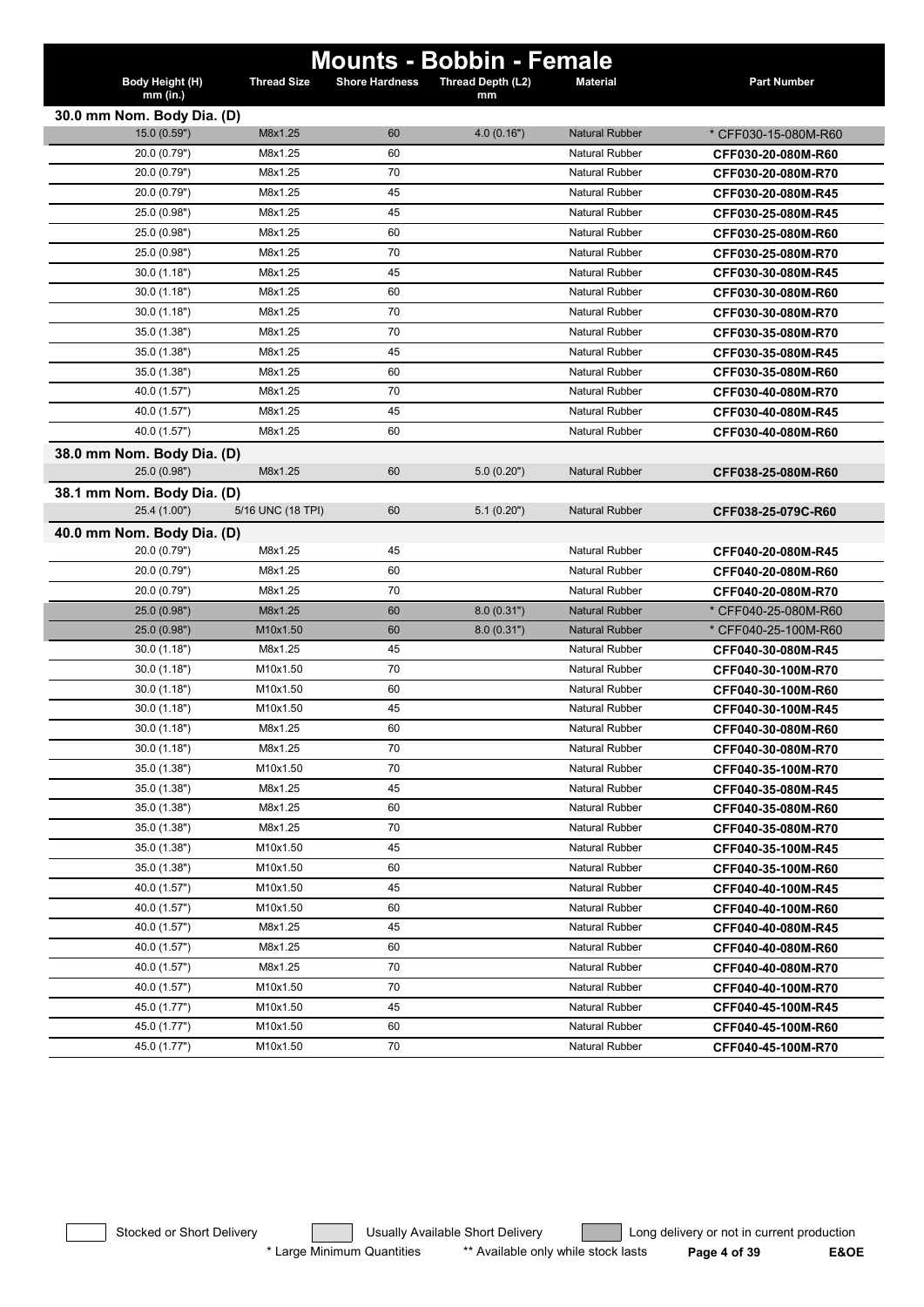| Body Height (H)<br>$mm$ (in.) | <b>Thread Size</b> | <b>Shore Hardness</b> | <b>Mounts - Bobbin - Female</b><br>Thread Depth (L2)<br>mm | <b>Material</b>       | <b>Part Number</b>   |
|-------------------------------|--------------------|-----------------------|------------------------------------------------------------|-----------------------|----------------------|
| 50.0 mm Nom. Body Dia. (D)    |                    |                       |                                                            |                       |                      |
| 20.0 (0.79")                  | M10x1.50           | 60                    | 8.0(0.31")                                                 | <b>Natural Rubber</b> | * CFF050-20-100M-R60 |
| 25.0 (0.98")                  | M10x1.50           | 70                    |                                                            | <b>Natural Rubber</b> | CFF050-25-100M-R70   |
| 25.0 (0.98")                  | M10x1.50           | 45                    |                                                            | <b>Natural Rubber</b> | CFF050-25-100M-R45   |
| 25.0 (0.98")                  | M10x1.50           | 60                    |                                                            | <b>Natural Rubber</b> | CFF050-25-100M-R60   |
| 30.0(1.18")                   | M10x1.50           | 70                    |                                                            | <b>Natural Rubber</b> | CFF050-30-100M-R70   |
| 30.0(1.18")                   | M10x1.50           | 45                    |                                                            | <b>Natural Rubber</b> | CFF050-30-100M-R45   |
| 30.0(1.18")                   | M10x1.50           | 60                    |                                                            | <b>Natural Rubber</b> | CFF050-30-100M-R60   |
| 35.0 (1.38")                  | M10x1.50           | 45                    |                                                            | <b>Natural Rubber</b> | CFF050-35-100M-R45   |
| 35.0 (1.38")                  | M10x1.50           | 60                    |                                                            | <b>Natural Rubber</b> | CFF050-35-100M-R60   |
| 35.0 (1.38")                  | M10x1.50           | 70                    |                                                            | <b>Natural Rubber</b> | CFF050-35-100M-R70   |
| 40.0 (1.57")                  | M10x1.50           | 45                    |                                                            | <b>Natural Rubber</b> | CFF050-40-100M-R45   |
| 40.0 (1.57")                  | M10x1.50           | 60                    |                                                            | <b>Natural Rubber</b> | CFF050-40-100M-R60   |
| 40.0 (1.57")                  | M10x1.50           | 70                    |                                                            | <b>Natural Rubber</b> | CFF050-40-100M-R70   |
| 45.0 (1.77")                  | M10x1.50           | 45                    |                                                            | Natural Rubber        | CFF050-45-100M-R45   |
| 45.0 (1.77")                  | M10x1.50           | 70                    |                                                            | <b>Natural Rubber</b> | CFF050-45-100M-R70   |
| 45.0 (1.77")                  | M8x1.25            | 70                    |                                                            | Natural Rubber        | CFF050-45-080M-R70   |
| 45.0 (1.77")                  | M8x1.25            | 60                    |                                                            | Natural Rubber        | CFF050-45-080M-R60   |
| 45.0 (1.77")                  | M8x1.25            | 45                    |                                                            | <b>Natural Rubber</b> | CFF050-45-080M-R45   |
| 45.0 (1.77")                  | M10x1.50           | 60                    |                                                            | <b>Natural Rubber</b> | CFF050-45-100M-R60   |
| 50.0 (1.97")                  | M10x1.50           | 45                    |                                                            | <b>Natural Rubber</b> | CFF050-50-100M-R45   |
| 50.0 (1.97")                  | M10x1.50           | 60                    |                                                            | <b>Natural Rubber</b> | CFF050-50-100M-R60   |
| 50.0 (1.97")                  | M10x1.50           | 70                    |                                                            | <b>Natural Rubber</b> | CFF050-50-100M-R70   |
| 60.0(2.36")                   | M10x1.50           | 45                    |                                                            | <b>Natural Rubber</b> | CFF050-60-100M-R45   |
| 60.0(2.36")                   | M10x1.50           | 60                    |                                                            | <b>Natural Rubber</b> | CFF050-60-100M-R60   |
| 60.0(2.36")                   | M10x1.50           | 70                    |                                                            | <b>Natural Rubber</b> | CFF050-60-100M-R70   |
| 50.8 mm Nom. Body Dia. (D)    |                    |                       |                                                            |                       |                      |
| 41.3 (1.63")                  | 3/8 UNC (16 TPI)   | 60                    | 11.4(0.45")                                                | Natural Rubber        | CFF051-41-095C-R60   |
| 51.0 mm Nom. Body Dia. (D)    |                    |                       |                                                            |                       |                      |
| 41.0 (1.61")                  | M10x1.50           | 60                    | 11.0(0.43")                                                | <b>Natural Rubber</b> | CFF051-41-100M-R60   |
| 60.0 mm Nom. Body Dia. (D)    |                    |                       |                                                            |                       |                      |
| 35.0 (1.38")                  | M12x1.75           | 70                    |                                                            | <b>Natural Rubber</b> | CFF060-35-120M-R70   |
| 35.0 (1.38")                  | M12x1.75           | 45                    |                                                            | <b>Natural Rubber</b> | CFF060-35-120M-R45   |
| 35.0 (1.38")                  | M12x1.75           | 60                    |                                                            | Natural Rubber        | CFF060-35-120M-R60   |
| 40.0 (1.57")                  | M10x1.50           | 45                    |                                                            | Natural Rubber        | CFF060-40-100M-R45   |
| 40.0 (1.57")                  | M10x1.50           | 60                    |                                                            | Natural Rubber        | CFF060-40-100M-R60   |
| 40.0 (1.57")                  | M10x1.50           | 70                    |                                                            | <b>Natural Rubber</b> | CFF060-40-100M-R70   |
| 40.0 (1.57")                  | M12x1.75           | 45                    |                                                            | <b>Natural Rubber</b> | CFF060-40-120M-R45   |
| 40.0 (1.57")                  | M12x1.75           | 60                    |                                                            | <b>Natural Rubber</b> | CFF060-40-120M-R60   |
| 40.0 (1.57")                  | M12x1.75           | 70                    |                                                            | <b>Natural Rubber</b> | CFF060-40-120M-R70   |
| 45.0 (1.77")                  | M10x1.50           | 45                    |                                                            | Natural Rubber        | CFF060-45-100M-R45   |
| 45.0 (1.77")                  | M12x1.75           | 70                    |                                                            | Natural Rubber        | CFF060-45-120M-R70   |
| 45.0 (1.77")                  | M12x1.75           | 60                    |                                                            | Natural Rubber        | CFF060-45-120M-R60   |
| 45.0 (1.77")                  | M10x1.50           | 60                    |                                                            | Natural Rubber        | CFF060-45-100M-R60   |
| 45.0 (1.77")                  | M10x1.50           | 70                    |                                                            | <b>Natural Rubber</b> | CFF060-45-100M-R70   |
| 45.0 (1.77")                  | M12x1.75           | 45                    |                                                            | <b>Natural Rubber</b> | CFF060-45-120M-R45   |
| 50.0 (1.97")                  | M12x1.75           | 45                    |                                                            | Natural Rubber        | CFF060-50-120M-R45   |
| 50.0 (1.97")                  | M12x1.75           | 60                    |                                                            | <b>Natural Rubber</b> | CFF060-50-120M-R60   |
| 50.0 (1.97")                  | M12x1.75           | 70                    |                                                            | Natural Rubber        | CFF060-50-120M-R70   |
| 65.0 mm Nom. Body Dia. (D)    |                    |                       |                                                            |                       |                      |
| 35.0 (1.38")                  | M12x1.75           | 45                    |                                                            | Natural Rubber        | CFF065-35-120M-R45   |
| 35.0 (1.38")                  | M12x1.75           | 60                    |                                                            | <b>Natural Rubber</b> | CFF065-35-120M-R60   |
| 35.0 (1.38")                  | M12x1.75           | 70                    |                                                            | <b>Natural Rubber</b> | CFF065-35-120M-R70   |
|                               |                    |                       |                                                            |                       |                      |

\* Large Minimum Quantities \*\* Available only while stock lasts **Page 5 of 39 E&OE** 

Stocked or Short Delivery **Contains the Usually Available Short Delivery Containery** Long delivery or not in current production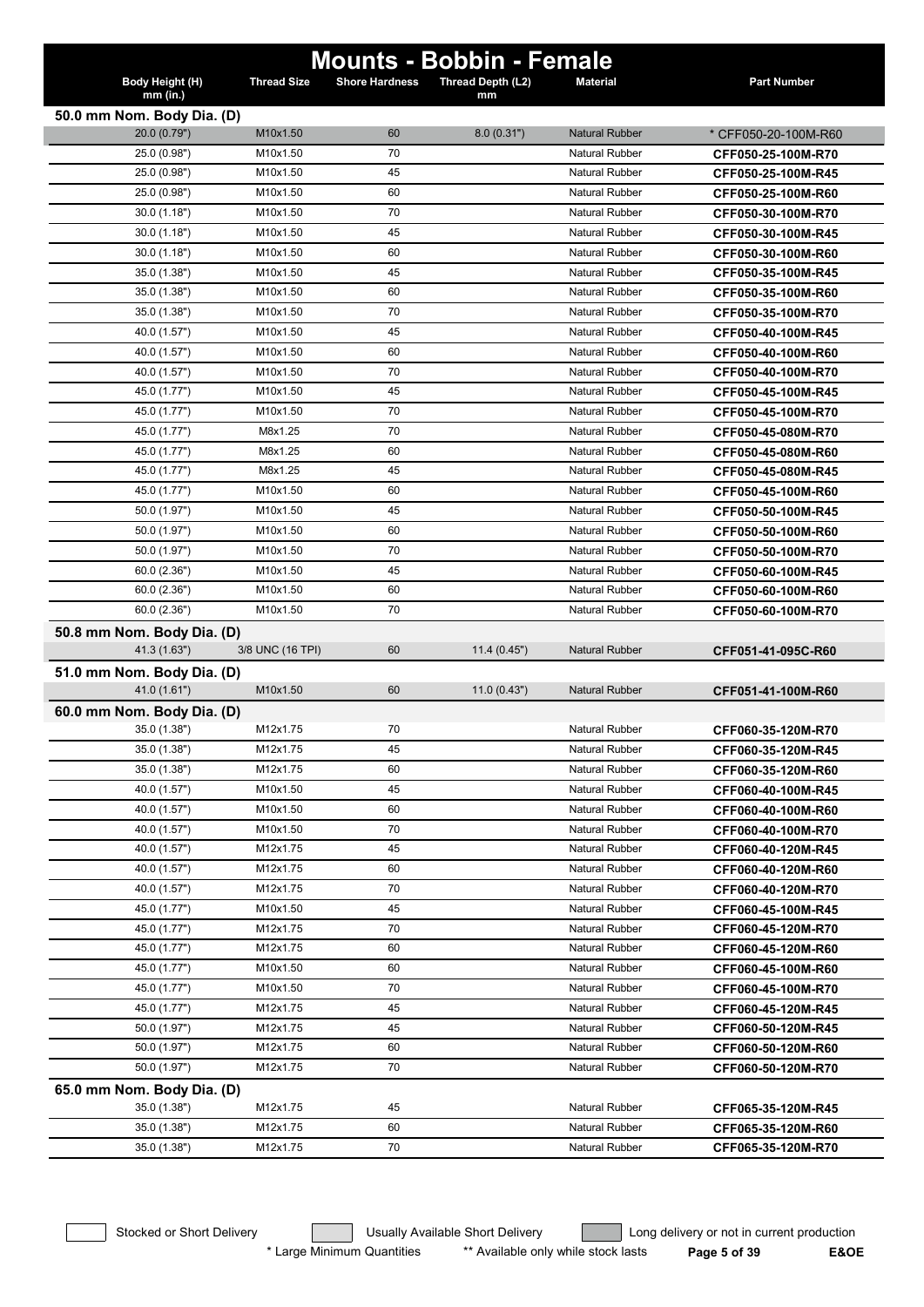| <b>Mounts - Bobbin - Female</b> |                    |                       |                         |                       |                      |  |
|---------------------------------|--------------------|-----------------------|-------------------------|-----------------------|----------------------|--|
| Body Height (H)<br>mm (in.)     | <b>Thread Size</b> | <b>Shore Hardness</b> | Thread Depth (L2)<br>mm | <b>Material</b>       | <b>Part Number</b>   |  |
| 70.0 mm Nom. Body Dia. (D)      |                    |                       |                         |                       |                      |  |
| 30.0 (1.18")                    | M10x1.50           | 70                    |                         | <b>Natural Rubber</b> | CFF070-30-100M-R70   |  |
| 30.0(1.18")                     | M10x1.50           | 45                    |                         | <b>Natural Rubber</b> | CFF070-30-100M-R45   |  |
| 30.0(1.18")                     | M10x1.50           | 60                    |                         | <b>Natural Rubber</b> | CFF070-30-100M-R60   |  |
| 35.0 (1.38")                    | M12x1.75           | 70                    |                         | Natural Rubber        | CFF070-35-120M-R70   |  |
| 35.0 (1.38")                    | M12x1.75           | 60                    |                         | <b>Natural Rubber</b> | CFF070-35-120M-R60   |  |
| 35.0 (1.38")                    | M12x1.75           | 45                    |                         | <b>Natural Rubber</b> | CFF070-35-120M-R45   |  |
| 35.0 (1.38")                    | M10x1.50           | 70                    |                         | <b>Natural Rubber</b> | CFF070-35-100M-R70   |  |
| 35.0 (1.38")                    | M10x1.50           | 45                    |                         | <b>Natural Rubber</b> | CFF070-35-100M-R45   |  |
| 35.0 (1.38")                    | M10x1.50           | 60                    |                         | <b>Natural Rubber</b> | CFF070-35-100M-R60   |  |
| 40.0 (1.57")                    | M10x1.50           | 45                    |                         | <b>Natural Rubber</b> | CFF070-40-100M-R45   |  |
| 40.0 (1.57")                    | M10x1.50           | 60                    |                         | <b>Natural Rubber</b> | CFF070-40-100M-R60   |  |
| 40.0 (1.57")                    | M10x1.50           | 70                    |                         | <b>Natural Rubber</b> | CFF070-40-100M-R70   |  |
| 45.0 (1.77")                    | M12x1.75           | 45                    |                         | <b>Natural Rubber</b> | CFF070-45-120M-R45   |  |
| 45.0 (1.77")                    | M12x1.75           | 60                    |                         | <b>Natural Rubber</b> | CFF070-45-120M-R60   |  |
| 45.0 (1.77")                    | M12x1.75           | 70                    |                         | <b>Natural Rubber</b> | CFF070-45-120M-R70   |  |
| 45.0 (1.77")                    | M10x1.50           | 45                    |                         | <b>Natural Rubber</b> | CFF070-45-100M-R45   |  |
| 45.0 (1.77")                    | M10x1.50           | 70                    |                         | <b>Natural Rubber</b> | CFF070-45-100M-R70   |  |
| 45.0 (1.77")                    | M10x1.50           | 60                    |                         | <b>Natural Rubber</b> | CFF070-45-100M-R60   |  |
| 50.0 (1.97")                    | M12x1.75           | 70                    |                         | <b>Natural Rubber</b> | CFF070-50-120M-R70   |  |
| 50.0 (1.97")                    | M10x1.50           | 45                    |                         | <b>Natural Rubber</b> | CFF070-50-100M-R45   |  |
| 50.0 (1.97")                    | M10x1.50           | 60                    |                         | <b>Natural Rubber</b> | CFF070-50-100M-R60   |  |
| 50.0 (1.97")                    | M10x1.50           | 70                    |                         | <b>Natural Rubber</b> | CFF070-50-100M-R70   |  |
| 50.0 (1.97")                    | M12x1.75           | 45                    |                         | <b>Natural Rubber</b> | CFF070-50-120M-R45   |  |
| 50.0 (1.97")                    | M12x1.75           | 60                    |                         | <b>Natural Rubber</b> | CFF070-50-120M-R60   |  |
| 60.0(2.36")                     | M12x1.75           | 70                    |                         | <b>Natural Rubber</b> | CFF070-60-120M-R70   |  |
| 60.0(2.36")                     | M12x1.75           | 45                    |                         | <b>Natural Rubber</b> | CFF070-60-120M-R45   |  |
| 60.0(2.36")                     | M12x1.75           | 60                    |                         | <b>Natural Rubber</b> | CFF070-60-120M-R60   |  |
| 70.0 (2.76")                    | M10x1.50           | 45                    |                         | <b>Natural Rubber</b> | CFF070-70-100M-R45   |  |
| 70.0 (2.76")                    | M10x1.50           | 60                    |                         | <b>Natural Rubber</b> | CFF070-70-100M-R60   |  |
| 70.0 (2.76")                    | M10x1.50           | 70                    |                         | <b>Natural Rubber</b> | CFF070-70-100M-R70   |  |
| 75.0 mm Nom. Body Dia. (D)      |                    |                       |                         |                       |                      |  |
| 25.0 (0.98")                    | M12x1.75           | 60                    | 12.0(0.47")             | <b>Natural Rubber</b> | * CFF075-25-120M-R60 |  |
| 40.0 (1.57")                    | M12x1.75           | 60                    |                         | Natural Rubber        | CFF075-40-120M-R60   |  |
| 40.0 (1.57")                    | M12x1.75           | 70                    |                         | Natural Rubber        | CFF075-40-120M-R70   |  |
| 40.0 (1.57")                    | M12x1.75           | 45                    |                         | Natural Rubber        | CFF075-40-120M-R45   |  |
| 45.0 (1.77")                    | M12x1.75           | 45                    |                         | Natural Rubber        | CFF075-45-120M-R45   |  |
| 45.0 (1.77")                    | M12x1.75           | 60                    |                         | <b>Natural Rubber</b> | CFF075-45-120M-R60   |  |
| 45.0 (1.77")                    | M12x1.75           | 70                    |                         | Natural Rubber        | CFF075-45-120M-R70   |  |
| 50.0 (1.97")                    | M12x1.75           | 70                    |                         | <b>Natural Rubber</b> | CFF075-50-120M-R70   |  |
| 50.0 (1.97")                    | M12x1.75           | 45                    |                         | Natural Rubber        | CFF075-50-120M-R45   |  |
| 50.0 (1.97")                    | M12x1.75           | 60                    |                         | Natural Rubber        | CFF075-50-120M-R60   |  |
| 55.0 (2.17")                    | M12x1.75           | 70                    |                         | Natural Rubber        | CFF075-55-120M-R70   |  |
| 55.0 (2.17")                    | M12x1.75           | 60                    |                         | Natural Rubber        | CFF075-55-120M-R60   |  |
| 55.0 (2.17")                    | M12x1.75           | 45                    |                         | Natural Rubber        | CFF075-55-120M-R45   |  |
| 60.0 (2.36")                    | M12x1.75           | 45                    |                         | Natural Rubber        | CFF075-60-120M-R45   |  |
| 60.0 (2.36")                    | M12x1.75           | 60                    |                         | Natural Rubber        | CFF075-60-120M-R60   |  |
| 60.0 (2.36")                    | M12x1.75           | 70                    |                         | Natural Rubber        | CFF075-60-120M-R70   |  |
| 95.0 mm Nom. Body Dia. (D)      |                    |                       |                         |                       |                      |  |
| 75.0 (2.95")                    | M12x1.75           | 70                    |                         | Natural Rubber        | CFF095-75-120M-R70   |  |
| 75.0 (2.95")                    | M12x1.75           | 60                    |                         | Natural Rubber        | CFF095-75-120M-R60   |  |
| 75.0 (2.95")                    | M16x2.00           | 60                    |                         | <b>Natural Rubber</b> | CFF095-75-160M-R60   |  |
| 75.0 (2.95")                    | M16x2.00           | 70                    |                         | <b>Natural Rubber</b> | CFF095-75-160M-R70   |  |
| 75.0 (2.95")                    | M16x2.00           | 45                    |                         | Natural Rubber        | CFF095-75-160M-R45   |  |
| 75.0 (2.95")                    | M12x1.75           | 45                    |                         | <b>Natural Rubber</b> | CFF095-75-120M-R45   |  |

Stocked or Short Delivery **Contains the Usually Available Short Delivery Containery** Long delivery or not in current production

\* Large Minimum Quantities \*\* Available only while stock lasts **Page 6 of 39 E&OE**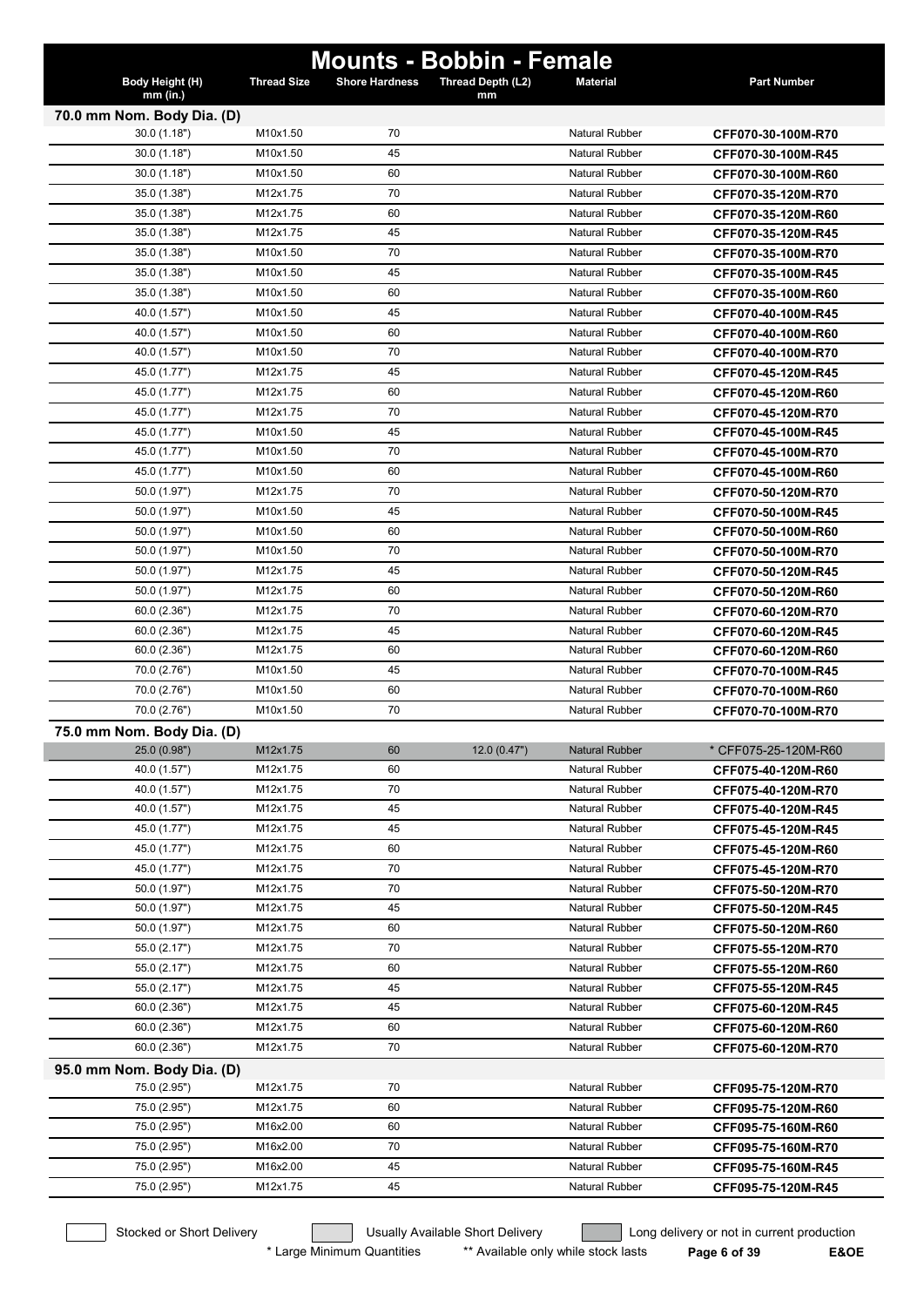| <b>Mounts - Bobbin - Female</b>             |                    |                       |                   |                       |                      |  |
|---------------------------------------------|--------------------|-----------------------|-------------------|-----------------------|----------------------|--|
| Body Height (H)                             | <b>Thread Size</b> | <b>Shore Hardness</b> | Thread Depth (L2) | <b>Material</b>       | <b>Part Number</b>   |  |
| $mm$ (in.)                                  |                    |                       | mm                |                       |                      |  |
| 100.0 mm Nom. Body Dia. (D)<br>40.0 (1.57") | M16x2.00           | 60                    |                   | <b>Natural Rubber</b> | CFF100-40-160M-R60   |  |
| 40.0 (1.57")                                | M16x2.00           | 70                    |                   | <b>Natural Rubber</b> | CFF100-40-160M-R70   |  |
| 40.0 (1.57")                                | M16x2.00           | 45                    |                   | <b>Natural Rubber</b> | CFF100-40-160M-R45   |  |
| 45.0 (1.77")                                | M16x2.00           | 60                    |                   | <b>Natural Rubber</b> | CFF100-45-160M-R60   |  |
| 45.0 (1.77")                                | M16x2.00           | 70                    |                   | <b>Natural Rubber</b> | CFF100-45-160M-R70   |  |
| 45.0 (1.77")                                | M16x2.00           | 45                    |                   | Natural Rubber        | CFF100-45-160M-R45   |  |
| 50.0 (1.97")                                | M16x2.00           | 45                    |                   | <b>Natural Rubber</b> | CFF100-50-160M-R45   |  |
| 50.0 (1.97")                                | M16x2.00           | 60                    |                   | <b>Natural Rubber</b> | CFF100-50-160M-R60   |  |
| 50.0 (1.97")                                | M16x2.00           | 70                    |                   | <b>Natural Rubber</b> | CFF100-50-160M-R70   |  |
| 55.0 (2.17")                                | M16x2.00           | 70                    |                   | Natural Rubber        | CFF100-55-160M-R70   |  |
| 55.0 (2.17")                                | M16x2.00           | 60                    |                   | <b>Natural Rubber</b> | CFF100-55-160M-R60   |  |
| 55.0 (2.17")                                | M16x2.00           | 45                    |                   | <b>Natural Rubber</b> | CFF100-55-160M-R45   |  |
| 60.0 (2.36")                                | M16x2.00           | 45                    |                   | <b>Natural Rubber</b> |                      |  |
|                                             | M16x2.00           | 60                    |                   | <b>Natural Rubber</b> | CFF100-60-160M-R45   |  |
| 60.0(2.36")<br>60.0(2.36")                  | M16x2.00           | 70                    |                   | <b>Natural Rubber</b> | CFF100-60-160M-R60   |  |
| 75.0 (2.95")                                | M16x2.00           | 60                    |                   | <b>Natural Rubber</b> | CFF100-60-160M-R70   |  |
| 100.0 (3.94")                               | M16x2.00           | 60                    | 16.0 (0.63")      | <b>Natural Rubber</b> | * CFF100-75-160M-R60 |  |
|                                             | M16x2.00           | 45                    |                   | <b>Natural Rubber</b> | CFF100-100-160M-R60  |  |
| 100.0 (3.94")                               | M16x2.00           | 70                    |                   | <b>Natural Rubber</b> | CFF100-100-160M-R45  |  |
| 100.0 (3.94")                               |                    |                       |                   |                       | CFF100-100-160M-R70  |  |
| 105.0 mm Nom. Body Dia. (D)                 |                    |                       |                   |                       |                      |  |
| 75.0 (2.95")                                | M16x2.00           | 45                    |                   | Natural Rubber        | CFF105-75-160M-R45   |  |
| 75.0 (2.95")                                | M16x2.00           | 60                    |                   | <b>Natural Rubber</b> | CFF105-75-160M-R60   |  |
| 75.0 (2.95")                                | M16x2.00           | 70                    |                   | <b>Natural Rubber</b> | CFF105-75-160M-R70   |  |
| 120.0 mm Nom. Body Dia. (D)                 |                    |                       |                   |                       |                      |  |
| 75.0 (2.95")                                | M16x2.00           | 70                    |                   | Natural Rubber        | CFF120-75-160M-R70   |  |
| 75.0 (2.95")                                | M16x2.00           | 45                    |                   | <b>Natural Rubber</b> | CFF120-75-160M-R45   |  |
| 75.0 (2.95")                                | M16x2.00           | 60                    |                   | <b>Natural Rubber</b> | CFF120-75-160M-R60   |  |
| 150.0 mm Nom. Body Dia. (D)                 |                    |                       |                   |                       |                      |  |
| 75.0 (2.95")                                | M20x2.50           | 45                    |                   | <b>Natural Rubber</b> | CFF150-75-M20-R45    |  |
| 75.0 (2.95")                                | M20x2.50           | 70                    |                   | <b>Natural Rubber</b> | CFF150-75-M20-R70    |  |
| 75.0 (2.95")                                | M20x2.50           | 60                    |                   | Natural Rubber        | CFF150-75-M20-R60    |  |

Stocked or Short Delivery **Contains the Usually Available Short Delivery Containery** Long delivery or not in current production \* Large Minimum Quantities \*\* Available only while stock lasts **Page 7 of 39 E&OE**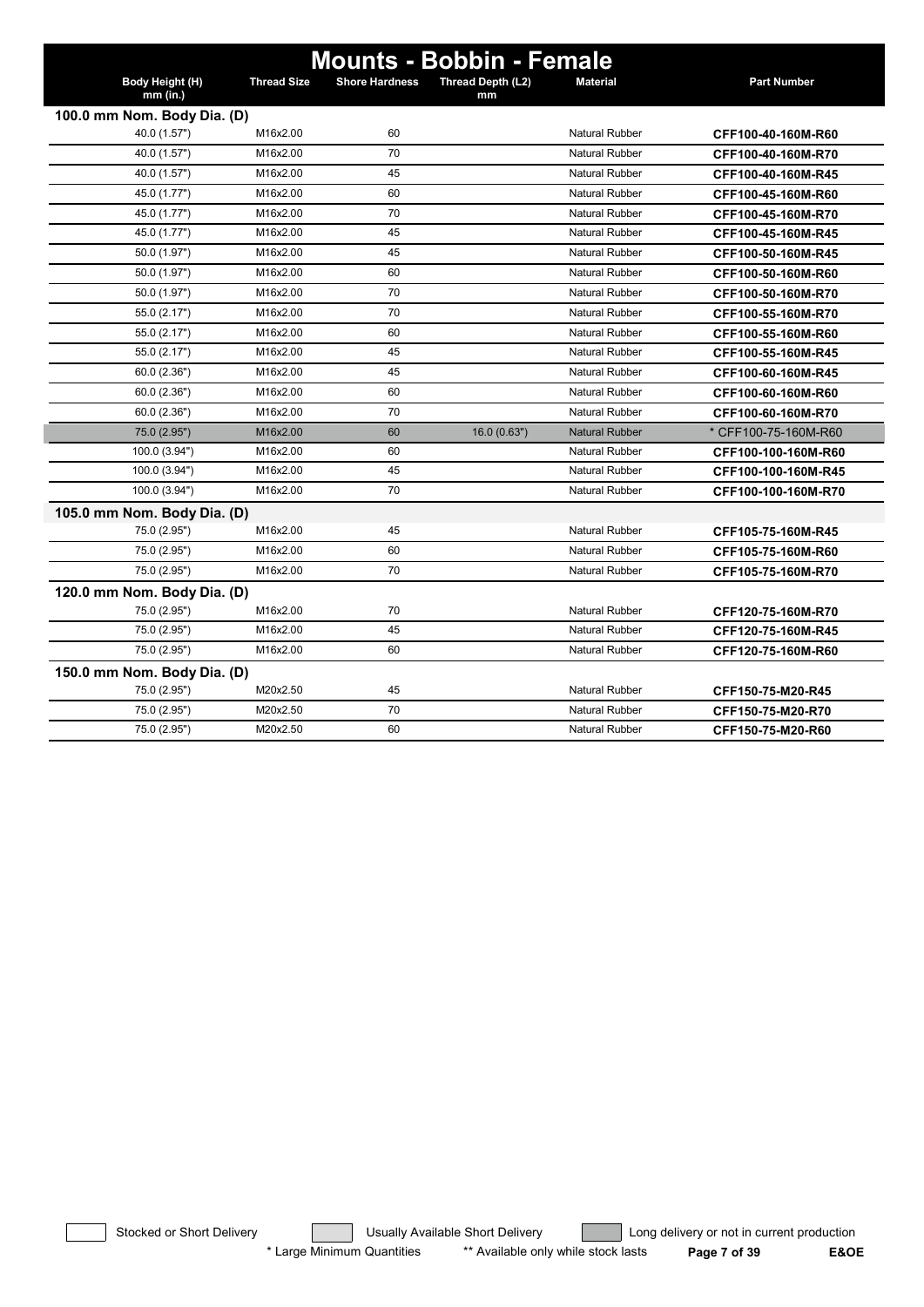|                               |                    |                       | <b>Mounts - Bobbin - Male</b> |                       |                                          |
|-------------------------------|--------------------|-----------------------|-------------------------------|-----------------------|------------------------------------------|
| Body Height (H)<br>$mm$ (in.) | <b>Thread Size</b> | <b>Shore Hardness</b> | Thread Length (L1)<br>mm      | <b>Material</b>       | <b>Part Number</b>                       |
| 7.0 mm Nom. Body Dia. (D)     |                    |                       |                               |                       |                                          |
| 8.1(0.32")                    | 4-40 UNC (40 TPI)  | 60                    | 5.1(0.20")                    | Urethane              | * CMM007-08-028C-H-U60                   |
| 8.1(0.32")                    | 4-40 UNC (40 TPI)  | 60                    | 5.1(0.20")                    | Urethane              | * CMM007-08-028C-L-U60                   |
| 8.0 mm Nom. Body Dia. (D)     |                    |                       |                               |                       |                                          |
| 8.0(0.31")                    | M3x0.50            | 45                    | 6.0(0.24")                    | Natural Rubber        | CMM008-08-030M-R45                       |
| 8.0(0.31")                    | M3x0.50            | 60                    | 6.0(0.24")                    | <b>Natural Rubber</b> | CMM008-08-030M-R60                       |
| 8.0(0.31")                    | M3x0.50            | 70                    | 6.0(0.24")                    | <b>Natural Rubber</b> | CMM008-08-030M-R70                       |
| 9.5 mm Nom. Body Dia. (D)     |                    |                       |                               |                       |                                          |
| 12.7 (0.50")                  | 8-32 UNC (32 TPI)  | 60                    | 12.7 (0.50")                  | <b>Natural Rubber</b> | CMM010-13-042C-R60                       |
| 10.0 mm Nom. Body Dia. (D)    |                    |                       |                               |                       |                                          |
| 8.0(0.31")                    | M4x0.70            | 45                    | 10.0(0.39")                   | <b>Natural Rubber</b> | CMM010-08-040M-R45                       |
| 8.0(0.31")                    | M4x0.70            | 60                    | 10.0(0.39")                   | <b>Natural Rubber</b> | CMM010-08-040M-R60                       |
| 8.0(0.31")                    | M4x0.70            | 70                    | 10.0 (0.39")                  | <b>Natural Rubber</b> | CMM010-08-040M-R70                       |
| 10.0(0.39")                   | M4x0.70            | 45                    | 10.0(0.39")                   | <b>Natural Rubber</b> | CMM010-10-040M-R45                       |
| 10.0 (0.39")                  | M4x0.70            | 60                    | 10.0(0.39")                   | <b>Natural Rubber</b> | CMM010-10-040M-R60                       |
| 10.0 (0.39")                  | M4x0.70            | 70                    | 10.0(0.39")                   | <b>Natural Rubber</b> | CMM010-10-040M-R70                       |
| 13.0(0.51")                   | M4x0.70            | 60                    | 13.0(0.51")                   | <b>Natural Rubber</b> | CMM010-13-040M-R60                       |
| 10.3 mm Nom. Body Dia. (D)    |                    |                       |                               |                       |                                          |
| 12.7 (0.50")                  | 6-32 UNC (32 TPI)  | 60                    | 9.5(0.37")                    | Urethane              | * CMM010-13-035C-H-U60                   |
| 12.7(0.50")                   | 6-32 UNC (32 TPI)  | 60                    | 9.5(0.37")                    | Urethane              | * CMM010-13-035C-L-U60                   |
| 12.7(0.50")                   | 8-32 UNC (32 TPI)  | 60                    | 9.5(0.37")                    | Urethane              | * CMM010-13-042C-H-U60                   |
| 11.0 mm Nom. Body Dia. (D)    |                    |                       |                               |                       |                                          |
| 11.0(0.43")                   | M4x0.70            | 45                    | 10.0(0.39")                   | <b>Natural Rubber</b> | CMM011-11-040M-R45                       |
| 11.0(0.43")                   | M4x0.70            | 60                    | 10.0(0.39")                   | <b>Natural Rubber</b> | CMM011-11-040M-R60                       |
| 11.0(0.43")                   | M4x0.70            | 70                    | 10.0 (0.39")                  | <b>Natural Rubber</b> | CMM011-11-040M-R70                       |
| 12.7 (0.50")                  | M4x0.7             | 60                    | 7.0(0.28")                    | <b>Natural Rubber</b> | * CMM011-13-040M07-A-<br>R <sub>60</sub> |
| 12.7(0.50")                   | 8-32 UNC (32 TPI)  | 60                    | 9.5(0.37")                    | <b>Natural Rubber</b> | * CMM011-13-042C-C-R60                   |
| 12.7 (0.50")                  | 8-32 UNC (32 TPI)  | 60                    | 9.5(0.37")                    | <b>Natural Rubber</b> | * CMM011-13-042C-B-R60                   |
| 12.7 (0.50")                  | 8-32 UNC (32 TPI)  | 60                    | 9.5(0.37")                    | <b>Natural Rubber</b> | * CMM011-13-042C-A-R60                   |
| 12.7(0.50")                   | M4x0.7             | 60                    | 10.0 (0.39")                  | <b>Natural Rubber</b> | * CMM011-13-040M10-D-<br>R <sub>60</sub> |
| 12.7(0.50")                   | M4x0.7             | 60                    | 10.0(0.39")                   | <b>Natural Rubber</b> | * CMM011-13-040M10-C-<br><b>R60</b>      |
| 12.7 (0.50")                  | M4x0.7             | 60                    | 10.0 (0.39")                  | <b>Natural Rubber</b> | * CMM011-13-040M10-B-<br>R <sub>60</sub> |
| 12.7(0.50")                   | M4x0.7             | 60                    | 10.0(0.39")                   | <b>Natural Rubber</b> | * CMM011-13-040M10-A-<br>R <sub>60</sub> |
| 12.7 (0.50")                  | M4x0.7             | 60                    | 7.0(0.28")                    | <b>Natural Rubber</b> | * CMM011-13-040M07-D-<br>R <sub>60</sub> |
| 12.7 (0.50")                  | M4x0.7             | 60                    | 7.0(0.28")                    | <b>Natural Rubber</b> | * CMM011-13-040M07-B-<br>R <sub>60</sub> |
| 12.7 (0.50")                  | 8-32 UNC (32 TPI)  | 60                    | 9.5(0.37")                    | <b>Natural Rubber</b> | * CMM011-13-042C-D-R60                   |
| 12.7(0.50")                   | M4x0.7             | 60                    | 7.0(0.28")                    | <b>Natural Rubber</b> | * CMM011-13-040M07-C-<br><b>R60</b>      |
| 14.3 mm Nom. Body Dia. (D)    |                    |                       |                               |                       |                                          |
| 12.7 (0.50")                  | 8-32 UNC (32 TPI)  | 60                    | 9.5(0.37")                    | <b>Natural Rubber</b> | * CMM014-13-042C-B-R60                   |
| 12.7 (0.50")                  | 8-32 UNC (32 TPI)  | 60                    | 9.5(0.37")                    | <b>Natural Rubber</b> | * CMM014-13-042C-C-R60                   |
| 12.7 (0.50")                  | 8-32 UNC (32 TPI)  | 60                    | 9.5(0.37")                    | <b>Natural Rubber</b> | * CMM014-13-042C-A-R60                   |
| 12.7 (0.50")                  | 8-32 UNC (32 TPI)  | 60                    | 9.5(0.37")                    | <b>Natural Rubber</b> | * CMM014-13-042C-D-R60                   |

Stocked or Short Delivery **Contract Contract Contract Usually Available Short Delivery Contract Long delivery or not in current production** \* Large Minimum Quantities \*\* Available only while stock lasts **Page 8 of 39 E&OE**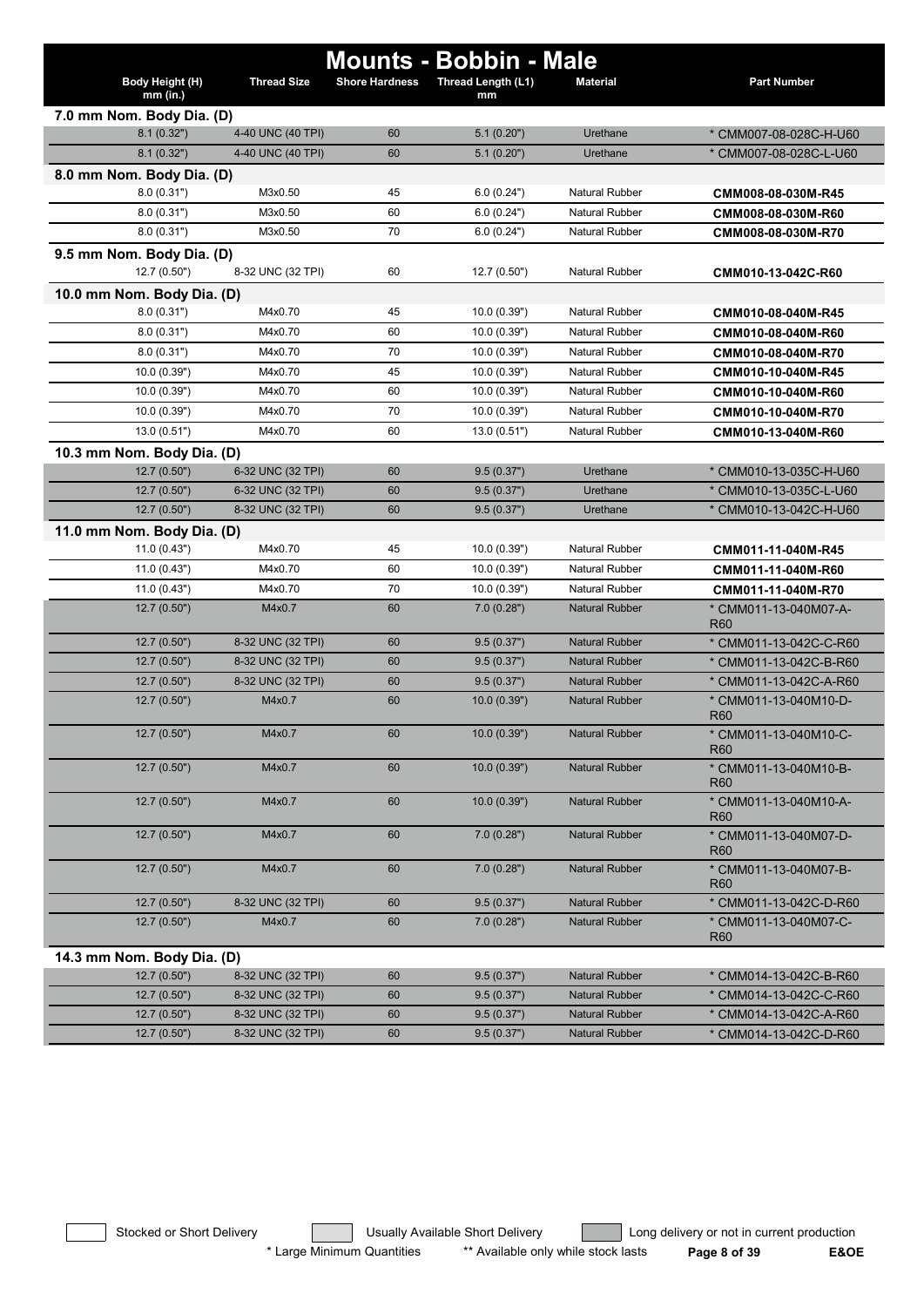|                                            |                    |                       | <b>Mounts - Bobbin - Male</b> |                       |                                              |
|--------------------------------------------|--------------------|-----------------------|-------------------------------|-----------------------|----------------------------------------------|
| Body Height (H)                            | <b>Thread Size</b> | <b>Shore Hardness</b> | Thread Length (L1)            | <b>Material</b>       | <b>Part Number</b>                           |
| $mm$ (in.)                                 |                    |                       | mm                            |                       |                                              |
| 15.0 mm Nom. Body Dia. (D)<br>7.0(0.28")   | M4x0.70            | 60                    | 10.0(0.39")                   | <b>Natural Rubber</b> | * CMM015-07-040M-R60                         |
| 8.0(0.31")                                 | M4x0.70            | 45                    | 10.0(0.39")                   | <b>Natural Rubber</b> | CMM015-08-040M-R45                           |
| 8.0(0.31")                                 | M4x0.70            | 60                    | 10.0 (0.39")                  | <b>Natural Rubber</b> | CMM015-08-040M-R60                           |
| 8.0(0.31")                                 | M4x0.70            | 70                    | 10.0(0.39")                   | <b>Natural Rubber</b> | CMM015-08-040M-R70                           |
| 10.0 (0.39")                               | M4x0.70            | 45                    | 10.0(0.39")                   | <b>Natural Rubber</b> | CMM015-10-040M-R45                           |
| 10.0 (0.39")                               | M4x0.70            | 60                    | 10.0(0.39")                   | <b>Natural Rubber</b> | CMM015-10-040M-R60                           |
| 10.0 (0.39")                               | M4x0.70            | 70                    | 10.0(0.39")                   | <b>Natural Rubber</b> | CMM015-10-040M-R70                           |
| 15.0 (0.59")                               | M6x1.00            | 45                    | 12.0(0.47")                   | <b>Natural Rubber</b> | CMM015-15-060M-R45                           |
| 15.0 (0.59")                               | M6x1.00            | 60                    | 12.0(0.47")                   | <b>Natural Rubber</b> | CMM015-15-060M-R60                           |
| 15.0 (0.59")                               | M5x0.80            | 70                    | 15.0 (0.59")                  | <b>Natural Rubber</b> | CMM015-15-050M-R70                           |
| 15.0 (0.59")                               | M5x0.80            | 60                    | 15.0 (0.59")                  | <b>Natural Rubber</b> | CMM015-15-050M-R60                           |
| 15.0 (0.59")                               | M5x0.80            | 45                    | 15.0 (0.59")                  | Natural Rubber        | CMM015-15-050M15-R45                         |
| 15.0 (0.59")                               | M4x0.70            | 70                    | 13.0(0.51")                   | <b>Natural Rubber</b> | CMM015-15-040M-R70                           |
| 15.0 (0.59")                               | M4x0.70            | 60                    | 13.0(0.51")                   | <b>Natural Rubber</b> | CMM015-15-040M-R60                           |
| 15.0 (0.59")                               | M6x1.00            | 70                    | 12.0(0.47")                   | <b>Natural Rubber</b> | CMM015-15-060M-R70                           |
| 15.0 (0.59")                               | M4x0.70            | 45                    | 13.0(0.51")                   | <b>Natural Rubber</b> | CMM015-15-040M-R45                           |
| 15.0 (0.59")                               | M5x0.80            | 45                    | 6.0(0.24")                    | Natural Rubber        |                                              |
| 20.0 (0.79")                               | M4x0.70            | 60                    | 13.0 (0.51")                  | <b>Natural Rubber</b> | CMM015-15-050M06-R45<br>* CMM015-20-040M-R60 |
| 25.0 (0.98")                               | M4x0.70            | 45                    | 10.0(0.39")                   | <b>Natural Rubber</b> | CMM015-25-040M-R45                           |
| 25.0 (0.98")                               | M4x0.70            | 60                    | 10.0 (0.39")                  | <b>Natural Rubber</b> | CMM015-25-040M-R60                           |
| 25.0 (0.98")                               | M4x0.70            | 70                    | 10.0(0.39")                   | <b>Natural Rubber</b> | CMM015-25-040M-R70                           |
|                                            |                    |                       |                               |                       |                                              |
| 15.9 mm Nom. Body Dia. (D)<br>12.7(0.50")  | 8-32 UNC (32 TPI)  | 60                    | 12.7(0.50")                   | <b>Natural Rubber</b> |                                              |
|                                            |                    |                       |                               |                       | CMM016-13-042C-R60                           |
| 16.0 mm Nom. Body Dia. (D)<br>13.0 (0.51") | M4x0.70            | 60                    | 13.0(0.51")                   | <b>Natural Rubber</b> |                                              |
| 16.0(0.63")                                | 1/4 UNC (20 TPI)   | 60                    | 12.7(0.50")                   | Urethane              | CMM016-13-040M-R60                           |
|                                            |                    |                       |                               |                       | * CMM016-16-064C-U60                         |
| 19.0 mm Nom. Body Dia. (D)<br>9.5(0.37")   | 1/4 UNC (20 TPI)   | 60                    | 10.4(0.41")                   | <b>Natural Rubber</b> | * CMM019-10-064C-B-R60                       |
| 9.5(0.37")                                 | 1/4 UNC (20 TPI)   | 60                    | 10.4(0.41")                   | <b>Natural Rubber</b> | * CMM019-10-064C-A-R60                       |
| 19.0 (0.75")                               | M6x1.00            | 60                    | 13.0(0.51")                   | <b>Natural Rubber</b> | CMM019-19-060M-R60                           |
|                                            |                    |                       |                               |                       |                                              |
| 19.1 mm Nom. Body Dia. (D)<br>19.1(0.75")  | 1/4 UNC (20 TPI)   | 60                    | 12.7(0.50")                   | <b>Natural Rubber</b> | CMM019-19-064C-R60                           |
|                                            |                    |                       |                               |                       |                                              |
| 20.0 mm Nom. Body Dia. (D)<br>8.0(0.31")   | M6x1.00            | 45                    | 18.0 (0.71")                  | Natural Rubber        |                                              |
| 8.0(0.31")                                 | M6x1.00            | 60                    | 18.0 (0.71")                  | <b>Natural Rubber</b> | CMM020-08-060M-R45<br>CMM020-08-060M-R60     |
| 8.0(0.31")                                 | M6x1.00            | 70                    | 18.0 (0.71")                  | Natural Rubber        | CMM020-08-060M-R70                           |
| 10.0(0.39")                                | M6x1.00            | 60                    | 10.0(0.39")                   | <b>Natural Rubber</b> | * CMM020-10-060M10-R60                       |
| 10.0(0.39")                                | M6x1.00            | 60                    | 16.0(0.63")                   | <b>Natural Rubber</b> | * CMM020-10-060M16-R60                       |
| 10.0(0.39")                                | M6x1.00            | 60                    | 18.0(0.71")                   | <b>Natural Rubber</b> | * CMM020-10-060M-R60                         |
| 15.0 (0.59")                               | M6x1.00            | 70                    | 18.0(0.71")                   | <b>Natural Rubber</b> | CMM020-15-060M-R70                           |
| 15.0 (0.59")                               | M6x1.00            | 60                    | 18.0(0.71")                   | Natural Rubber        | CMM020-15-060M-R60                           |
| 15.0 (0.59")                               | M6x1.00            | 45                    | 18.0(0.71")                   | <b>Natural Rubber</b> | CMM020-15-060M-R45                           |
| 20.0 (0.79")                               | M6x1.00            | 45                    | 18.0(0.71")                   | Natural Rubber        |                                              |
| 20.0 (0.79")                               | M6x1.00            | 60                    | 18.0(0.71")                   | Natural Rubber        | CMM020-20-060M-R45                           |
| 20.0 (0.79")                               | M6x1.00            | 70                    | 18.0(0.71")                   | Natural Rubber        | CMM020-20-060M-R60                           |
| 25.0 (0.98")                               | M6x1.00            | 70                    | 18.0(0.71")                   | Natural Rubber        | CMM020-20-060M-R70                           |
| 25.0 (0.98")                               | M6x1.00            | 45                    | 18.0(0.71")                   | <b>Natural Rubber</b> | CMM020-25-060M-R70                           |
| 25.0 (0.98")                               | M6x1.00            | 60                    | 18.0(0.71")                   | <b>Natural Rubber</b> | CMM020-25-060M-R45                           |
|                                            |                    | 70                    |                               |                       | CMM020-25-060M-R60                           |
| 30.0(1.18")                                | M6x1.00            | 45                    | 18.0(0.71")                   | Natural Rubber        | CMM020-30-060M-R70                           |
| 30.0(1.18")                                | M6x1.00            |                       | 18.0(0.71")                   | Natural Rubber        | CMM020-30-060M-R45                           |
| 30.0(1.18")                                | M6x1.00            | 60                    | 18.0 (0.71")                  | Natural Rubber        | CMM020-30-060M-R60                           |

Stocked or Short Delivery **Contains the Usually Available Short Delivery Containery** Long delivery or not in current production \* Large Minimum Quantities \*\* Available only while stock lasts **Page 9 of 39 E&OE**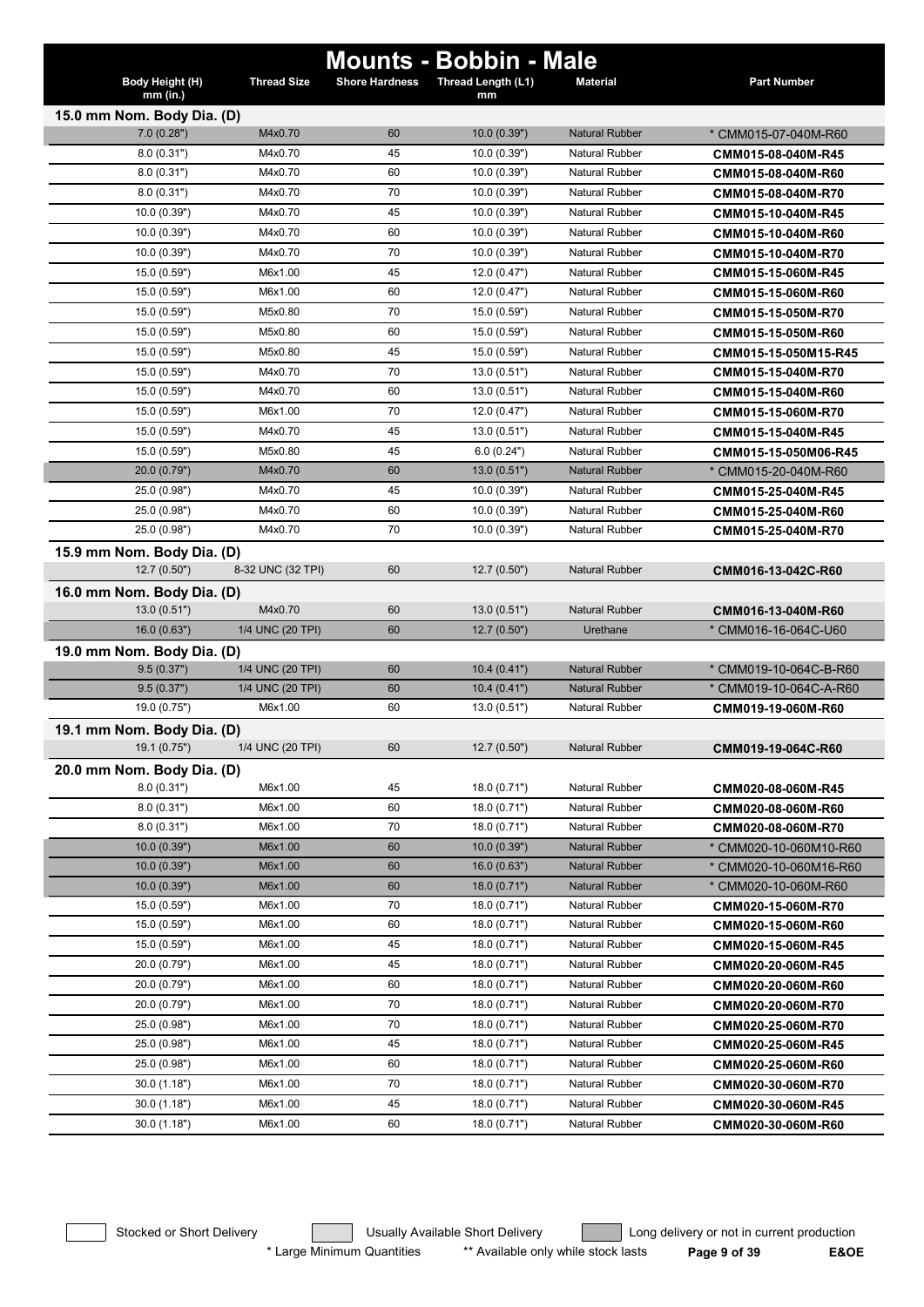|                               |                    |                       | <b>Mounts - Bobbin - Male</b> |                                         |                                          |
|-------------------------------|--------------------|-----------------------|-------------------------------|-----------------------------------------|------------------------------------------|
| Body Height (H)<br>$mm$ (in.) | <b>Thread Size</b> | <b>Shore Hardness</b> | Thread Length (L1)<br>mm      | <b>Material</b>                         | <b>Part Number</b>                       |
| 25.0 mm Nom. Body Dia. (D)    |                    |                       |                               |                                         |                                          |
| 10.0 (0.39")                  | M6x1.00            | 45                    | 18.0 (0.71")                  | <b>Natural Rubber</b>                   | CMM025-10-060M-R45                       |
| 10.0(0.39")                   | M6x1.00            | 60                    | 18.0 (0.71")                  | <b>Natural Rubber</b>                   | CMM025-10-060M-R60                       |
| 10.0(0.39")                   | M6x1.00            | 70                    | 18.0 (0.71")                  | <b>Natural Rubber</b>                   | CMM025-10-060M-R70                       |
| 13.5(0.53")                   | M6x1.00            | 60                    | 12.0(0.47")                   | <b>Natural Rubber</b>                   | * CMM025-14-060M-D-R60                   |
| 13.5 (0.53")                  | 1/4 UNC (20 TPI)   | 60                    | 12.7(0.50")                   | <b>Natural Rubber</b>                   | * CMM025-14-064C-B-R60                   |
| 13.5(0.53")                   | 1/4 UNC (20 TPI)   | 60                    | 12.7(0.50")                   | <b>Natural Rubber</b>                   | * CMM025-14-064C-C-R60                   |
| 13.5(0.53")                   | 1/4 UNC (20 TPI)   | 60                    | 12.7(0.50")                   | <b>Natural Rubber</b>                   | * CMM025-14-064C-A-R60                   |
| 13.5(0.53")                   | M6x1.00            | 60                    | 12.0(0.47")                   | <b>Natural Rubber</b>                   | * CMM025-14-060M-B-R60                   |
| 13.5(0.53")                   | M6x1.00            | 60                    | 12.0(0.47")                   | <b>Natural Rubber</b>                   | * CMM025-14-060M-A-R60                   |
| 13.5(0.53")                   | 1/4 UNC (20 TPI)   | 60                    | 12.7(0.50")                   | <b>Natural Rubber</b>                   | * CMM025-14-064C-D-R60                   |
| 13.5(0.53")                   | M6x1.00            | 60                    | 12.0(0.47")                   | <b>Natural Rubber</b>                   | * CMM025-14-060M-C-R60                   |
| 15.0 (0.59")                  | M6x1.00            | 45                    | 18.0 (0.71")                  | <b>Natural Rubber</b>                   | CMM025-15-060M-R45                       |
| 15.0 (0.59")                  | M6x1.00            | 60                    | 18.0 (0.71")                  | <b>Natural Rubber</b>                   | CMM025-15-060M-R60                       |
| 15.0 (0.59")                  | M6x1.00            | 60                    | 18.0 (0.71")                  | Neoprene                                | CMM025-15-060M-N60                       |
| 15.0 (0.59")                  | M6x1.00            | 70                    | 18.0 (0.71")                  | <b>Natural Rubber</b>                   | CMM025-15-060M-R70                       |
| 19.0 (0.75")                  | M6x1.00            | 60                    | 12.0(0.47")                   | <b>Natural Rubber</b>                   | * CMM025-19-060M-C-R60                   |
| 19.0 (0.75")                  | 5/16 UNC (18 TPI)  | 60                    | 14.3(0.56")                   | <b>Natural Rubber</b>                   | * CMM025-19-079C-C-R60                   |
| 19.0 (0.75")                  | 1/4 UNC (20 TPI)   | 60                    | 12.7(0.50")                   | <b>Natural Rubber</b>                   | * CMM025-19-064C-C-R60                   |
| 19.0(0.75")                   | 5/16 UNC (18 TPI)  | 60                    | 14.3(0.56")                   | <b>Natural Rubber</b>                   | * CMM025-19-079C-B-R60                   |
| 19.0 (0.75")                  | 5/16 UNC (18 TPI)  | 60                    | 14.3 (0.56")                  | <b>Natural Rubber</b>                   | * CMM025-19-079C-D-R60                   |
| 19.0(0.75")                   | 5/16 UNC (18 TPI)  | 60                    | 14.3 (0.56")                  | <b>Natural Rubber</b>                   | * CMM025-19-079C-A-R60                   |
| 19.0 (0.75")                  | M8x1.25            | 60                    | 16.0 (0.63")                  | <b>Natural Rubber</b>                   | CMM025-19-080M-R60                       |
| 19.0 (0.75")                  | 1/4 UNC (20 TPI)   | 60                    | 12.7(0.50")                   | <b>Natural Rubber</b>                   | * CMM025-19-064C-D-R60                   |
| 19.0 (0.75")                  | 5/16 UNC (18 TPI)  | 60                    | 15.9(0.63")                   | Urethane                                | * CMM025-19-079C-E-U60                   |
| 19.0(0.75")                   | M6x1.00            | 60                    | 13.0(0.51")                   | <b>Natural Rubber</b>                   | CMM025-19-060M-R60                       |
| 19.0(0.75")                   | M6x1.00            | 60                    | 12.0(0.47")                   | <b>Natural Rubber</b>                   | * CMM025-19-060M-D-R60                   |
| 19.0 (0.75")                  | M6x1.00            | 60                    | 12.0(0.47")                   | <b>Natural Rubber</b>                   | * CMM025-19-060M-B-R60                   |
| 19.0 (0.75")                  | M6x1.00            | 60                    | 12.0(0.47")                   | <b>Natural Rubber</b>                   | * CMM025-19-060M-H-R60                   |
| 20.0 (0.79")                  | M6x1.00            | 70                    | 18.0(0.71")                   | <b>Natural Rubber</b>                   | CMM025-20-060M-R70                       |
| 20.0 (0.79")                  | M8x1.25            | 70                    | 20.0 (0.79")                  | <b>Natural Rubber</b>                   | CMM025-20-080M-R70                       |
| 20.0 (0.79")<br>20.0 (0.79")  | M8x1.25<br>M6x1.00 | 60<br>60              | 20.0 (0.79")<br>18.0 (0.71")  | <b>Natural Rubber</b><br>Natural Rubber | CMM025-20-080M-R60                       |
|                               |                    |                       | 18.0 (0.71")                  |                                         | CMM025-20-060M-R60                       |
| 20.0 (0.79")<br>20.0 (0.79")  | M6x1.00<br>M6x1.00 | 55<br>45              | 18.0 (0.71")                  | <b>Natural Rubber</b><br>Natural Rubber | CMM025-20-060M-R55                       |
| 20.0 (0.79")                  | M8x1.25            | 45                    | 20.0 (0.79")                  | Natural Rubber                          | CMM025-20-060M-R45                       |
| 22.0 (0.87")                  | M8x1.25            | 45                    | 20.0 (0.79")                  | Natural Rubber                          | CMM025-20-080M-R45                       |
| 22.0 (0.87")                  | M8x1.25            | 60                    | 20.0 (0.79")                  | <b>Natural Rubber</b>                   | CMM025-22-080M-R45<br>CMM025-22-080M-R60 |
| 22.0 (0.87")                  | M8x1.25            | 70                    | 20.0 (0.79")                  | <b>Natural Rubber</b>                   | CMM025-22-080M-R70                       |
| 25.0 (0.98")                  | M6x1.00            | 60                    | 18.0(0.71")                   | <b>Natural Rubber</b>                   | * CMM025-25-060M-B-R60                   |
| 25.0 (0.98")                  | M8x1.25            | 60                    | 20.0 (0.79")                  | <b>Natural Rubber</b>                   | * CMM025-25-080M-B-R60                   |
| 25.0 (0.98")                  | 5/16 UNC (18 TPI)  | 60                    | 14.3(0.56")                   | <b>Natural Rubber</b>                   | * CMM025-25-079C-D-R60                   |
| 25.0 (0.98")                  | 5/16 UNC (18 TPI)  | 60                    | 14.3(0.56")                   | <b>Natural Rubber</b>                   | * CMM025-25-079C-C-R60                   |
| 25.0 (0.98")                  | 5/16 UNC (18 TPI)  | 60                    | 14.3 (0.56")                  | <b>Natural Rubber</b>                   | * CMM025-25-079C-B-R60                   |
| 25.0 (0.98")                  | 5/16 UNC (18 TPI)  | 60                    | 14.3 (0.56")                  | <b>Natural Rubber</b>                   | * CMM025-25-079C-A-R60                   |
| 25.0 (0.98")                  | M6x1.00            | 70                    | 18.0 (0.71")                  | Natural Rubber                          | CMM025-25-060M-R70                       |
| 25.0 (0.98")                  | M6x1.00            | 45                    | 18.0 (0.71")                  | Natural Rubber                          | CMM025-25-060M-R45                       |
| 25.0 (0.98")                  | M8x1.25            | 60                    | 16.0(0.63")                   | <b>Natural Rubber</b>                   | CMM025-25-080M-R60                       |
| 25.0 (0.98")                  | M6x1.00            | 60                    | 18.0(0.71")                   | <b>Natural Rubber</b>                   | CMM025-25-060M-R60                       |
| 30.0 (1.18")                  | M8x1.25            | 45                    | 20.0 (0.79")                  | <b>Natural Rubber</b>                   | CMM025-30-080M-R45                       |
| 30.0 (1.18")                  | M6x1.00            | 45                    | 18.0 (0.71")                  | Natural Rubber                          | CMM025-30-060M-R45                       |
| 30.0 (1.18")                  | M8x1.25            | 60                    | 20.0 (0.79")                  | Natural Rubber                          | CMM025-30-080M-R60                       |
| 30.0 (1.18")                  | M6x1.00            | 70                    | 18.0 (0.71")                  | Natural Rubber                          | CMM025-30-060M-R70                       |
| 30.0 (1.18")                  | M8x1.25            | 70                    | 20.0 (0.79")                  | Natural Rubber                          | CMM025-30-080M-R70                       |
| 30.0 (1.18")                  | M6x1.00            | 60                    | 18.0 (0.71")                  | Natural Rubber                          | CMM025-30-060M-R60                       |
|                               |                    |                       |                               |                                         |                                          |

Stocked or Short Delivery **Contains the Usually Available Short Delivery Containery** Long delivery or not in current production

\* Large Minimum Quantities \*\* Available only while stock lasts **Page 10 of 39 E&OE**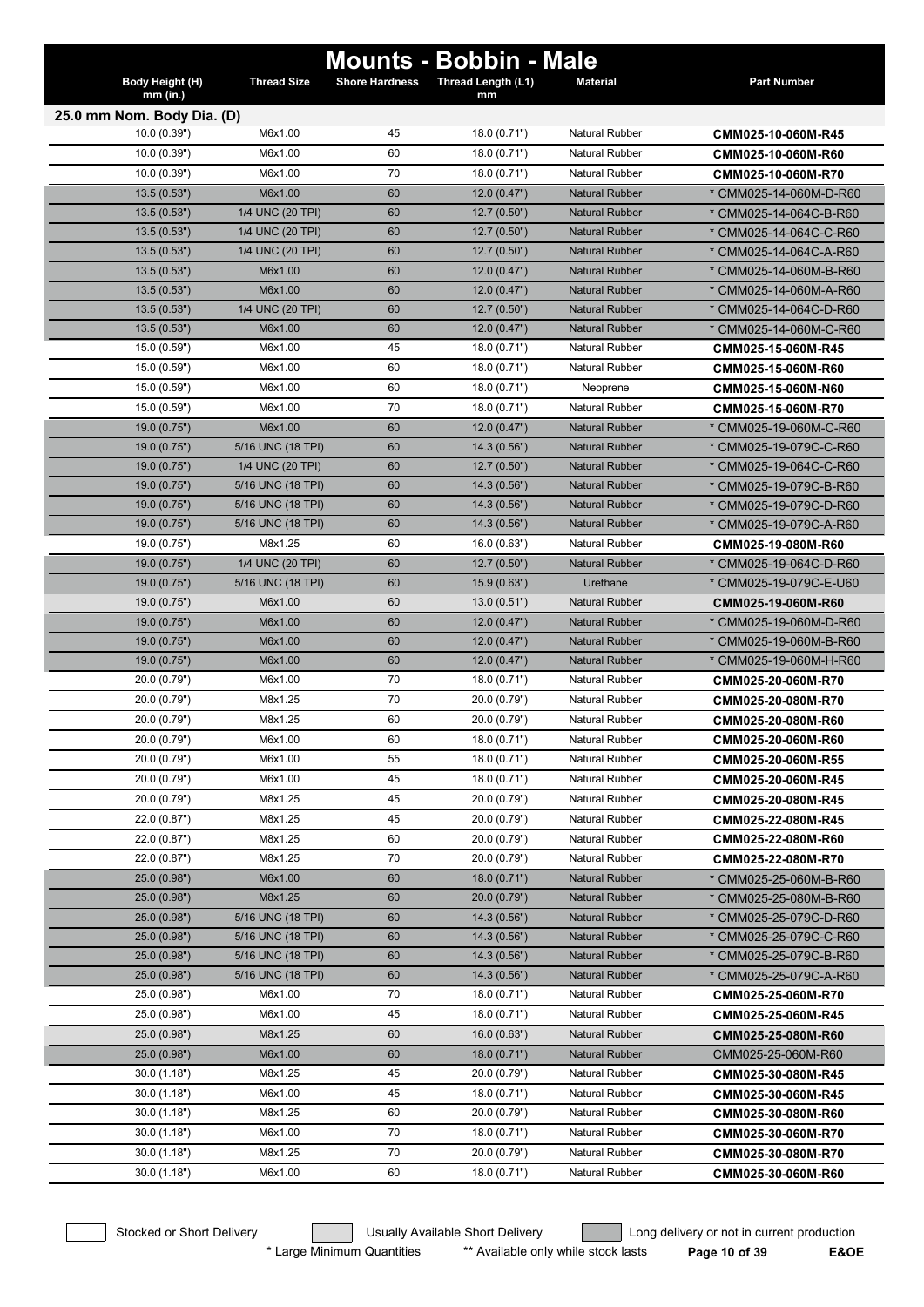|                               |                    |                       | <b>Mounts - Bobbin - Male</b> |                       |                        |
|-------------------------------|--------------------|-----------------------|-------------------------------|-----------------------|------------------------|
| Body Height (H)<br>$mm$ (in.) | <b>Thread Size</b> | <b>Shore Hardness</b> | Thread Length (L1)<br>mm      | <b>Material</b>       | <b>Part Number</b>     |
| 25.4 mm Nom. Body Dia. (D)    |                    |                       |                               |                       |                        |
| 12.7 (0.50")                  | 1/4 UNC (20 TPI)   | 60                    | 12.7(0.50")                   | <b>Natural Rubber</b> | CMM025-13-064C-R60     |
| 19.1 (0.75")                  | 1/4 UNC (20 TPI)   | 60                    | 12.7(0.50")                   | <b>Natural Rubber</b> | CMM025-19-064C13-R60   |
| 19.1 (0.75")                  | 1/4 UNC (20 TPI)   | 60                    | 15.9(0.63")                   | <b>Natural Rubber</b> | CMM025-19-064C15-R60   |
| 19.1 (0.75")                  | 5/16 UNC (18 TPI)  | 60                    | 15.9(0.63")                   | <b>Natural Rubber</b> | CMM025-19-079C16-R60   |
| 25.4 (1.00")                  | 5/16 UNC (18 TPI)  | 60                    | 15.9(0.63")                   | <b>Natural Rubber</b> | CMM025-25-079C-R60     |
| 25.4 (1.00")                  | 1/4 UNC (20 TPI)   | 60                    | 12.7(0.50")                   | <b>Natural Rubber</b> | CMM025-25-064C-R60     |
| 30.0 mm Nom. Body Dia. (D)    |                    |                       |                               |                       |                        |
| 15.0 (0.59")                  | M8x1.25            | 45                    | 20.0 (0.79")                  | <b>Natural Rubber</b> | CMM030-15-080M-R45     |
| 15.0 (0.59")                  | M8x1.25            | 60                    | 20.0 (0.79")                  | <b>Natural Rubber</b> | CMM030-15-080M-R60     |
| 15.0 (0.59")                  | M8x1.25            | 70                    | 20.0 (0.79")                  | <b>Natural Rubber</b> | CMM030-15-080M-R70     |
| 20.0 (0.79")                  | M8x1.25            | 60                    | 20.0 (0.79")                  | <b>Natural Rubber</b> | CMM030-20-080M-R60     |
| 20.0 (0.79")                  | M8x1.25            | 70                    | 20.0 (0.79")                  | <b>Natural Rubber</b> | CMM030-20-080M-R70     |
| 20.0 (0.79")                  | M8x1.25            | 45                    | 20.0 (0.79")                  | <b>Natural Rubber</b> | CMM030-20-080M-R45     |
| 22.0 (0.87")                  | M8x1.25            | 60                    | 20.0 (0.79")                  | <b>Natural Rubber</b> | CMM030-22-080M-R60     |
| 22.0 (0.87")                  | M8x1.25            | 70                    | 20.0 (0.79")                  | <b>Natural Rubber</b> |                        |
| 22.0 (0.87")                  | M8x1.25            | 45                    | 20.0 (0.79")                  | <b>Natural Rubber</b> | CMM030-22-080M-R70     |
| 25.0 (0.98")                  | M8x1.25            | 45                    | 20.0 (0.79")                  | <b>Natural Rubber</b> | CMM030-22-080M-R45     |
| 25.0 (0.98")                  | M8x1.25            | 60                    | 20.0 (0.79")                  | <b>Natural Rubber</b> | CMM030-25-080M-R45     |
|                               |                    |                       |                               |                       | CMM030-25-080M-R60     |
| 25.0 (0.98")                  | M8x1.25            | 70<br>40              | 20.0 (0.79")                  | <b>Natural Rubber</b> | CMM030-25-080M-R70     |
| 28.0 (1.10")                  | M8x1.25            |                       | 20.0 (0.79")                  | <b>Natural Rubber</b> | CMM030-28-080M-R40     |
| 30.0(1.18")                   | M8x1.25            | 60                    | 20.0 (0.79")                  | <b>Natural Rubber</b> | CMM030-30-080M-R60     |
| 30.0(1.18")                   | M8x1.25            | 70                    | 20.0 (0.79")                  | <b>Natural Rubber</b> | CMM030-30-080M-R70     |
| 30.0(1.18")                   | M8x1.25            | 60                    | 23.0(0.91")                   | <b>Natural Rubber</b> | * CMM030-30-080M-A-R60 |
| 30.0(1.18")                   | M8x1.25            | 45                    | 20.0 (0.79")                  | <b>Natural Rubber</b> | CMM030-30-080M-R45     |
| 30.0(1.18")                   | M8x1.25            | 60                    | 23.0(0.91")                   | <b>Natural Rubber</b> | * CMM030-30-080M-B-R60 |
| 40.0 (1.57")                  | M8x1.25            | 45                    | 20.0 (0.79")                  | <b>Natural Rubber</b> | CMM030-40-080M-R45     |
| 40.0 (1.57")                  | M8x1.25            | 60                    | 20.0 (0.79")                  | <b>Natural Rubber</b> | CMM030-40-080M-R60     |
| 40.0 (1.57")                  | M8x1.25            | 70                    | 20.0 (0.79")                  | <b>Natural Rubber</b> | CMM030-40-080M-R70     |
| 31.8 mm Nom. Body Dia. (D)    |                    |                       |                               |                       |                        |
| 19.1 (0.75")                  | 5/16 UNC (18 TPI)  | 60                    | 15.9(0.63")                   | <b>Natural Rubber</b> | CMM032-19-079C-R60     |
| 19.1(0.75")                   | 1/4 UNC (20 TPI)   | 60                    | 12.7(0.50")                   | <b>Natural Rubber</b> | CMM032-19-064C-R60     |
| 25.4 (1.00")                  | 5/16 UNC (18 TPI)  | 60                    | 15.9(0.63")                   | <b>Natural Rubber</b> | CMM032-25-079C-R60     |
| 32.0 mm Nom. Body Dia. (D)    |                    |                       |                               |                       |                        |
| 19.0 (0.75")                  | M8x1.25            | 60                    | 16.0(0.63")                   | <b>Natural Rubber</b> | CMM032-19-080M-R60     |
| 19.0(0.75")                   | M8x1.25            | 60                    | 13.5(0.53")                   | <b>Natural Rubber</b> | * CMM032-19-080M-D-R60 |
| 19.0 (0.75")                  | M8x1.25            | 60                    | 13.5(0.53")                   | <b>Natural Rubber</b> | * CMM032-19-080M-C-R60 |
| 19.0 (0.75")                  | M8x1.25            | 60                    | 13.5(0.53")                   | <b>Natural Rubber</b> | * CMM032-19-080M-B-R60 |
| 19.0(0.75")                   | M8x1.25            | 60                    | 13.5(0.53")                   | <b>Natural Rubber</b> | * CMM032-19-080M-A-R60 |
| 19.0(0.75")                   | 5/16 UNC (18 TPI)  | 60                    | 14.3(0.56")                   | <b>Natural Rubber</b> | * CMM032-19-079C-C-R60 |
| 19.0(0.75")                   | 5/16 UNC (18 TPI)  | 60                    | 14.3(0.56")                   | <b>Natural Rubber</b> | * CMM032-19-079C-B-R60 |
| 19.0(0.75")                   | 5/16 UNC (18 TPI)  | 60                    | 14.3(0.56")                   | <b>Natural Rubber</b> | * CMM032-19-079C-A-R60 |
| 19.0(0.75")                   | 5/16 UNC (18 TPI)  | 60                    | 14.3(0.56")                   | <b>Natural Rubber</b> | * CMM032-19-079C-D-R60 |
| 22.2(0.87")                   | 5/16 UNC (18 TPI)  | 60                    | 14.3(0.56")                   | <b>Natural Rubber</b> | * CMM032-22-079C-B-R60 |
| 22.2(0.87")                   | 5/16 UNC (18 TPI)  | 60                    | 14.3(0.56")                   | <b>Natural Rubber</b> | * CMM032-22-079C-A-R60 |
| 22.2(0.87")                   | 5/16 UNC (18 TPI)  | 60                    | 14.3(0.56")                   | <b>Natural Rubber</b> | * CMM032-22-079C-C-R60 |
| 22.2 (0.87")                  | 5/16 UNC (18 TPI)  | 60                    | 14.3(0.56")                   | <b>Natural Rubber</b> | * CMM032-22-079C-D-R60 |
| 25.0 (0.98")                  | M8x1.25            | 60                    | 16.0(0.63")                   | Natural Rubber        | CMM032-25-080M-R60     |
| 32.0(1.26")                   | M8x1.25            | 60                    | 13.5(0.53")                   | <b>Natural Rubber</b> | * CMM032-32-080M-D-R60 |
| 32.0 (1.26")                  | 5/16 UNC (18 TPI)  | 60                    | 14.3(0.56")                   | <b>Natural Rubber</b> | * CMM032-32-079C-A-R60 |
| 32.0 (1.26")                  | 5/16 UNC (18 TPI)  | 60                    | 14.3(0.56")                   | <b>Natural Rubber</b> | * CMM032-32-079C-B-R60 |
| 32.0 (1.26")                  | M8x1.25            | 60                    | 13.5(0.53")                   | <b>Natural Rubber</b> | * CMM032-32-080M-A-R60 |
| 32.0(1.26")                   | 5/16 UNC (18 TPI)  | 60                    | 14.3(0.56")                   | <b>Natural Rubber</b> | * CMM032-32-079C-C-R60 |
| 32.0(1.26")                   | 5/16 UNC (18 TPI)  | 60                    | 14.3(0.56")                   | <b>Natural Rubber</b> | * CMM032-32-079C-D-R60 |
| 32.0(1.26")                   | M8x1.25            | 60                    | 13.5(0.53")                   | <b>Natural Rubber</b> | * CMM032-32-080M-C-R60 |
| 32.0(1.26")                   | M8x1.25            | 60                    | 13.5(0.53")                   | <b>Natural Rubber</b> | * CMM032-32-080M-B-R60 |

Stocked or Short Delivery **Contains the Usually Available Short Delivery Contains Long delivery or not in current production** 

\* Large Minimum Quantities \*\* Available only while stock lasts **Page 11 of 39 E&OE**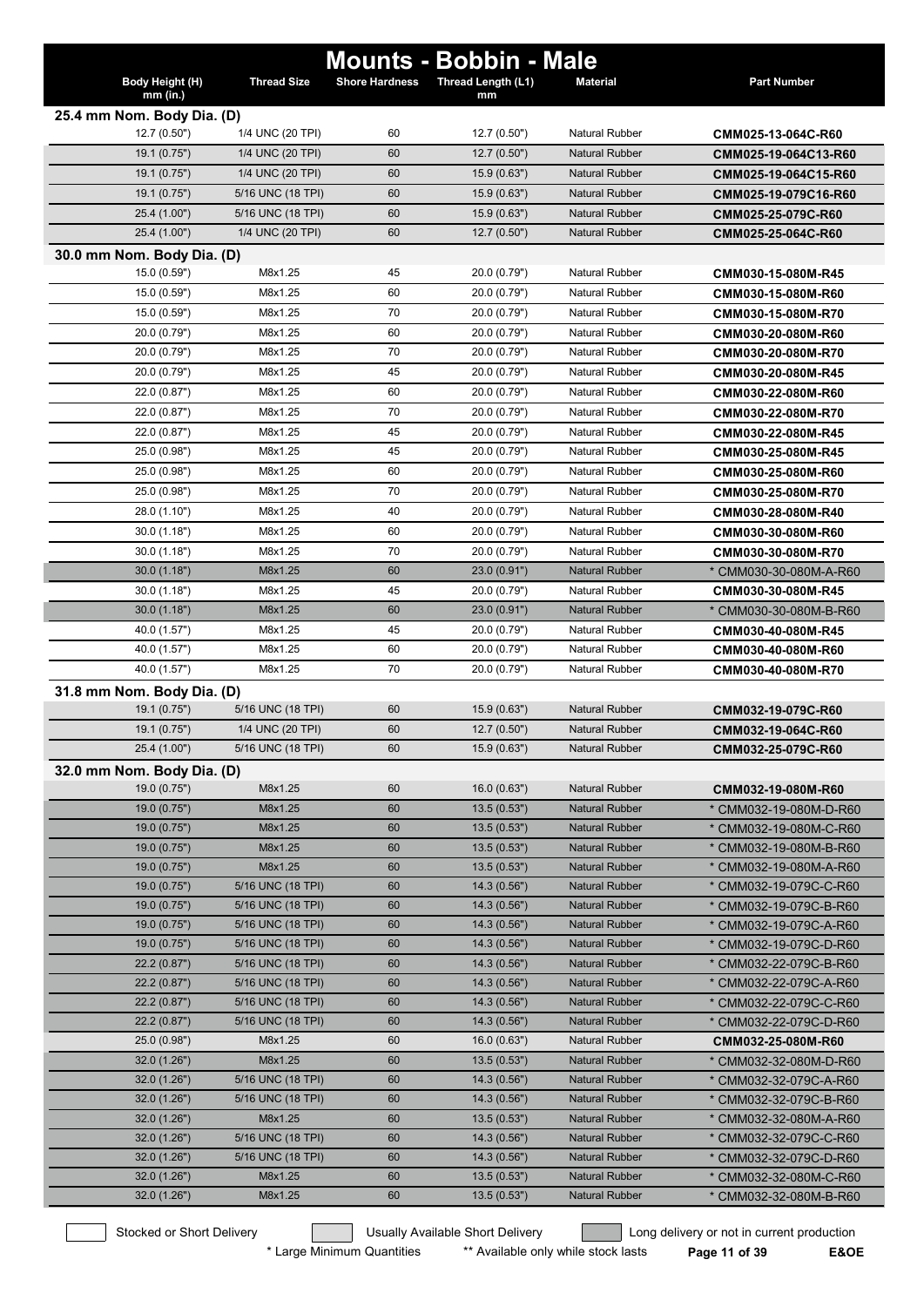|                               |                    |                       | <b>Mounts - Bobbin - Male</b> |                       |                        |
|-------------------------------|--------------------|-----------------------|-------------------------------|-----------------------|------------------------|
| Body Height (H)<br>$mm$ (in.) | <b>Thread Size</b> | <b>Shore Hardness</b> | Thread Length (L1)<br>mm      | <b>Material</b>       | <b>Part Number</b>     |
| 34.9 mm Nom. Body Dia. (D)    |                    |                       |                               |                       |                        |
| 25.4 (1.00")                  | 5/16 UNC (18 TPI)  | 60                    | 19.1 (0.75")                  | <b>Natural Rubber</b> | CMM035-25-079C19-R60   |
| 25.4 (1.00")                  | 5/16 UNC (18 TPI)  | 60                    | 15.9 (0.63")                  | <b>Natural Rubber</b> | CMM035-25-079C16-R60   |
| 35.0 mm Nom. Body Dia. (D)    |                    |                       |                               |                       |                        |
| 16.0(0.63")                   | M8x1.25            | 60                    | 13.5(0.53")                   | <b>Natural Rubber</b> | * CMM035-16-080M-D-R60 |
| 16.0(0.63")                   | M8x1.25            | 60                    | 13.5(0.53")                   | <b>Natural Rubber</b> | * CMM035-16-080M-A-R60 |
| 16.0(0.63")                   | 5/16 UNC (18 TPI)  | 60                    | 14.3(0.56")                   | <b>Natural Rubber</b> | * CMM035-16-079C-D-R60 |
| 16.0(0.63")                   | M8x1.25            | 60                    | 13.5(0.53")                   | <b>Natural Rubber</b> | * CMM035-16-080M-B-R60 |
| 16.0(0.63")                   | M8x1.25            | 60                    | 13.5(0.53")                   | <b>Natural Rubber</b> | * CMM035-16-080M-C-R60 |
| 16.0(0.63")                   | 5/16 UNC (18 TPI)  | 60                    | 14.3 (0.56")                  | <b>Natural Rubber</b> | * CMM035-16-079C-A-R60 |
| 16.0(0.63")                   | 5/16 UNC (18 TPI)  | 60                    | 14.3(0.56")                   | <b>Natural Rubber</b> | * CMM035-16-079C-B-R60 |
| 16.0(0.63")                   | 5/16 UNC (18 TPI)  | 60                    | 14.3(0.56")                   | <b>Natural Rubber</b> | * CMM035-16-079C-C-R60 |
| 25.0 (0.98")                  | M8x1.25            | 60                    | 13.5(0.53")                   | <b>Natural Rubber</b> | * CMM035-25-080M-C-R60 |
| 25.0 (0.98")                  | M8x1.25            | 60                    | 13.5(0.53")                   | <b>Natural Rubber</b> | * CMM035-25-080M-D-R60 |
| 25.0 (0.98")                  | M8x1.25            | 60                    | 13.5(0.53")                   | <b>Natural Rubber</b> | CMM035-25-080M-B-R60   |
| 25.0 (0.98")                  | M8x1.25            | 60                    | 13.5(0.53")                   | <b>Natural Rubber</b> | * CMM035-25-080M-A-R60 |
| 25.0 (0.98")                  | 5/16 UNC (18 TPI)  | 60                    | 14.3(0.56")                   | <b>Natural Rubber</b> | * CMM035-25-079C-D-R60 |
| 25.0 (0.98")                  | 5/16 UNC (18 TPI)  | 60                    | 14.3(0.56")                   | <b>Natural Rubber</b> | * CMM035-25-079C-C-R60 |
| 25.0 (0.98")                  | 5/16 UNC (18 TPI)  | 60                    | 14.3(0.56")                   | <b>Natural Rubber</b> | * CMM035-25-079C-B-R60 |
| 25.0 (0.98")                  | 5/16 UNC (18 TPI)  | 60                    | 14.3 (0.56")                  | <b>Natural Rubber</b> | * CMM035-25-079C-A-R60 |
| 25.0 (0.98")                  | M8x1.25            | 60                    | 16.0(0.63")                   | <b>Natural Rubber</b> | CMM035-25-080M-R60     |
| 38.0 mm Nom. Body Dia. (D)    |                    |                       |                               |                       |                        |
| 19.0 (0.75")                  | M8x1.25            | 60                    | 16.0(0.63")                   | <b>Natural Rubber</b> | CMM038-19-080M-R60     |
| 38.1 mm Nom. Body Dia. (D)    |                    |                       |                               |                       |                        |
| 19.1 (0.75")                  | 5/16 UNC (18 TPI)  | 60                    | 15.9 (0.63")                  | <b>Natural Rubber</b> | CMM038-19-079C-R60     |
| 25.4 (1.00")                  | 3/8 UNC (16 TPI)   | 60                    | 15.9(0.63")                   | <b>Natural Rubber</b> | ** CMM038-25-095C-R60  |
| 39.7 mm Nom. Body Dia. (D)    |                    |                       |                               |                       |                        |
| 25.4 (1.00")                  | 3/8 UNC (16 TPI)   | 60                    | 15.9 / 28.6                   | <b>Natural Rubber</b> | CMM040-25-095C-R60     |
| 25.4 (1.00")                  | 5/16 UNC (18 TPI)  | 60                    | 15.9(0.63")                   | <b>Natural Rubber</b> | CMM040-25-079C-R60     |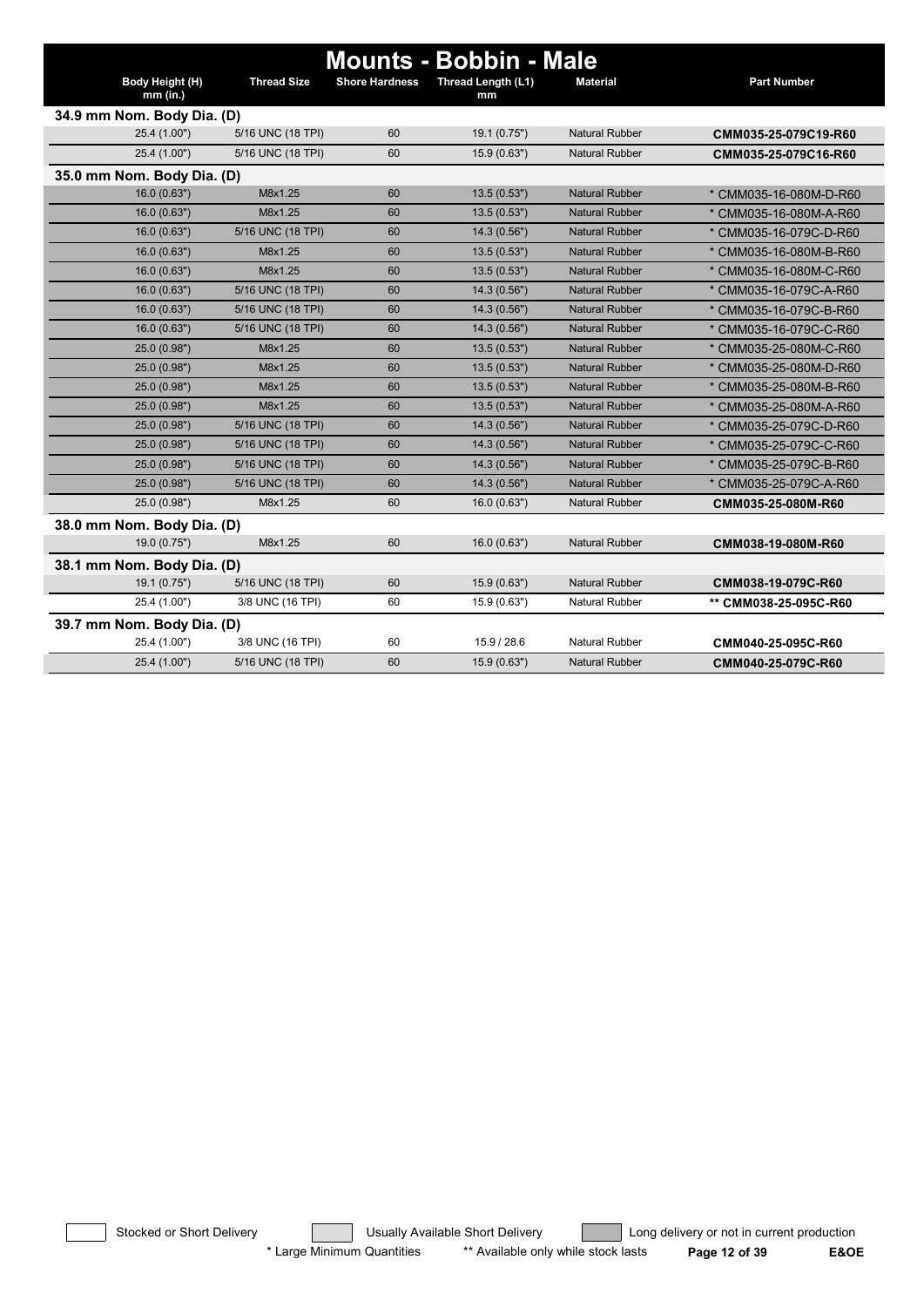|                             |                    |                       | <b>Mounts - Bobbin - Male</b> |                       |                        |
|-----------------------------|--------------------|-----------------------|-------------------------------|-----------------------|------------------------|
| Body Height (H)<br>mm (in.) | <b>Thread Size</b> | <b>Shore Hardness</b> | Thread Length (L1)<br>mm      | <b>Material</b>       | <b>Part Number</b>     |
| 40.0 mm Nom. Body Dia. (D)  |                    |                       |                               |                       |                        |
| 20.0 (0.79")                | M8x1.25            | 70                    | 23.0 (0.91")                  | <b>Natural Rubber</b> | CMM040-20-080M-R70     |
| 20.0 (0.79")                | M10x1.50           | 70                    | 25.0 (0.98")                  | <b>Natural Rubber</b> | CMM040-20-100M-R70     |
| 20.0 (0.79")                | M8x1.25            | 45                    | 23.0 (0.91")                  | <b>Natural Rubber</b> | CMM040-20-080M-R45     |
| 20.0 (0.79")                | M10x1.50           | 60                    | 25.0 (0.98")                  | <b>Natural Rubber</b> | CMM040-20-100M-R60     |
| 20.0 (0.79")                | M8x1.25            | 60                    | 23.0 (0.91")                  | <b>Natural Rubber</b> | CMM040-20-080M-R60     |
| 20.0 (0.79")                | M10x1.50           | 45                    | 25.0 (0.98")                  | <b>Natural Rubber</b> | CMM040-20-100M-R45     |
| 25.0 (0.98")                | M10x1.50           | 60                    | 25.0 (0.98")                  | <b>Natural Rubber</b> | CMM040-25-100M-R60     |
| 25.0 (0.98")                | M10x1.50           | 70                    | 25.0 (0.98")                  | <b>Natural Rubber</b> | CMM040-25-100M-R70     |
| 25.0 (0.98")                | M10x1.50           | 45                    | 25.0 (0.98")                  | <b>Natural Rubber</b> | CMM040-25-100M-R45     |
| 25.0 (0.98")                | M10x1.50           | 60                    | 28.0 (1.10")                  | <b>Natural Rubber</b> | * CMM040-25-100M-B-R60 |
| 25.0 (0.98")                | M8x1.25            | 60                    | 16.0 (0.63")                  | <b>Natural Rubber</b> | CMM040-25-080M-R60     |
| 25.0 (0.98")                | M8x1.25            | 60                    | 13.0(0.51")                   | <b>Natural Rubber</b> | * CMM040-25-080M-B-R60 |
| 28.0 (1.10")                | M10x1.50           | 60                    | 25.0 (0.98")                  | <b>Natural Rubber</b> | CMM040-28-100M-R60     |
| 28.0 (1.10")                | M10x1.50           | 70                    | 25.0 (0.98")                  | <b>Natural Rubber</b> | CMM040-28-100M-R70     |
| 28.0 (1.10")                | M10x1.50           | 45                    | 25.0 (0.98")                  | <b>Natural Rubber</b> | CMM040-28-100M-R45     |
| 30.0(1.18")                 | M8x1.25            | 45                    | 23.0 (0.91")                  | <b>Natural Rubber</b> | CMM040-30-080M-R45     |
| 30.0(1.18")                 | M8x1.25            | 60                    | 23.0 (0.91")                  | <b>Natural Rubber</b> | CMM040-30-080M-R60     |
| 30.0(1.18")                 | M10x1.50           | 60                    | 28.0 (1.10")                  | <b>Natural Rubber</b> | CMM040-30-100M-R60     |
| 30.0(1.18")                 | M10x1.50           | 45                    | 25.0 (0.98")                  | <b>Natural Rubber</b> | CMM040-30-100M-R45     |
| 30.0(1.18")                 | M10x1.50           | 70                    | 25.0 (0.98")                  | <b>Natural Rubber</b> | CMM040-30-100M-R70     |
| 30.0(1.18")                 | M8x1.25            | 70                    | 23.0 (0.91")                  | <b>Natural Rubber</b> | CMM040-30-080M-R70     |
| 35.0 (1.38")                | M8x1.25            | 45                    | 23.0 (0.91")                  | <b>Natural Rubber</b> | CMM040-35-080M-R45     |
| 35.0 (1.38")                | M8x1.25            | 60                    | 23.0 (0.91")                  | <b>Natural Rubber</b> | CMM040-35-080M-R60     |
| 35.0 (1.38")                | M8x1.25            | 70                    | 23.0 (0.91")                  | <b>Natural Rubber</b> | CMM040-35-080M-R70     |
| 35.0(1.38")                 | M10x1.50           | 60                    | 25.0 (0.98")                  | <b>Natural Rubber</b> | CMM040-35-100M25-R60   |
| 35.0 (1.38")                | M10x1.50           | 60                    | 28.0 (1.10")                  | <b>Natural Rubber</b> | CMM040-35-100M28-R60   |
| 35.0 (1.38")                | M10x1.50           | 45                    | 25.0 (0.98")                  | Natural Rubber        | CMM040-35-100M-R45     |
| 35.0 (1.38")                | M10x1.50           | 70                    | 25.0 (0.98")                  | Natural Rubber        | CMM040-35-100M-R70     |
| 40.0 (1.57")                | M8x1.25            | 45                    | 23.0 (0.91")                  | <b>Natural Rubber</b> | CMM040-40-080M-R45     |
| 40.0 (1.57")                | M10x1.50           | 70                    | 25.0 (0.98")                  | <b>Natural Rubber</b> | CMM040-40-100M-R70     |
| 40.0 (1.57")                | M10x1.50           | 60                    | 25.0 (0.98")                  | <b>Natural Rubber</b> | CMM040-40-100M-R60     |
| 40.0 (1.57")                | M10x1.50           | 45                    | 25.0 (0.98")                  | <b>Natural Rubber</b> | CMM040-40-100M-R45     |
| 40.0 (1.57")                | M8x1.25            | 60                    | 23.0 (0.91")                  | Natural Rubber        | CMM040-40-080M-R60     |
| 40.0 (1.57")                | M8x1.25            | 70                    | 23.0 (0.91")                  | Natural Rubber        | CMM040-40-080M-R70     |
| 45.0 (1.77")                | M10x1.50           | 45                    | 25.0 (0.98")                  | Natural Rubber        | CMM040-45-100M-R45     |
| 45.0 (1.77")                | M10x1.50           | 60                    | 25.0 (0.98")                  | Natural Rubber        | CMM040-45-100M-R60     |
| 45.0 (1.77")                | M10x1.50           | 70                    | 25.0 (0.98")                  | Natural Rubber        | CMM040-45-100M-R70     |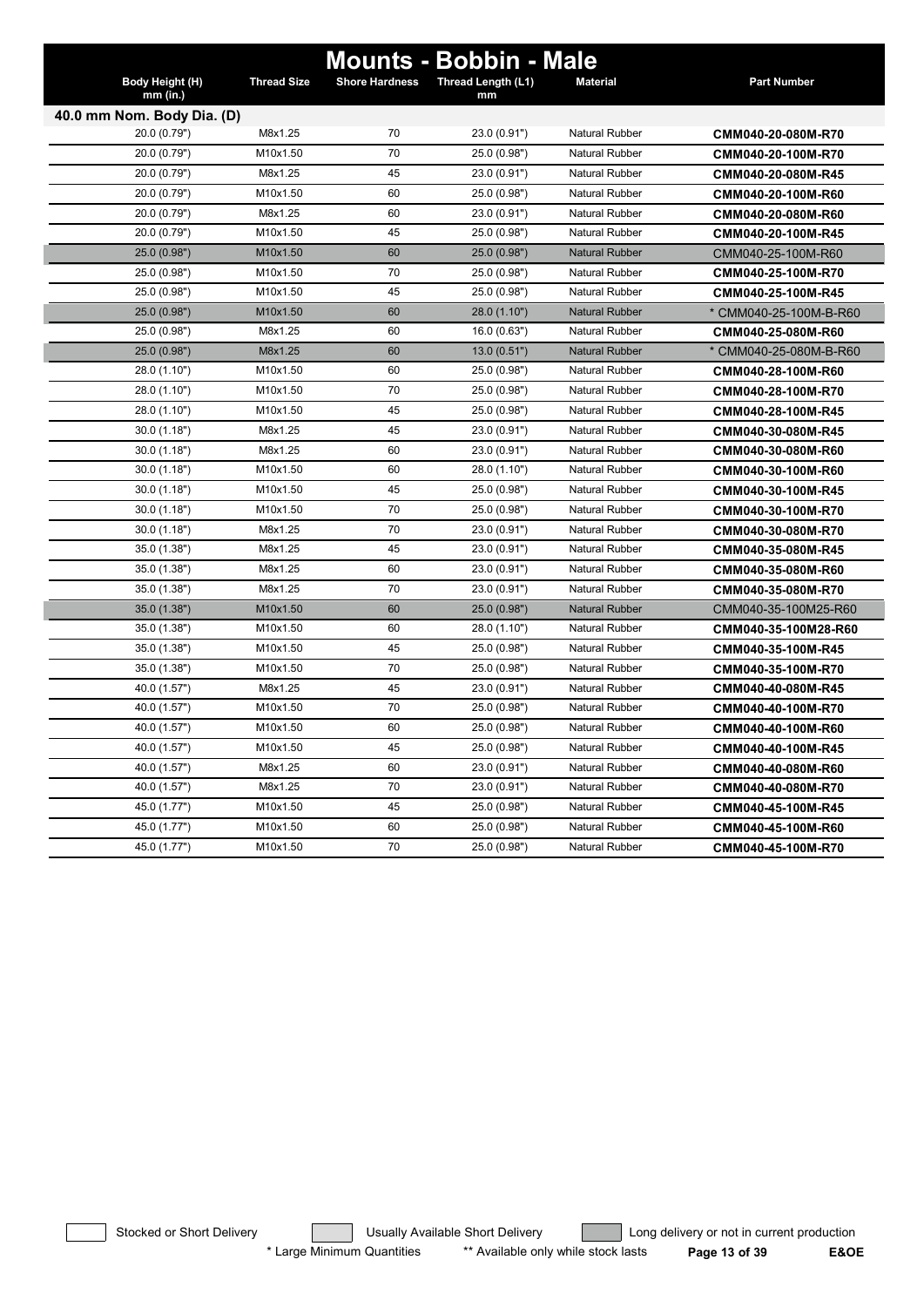|                                            |                            |                       | <b>Mounts - Bobbin - Male</b> |                       |                       |  |  |  |  |
|--------------------------------------------|----------------------------|-----------------------|-------------------------------|-----------------------|-----------------------|--|--|--|--|
| Body Height (H)                            | <b>Thread Size</b>         | <b>Shore Hardness</b> | Thread Length (L1)            | <b>Material</b>       | <b>Part Number</b>    |  |  |  |  |
| $mm$ (in.)                                 |                            |                       | mm                            |                       |                       |  |  |  |  |
| 50.0 mm Nom. Body Dia. (D)<br>20.0 (0.79") | M10x1.50                   | 45                    | 28.0 (1.10")                  | <b>Natural Rubber</b> | CMM050-20-100M-R45    |  |  |  |  |
| 20.0 (0.79")                               | M10x1.50                   | 60                    | 28.0 (1.10")                  | <b>Natural Rubber</b> |                       |  |  |  |  |
| 20.0 (0.79")                               | M10x1.50                   | 70                    | 28.0 (1.10")                  | <b>Natural Rubber</b> | CMM050-20-100M-R60    |  |  |  |  |
| 25.0 (0.98")                               | M10x1.50                   | 45                    | 25.0 (0.98")                  | <b>Natural Rubber</b> | CMM050-20-100M-R70    |  |  |  |  |
| 25.0 (0.98")                               | M10x1.50                   | 60                    | 25.0 (0.98")                  | <b>Natural Rubber</b> | CMM050-25-100M-R45    |  |  |  |  |
|                                            | M10x1.50                   | 70                    |                               | Natural Rubber        | CMM050-25-100M-R60    |  |  |  |  |
| 25.0 (0.98")<br>30.0(1.18")                | M10x1.50                   | 45                    | 25.0 (0.98")<br>28.0 (1.10")  | <b>Natural Rubber</b> | CMM050-25-100M-R70    |  |  |  |  |
|                                            |                            |                       |                               |                       | CMM050-30-100M-R45    |  |  |  |  |
| 30.0(1.18")                                | M8x1.25                    | 60                    | 23.0 (0.91")                  | <b>Natural Rubber</b> | CMM050-30-080M-R60    |  |  |  |  |
| 30.0(1.18")                                | M8x1.25                    | 70                    | 23.0 (0.91")                  | <b>Natural Rubber</b> | CMM050-30-080M-R70    |  |  |  |  |
| 30.0(1.18")                                | M10x1.50                   | 60                    | 28.0 (1.10")                  | <b>Natural Rubber</b> | CMM050-30-100M-R60    |  |  |  |  |
| 30.0(1.18")                                | M10x1.50                   | 70                    | 28.0 (1.10")                  | <b>Natural Rubber</b> | CMM050-30-100M-R70    |  |  |  |  |
| 30.0(1.18")                                | M8x1.25                    | 45                    | 23.0 (0.91")                  | <b>Natural Rubber</b> | CMM050-30-080M-R45    |  |  |  |  |
| 35.0 (1.38")                               | M10x1.50                   | 60                    | 25.0 (0.98")                  | <b>Natural Rubber</b> | CMM050-35-100M-R60    |  |  |  |  |
| 35.0 (1.38")                               | M10x1.50                   | 45                    | 25.0 (0.98")                  | <b>Natural Rubber</b> | CMM050-35-100M-R45    |  |  |  |  |
| 35.0 (1.38")                               | M10x1.50                   | 35                    | 25.0 (0.98")                  | <b>Natural Rubber</b> | CMM050-35-100M-R35    |  |  |  |  |
| 35.0 (1.38")                               | M10x1.50                   | 70                    | 25.0 (0.98")                  | <b>Natural Rubber</b> | CMM050-35-100M-R70    |  |  |  |  |
| 40.0 (1.57")                               | M10x1.50                   | 45                    | 25.0 (0.98")                  | <b>Natural Rubber</b> | CMM050-40-100M-R45    |  |  |  |  |
| 40.0 (1.57")                               | M10x1.50                   | 60                    | 28.0 (1.10")                  | <b>Natural Rubber</b> | CMM050-40-100M-R60    |  |  |  |  |
| 40.0 (1.57")                               | M10x1.50                   | 70                    | 25.0 (0.98")                  | <b>Natural Rubber</b> | CMM050-40-100M-R70    |  |  |  |  |
| 45.0 (1.77")                               | M10x1.50                   | 45                    | 25.0 (0.98")                  | <b>Natural Rubber</b> | CMM050-45-100M-R45    |  |  |  |  |
| 45.0 (1.77")                               | M10x1.50                   | 70                    | 25.0 (0.98")                  | Natural Rubber        | CMM050-45-100M-R70    |  |  |  |  |
| 45.0 (1.77")                               | M10x1.50                   | 60                    | 25.0 (0.98")                  | <b>Natural Rubber</b> | CMM050-45-100M-R60    |  |  |  |  |
| 50.0 (1.97")                               | M10x1.50                   | 45                    | 25.0 (0.98")                  | <b>Natural Rubber</b> | CMM050-50-100M-R45    |  |  |  |  |
| 50.0 (1.97")                               | M10x1.50                   | 60                    | 25.0 (0.98")                  | <b>Natural Rubber</b> | CMM050-50-100M-R60    |  |  |  |  |
| 50.0 (1.97")                               | M10x1.50                   | 70                    | 25.0 (0.98")                  | <b>Natural Rubber</b> | CMM050-50-100M-R70    |  |  |  |  |
| 50.8 mm Nom. Body Dia. (D)                 |                            |                       |                               |                       |                       |  |  |  |  |
| 19.1 (0.75")                               | 3/8 UNC (16 TPI)           | 60                    | 28.6 / 15.9                   | <b>Natural Rubber</b> | CMM051-19-095C-R60    |  |  |  |  |
| 26.2 (1.03")                               | 1/2-20 UNF (20 TPI)        | 60                    | 23.0 (0.91")                  | <b>Natural Rubber</b> | * CMM051-26-1270F-R60 |  |  |  |  |
| 41.3 (1.63")                               | 3/8 UNC (16 TPI)           | 60                    | 15.9 / 22.2                   | Natural Rubber        | CMM051-41-095C-R60    |  |  |  |  |
|                                            | 51.0 mm Nom. Body Dia. (D) |                       |                               |                       |                       |  |  |  |  |
| 19.0 (0.75")                               | M10x1.50                   | 60                    | 29.0 (1.14")                  | <b>Natural Rubber</b> | CMM051-19-100M-R60    |  |  |  |  |

Stocked or Short Delivery **Contract Contract Contract Usually Available Short Delivery Contract Long delivery or not in current production** \* Large Minimum Quantities \*\* Available only while stock lasts **Page 14 of 39 E&OE**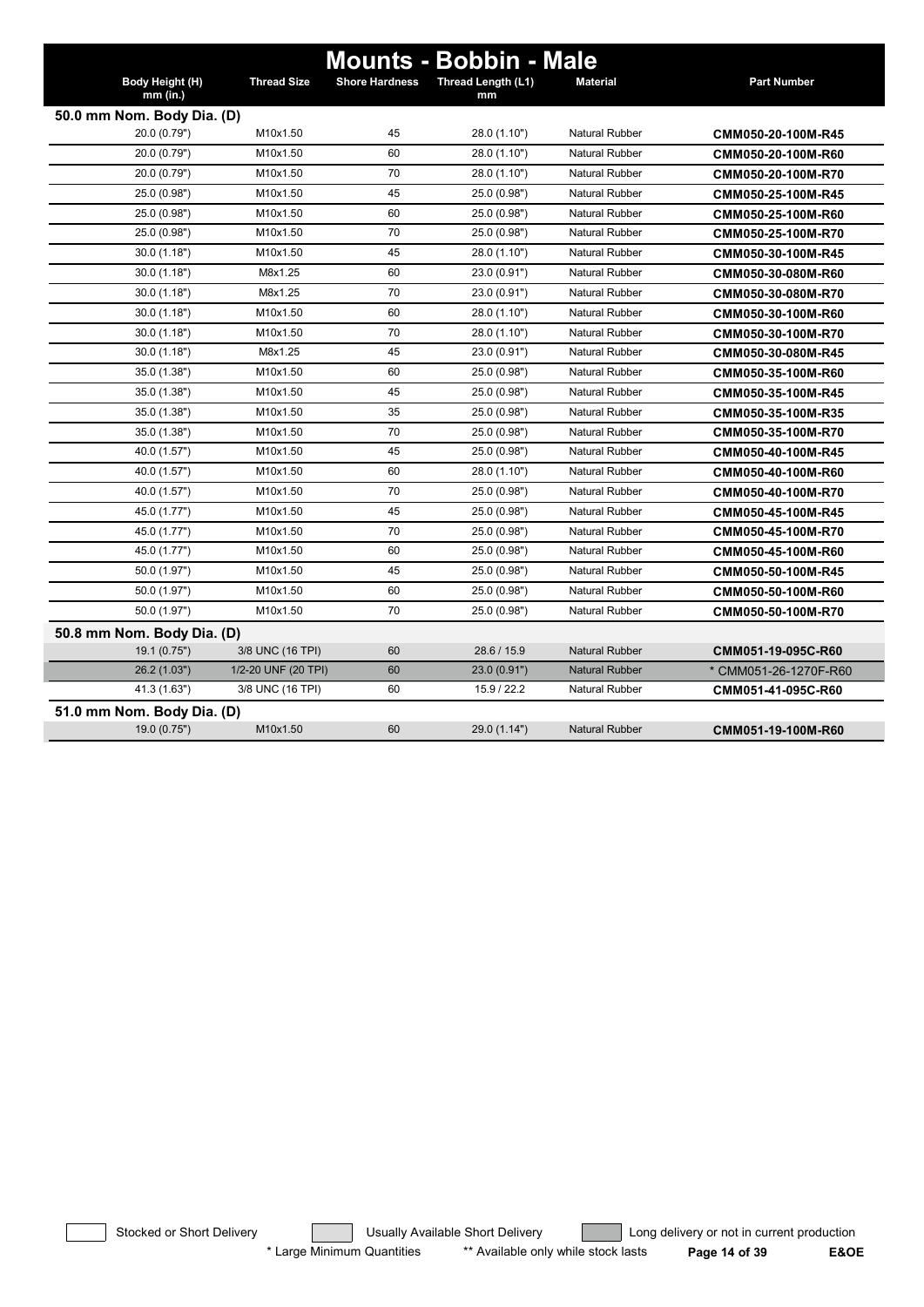|                               |                    |                       | <b>Mounts - Bobbin - Male</b> |                       |                      |
|-------------------------------|--------------------|-----------------------|-------------------------------|-----------------------|----------------------|
| Body Height (H)<br>$mm$ (in.) | <b>Thread Size</b> | <b>Shore Hardness</b> | Thread Length (L1)<br>mm      | <b>Material</b>       | <b>Part Number</b>   |
| 60.0 mm Nom. Body Dia. (D)    |                    |                       |                               |                       |                      |
| 25.0 (0.98")                  | M10x1.50           | 70                    | 25.0 (0.98")                  | Natural Rubber        | CMM060-25-100M-R70   |
| 25.0 (0.98")                  | M10x1.50           | 60                    | 25.0 (0.98")                  | <b>Natural Rubber</b> | CMM060-25-100M-R60   |
| 25.0 (0.98")                  | M10x1.50           | 45                    | 25.0 (0.98")                  | <b>Natural Rubber</b> | CMM060-25-100M-R45   |
| 30.0(1.18")                   | M10x1.50           | 60                    | 25.0 (0.98")                  | <b>Natural Rubber</b> | CMM060-30-100M-R60   |
| 30.0(1.18")                   | M12x1.75           | 60                    | 37.0 (1.46")                  | <b>Natural Rubber</b> | * CMM060-30-120M-R60 |
| 30.0(1.18")                   | M10x1.50           | 45                    | 25.0 (0.98")                  | <b>Natural Rubber</b> | CMM060-30-100M-R45   |
| 30.0(1.18")                   | M10x1.50           | 70                    | 25.0 (0.98")                  | <b>Natural Rubber</b> | CMM060-30-100M-R70   |
| 35.0 (1.38")                  | M10x1.50           | 60                    | 25.0 (0.98")                  | <b>Natural Rubber</b> | CMM060-35-100M-R60   |
| 35.0 (1.38")                  | M10x1.50           | 70                    | 25.0 (0.98")                  | <b>Natural Rubber</b> | CMM060-35-100M-R70   |
| 35.0 (1.38")                  | M12x1.75           | 45                    | 37.0 (1.46")                  | <b>Natural Rubber</b> | CMM060-35-120M-R45   |
| 35.0 (1.38")                  | M12x1.75           | 60                    | 37.0 (1.46")                  | <b>Natural Rubber</b> | CMM060-35-120M-R60   |
| 35.0 (1.38")                  | M12x1.75           | 70                    | 37.0 (1.46")                  | <b>Natural Rubber</b> | CMM060-35-120M-R70   |
| 35.0 (1.38")                  | M10x1.50           | 45                    | 25.0 (0.98")                  | <b>Natural Rubber</b> | CMM060-35-100M-R45   |
| 40.0 (1.57")                  | M10x1.50           | 45                    | 25.0 (0.98")                  | <b>Natural Rubber</b> | CMM060-40-100M-R45   |
| 40.0 (1.57")                  | M10x1.50           | 60                    | 28.0 (1.10")                  | <b>Natural Rubber</b> | CMM060-40-100M-R60   |
| 40.0 (1.57")                  | M10x1.50           | 70                    | 25.0 (0.98")                  | <b>Natural Rubber</b> | CMM060-40-100M-R70   |
| 40.0 (1.57")                  | M12x1.75           | 45                    | 37.0 (1.46")                  | <b>Natural Rubber</b> | CMM060-40-120M-R45   |
| 40.0 (1.57")                  | M12x1.75           | 60                    | 37.0 (1.46")                  | <b>Natural Rubber</b> | CMM060-40-120M-R60   |
| 40.0 (1.57")                  | M12x1.75           | 70                    | 37.0 (1.46")                  | <b>Natural Rubber</b> | CMM060-40-120M-R70   |
| 45.0 (1.77")                  | M10x1.50           | 60                    | 25.0 (0.98")                  | <b>Natural Rubber</b> | CMM060-45-100M-R60   |
| 45.0 (1.77")                  | M12x1.75           | 70                    | 37.0 (1.46")                  | <b>Natural Rubber</b> | CMM060-45-120M-R70   |
| 45.0 (1.77")                  | M12x1.75           | 60                    | 37.0 (1.46")                  | <b>Natural Rubber</b> | CMM060-45-120M-R60   |
| 45.0 (1.77")                  | M10x1.50           | 70                    | 25.0 (0.98")                  | <b>Natural Rubber</b> | CMM060-45-100M-R70   |
| 45.0 (1.77")                  | M10x1.50           | 45                    | 25.0 (0.98")                  | <b>Natural Rubber</b> | CMM060-45-100M-R45   |
| 45.0 (1.77")                  | M12x1.75           | 45                    | 37.0 (1.46")                  | <b>Natural Rubber</b> | CMM060-45-120M-R45   |
| 50.0 (1.97")                  | M10x1.50           | 60                    | 35.0 (1.38")                  | <b>Natural Rubber</b> | * CMM060-50-100M-R60 |
| 50.0 (1.97")                  | M12x1.75           | 45                    | 37.0 (1.46")                  | <b>Natural Rubber</b> | CMM060-50-120M-R45   |
| 50.0 (1.97")                  | M12x1.75           | 60                    | 37.0 (1.46")                  | <b>Natural Rubber</b> | CMM060-50-120M-R60   |
| 50.0 (1.97")                  | M12x1.75           | 70                    | 37.0 (1.46")                  | <b>Natural Rubber</b> | CMM060-50-120M-R70   |
| 61.9 mm Nom. Body Dia. (D)    |                    |                       |                               |                       |                      |
| 31.8(1.25")                   | 1/2 UNC (13 TPI)   | 60                    | 22.2 / 31.8                   | <b>Natural Rubber</b> | CMM062-32-127C-R60   |
| 65.0 mm Nom. Body Dia. (D)    |                    |                       |                               |                       |                      |
| 35.0 (1.38")                  | M10x1.50           | 70                    | 25.0 (0.98")                  | <b>Natural Rubber</b> | CMM065-35-100M-R70   |
| 35.0 (1.38")                  | M10x1.50           | 45                    | 25.0 (0.98")                  | <b>Natural Rubber</b> | CMM065-35-100M-R45   |
| 35.0 (1.38")                  | M10x1.50           | 60                    | 25.0 (0.98")                  | <b>Natural Rubber</b> | CMM065-35-100M-R60   |

Stocked or Short Delivery **Contains the Usually Available Short Delivery Containery** Long delivery or not in current production \* Large Minimum Quantities \*\* Available only while stock lasts **Page 15 of 39 E&OE**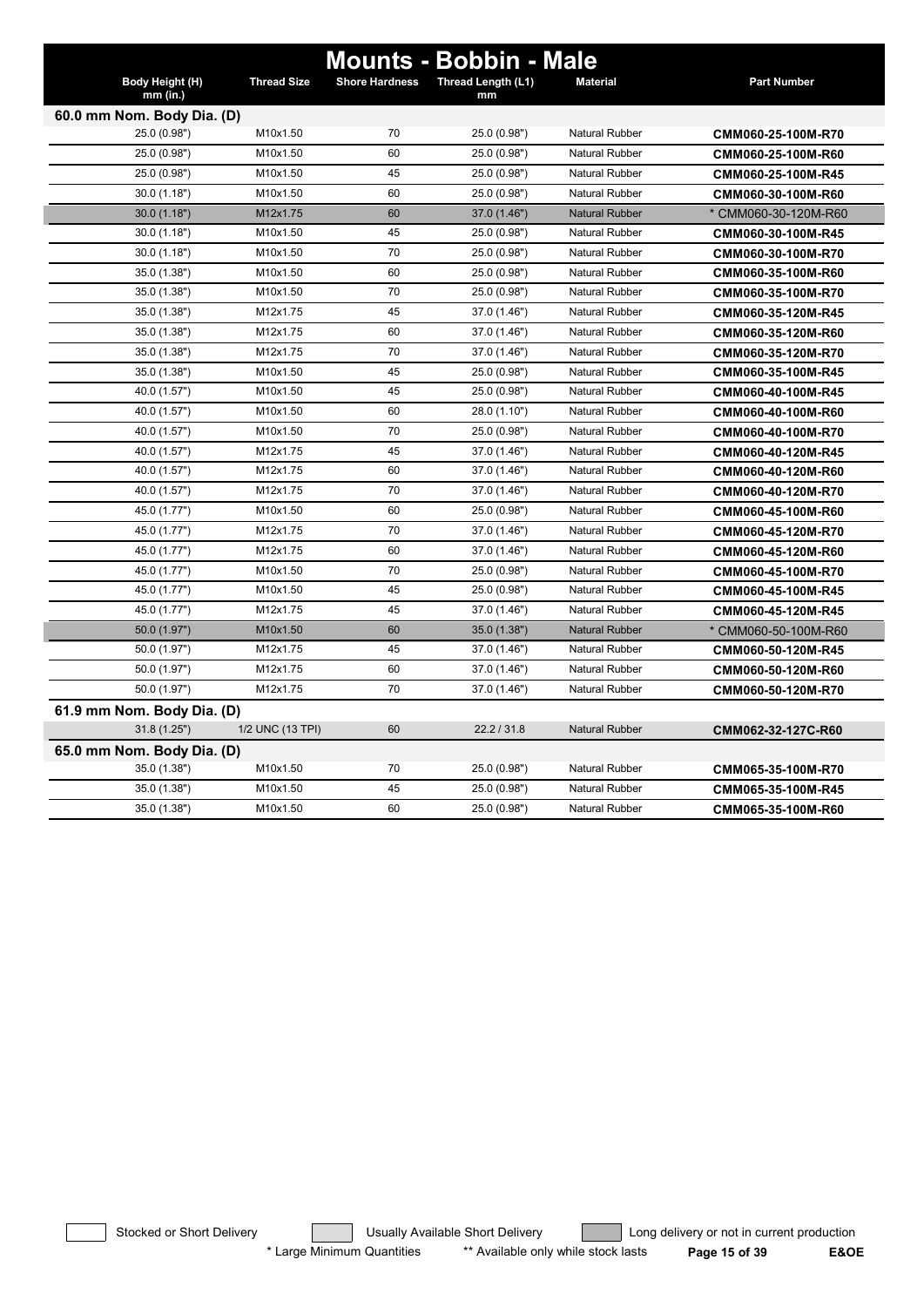|                                            |                    |                       | <b>Mounts - Bobbin - Male</b> |                       |                     |
|--------------------------------------------|--------------------|-----------------------|-------------------------------|-----------------------|---------------------|
| Body Height (H)<br>$mm$ (in.)              | <b>Thread Size</b> | <b>Shore Hardness</b> | Thread Length (L1)<br>mm      | <b>Material</b>       | <b>Part Number</b>  |
|                                            |                    |                       |                               |                       |                     |
| 70.0 mm Nom. Body Dia. (D)<br>30.0 (1.18") | M12x1.75           | 45                    | 37.0 (1.46")                  | <b>Natural Rubber</b> | CMM070-30-120M-R45  |
| 30.0(1.18")                                | M12x1.75           | 70                    | 37.0 (1.46")                  | <b>Natural Rubber</b> | CMM070-30-120M-R70  |
| 30.0(1.18")                                | M12x1.75           | 60                    | 37.0 (1.46")                  | <b>Natural Rubber</b> | CMM070-30-120M-R60  |
| 30.0(1.18")                                | M10x1.50           | 45                    | 25.0 (0.98")                  | <b>Natural Rubber</b> | CMM070-30-100M-R45  |
| 30.0(1.18")                                | M10x1.50           | 60                    | 25.0 (0.98")                  | <b>Natural Rubber</b> | CMM070-30-100M-R60  |
| 30.0(1.18")                                | M10x1.50           | 70                    | 25.0 (0.98")                  | <b>Natural Rubber</b> | CMM070-30-100M-R70  |
| 35.0 (1.38")                               | M10x1.50           | 45                    | 25.0 (0.98")                  | <b>Natural Rubber</b> | CMM070-35-100M-R45  |
| 35.0 (1.38")                               | M10x1.50           | 60                    | 25.0 (0.98")                  | <b>Natural Rubber</b> | CMM070-35-100M-R60  |
| 35.0 (1.38")                               | M10x1.50           | 70                    | 25.0 (0.98")                  | <b>Natural Rubber</b> | CMM070-35-100M-R70  |
| 35.0 (1.38")                               | M12x1.75           | 45                    | 37.0 (1.46")                  | <b>Natural Rubber</b> | CMM070-35-120M-R45  |
| 35.0 (1.38")                               | M12x1.75           | 60                    | 37.0 (1.46")                  | <b>Natural Rubber</b> | CMM070-35-120M-R60  |
| 35.0 (1.38")                               | M12x1.75           | 70                    | 37.0 (1.46")                  | <b>Natural Rubber</b> | CMM070-35-120M-R70  |
| 40.0 (1.57")                               | M10x1.50           | 70                    | 25.0 (0.98")                  | <b>Natural Rubber</b> | CMM070-40-100M-R70  |
| 40.0 (1.57")                               | M12x1.75           | 70                    | 37.0 (1.46")                  | Natural Rubber        | CMM070-40-120M-R70  |
| 40.0 (1.57")                               | M12x1.75           | 45                    | 37.0 (1.46")                  | <b>Natural Rubber</b> | CMM070-40-120M-R45  |
| 40.0 (1.57")                               | M10x1.50           | 60                    | 25.0 (0.98")                  | <b>Natural Rubber</b> | CMM070-40-100M-R60  |
| 40.0 (1.57")                               | M10x1.50           | 45                    | 25.0 (0.98")                  | <b>Natural Rubber</b> | CMM070-40-100M-R45  |
| 40.0 (1.57")                               | M12x1.75           | 60                    | 37.0 (1.46")                  | <b>Natural Rubber</b> | CMM070-40-120M-R60  |
| 45.0 (1.77")                               | M10x1.50           | 45                    | 25.0 (0.98")                  | <b>Natural Rubber</b> | CMM070-45-100M-R45  |
| 45.0 (1.77")                               | M10x1.50           | 60                    | 25.0 (0.98")                  | <b>Natural Rubber</b> | CMM070-45-100M-R60  |
| 45.0 (1.77")                               | M10x1.50           | 70                    | 25.0 (0.98")                  | <b>Natural Rubber</b> | CMM070-45-100M-R70  |
| 45.0 (1.77")                               | M12x1.75           | 45                    | 37.0 (1.46")                  | <b>Natural Rubber</b> | CMM070-45-120M-R45  |
| 45.0 (1.77")                               | M12x1.75           | 60                    | 37.0 (1.46")                  | <b>Natural Rubber</b> | CMM070-45-120M-R60  |
| 45.0 (1.77")                               | M12x1.75           | 70                    | 37.0 (1.46")                  | <b>Natural Rubber</b> | CMM070-45-120M-R70  |
| 50.0 (1.97")                               | M10x1.50           | 70                    | 25.0 (0.98")                  | <b>Natural Rubber</b> | CMM070-50-100M-R70  |
| 50.0 (1.97")                               | M10x1.50           | 45                    | 25.0 (0.98")                  | <b>Natural Rubber</b> | CMM070-50-100M-R45  |
| 50.0 (1.97")                               | M12x1.75           | 45                    | 37.0 (1.46")                  | <b>Natural Rubber</b> | CMM070-50-120M-R45  |
| 50.0 (1.97")                               | M12x1.75           | 60                    | 37.0 (1.46")                  | <b>Natural Rubber</b> | CMM070-50-120M-R60  |
| 50.0 (1.97")                               | M12x1.75           | 70                    | 37.0 (1.46")                  | Natural Rubber        | CMM070-50-120M-R70  |
| 50.0 (1.97")                               | M10x1.50           | 60                    | 28.0 (1.10")                  | <b>Natural Rubber</b> | CMM070-50-100M-R60  |
| 75.0 mm Nom. Body Dia. (D)                 |                    |                       |                               |                       |                     |
| 25.0 (0.98")                               | M12x1.75           | 45                    | 37.0 (1.46")                  | Natural Rubber        | CMM075-25-120M-R45  |
| 25.0 (0.98")                               | M12x1.75           | 60                    | 37.0 (1.46")                  | <b>Natural Rubber</b> | CMM075-25-120M-R60  |
| 25.0 (0.98")                               | M12x1.75           | 70                    | 37.0 (1.46")                  | Natural Rubber        | CMM075-25-120M-R70  |
| 35.0 (1.38")                               | M12x1.75           | 45                    | 37.0 (1.46")                  | Natural Rubber        | CMM075-35-120M-R45  |
| 35.0 (1.38")                               | M12x1.75           | 60                    | 37.0 (1.46")                  | Natural Rubber        | CMM075-35-120M-R60  |
| 35.0 (1.38")                               | M12x1.75           | 70                    | 37.0 (1.46")                  | Natural Rubber        | CMM075-35-120M-R70  |
| 40.0 (1.57")                               | M12x1.75           | 45                    | 37.0 (1.46")                  | <b>Natural Rubber</b> | CMM075-40-120M-R45  |
| 40.0 (1.57")                               | M12x1.75           | 60                    | 37.0 (1.46")                  | <b>Natural Rubber</b> | CMM075-40-120M-R60  |
| 40.0 (1.57")                               | M12x1.75           | 70                    | 37.0 (1.46")                  | <b>Natural Rubber</b> | CMM075-40-120M-R70  |
| 50.0 (1.97")                               | M12x1.75           | 45                    | 37.0 (1.46")                  | Natural Rubber        | CMM075-50-120M-R45  |
| 50.0 (1.97")                               | M12x1.75           | 60                    | 37.0 (1.46")                  | Natural Rubber        | CMM075-50-120M-R60  |
| 50.0 (1.97")                               | M12x1.75           | 70                    | 37.0 (1.46")                  | Natural Rubber        | CMM075-50-120M-R70  |
| 55.0 (2.17")                               | M12x1.75           | 45                    | 37.0 (1.46")                  | <b>Natural Rubber</b> | CMM075-55-120M-R45  |
| 55.0 (2.17")                               | M12x1.75           | 60                    | 37.0 (1.46")                  | <b>Natural Rubber</b> | CMM075-55-120M-R60  |
| 55.0 (2.17")                               | M12x1.75           | 70                    | 37.0 (1.46")                  | <b>Natural Rubber</b> | CMM075-55-120M-R70  |
| 79.0 mm Nom. Body Dia. (D)<br>57.0 (2.24") | M12x1.75           | 60                    | 35.0 (1.38")                  | <b>Natural Rubber</b> | CMM079-57-120M-R60  |
| 79.4 mm Nom. Body Dia. (D)                 |                    |                       |                               |                       |                     |
| 57.2 (2.25")                               | 1/2 UNC (13 TPI)   | 60                    | 31.8 / 12.7                   | Natural Rubber        | CMM079-57-1270C-R60 |
| 80.0 mm Nom. Body Dia. (D)                 |                    |                       |                               |                       |                     |
| 30.0 (1.18")                               | M14x2.00           | 45                    | 35.0 (1.38")                  | <b>Natural Rubber</b> | CMM080-30-140M-R45  |
| 30.0(1.18")                                | M14x2.00           | 60                    | 35.0 (1.38")                  | <b>Natural Rubber</b> | CMM080-30-140M-R60  |
| 30.0 (1.18")                               | M14x2.00           | 70                    | 35.0 (1.38")                  | Natural Rubber        | CMM080-30-140M-R70  |
|                                            |                    |                       |                               |                       |                     |

Stocked or Short Delivery **Contains the Usually Available Short Delivery Containery** Long delivery or not in current production

\* Large Minimum Quantities \*\* Available only while stock lasts **Page 16 of 39 E&OE**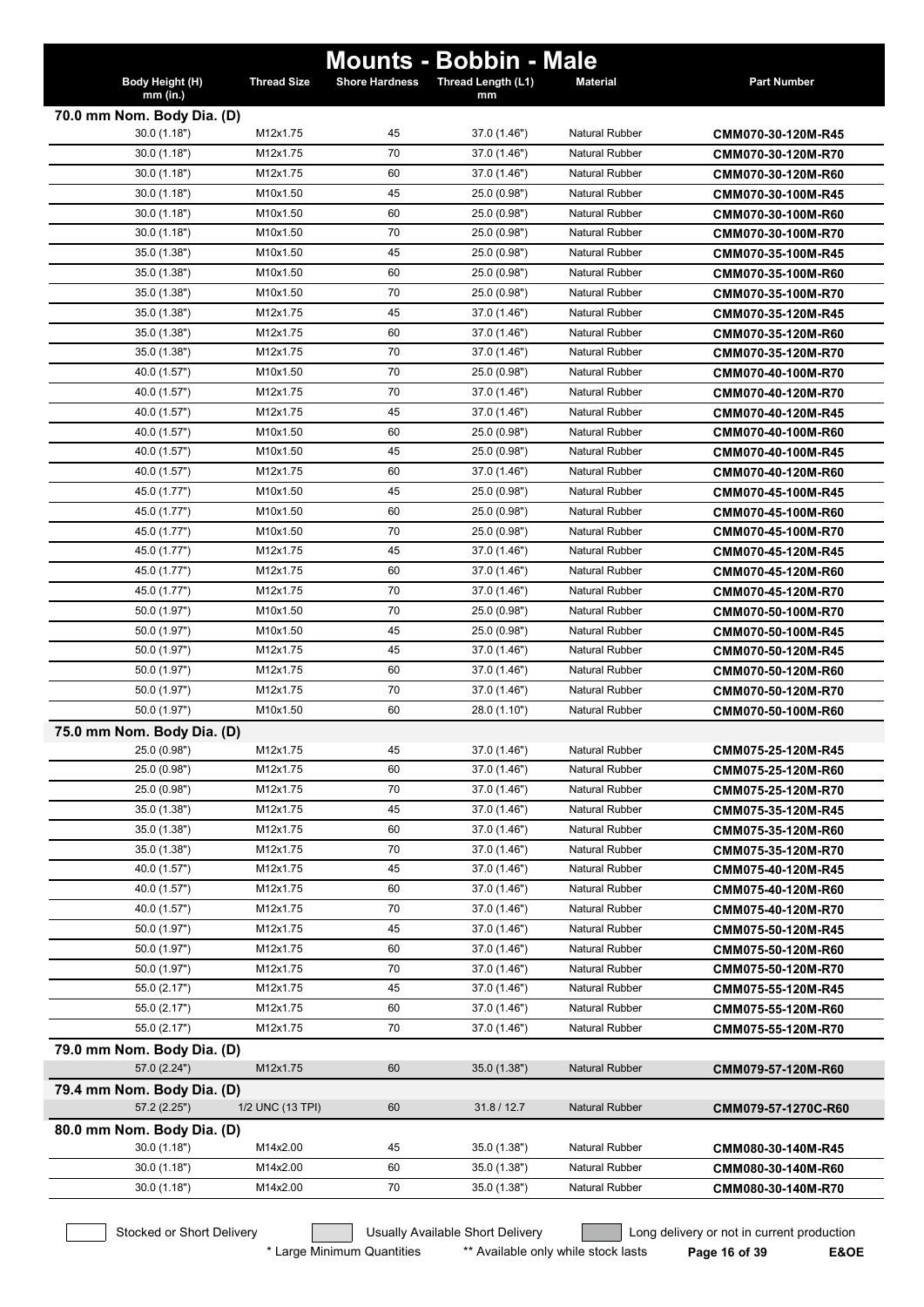|                               |                    |                       | <b>Mounts - Bobbin - Male</b> |                                             |                     |
|-------------------------------|--------------------|-----------------------|-------------------------------|---------------------------------------------|---------------------|
| Body Height (H)<br>$mm$ (in.) | <b>Thread Size</b> | <b>Shore Hardness</b> | Thread Length (L1)<br>mm      | <b>Material</b>                             | <b>Part Number</b>  |
| 100.0 mm Nom. Body Dia. (D)   |                    |                       |                               |                                             |                     |
| 30.0 (1.18")                  | M16x2.00           | 60                    | 44.0 (1.73")                  | <b>Natural Rubber</b>                       | CMM100-30-160M-R60  |
| 30.0(1.18")                   | M16x2.00           | 70                    | 44.0 (1.73")                  | <b>Natural Rubber</b>                       | CMM100-30-160M-R70  |
| 30.0 (1.18")                  | M16x2.00           | 45                    | 44.0 (1.73")                  | Natural Rubber                              | CMM100-30-160M-R45  |
| 40.0 (1.57")                  | M16x2.00           | 45                    | 44.0 (1.73")                  | <b>Natural Rubber</b>                       | CMM100-40-160M-R45  |
| 40.0 (1.57")                  | M16x2.00           | 60                    | 44.0 (1.73")                  | <b>Natural Rubber</b>                       | CMM100-40-160M-R60  |
| 40.0 (1.57")                  | M16x2.00           | 70                    | 44.0 (1.73")                  | <b>Natural Rubber</b>                       | CMM100-40-160M-R70  |
| 50.0 (1.97")                  | M16x2.00           | 45                    | 44.0 (1.73")                  | <b>Natural Rubber</b>                       | CMM100-50-160M-R45  |
| 50.0 (1.97")                  | M16x2.00           | 60                    | 44.0 (1.73")                  | <b>Natural Rubber</b>                       | CMM100-50-160M-R60  |
| 50.0 (1.97")                  | M16x2.00           | 70                    | 44.0 (1.73")                  | <b>Natural Rubber</b>                       | CMM100-50-160M-R70  |
| 55.0 (2.17")                  | M16x2.00           | 70                    | 44.0 (1.73")                  | <b>Natural Rubber</b>                       | CMM100-55-160M-R70  |
| 55.0 (2.17")                  | M16x2.00           | 45                    | 44.0 (1.73")                  | <b>Natural Rubber</b>                       | CMM100-55-160M-R45  |
| 55.0 (2.17")                  | M16x2.00           | 60                    | 44.0 (1.73")                  | <b>Natural Rubber</b>                       | CMM100-55-160M-R60  |
| 60.0 (2.36")                  | M16x2.00           | 45                    | 44.0 (1.73")                  | <b>Natural Rubber</b>                       | CMM100-60-160M-R45  |
| 60.0 (2.36")                  | M16x2.00           | 60                    | 44.0 (1.73")                  | <b>Natural Rubber</b>                       | CMM100-60-160M-R60  |
| 60.0 (2.36")                  | M16x2.00           | 70                    | 44.0 (1.73")                  | <b>Natural Rubber</b>                       | CMM100-60-160M-R70  |
| 75.0 (2.95")                  | M16x2.00           | 45                    | 44.0 (1.73")                  | <b>Natural Rubber</b>                       | CMM100-75-160M-R45  |
| 75.0 (2.95")                  | M16x2.00           | 60                    | 44.0 (1.73")                  | <b>Natural Rubber</b>                       | CMM100-75-160M-R60  |
| 75.0 (2.95")                  | M16x2.00           | 70                    | 44.0 (1.73")                  | <b>Natural Rubber</b>                       | CMM100-75-160M-R70  |
| 100.0 (3.94")                 | M16x2.00           | 60                    | 44.0 (1.73")                  | <b>Natural Rubber</b>                       | CMM100-100-160M-R60 |
| 100.0 (3.94")                 | M16x2.00           | 70                    | 44.0 (1.73")                  | <b>Natural Rubber</b>                       | CMM100-100-160M-R70 |
| 100.0 (3.94")                 | M16x2.00           | 45                    | 44.0 (1.73")                  | <b>Natural Rubber</b>                       | CMM100-100-160M-R45 |
| 150.0 mm Nom. Body Dia. (D)   |                    |                       |                               |                                             |                     |
| 75.0 (2.95")                  | M16x2.00           | 45                    | 44.0 (1.73")                  | <b>Natural Rubber</b>                       | CMM150-75-160M-R45  |
| 75.0 (2.95")                  | M16x2.00           | 60                    | 44.0 (1.73")                  | <b>Natural Rubber</b>                       | CMM150-75-160M-R60  |
| 75.0 (2.95")                  | M16x2.00           | 70                    | 44.0 (1.73")                  | <b>Natural Rubber</b>                       | CMM150-75-160M-R70  |
|                               |                    |                       |                               | <b>Mounts - Bobbin - Male - Square Base</b> |                     |
|                               | <b>Thread Size</b> |                       |                               |                                             |                     |
| Body Length (H)<br>$mm$ (in.) |                    | <b>Shore Hardness</b> | Thread Length (L1)<br>mm      | <b>Material</b>                             | <b>Part Number</b>  |
| 3.1 mm Body Square            |                    |                       |                               |                                             |                     |
| 14.3(0.05")                   | 8-32 UNC (32 TPI)  | 60                    | 14.3(0.56")                   | <b>Natural Rubber</b>                       | ** CMM013-14-042C-  |
| 3.8 mm Body Square            |                    |                       |                               |                                             |                     |
| 14.3(0.06")                   | 8-32 UNC (32 TPI)  | 60                    | 14.3 (0.56")                  | <b>Natural Rubber</b>                       | * CSQ004-01-0417C   |
| 5.4 mm Body Square            |                    |                       |                               |                                             |                     |
| 14.3(0.09")                   | 8-32 UNC (32 TPI)  | 60                    | 14.3 (0.56")                  | <b>Natural Rubber</b>                       | * CSQ005-02-0417C   |
| 6.5 mm Body Square            |                    |                       |                               |                                             |                     |
| 14.3(0.13")                   | 8-32 UNC (32 TPI)  | 60                    | 14.3 (0.56")                  | <b>Natural Rubber</b>                       | * CSQ007-03-0417C   |

Stocked or Short Delivery **Contains the Usually Available Short Delivery Containery** Long delivery or not in current production \* Large Minimum Quantities \*\* Available only while stock lasts **Page 17 of 39 E&OE**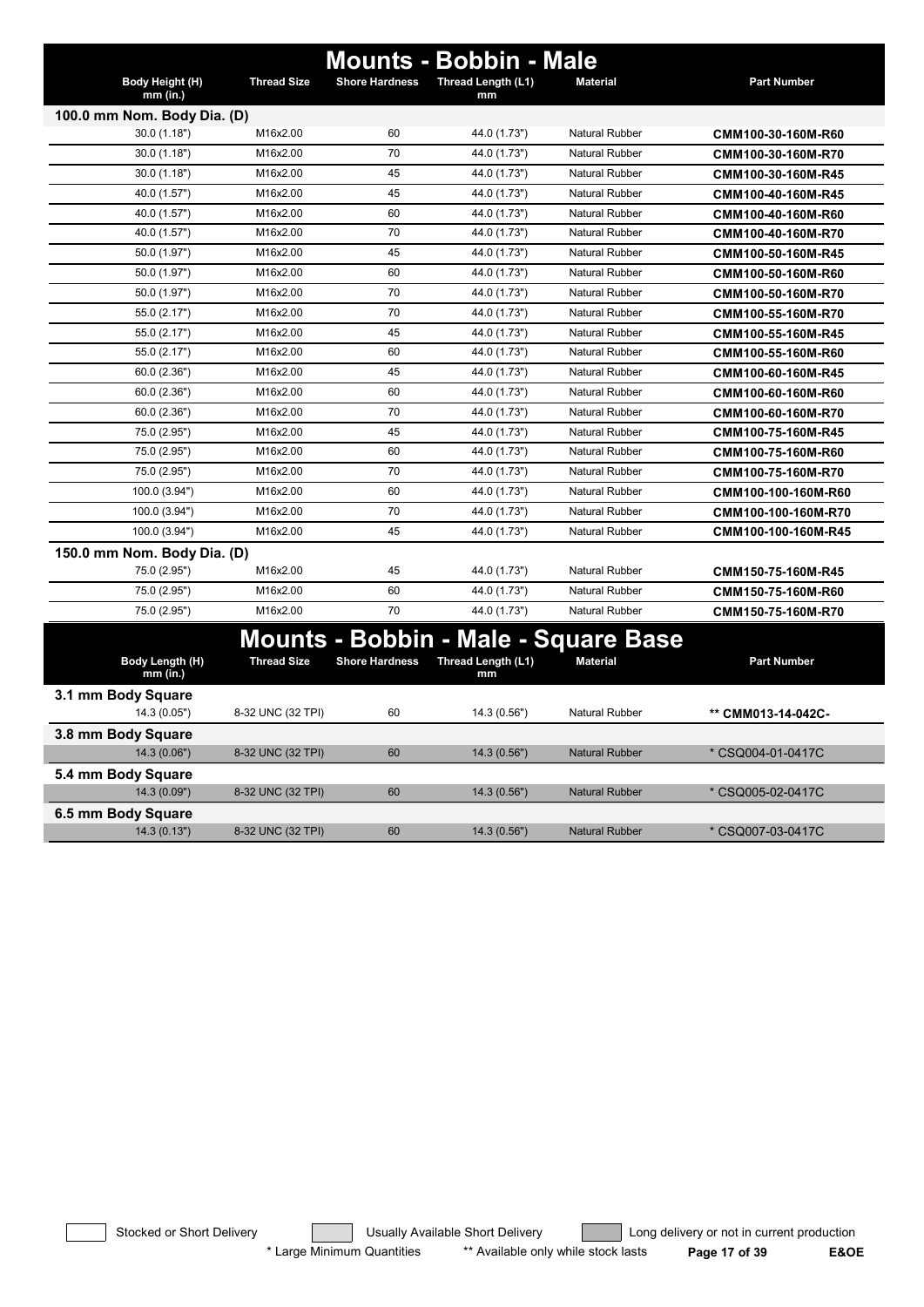|                                           |                    |                       |                            | <b>Mounts - Bobbin - Male to Female</b>        |                        |
|-------------------------------------------|--------------------|-----------------------|----------------------------|------------------------------------------------|------------------------|
| Body Height (H)                           | <b>Thread Size</b> | <b>Shore Hardness</b> | <b>Thread</b>              | <b>Material</b>                                | <b>Part Number</b>     |
| $mm$ (in.)                                |                    |                       | Length/Depth<br>(L1/L2) mm |                                                |                        |
| 7.0 mm Nom. Body Dia. (D)                 |                    |                       |                            |                                                |                        |
| 8.1(0.32")                                | 4-40 UNC (40 TPI)  | 60                    | 5.1 / 2.8                  | Urethane                                       | * CMF007-08-028C-H-U60 |
| 8.1(0.32")                                | 4-40 UNC (40 TPI)  | 60                    | 5.1 / 2.8                  | Urethane                                       | * CMF007-08-028C-L-U60 |
| 8.0 mm Nom. Body Dia. (D)                 |                    |                       |                            |                                                |                        |
| 8.0(0.31")                                | M3x0.50            | 60                    | 6.0 / 3.0                  | <b>Natural Rubber</b>                          | * CMF008-08-030M-R60   |
| 10.0 mm Nom. Body Dia. (D)                |                    |                       |                            |                                                |                        |
| 8.0(0.31")                                | M4x0.70            | 60                    | 6.0 / 4.0                  | <b>Natural Rubber</b><br>Natural Rubber        | CMF010-08-040M06-R60   |
| 8.0(0.31")<br>8.0(0.31")                  | M4x0.70<br>M4x0.70 | 60<br>45              | 10.0 / 4.0<br>10.0 / 4.0   | <b>Natural Rubber</b>                          | CMF010-08-040M10-R60   |
| 8.0(0.31")                                | M4x0.70            | 70                    | 10.0 / 4.0                 | <b>Natural Rubber</b>                          | CMF010-08-040M-R45     |
|                                           |                    |                       |                            |                                                | CMF010-08-040M-R70     |
| 10.0 (0.39")<br>10.0(0.39")               | M4x0.70<br>M4x0.70 | 70<br>60              | 6.0 / 4.0<br>10.0 / 4.0    | <b>Natural Rubber</b><br><b>Natural Rubber</b> | CMF010-10-040M-R70     |
| 10.0(0.39")                               | M4x0.70            | 45                    | 6.0 / 4.0                  | Natural Rubber                                 | CMF010-10-040M-R60     |
| 12.0(0.47")                               | M4x0.70            | 60                    | 12.0 / 4.0                 | <b>Natural Rubber</b>                          | CMF010-10-040M-R45     |
|                                           |                    |                       |                            |                                                | CMF010-12-040M-R60     |
| 10.3 mm Nom. Body Dia. (D)<br>12.7(0.50") | 6-32 UNC (32 TPI)  | 60                    | 9.5/4.1                    | Urethane                                       | * CMF010-13-035C-H-U60 |
| 12.7(0.50")                               | 6-32 UNC (32 TPI)  | 60                    | 9.5/4.1                    | Urethane                                       | * CMF010-13-035C-L-U60 |
| 12.7(0.50")                               | 8-32 UNC (32 TPI)  | 60                    | 9.5/4.1                    | Urethane                                       | * CMF010-13-042C-H-U60 |
| 12.7(0.50")                               | 8-32 UNC (32 TPI)  | 60                    | 9.5/4.1                    | Urethane                                       | * CMF010-13-042C-L-U60 |
| 14.3 mm Nom. Body Dia. (D)                |                    |                       |                            |                                                |                        |
| 12.7(0.50")                               | 8-32 UNC (32 TPI)  | 60                    | 9.5/6.0                    | Neoprene                                       | * CMF014-13-042C-H-N60 |
| 12.7(0.50")                               | 8-32 UNC (32 TPI)  | 60                    | 9.5/6.0                    | Neoprene                                       | * CMF014-13-042C-L-N60 |
| 15.0 mm Nom. Body Dia. (D)                |                    |                       |                            |                                                |                        |
| 13.0(0.51")                               | M4x0.70            | 60                    | 10.0 / 4.0                 | <b>Natural Rubber</b>                          | CMF015-13-040M-R60     |
| 13.0(0.51")                               | M4x0.70            | 70                    | 10.0 / 4.0                 | <b>Natural Rubber</b>                          | CMF015-13-040M-R70     |
| 13.0(0.51")                               | M4x0.70            | 45                    | 10.0 / 4.0                 | <b>Natural Rubber</b>                          | CMF015-13-040M-R45     |
| 15.0 (0.59")                              | M5x0.80            | 60                    | 15.0 / 4.0                 | <b>Natural Rubber</b>                          | CMF015-15-050M-R60     |
| 15.0 (0.59")                              | M4x0.70            | 45                    | 10.0 / 4.0                 | <b>Natural Rubber</b>                          | CMF015-15-040M-R45     |
| 15.0 (0.59")                              | M4x0.70            | 60                    | 10.0 / 4.0                 | <b>Natural Rubber</b>                          | CMF015-15-040M-R60     |
| 15.0 (0.59")                              | M4x0.70            | 70                    | 10.0 / 4.0                 | <b>Natural Rubber</b>                          | CMF015-15-040M-R70     |
| 20.0 (0.79")                              | M4x0.70            | 60                    | 8.0 / 6.0                  | <b>Natural Rubber</b>                          | * CMF015-20-040M-R60   |
| 30.0(1.18")                               | M4x0.70            | 60                    | 10.0 / 5.0                 | <b>Natural Rubber</b>                          | * CMF015-30-040M-R60   |
| 15.9 mm Nom. Body Dia. (D)                |                    |                       |                            |                                                |                        |
| 12.7(0.50")                               | 8-32 UNC (32 TPI)  | 60                    | 12.7 / 4.6                 | <b>Natural Rubber</b>                          | CMF016-13-042C-R60     |
| 16.0 mm Nom. Body Dia. (D)                |                    |                       |                            |                                                |                        |
| 13.0(0.51")                               | M4x0.70            | 60                    | 13.0 / 5.0                 | <b>Natural Rubber</b>                          | CMF016-13-040M-R60     |
| 16.0(0.63")                               | 1/4 UNC (20 TPI)   | 60                    | 12.7/6.6                   | Urethane                                       | * CMF016-16-064C-U60   |
| 20.0 mm Nom. Body Dia. (D)                |                    |                       |                            |                                                |                        |
| 15.0 (0.59")                              | M6x1.00            | 45                    | 18.0 / 6.0                 | <b>Natural Rubber</b>                          | CMF020-15-060M-R45     |
| 15.0 (0.59")                              | M6x1.00            | 60                    | 18.0 / 6.0                 | <b>Natural Rubber</b>                          | CMF020-15-060M-R60     |
| 15.0 (0.59")                              | M6x1.00            | 70                    | 18.0 / 6.0                 | <b>Natural Rubber</b>                          | CMF020-15-060M-R70     |
| 20.0 (0.79")                              | M6x1.00            | 70                    | 18.0 / 6.0                 | <b>Natural Rubber</b>                          | CMF020-20-060M-R70     |
| 20.0 (0.79")                              | M6x1.00            | 45                    | 18.0 / 6.0                 | Natural Rubber                                 | CMF020-20-060M-R45     |
| 20.0 (0.79")                              | M6x1.00            | 60                    | 18.0 / 6.0                 | Natural Rubber                                 | CMF020-20-060M-R60     |
| 25.0 (0.98")                              | M6x1.00            | 70                    | 18.0 / 6.0                 | Natural Rubber                                 | CMF020-25-060M-R70     |
| 25.0 (0.98")                              | M6x1.00            | 60                    | 18.0 / 6.0                 | Natural Rubber                                 | CMF020-25-060M-R60     |
| 25.0 (0.98")                              | M6x1.00            | 45                    | 18.0 / 6.0                 | Natural Rubber                                 | CMF020-25-060M-R45     |
| 25.0 (0.98")                              | M6x1.00            | 60                    | 16.0 / 6.0                 | <b>Natural Rubber</b>                          | * CMF020-25-060M-H-R60 |
| 25.0 (0.98")                              | M6x1.00            | 60<br>45              | 18.0 / 6.0                 | <b>Natural Rubber</b>                          | * CMF020-25-060M-L-R60 |
| 30.0(1.18")                               | M6x1.00            |                       | 18.0 / 6.0                 | <b>Natural Rubber</b>                          | CMF020-30-060M-R45     |
| 30.0(1.18")                               | M6x1.00            | 60                    | 16.0 / 6.0                 | <b>Natural Rubber</b>                          | CMF020-30-060M-R60     |
| 30.0(1.18")                               | M6x1.00            | 70                    | 18.0 / 6.0                 | Natural Rubber                                 | CMF020-30-060M-R70     |

Stocked or Short Delivery **Contains the Usually Available Short Delivery Containery** Long delivery or not in current production

\* Large Minimum Quantities \*\* Available only while stock lasts **Page 18 of 39 E&OE**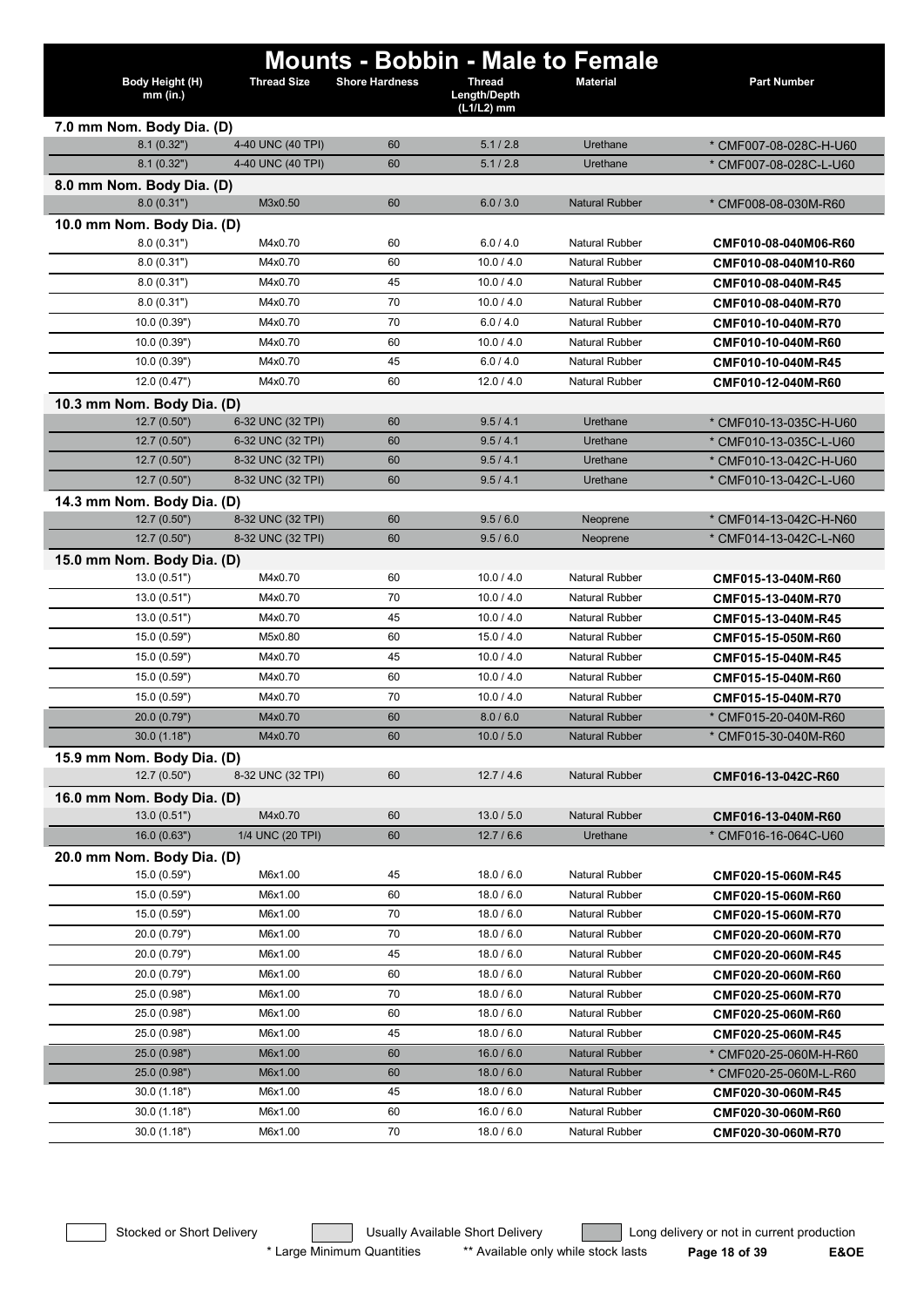| <b>Mounts - Bobbin - Male to Female</b><br>Body Height (H)<br><b>Thread Size</b><br><b>Shore Hardness</b><br><b>Thread</b><br><b>Material</b><br><b>Part Number</b><br>Length/Depth<br>mm (in.)<br>(L1/L2) mm<br>25.0 mm Nom. Body Dia. (D)<br>13.0(0.51")<br>M6x1.00<br>60<br>13.0 / 5.0<br><b>Natural Rubber</b><br>CMF025-13-060M-R60<br>60<br>15.0 / 6.0<br><b>Natural Rubber</b><br>15.0 (0.59")<br>M6x1.00<br>CMF025-15-060M15-R60<br>70<br>15.0 (0.59")<br>M6x1.00<br>18.0 / 6.0<br>Natural Rubber<br>CMF025-15-060M-R70<br>15.0 (0.59")<br>M6x1.00<br>60<br>18.0 / 6.0<br>Natural Rubber<br>CMF025-15-060M18-R60<br>15.0 (0.59")<br>M6x1.00<br>45<br>18.0 / 6.0<br><b>Natural Rubber</b><br>CMF025-15-060M-R45<br>60<br>19.0(0.75")<br>1/4 UNC (20 TPI)<br>12.7/12.7<br>* CMF025-19-064C-H-N60<br>Neoprene<br>60<br>1/4 UNC (20 TPI)<br>19.0(0.75")<br>12.7/12.7<br>Neoprene<br>* CMF025-19-064C-L-N60<br>60<br>19.0 (0.75")<br>5/16 UNC (18 TPI)<br>15.9 / 7.4<br>Urethane<br>* CMF025-19-079C-U60<br>60<br>13.0 / 5.0<br><b>Natural Rubber</b><br>19.1(0.75")<br>M6x1.00<br>CMF025-19-060M-R60<br>20.0 (0.79")<br>70<br>20.0 / 8.0<br>M8x1.25<br><b>Natural Rubber</b><br>CMF025-20-080M-R70<br>20.0 (0.79")<br>60<br>18.0 / 8.0<br><b>Natural Rubber</b><br>M6x1.00<br>* CMF025-20-060M-H-R60<br>60<br>18.0 / 6.0<br>20.0 (0.79")<br>M6x1.00<br><b>Natural Rubber</b><br>* CMF025-20-060M-L-R60<br>20.0 (0.79")<br>M8x1.25<br>60<br>20.0 / 8.0<br><b>Natural Rubber</b><br>CMF025-20-080M-R60<br>20.0 / 8.0<br>20.0 (0.79")<br>M8x1.25<br>45<br>Natural Rubber<br>CMF025-20-080M-R45<br>1/4 UNC (20 TPI)<br>60<br>12.7/12.7<br>20.2 (0.80")<br>Neoprene<br>* CMF025-20-064C-N60<br>60<br>13.0 / 5.0<br><b>Natural Rubber</b><br>25.0 (0.98")<br>M6x1.00<br>CMF025-25-060M-L-R60<br>25.0 (0.98")<br>M8x1.25<br>60<br>16.0 / 5.0<br><b>Natural Rubber</b><br>CMF025-25-080M-R60<br>70<br>18.0 / 6.0<br>Natural Rubber<br>25.0 (0.98")<br>M6x1.00<br>CMF025-25-060M-R70<br>25.0 (0.98")<br>M6x1.00<br>45<br>18.0 / 6.0<br><b>Natural Rubber</b><br>CMF025-25-060M-R45<br>60<br>25.0 (0.98")<br>M6x1.00<br>18.0 / 8.0<br><b>Natural Rubber</b><br>* CMF025-25-060M-H-R60<br>25.0 (0.98")<br>60<br>18.0 / 6.0<br><b>Natural Rubber</b><br>M6x1.00<br>CMF025-25-060M-R60<br>60<br>30.0(1.18")<br>M6x1.00<br>18.0 / 6.0<br><b>Natural Rubber</b><br>* CMF025-30-060M-L-R60<br>70<br>20.0 / 8.0<br>30.0(1.18")<br>M8x1.25<br><b>Natural Rubber</b><br>CMF025-30-080M-R70<br>45<br>20.0 / 8.0<br>30.0(1.18")<br>M8x1.25<br><b>Natural Rubber</b><br>CMF025-30-080M-R45<br>30.0(1.18")<br>60<br>18.0 / 8.0<br><b>Natural Rubber</b><br>M6x1.00<br>* CMF025-30-060M-H-R60<br>60<br>20.0 / 8.0<br>30.0(1.18")<br>M8x1.25<br><b>Natural Rubber</b><br>CMF025-30-080M-R60<br>25.4 mm Nom. Body Dia. (D)<br>60<br>12.7/4.6<br><b>Natural Rubber</b><br>12.7(0.50")<br>1/4 UNC (20 TPI)<br>CMF025-13-064C-R60<br>60<br>12.7/4.6<br><b>Natural Rubber</b><br>19.1(0.75")<br>1/4 UNC (20 TPI)<br>CMF025-19-064C-R60<br>12.7/4.6<br>25.4 (1.00")<br>1/4 UNC (20 TPI)<br>60<br><b>Natural Rubber</b><br>CMF025-25-064C-R60<br>5/16 UNC (18 TPI)<br>60<br>15.9 / 5.1<br>25.4 (1.00")<br><b>Natural Rubber</b><br>CMF025-25-079C-R60 |  |  |  |
|---------------------------------------------------------------------------------------------------------------------------------------------------------------------------------------------------------------------------------------------------------------------------------------------------------------------------------------------------------------------------------------------------------------------------------------------------------------------------------------------------------------------------------------------------------------------------------------------------------------------------------------------------------------------------------------------------------------------------------------------------------------------------------------------------------------------------------------------------------------------------------------------------------------------------------------------------------------------------------------------------------------------------------------------------------------------------------------------------------------------------------------------------------------------------------------------------------------------------------------------------------------------------------------------------------------------------------------------------------------------------------------------------------------------------------------------------------------------------------------------------------------------------------------------------------------------------------------------------------------------------------------------------------------------------------------------------------------------------------------------------------------------------------------------------------------------------------------------------------------------------------------------------------------------------------------------------------------------------------------------------------------------------------------------------------------------------------------------------------------------------------------------------------------------------------------------------------------------------------------------------------------------------------------------------------------------------------------------------------------------------------------------------------------------------------------------------------------------------------------------------------------------------------------------------------------------------------------------------------------------------------------------------------------------------------------------------------------------------------------------------------------------------------------------------------------------------------------------------------------------------------------------------------------------------------------------------------------------------------------------------------------------------------------------------------------------------------------------------------------------------------------------------------------------------------------------------------------------------|--|--|--|
|                                                                                                                                                                                                                                                                                                                                                                                                                                                                                                                                                                                                                                                                                                                                                                                                                                                                                                                                                                                                                                                                                                                                                                                                                                                                                                                                                                                                                                                                                                                                                                                                                                                                                                                                                                                                                                                                                                                                                                                                                                                                                                                                                                                                                                                                                                                                                                                                                                                                                                                                                                                                                                                                                                                                                                                                                                                                                                                                                                                                                                                                                                                                                                                                                           |  |  |  |
|                                                                                                                                                                                                                                                                                                                                                                                                                                                                                                                                                                                                                                                                                                                                                                                                                                                                                                                                                                                                                                                                                                                                                                                                                                                                                                                                                                                                                                                                                                                                                                                                                                                                                                                                                                                                                                                                                                                                                                                                                                                                                                                                                                                                                                                                                                                                                                                                                                                                                                                                                                                                                                                                                                                                                                                                                                                                                                                                                                                                                                                                                                                                                                                                                           |  |  |  |
|                                                                                                                                                                                                                                                                                                                                                                                                                                                                                                                                                                                                                                                                                                                                                                                                                                                                                                                                                                                                                                                                                                                                                                                                                                                                                                                                                                                                                                                                                                                                                                                                                                                                                                                                                                                                                                                                                                                                                                                                                                                                                                                                                                                                                                                                                                                                                                                                                                                                                                                                                                                                                                                                                                                                                                                                                                                                                                                                                                                                                                                                                                                                                                                                                           |  |  |  |
|                                                                                                                                                                                                                                                                                                                                                                                                                                                                                                                                                                                                                                                                                                                                                                                                                                                                                                                                                                                                                                                                                                                                                                                                                                                                                                                                                                                                                                                                                                                                                                                                                                                                                                                                                                                                                                                                                                                                                                                                                                                                                                                                                                                                                                                                                                                                                                                                                                                                                                                                                                                                                                                                                                                                                                                                                                                                                                                                                                                                                                                                                                                                                                                                                           |  |  |  |
|                                                                                                                                                                                                                                                                                                                                                                                                                                                                                                                                                                                                                                                                                                                                                                                                                                                                                                                                                                                                                                                                                                                                                                                                                                                                                                                                                                                                                                                                                                                                                                                                                                                                                                                                                                                                                                                                                                                                                                                                                                                                                                                                                                                                                                                                                                                                                                                                                                                                                                                                                                                                                                                                                                                                                                                                                                                                                                                                                                                                                                                                                                                                                                                                                           |  |  |  |
|                                                                                                                                                                                                                                                                                                                                                                                                                                                                                                                                                                                                                                                                                                                                                                                                                                                                                                                                                                                                                                                                                                                                                                                                                                                                                                                                                                                                                                                                                                                                                                                                                                                                                                                                                                                                                                                                                                                                                                                                                                                                                                                                                                                                                                                                                                                                                                                                                                                                                                                                                                                                                                                                                                                                                                                                                                                                                                                                                                                                                                                                                                                                                                                                                           |  |  |  |
|                                                                                                                                                                                                                                                                                                                                                                                                                                                                                                                                                                                                                                                                                                                                                                                                                                                                                                                                                                                                                                                                                                                                                                                                                                                                                                                                                                                                                                                                                                                                                                                                                                                                                                                                                                                                                                                                                                                                                                                                                                                                                                                                                                                                                                                                                                                                                                                                                                                                                                                                                                                                                                                                                                                                                                                                                                                                                                                                                                                                                                                                                                                                                                                                                           |  |  |  |
|                                                                                                                                                                                                                                                                                                                                                                                                                                                                                                                                                                                                                                                                                                                                                                                                                                                                                                                                                                                                                                                                                                                                                                                                                                                                                                                                                                                                                                                                                                                                                                                                                                                                                                                                                                                                                                                                                                                                                                                                                                                                                                                                                                                                                                                                                                                                                                                                                                                                                                                                                                                                                                                                                                                                                                                                                                                                                                                                                                                                                                                                                                                                                                                                                           |  |  |  |
|                                                                                                                                                                                                                                                                                                                                                                                                                                                                                                                                                                                                                                                                                                                                                                                                                                                                                                                                                                                                                                                                                                                                                                                                                                                                                                                                                                                                                                                                                                                                                                                                                                                                                                                                                                                                                                                                                                                                                                                                                                                                                                                                                                                                                                                                                                                                                                                                                                                                                                                                                                                                                                                                                                                                                                                                                                                                                                                                                                                                                                                                                                                                                                                                                           |  |  |  |
|                                                                                                                                                                                                                                                                                                                                                                                                                                                                                                                                                                                                                                                                                                                                                                                                                                                                                                                                                                                                                                                                                                                                                                                                                                                                                                                                                                                                                                                                                                                                                                                                                                                                                                                                                                                                                                                                                                                                                                                                                                                                                                                                                                                                                                                                                                                                                                                                                                                                                                                                                                                                                                                                                                                                                                                                                                                                                                                                                                                                                                                                                                                                                                                                                           |  |  |  |
|                                                                                                                                                                                                                                                                                                                                                                                                                                                                                                                                                                                                                                                                                                                                                                                                                                                                                                                                                                                                                                                                                                                                                                                                                                                                                                                                                                                                                                                                                                                                                                                                                                                                                                                                                                                                                                                                                                                                                                                                                                                                                                                                                                                                                                                                                                                                                                                                                                                                                                                                                                                                                                                                                                                                                                                                                                                                                                                                                                                                                                                                                                                                                                                                                           |  |  |  |
|                                                                                                                                                                                                                                                                                                                                                                                                                                                                                                                                                                                                                                                                                                                                                                                                                                                                                                                                                                                                                                                                                                                                                                                                                                                                                                                                                                                                                                                                                                                                                                                                                                                                                                                                                                                                                                                                                                                                                                                                                                                                                                                                                                                                                                                                                                                                                                                                                                                                                                                                                                                                                                                                                                                                                                                                                                                                                                                                                                                                                                                                                                                                                                                                                           |  |  |  |
|                                                                                                                                                                                                                                                                                                                                                                                                                                                                                                                                                                                                                                                                                                                                                                                                                                                                                                                                                                                                                                                                                                                                                                                                                                                                                                                                                                                                                                                                                                                                                                                                                                                                                                                                                                                                                                                                                                                                                                                                                                                                                                                                                                                                                                                                                                                                                                                                                                                                                                                                                                                                                                                                                                                                                                                                                                                                                                                                                                                                                                                                                                                                                                                                                           |  |  |  |
|                                                                                                                                                                                                                                                                                                                                                                                                                                                                                                                                                                                                                                                                                                                                                                                                                                                                                                                                                                                                                                                                                                                                                                                                                                                                                                                                                                                                                                                                                                                                                                                                                                                                                                                                                                                                                                                                                                                                                                                                                                                                                                                                                                                                                                                                                                                                                                                                                                                                                                                                                                                                                                                                                                                                                                                                                                                                                                                                                                                                                                                                                                                                                                                                                           |  |  |  |
|                                                                                                                                                                                                                                                                                                                                                                                                                                                                                                                                                                                                                                                                                                                                                                                                                                                                                                                                                                                                                                                                                                                                                                                                                                                                                                                                                                                                                                                                                                                                                                                                                                                                                                                                                                                                                                                                                                                                                                                                                                                                                                                                                                                                                                                                                                                                                                                                                                                                                                                                                                                                                                                                                                                                                                                                                                                                                                                                                                                                                                                                                                                                                                                                                           |  |  |  |
|                                                                                                                                                                                                                                                                                                                                                                                                                                                                                                                                                                                                                                                                                                                                                                                                                                                                                                                                                                                                                                                                                                                                                                                                                                                                                                                                                                                                                                                                                                                                                                                                                                                                                                                                                                                                                                                                                                                                                                                                                                                                                                                                                                                                                                                                                                                                                                                                                                                                                                                                                                                                                                                                                                                                                                                                                                                                                                                                                                                                                                                                                                                                                                                                                           |  |  |  |
|                                                                                                                                                                                                                                                                                                                                                                                                                                                                                                                                                                                                                                                                                                                                                                                                                                                                                                                                                                                                                                                                                                                                                                                                                                                                                                                                                                                                                                                                                                                                                                                                                                                                                                                                                                                                                                                                                                                                                                                                                                                                                                                                                                                                                                                                                                                                                                                                                                                                                                                                                                                                                                                                                                                                                                                                                                                                                                                                                                                                                                                                                                                                                                                                                           |  |  |  |
|                                                                                                                                                                                                                                                                                                                                                                                                                                                                                                                                                                                                                                                                                                                                                                                                                                                                                                                                                                                                                                                                                                                                                                                                                                                                                                                                                                                                                                                                                                                                                                                                                                                                                                                                                                                                                                                                                                                                                                                                                                                                                                                                                                                                                                                                                                                                                                                                                                                                                                                                                                                                                                                                                                                                                                                                                                                                                                                                                                                                                                                                                                                                                                                                                           |  |  |  |
|                                                                                                                                                                                                                                                                                                                                                                                                                                                                                                                                                                                                                                                                                                                                                                                                                                                                                                                                                                                                                                                                                                                                                                                                                                                                                                                                                                                                                                                                                                                                                                                                                                                                                                                                                                                                                                                                                                                                                                                                                                                                                                                                                                                                                                                                                                                                                                                                                                                                                                                                                                                                                                                                                                                                                                                                                                                                                                                                                                                                                                                                                                                                                                                                                           |  |  |  |
|                                                                                                                                                                                                                                                                                                                                                                                                                                                                                                                                                                                                                                                                                                                                                                                                                                                                                                                                                                                                                                                                                                                                                                                                                                                                                                                                                                                                                                                                                                                                                                                                                                                                                                                                                                                                                                                                                                                                                                                                                                                                                                                                                                                                                                                                                                                                                                                                                                                                                                                                                                                                                                                                                                                                                                                                                                                                                                                                                                                                                                                                                                                                                                                                                           |  |  |  |
|                                                                                                                                                                                                                                                                                                                                                                                                                                                                                                                                                                                                                                                                                                                                                                                                                                                                                                                                                                                                                                                                                                                                                                                                                                                                                                                                                                                                                                                                                                                                                                                                                                                                                                                                                                                                                                                                                                                                                                                                                                                                                                                                                                                                                                                                                                                                                                                                                                                                                                                                                                                                                                                                                                                                                                                                                                                                                                                                                                                                                                                                                                                                                                                                                           |  |  |  |
|                                                                                                                                                                                                                                                                                                                                                                                                                                                                                                                                                                                                                                                                                                                                                                                                                                                                                                                                                                                                                                                                                                                                                                                                                                                                                                                                                                                                                                                                                                                                                                                                                                                                                                                                                                                                                                                                                                                                                                                                                                                                                                                                                                                                                                                                                                                                                                                                                                                                                                                                                                                                                                                                                                                                                                                                                                                                                                                                                                                                                                                                                                                                                                                                                           |  |  |  |
|                                                                                                                                                                                                                                                                                                                                                                                                                                                                                                                                                                                                                                                                                                                                                                                                                                                                                                                                                                                                                                                                                                                                                                                                                                                                                                                                                                                                                                                                                                                                                                                                                                                                                                                                                                                                                                                                                                                                                                                                                                                                                                                                                                                                                                                                                                                                                                                                                                                                                                                                                                                                                                                                                                                                                                                                                                                                                                                                                                                                                                                                                                                                                                                                                           |  |  |  |
|                                                                                                                                                                                                                                                                                                                                                                                                                                                                                                                                                                                                                                                                                                                                                                                                                                                                                                                                                                                                                                                                                                                                                                                                                                                                                                                                                                                                                                                                                                                                                                                                                                                                                                                                                                                                                                                                                                                                                                                                                                                                                                                                                                                                                                                                                                                                                                                                                                                                                                                                                                                                                                                                                                                                                                                                                                                                                                                                                                                                                                                                                                                                                                                                                           |  |  |  |
|                                                                                                                                                                                                                                                                                                                                                                                                                                                                                                                                                                                                                                                                                                                                                                                                                                                                                                                                                                                                                                                                                                                                                                                                                                                                                                                                                                                                                                                                                                                                                                                                                                                                                                                                                                                                                                                                                                                                                                                                                                                                                                                                                                                                                                                                                                                                                                                                                                                                                                                                                                                                                                                                                                                                                                                                                                                                                                                                                                                                                                                                                                                                                                                                                           |  |  |  |
|                                                                                                                                                                                                                                                                                                                                                                                                                                                                                                                                                                                                                                                                                                                                                                                                                                                                                                                                                                                                                                                                                                                                                                                                                                                                                                                                                                                                                                                                                                                                                                                                                                                                                                                                                                                                                                                                                                                                                                                                                                                                                                                                                                                                                                                                                                                                                                                                                                                                                                                                                                                                                                                                                                                                                                                                                                                                                                                                                                                                                                                                                                                                                                                                                           |  |  |  |
|                                                                                                                                                                                                                                                                                                                                                                                                                                                                                                                                                                                                                                                                                                                                                                                                                                                                                                                                                                                                                                                                                                                                                                                                                                                                                                                                                                                                                                                                                                                                                                                                                                                                                                                                                                                                                                                                                                                                                                                                                                                                                                                                                                                                                                                                                                                                                                                                                                                                                                                                                                                                                                                                                                                                                                                                                                                                                                                                                                                                                                                                                                                                                                                                                           |  |  |  |
|                                                                                                                                                                                                                                                                                                                                                                                                                                                                                                                                                                                                                                                                                                                                                                                                                                                                                                                                                                                                                                                                                                                                                                                                                                                                                                                                                                                                                                                                                                                                                                                                                                                                                                                                                                                                                                                                                                                                                                                                                                                                                                                                                                                                                                                                                                                                                                                                                                                                                                                                                                                                                                                                                                                                                                                                                                                                                                                                                                                                                                                                                                                                                                                                                           |  |  |  |
|                                                                                                                                                                                                                                                                                                                                                                                                                                                                                                                                                                                                                                                                                                                                                                                                                                                                                                                                                                                                                                                                                                                                                                                                                                                                                                                                                                                                                                                                                                                                                                                                                                                                                                                                                                                                                                                                                                                                                                                                                                                                                                                                                                                                                                                                                                                                                                                                                                                                                                                                                                                                                                                                                                                                                                                                                                                                                                                                                                                                                                                                                                                                                                                                                           |  |  |  |
|                                                                                                                                                                                                                                                                                                                                                                                                                                                                                                                                                                                                                                                                                                                                                                                                                                                                                                                                                                                                                                                                                                                                                                                                                                                                                                                                                                                                                                                                                                                                                                                                                                                                                                                                                                                                                                                                                                                                                                                                                                                                                                                                                                                                                                                                                                                                                                                                                                                                                                                                                                                                                                                                                                                                                                                                                                                                                                                                                                                                                                                                                                                                                                                                                           |  |  |  |
|                                                                                                                                                                                                                                                                                                                                                                                                                                                                                                                                                                                                                                                                                                                                                                                                                                                                                                                                                                                                                                                                                                                                                                                                                                                                                                                                                                                                                                                                                                                                                                                                                                                                                                                                                                                                                                                                                                                                                                                                                                                                                                                                                                                                                                                                                                                                                                                                                                                                                                                                                                                                                                                                                                                                                                                                                                                                                                                                                                                                                                                                                                                                                                                                                           |  |  |  |
|                                                                                                                                                                                                                                                                                                                                                                                                                                                                                                                                                                                                                                                                                                                                                                                                                                                                                                                                                                                                                                                                                                                                                                                                                                                                                                                                                                                                                                                                                                                                                                                                                                                                                                                                                                                                                                                                                                                                                                                                                                                                                                                                                                                                                                                                                                                                                                                                                                                                                                                                                                                                                                                                                                                                                                                                                                                                                                                                                                                                                                                                                                                                                                                                                           |  |  |  |
|                                                                                                                                                                                                                                                                                                                                                                                                                                                                                                                                                                                                                                                                                                                                                                                                                                                                                                                                                                                                                                                                                                                                                                                                                                                                                                                                                                                                                                                                                                                                                                                                                                                                                                                                                                                                                                                                                                                                                                                                                                                                                                                                                                                                                                                                                                                                                                                                                                                                                                                                                                                                                                                                                                                                                                                                                                                                                                                                                                                                                                                                                                                                                                                                                           |  |  |  |
|                                                                                                                                                                                                                                                                                                                                                                                                                                                                                                                                                                                                                                                                                                                                                                                                                                                                                                                                                                                                                                                                                                                                                                                                                                                                                                                                                                                                                                                                                                                                                                                                                                                                                                                                                                                                                                                                                                                                                                                                                                                                                                                                                                                                                                                                                                                                                                                                                                                                                                                                                                                                                                                                                                                                                                                                                                                                                                                                                                                                                                                                                                                                                                                                                           |  |  |  |

Stocked or Short Delivery **Contains the Usually Available Short Delivery Containery** Long delivery or not in current production \* Large Minimum Quantities \*\* Available only while stock lasts **Page 19 of 39 E&OE**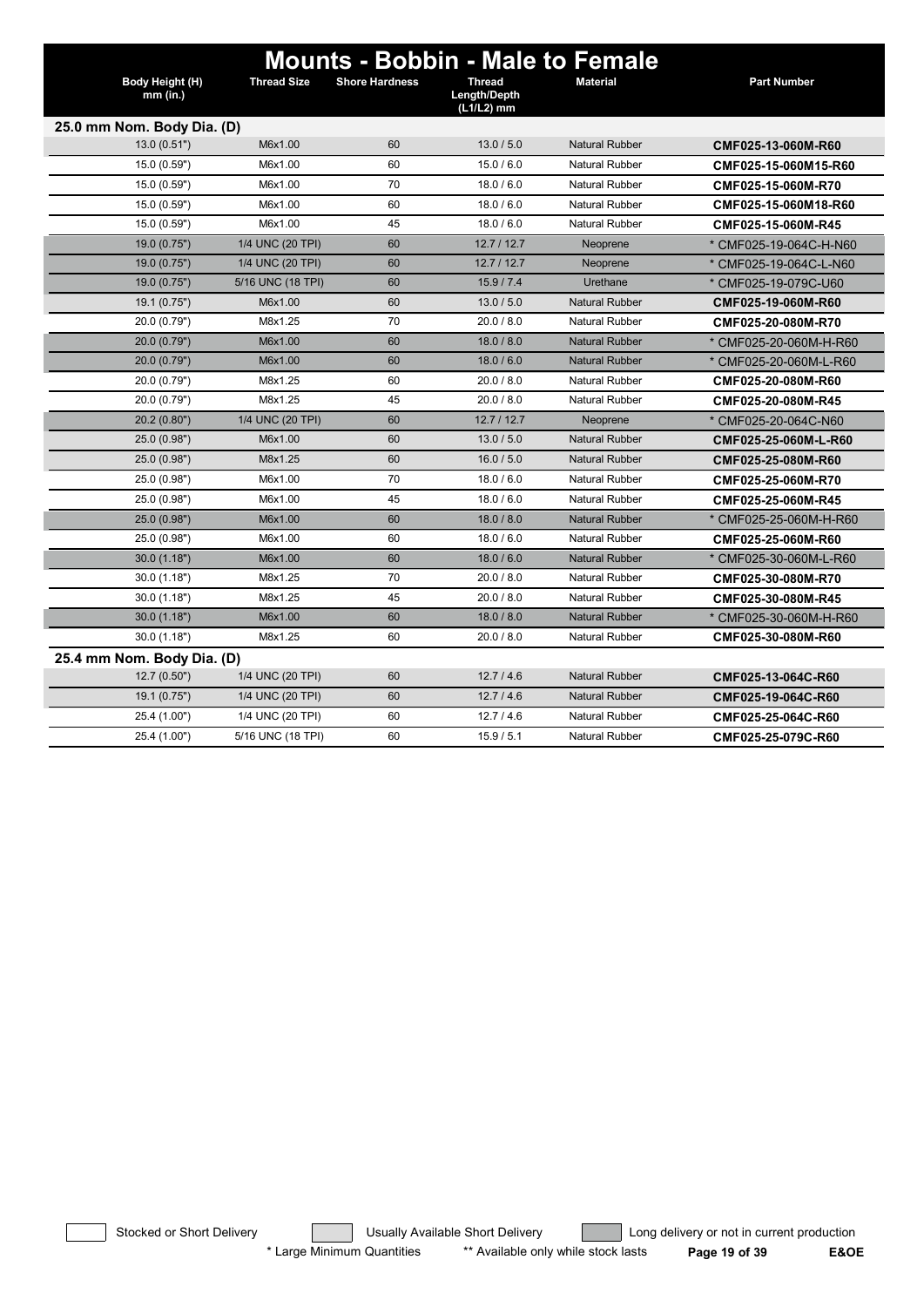|                            |                    |                       |                            | <b>Mounts - Bobbin - Male to Female</b> |                                          |
|----------------------------|--------------------|-----------------------|----------------------------|-----------------------------------------|------------------------------------------|
| Body Height (H)            | <b>Thread Size</b> | <b>Shore Hardness</b> | <b>Thread</b>              | <b>Material</b>                         | <b>Part Number</b>                       |
| $mm$ (in.)                 |                    |                       | Length/Depth<br>(L1/L2) mm |                                         |                                          |
| 30.0 mm Nom. Body Dia. (D) |                    |                       |                            |                                         |                                          |
| 15.0 (0.59")               | M8x1.25            | 60                    | 20.0 / 8.0                 | <b>Natural Rubber</b>                   | * CMF030-15-080M-H-R60                   |
| 15.0(0.59")                | M8x1.25            | 60                    | 18.0 / 8.0                 | <b>Natural Rubber</b>                   | * CMF030-15-080M-L-R60                   |
| 15.0 (0.59")               | M8x1.25            | 45                    | 20.0 / 8.0                 | <b>Natural Rubber</b>                   | CMF030-15-080M-R45                       |
| 15.0 (0.59")               | M8x1.25            | 60                    | 20.0 / 8.0                 | <b>Natural Rubber</b>                   | CMF030-15-080M-R60                       |
| 15.0 (0.59")               | M8x1.25            | 70                    | 20.0 / 8.0                 | <b>Natural Rubber</b>                   | CMF030-15-080M-R70                       |
| 20.0 (0.79")               | M8x1.25            | 60                    | 20.0 / 8.0                 | <b>Natural Rubber</b>                   | CMF030-20-080M-R60                       |
| 20.0 (0.79")               | M8x1.25            | 70                    | 20.0 / 8.0                 | <b>Natural Rubber</b>                   | CMF030-20-080M-R70                       |
| 20.0 (0.79")               | M8x1.25            | 45                    | 20.0 / 8.0                 | Natural Rubber                          | CMF030-20-080M-R45                       |
| 20.0 (0.79")               | M8x1.25            | 60                    | 20.0 / 8.0                 | <b>Natural Rubber</b>                   | * CMF030-20-080M-L-R60                   |
| 20.0 (0.79")               | M8x1.25            | 60                    | 23.0 / 6.0                 | <b>Natural Rubber</b>                   | * CMF030-20-080M23-H-<br>R <sub>60</sub> |
| 20.0 (0.79")               | M8x1.25            | 60                    | 14.0 / 6.0                 | <b>Natural Rubber</b>                   | * CMF030-20-080M14-H-<br>R60             |
| 25.0 (0.98")               | M8x1.25            | 45                    | 20.0 / 8.0                 | <b>Natural Rubber</b>                   | CMF030-25-080M-R45                       |
| 25.0 (0.98")               | M8x1.25            | 60                    | 20.0 / 8.0                 | <b>Natural Rubber</b>                   | CMF030-25-080M-R60                       |
| 25.0 (0.98")               | M8x1.25            | 70                    | 20.0 / 8.0                 | <b>Natural Rubber</b>                   | CMF030-25-080M-R70                       |
| 25.0 (0.98")               | M8x1.25            | 40                    | 15.0 / 8.0                 | <b>Natural Rubber</b>                   | CMF030-25-080M-R40                       |
| 30.0(1.18")                | M8x1.25            | 60                    | 20.0 / 8.0                 | Natural Rubber                          | CMF030-30-080M20-R60                     |
| 30.0(1.18")                | M8x1.25            | 70                    | 20.0 / 8.0                 | <b>Natural Rubber</b>                   | CMF030-30-080M-R70                       |
| 30.0(1.18")                | M8x1.25            | 60                    | 23.0 / 10.0                | <b>Natural Rubber</b>                   | * CMF030-30-080M23-R60                   |
| 30.0(1.18")                | M8x1.25            | 45                    | 20.0 / 8.0                 | <b>Natural Rubber</b>                   | CMF030-30-080M-R45                       |
| 40.0 (1.57")               | M8x1.25            | 60                    | 20.0 / 8.0                 | <b>Natural Rubber</b>                   | CMF030-40-080M-R60                       |
| 40.0 (1.57")               | M8x1.25            | 70                    | 20.0 / 8.0                 | <b>Natural Rubber</b>                   | CMF030-40-080M-R70                       |
| 40.0 (1.57")               | M8x1.25            | 45                    | 20.0 / 8.0                 | <b>Natural Rubber</b>                   | CMF030-40-080M-R45                       |
| 40.0 (1.57")               | M8x1.25            | 60                    | 23.0 / 10.0                | <b>Natural Rubber</b>                   | * CMF030-40-080M23-R60                   |
| 40.0 (1.57")               | M8x1.25            | 60                    | 20.0 / 8.0                 | <b>Natural Rubber</b>                   | * CMF030-40-080M20-R60                   |
| 34.9 mm Nom. Body Dia. (D) |                    |                       |                            |                                         |                                          |
| 25.4 (1.00")               | 5/16 UNC (18 TPI)  | 60                    | 15.9 / 5.1                 | <b>Natural Rubber</b>                   | CMF035-25-079C-R60                       |
| 35.0 mm Nom. Body Dia. (D) |                    |                       |                            |                                         |                                          |
| 25.0 (0.98")               | M8x1.25            | 60                    | 16.0 / 5.0                 | <b>Natural Rubber</b>                   | CMF035-25-080M-R60                       |
| 38.0 mm Nom. Body Dia. (D) |                    |                       |                            |                                         |                                          |
| 25.0(0.98")                | M8x1.25            | 60                    | 13.5 / 9.5                 | <b>Natural Rubber</b>                   | * CMF038-25-080M-C-R60                   |
| 25.0 (0.98")               | M8x1.25            | 60                    | 13.5/9.5                   | Natural Rubber                          | * CMF038-25-080M-B-R60                   |
| 25.0 (0.98")               | M8x1.25            | 60                    | 13.5 / 9.5                 | <b>Natural Rubber</b>                   | * CMF038-25-080M-A-R60                   |
| 25.0 (0.98")               | M8x1.25            | 60                    | 13.5 / 9.5                 | <b>Natural Rubber</b>                   | * CMF038-25-080M-D-R60                   |
| 25.0 (0.98")               | 5/16 UNC (18 TPI)  | 60                    | 14.3 / 10.2                | <b>Natural Rubber</b>                   | * CMF038-25-079C-D-R60                   |
| 25.0 (0.98")               | 5/16 UNC (18 TPI)  | 60                    | 14.3 / 10.2                | <b>Natural Rubber</b>                   | * CMF038-25-079C-A-R60                   |
| 25.0 (0.98")               | 5/16 UNC (18 TPI)  | 60                    | 14.3 / 10.2                | <b>Natural Rubber</b>                   | * CMF038-25-079C-B-R60                   |
| 25.0 (0.98")               | 5/16 UNC (18 TPI)  | 60                    | 14.3 / 10.2                | <b>Natural Rubber</b>                   | * CMF038-25-079C-C-R60                   |

Stocked or Short Delivery **The Contract Contract Contract Contract** Long delivery or not in current production \* Large Minimum Quantities \*\* Available only while stock lasts **Page 20 of 39 E&OE**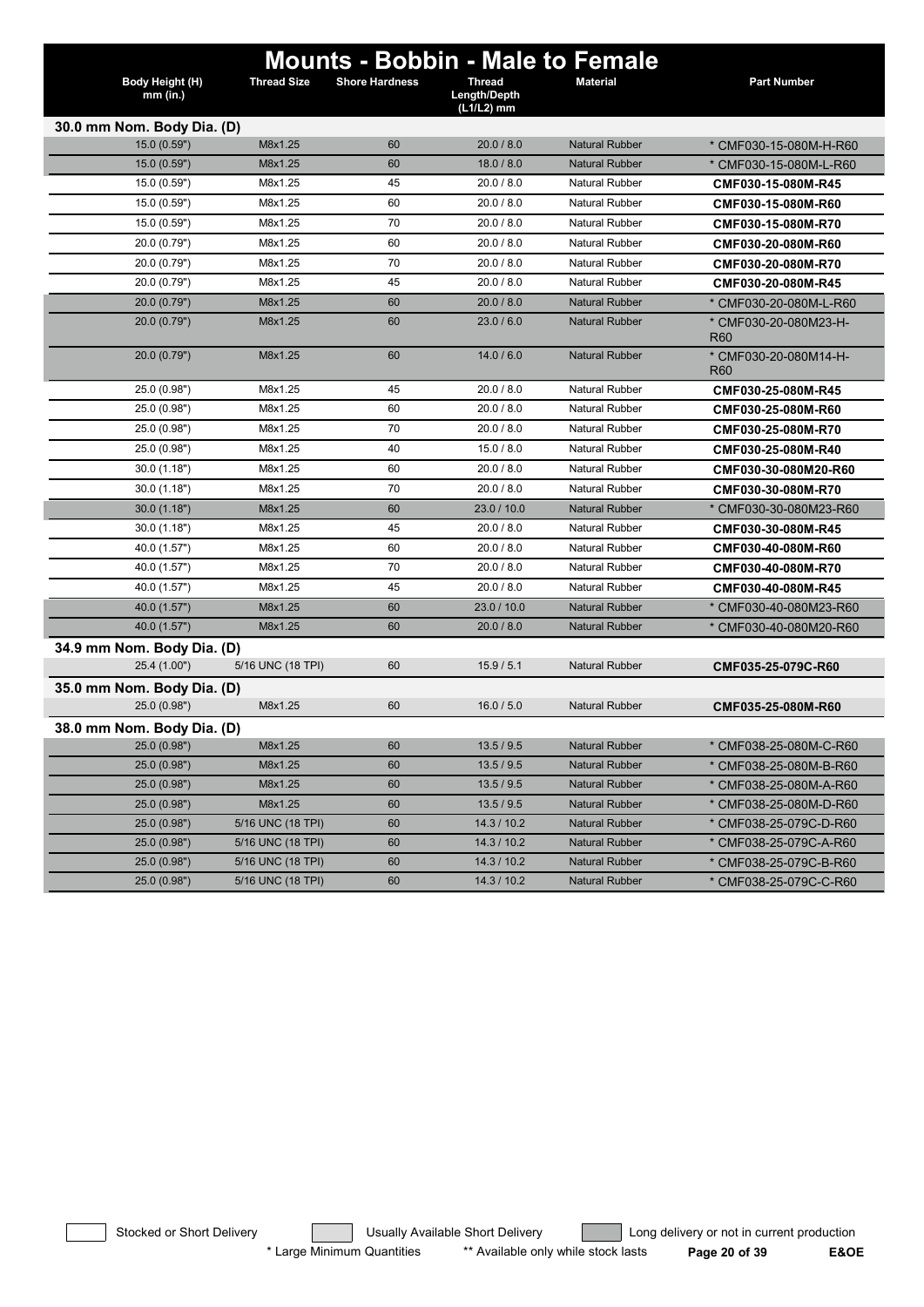| Body Height (H)<br>$mm$ (in.) | <b>Thread Size</b> | <b>Shore Hardness</b> | <b>Mounts - Bobbin - Male to Female</b><br><b>Thread</b><br>Length/Depth<br>(L1/L2) mm | <b>Material</b>       | <b>Part Number</b>     |
|-------------------------------|--------------------|-----------------------|----------------------------------------------------------------------------------------|-----------------------|------------------------|
| 40.0 mm Nom. Body Dia. (D)    |                    |                       |                                                                                        |                       |                        |
| 20.0 (0.79")                  | M8x1.25            | 45                    | 23.0 / 10.0                                                                            | <b>Natural Rubber</b> | CMF040-20-080M23-R45   |
| 20.0 (0.79")                  | M8x1.25            | 60                    | 23.0 / 10.0                                                                            | Natural Rubber        | CMF040-20-080M-R60     |
| 20.0 (0.79")                  | M8x1.25            | 70                    | 23.0 / 10.0                                                                            | <b>Natural Rubber</b> | CMF040-20-080M-R70     |
| 20.0 (0.79")                  | M10x1.50           | 45                    | 25.0 / 12.0                                                                            | <b>Natural Rubber</b> | CMF040-20-100M-R45     |
| 20.0 (0.79")                  | M10x1.50           | 60                    | 25.0 / 12.0                                                                            | <b>Natural Rubber</b> | CMF040-20-100M-R60     |
| 20.0 (0.79")                  | M10x1.50           | 70                    | 25.0 / 12.0                                                                            | <b>Natural Rubber</b> | CMF040-20-100M-R70     |
| 20.0 (0.79")                  | M10x1.50           | 45                    | 15.0 / 8.0                                                                             | <b>Natural Rubber</b> | CMF040-20-080M15-R45   |
| 25.0 (0.98")                  | M8x1.25            | 45                    | 20.0 / 8.0                                                                             | <b>Natural Rubber</b> | CMF040-25-080M-R45     |
| 25.0 (0.98")                  | M8x1.25            | 60                    | 20.0 / 8.0                                                                             | <b>Natural Rubber</b> | CMF040-25-080M-R60     |
| 25.0 (0.98")                  | M8x1.25            | 70                    | 20.0 / 8.0                                                                             | <b>Natural Rubber</b> | CMF040-25-080M-R70     |
| 30.0 (1.18")                  | M10x1.50           | 60                    | 25.0 / 12.0                                                                            | <b>Natural Rubber</b> | CMF040-30-100M-R60     |
| 30.0(1.18")                   | M10x1.50           | 70                    | 25.0 / 12.0                                                                            | <b>Natural Rubber</b> | CMF040-30-100M-R70     |
| 30.0(1.18")                   | M8x1.25            | 70                    | 23.0 / 10.0                                                                            | <b>Natural Rubber</b> | CMF040-30-080M-R70     |
| 30.0(1.18")                   | M10x1.50           | 45                    | 25.0 / 12.0                                                                            | <b>Natural Rubber</b> | CMF040-30-100M-R45     |
| 30.0(1.18")                   | M10x1.50           | 60                    | 23.0 / 8.0                                                                             | <b>Natural Rubber</b> | * CMF040-30-100M23-R60 |
| 30.0(1.18")                   | M8x1.25            | 60                    | 23.0 / 10.0                                                                            | <b>Natural Rubber</b> | CMF040-30-080M-R60     |
| 30.0(1.18")                   | M8x1.25            | 45                    | 23.0 / 10.0                                                                            | <b>Natural Rubber</b> | CMF040-30-080M-R45     |
| 30.0(1.18")                   | M8x1.25            | 60                    | 23.0 / 10.0                                                                            | <b>Natural Rubber</b> | * CMF040-30-080M23-R60 |
| 30.0(1.18")                   | M8x1.25            | 60                    | 23.0 / 8.0                                                                             | <b>Natural Rubber</b> | * CMF040-30-080M20-R60 |
| 30.0(1.18")                   | M10x1.50           | 60                    | 28.0 / 10.0                                                                            | <b>Natural Rubber</b> | * CMF040-30-100M28-R60 |
| 35.0 (1.38")                  | M8x1.25            | 45                    | 23.0 / 10.0                                                                            | <b>Natural Rubber</b> | CMF040-35-080M-R45     |
| 35.0 (1.38")                  | M8x1.25            | 60                    | 23.0 / 10.0                                                                            | <b>Natural Rubber</b> | CMF040-35-080M-R60     |
| 35.0 (1.38")                  | M8x1.25            | 70                    | 23.0 / 10.0                                                                            | <b>Natural Rubber</b> | CMF040-35-080M-R70     |
| 35.0 (1.38")                  | M10x1.50           | 45                    | 25.0 / 12.0                                                                            | <b>Natural Rubber</b> | CMF040-35-100M-R45     |
| 35.0 (1.38")                  | M10x1.50           | 60                    | 25.0 / 12.0                                                                            | <b>Natural Rubber</b> | CMF040-35-100M-R60     |
| 35.0 (1.38")                  | M10x1.50           | 70                    | 25.0 / 12.0                                                                            | <b>Natural Rubber</b> | CMF040-35-100M-R70     |
| 40.0 (1.57")                  | M10x1.50           | 70                    | 25.0 / 12.0                                                                            | <b>Natural Rubber</b> | CMF040-40-100M-R70     |
| 40.0 (1.57")                  | M8x1.25            | 60                    | 28.0 / 10.0                                                                            | <b>Natural Rubber</b> | * CMF040-40-080M28-R60 |
| 40.0 (1.57")                  | M8x1.25            | 45                    | 20.0 / 8.0                                                                             | <b>Natural Rubber</b> | CMF040-40-080M-R45     |
| 40.0 (1.57")                  | M8x1.25            | 60                    | 20.0 / 8.0                                                                             | <b>Natural Rubber</b> | CMF040-40-080M-R60     |
| 40.0 (1.57")                  | M8x1.25            | 70                    | 20.0 / 8.0                                                                             | <b>Natural Rubber</b> | CMF040-40-080M-R70     |
| 40.0 (1.57")                  | M10x1.50           | 45                    | 25.0 / 12.0                                                                            | <b>Natural Rubber</b> | CMF040-40-100M-R45     |
| 40.0 (1.57")                  | M10x1.50           | 60                    | 25.0 / 12.0                                                                            | <b>Natural Rubber</b> | CMF040-40-100M-R60     |
| 40.0 (1.57")                  | M8x1.25            | 60                    | 23.0 / 10.0                                                                            | <b>Natural Rubber</b> | * CMF040-40-080M23-R60 |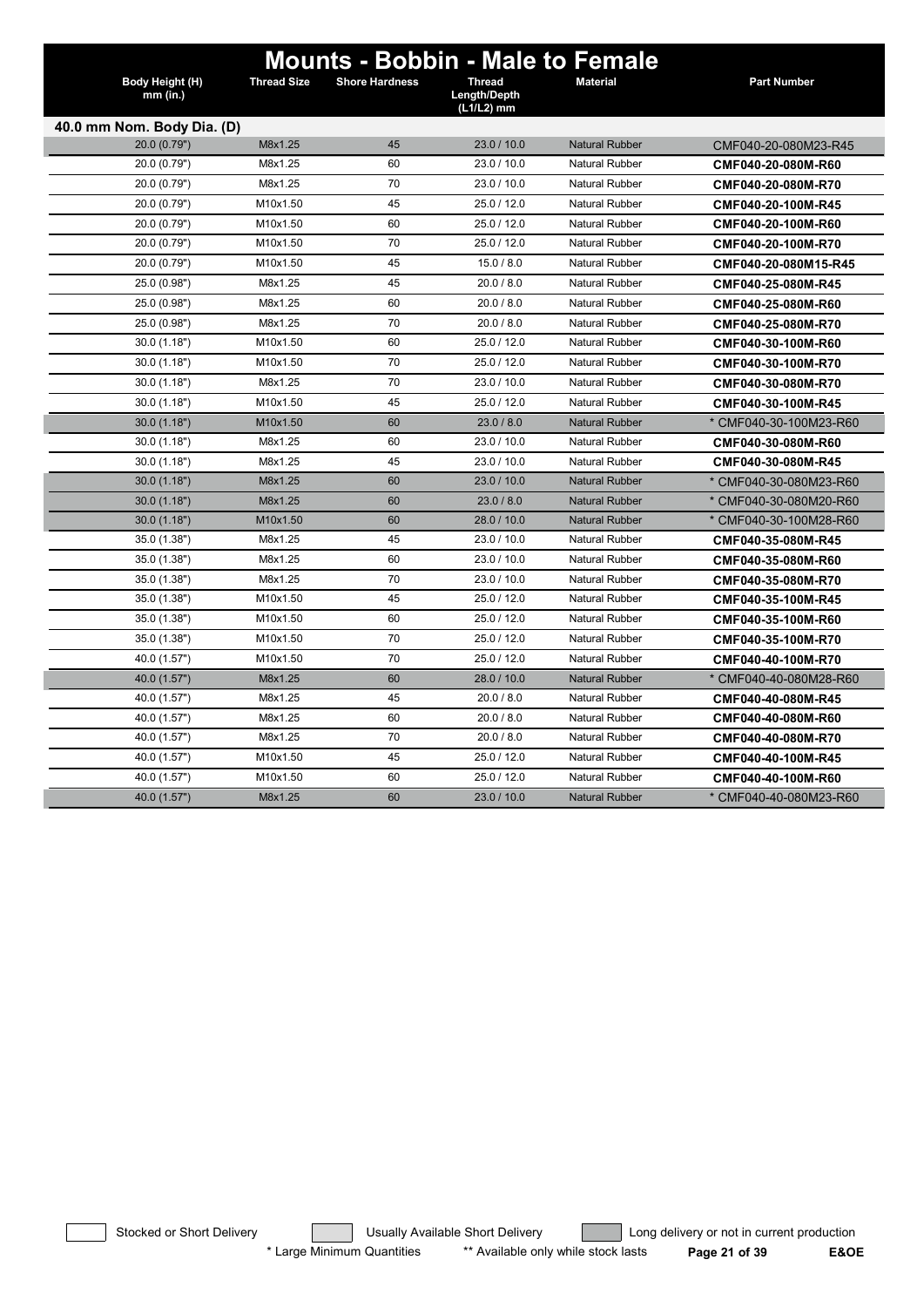| Body Height (H)<br>mm (in.) | <b>Thread Size</b> | <b>Shore Hardness</b> | <b>Thread</b><br>Length/Depth<br>(L1/L2) mm | <b>Mounts - Bobbin - Male to Female</b><br><b>Material</b> | <b>Part Number</b>   |
|-----------------------------|--------------------|-----------------------|---------------------------------------------|------------------------------------------------------------|----------------------|
| 50.0 mm Nom. Body Dia. (D)  |                    |                       |                                             |                                                            |                      |
| 20.0 (0.79")                | M10x1.50           | 60                    | 28.0 / 10.0                                 | <b>Natural Rubber</b>                                      | CMF050-20-100M-R60   |
| 20.0 (0.79")                | M10x1.50           | 70                    | 28.0 / 10.0                                 | <b>Natural Rubber</b>                                      | CMF050-20-100M-R70   |
| 20.0 (0.79")                | M10x1.50           | 45                    | 28.0 / 10.0                                 | <b>Natural Rubber</b>                                      | CMF050-20-100M-R45   |
| 25.0 (0.98")                | M10x1.50           | 60                    | 28.0 / 10.0                                 | Natural Rubber                                             | CMF050-25-100M-R60   |
| 25.0 (0.98")                | M10x1.50           | 70                    | 25.0 / 12.0                                 | Natural Rubber                                             | CMF050-25-100M-R70   |
| 25.0 (0.98")                | M10x1.50           | 45                    | 25.0 / 12.0                                 | <b>Natural Rubber</b>                                      | CMF050-25-100M-R45   |
| 30.0 (1.18")                | M10x1.50           | 60                    | 25.0/12.0                                   | Natural Rubber                                             | CMF050-30-100M-R60   |
| 30.0(1.18")                 | M10x1.50           | 70                    | 25.0 / 12.0                                 | <b>Natural Rubber</b>                                      | CMF050-30-100M-R70   |
| 30.0(1.18")                 | M10x1.50           | 45                    | 25.0 / 12.0                                 | <b>Natural Rubber</b>                                      | CMF050-30-100M-R45   |
| 35.0 (1.38")                | M10x1.50           | 45                    | 25.0 / 12.0                                 | Natural Rubber                                             | CMF050-35-100M-R45   |
| 35.0 (1.38")                | M10x1.50           | 60                    | 25.0 / 12.0                                 | <b>Natural Rubber</b>                                      | CMF050-35-100M-R60   |
| 35.0 (1.38")                | M10x1.50           | 70                    | 25.0 / 12.0                                 | <b>Natural Rubber</b>                                      | CMF050-35-100M-R70   |
| 40.0 (1.57")                | M10x1.50           | 45                    | 25.0/12.0                                   | Natural Rubber                                             | CMF050-40-100M-R45   |
| 40.0 (1.57")                | M10x1.50           | 60                    | 25.0 / 12.0                                 | Natural Rubber                                             | CMF050-40-100M-R60   |
| 40.0 (1.57")                | M10x1.50           | 70                    | 25.0 / 12.0                                 | <b>Natural Rubber</b>                                      | CMF050-40-100M-R70   |
| 45.0 (1.77")                | M10x1.50           | 70                    | 28.0 / 10.0                                 | <b>Natural Rubber</b>                                      | CMF050-45-100M-R70   |
| 45.0 (1.77")                | M10x1.50           | 60                    | 28.0 / 10.0                                 | <b>Natural Rubber</b>                                      | CMF050-45-100M-R60   |
| 45.0 (1.77")                | M10x1.50           | 45                    | 28.0 / 10.0                                 | <b>Natural Rubber</b>                                      | CMF050-45-100M-R45   |
| 50.0 (1.97")                | M10x1.50           | 45                    | 25.0 / 12.0                                 | <b>Natural Rubber</b>                                      | CMF050-50-100M-R45   |
| 50.0 (1.97")                | M10x1.50           | 70                    | 25.0 / 12.0                                 | <b>Natural Rubber</b>                                      | CMF050-50-100M-R70   |
| 50.0 (1.97")                | M10x1.50           | 60                    | 30.0 / 10.0                                 | <b>Natural Rubber</b>                                      | CMF050-50-100M30-R60 |
| 50.0 (1.97")                | M10x1.50           | 60                    | 25.0 / 12.0                                 | <b>Natural Rubber</b>                                      | CMF050-50-100M25-R60 |
| 50.8 mm Nom. Body Dia. (D)  |                    |                       |                                             |                                                            |                      |
| 41.3 (1.63")                | 3/8 UNC (16 TPI)   | 60                    | 15.9/11.4                                   | <b>Natural Rubber</b>                                      | CMF051-41-095C-R60   |
| 50.8 (2.00")                | 3/8 UNC (16 TPI)   | 60                    | 28.6 / 11.4                                 | <b>Natural Rubber</b>                                      | CMF051-51-095C-R60   |
| 51.0 mm Nom. Body Dia. (D)  |                    |                       |                                             |                                                            |                      |
| 41.0 (1.61")                | M10x1.50           | 60                    | 16.0 / 11.0                                 | Natural Rubber                                             | CMF051-41-100M-R60   |
| 51.0(2.01")                 | M10x1.50           | 60                    | 29.0 / 11.0                                 | Natural Rubber                                             | CMF051-51-100M-R60   |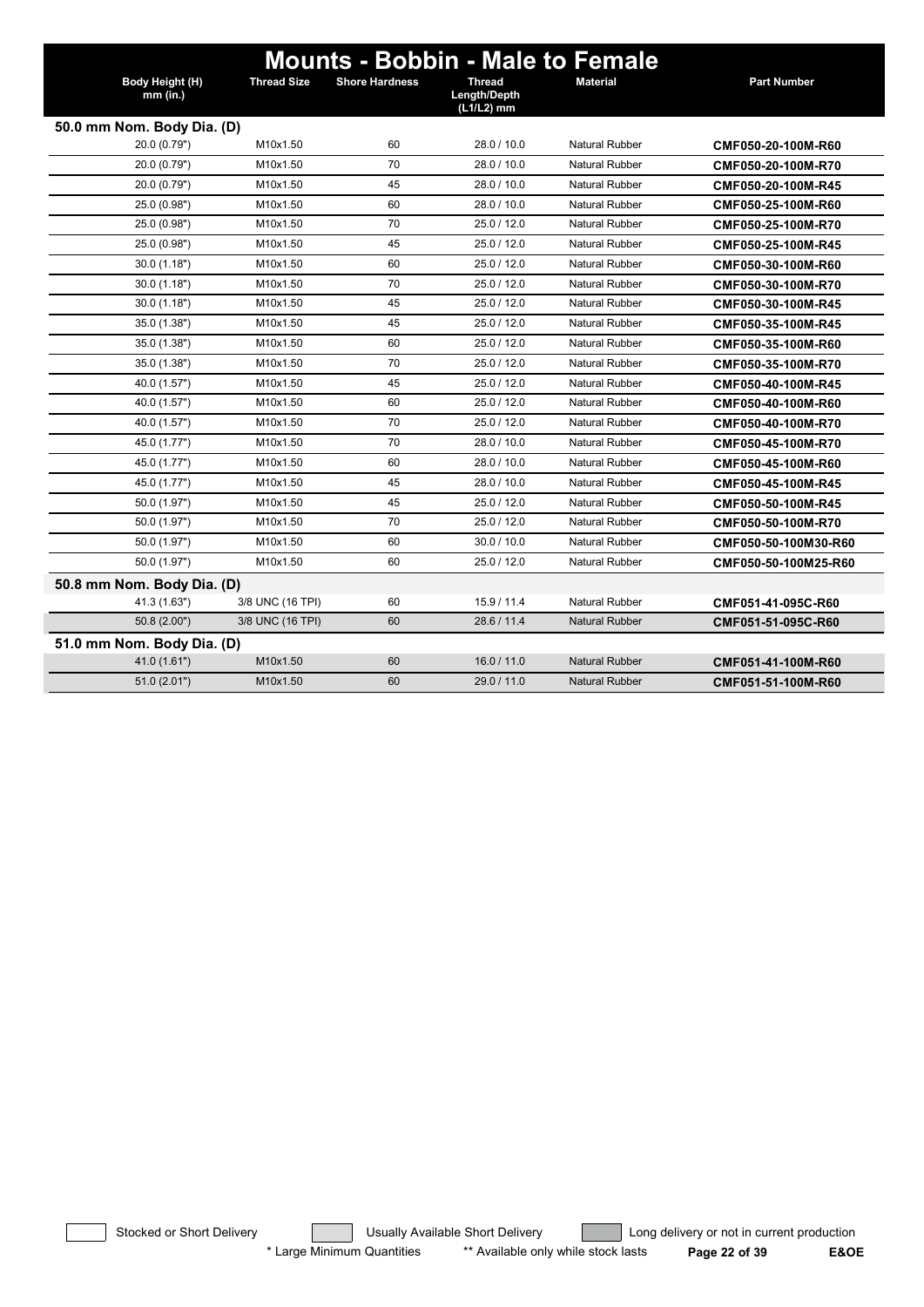|                             |                    | <b>Mounts - Bobbin - Male to Female</b> |                                             |                       |                      |
|-----------------------------|--------------------|-----------------------------------------|---------------------------------------------|-----------------------|----------------------|
| Body Height (H)<br>mm (in.) | <b>Thread Size</b> | <b>Shore Hardness</b>                   | <b>Thread</b><br>Length/Depth<br>(L1/L2) mm | <b>Material</b>       | <b>Part Number</b>   |
| 60.0 mm Nom. Body Dia. (D)  |                    |                                         |                                             |                       |                      |
| 25.0 (0.98")                | M10x1.50           | 70                                      | 25.0 / 12.0                                 | <b>Natural Rubber</b> | CMF060-25-100M-R70   |
| 25.0 (0.98")                | M10x1.50           | 60                                      | 25.0 / 12.0                                 | <b>Natural Rubber</b> | CMF060-25-100M-R60   |
| 25.0 (0.98")                | M10x1.50           | 45                                      | 25.0 / 12.0                                 | <b>Natural Rubber</b> | CMF060-25-100M-R45   |
| 30.0(1.18")                 | M12x1.75           | 60                                      | 37.0 / 11.0                                 | <b>Natural Rubber</b> | * CMF060-30-120M-R60 |
| 30.0(1.18")                 | M10x1.50           | 70                                      | 25.0 / 12.0                                 | <b>Natural Rubber</b> | CMF060-30-100M-R70   |
| 30.0 (1.18")                | M10x1.50           | 60                                      | 25.0 / 12.0                                 | <b>Natural Rubber</b> | CMF060-30-100M-R60   |
| 30.0(1.18")                 | M10x1.50           | 45                                      | 25.0 / 12.0                                 | <b>Natural Rubber</b> | CMF060-30-100M-R45   |
| 35.0 (1.38")                | M10x1.50           | 60                                      | 28.0 / 10.0                                 | <b>Natural Rubber</b> | * CMF060-35-100M-R60 |
| 35.0 (1.38")                | M12x1.75           | 60                                      | 25.0 / 12.0                                 | <b>Natural Rubber</b> | CMF060-35-120M-R60   |
| 36.0 (1.42")                | M12x1.75           | 70                                      | 37.0 / 12.0                                 | <b>Natural Rubber</b> | CMF060-36-120M-R70   |
| 36.0 (1.42")                | M10x1.50           | 45                                      | 25.0 / 12.0                                 | <b>Natural Rubber</b> | CMF060-36-100M-R45   |
| 36.0 (1.42")                | M10x1.50           | 60                                      | 25.0 / 12.0                                 | <b>Natural Rubber</b> | CMF060-36-100M-R60   |
| 36.0 (1.42")                | M10x1.50           | 70                                      | 25.0 / 12.0                                 | <b>Natural Rubber</b> | CMF060-36-100M-R70   |
| 36.0 (1.42")                | M12x1.75           | 60                                      | 37.0 / 12.0                                 | <b>Natural Rubber</b> | CMF060-36-120M-R60   |
| 36.0 (1.42")                | M12x1.75           | 45                                      | 37.0 / 12.0                                 | Natural Rubber        | CMF060-36-120M-R45   |
| 40.0 (1.57")                | M10x1.50           | 45                                      | 25.0 / 12.0                                 | <b>Natural Rubber</b> | CMF060-40-100M-R45   |
| 40.0 (1.57")                | M12x1.75           | 60                                      | 37.0 / 12.0                                 | Natural Rubber        | CMF060-40-120M-R60   |
| 40.0 (1.57")                | M10x1.50           | 60                                      | 25.0 / 12.0                                 | <b>Natural Rubber</b> | CMF060-40-100M-R60   |
| 40.0 (1.57")                | M12x1.75           | 70                                      | 37.0 / 12.0                                 | <b>Natural Rubber</b> | CMF060-40-120M-R70   |
| 40.0 (1.57")                | M10x1.50           | 70                                      | 25.0 / 12.0                                 | <b>Natural Rubber</b> | CMF060-40-100M-R70   |
| 40.0 (1.57")                | M12x1.75           | 45                                      | 37.0 / 12.0                                 | <b>Natural Rubber</b> | CMF060-40-120M-R45   |
| 45.0 (1.77")                | M10x1.50           | 45                                      | 25.0 / 12.0                                 | <b>Natural Rubber</b> | CMF060-45-100M-R45   |
| 45.0 (1.77")                | M10x1.50           | 60                                      | 25.0 / 12.0                                 | <b>Natural Rubber</b> | CMF060-45-100M-R60   |
| 45.0 (1.77")                | M10x1.50           | 70                                      | 25.0 / 12.0                                 | <b>Natural Rubber</b> | CMF060-45-100M-R70   |
| 50.0 (1.97")                | M10x1.50           | 60                                      | 35.0 / 10.0                                 | <b>Natural Rubber</b> | * CMF060-50-100M-R60 |
| 50.0 (1.97")                | M12x1.75           | 60                                      | 37.0 / 11.0                                 | <b>Natural Rubber</b> | * CMF060-50-120M-R60 |
| 65.0 mm Nom. Body Dia. (D)  |                    |                                         |                                             |                       |                      |
| 35.0 (1.38")                | M10x1.50           | 70                                      | 25.0 / 12.0                                 | <b>Natural Rubber</b> | CMF065-35-100M-R70   |
| 35.0 (1.38")                | M10x1.50           | 60                                      | 25.0 / 12.0                                 | <b>Natural Rubber</b> | CMF065-35-100M-R60   |
| 35.0 (1.38")                | M10x1.50           | 45                                      | 25.0 / 12.0                                 | <b>Natural Rubber</b> | CMF065-35-100M-R45   |
| 40.0 (1.57")                | M12x1.75           | 45                                      | 37.0 / 12.0                                 | <b>Natural Rubber</b> | CMF065-40-120M-R45   |
| 40.0 (1.57")                | M12x1.75           | 70                                      | 37.0 / 12.0                                 | <b>Natural Rubber</b> | CMF065-40-120M-R70   |
| 40.0 (1.57")                | M12x1.75           | 60                                      | 37.0 / 12.0                                 | <b>Natural Rubber</b> | CMF065-40-120M-R60   |
| 45.0 (1.77")                | M12x1.75           | 70                                      | 37.0 / 12.0                                 | <b>Natural Rubber</b> | CMF065-45-120M-R70   |
| 45.0 (1.77")                | M12x1.75           | 60                                      | 37.0 / 12.0                                 | <b>Natural Rubber</b> | CMF065-45-120M-R60   |
| 45.0 (1.77")                | M12x1.75           | 45                                      | 37.0 / 12.0                                 | <b>Natural Rubber</b> | CMF065-45-120M-R45   |
| 50.0 (1.97")                | M12x1.75           | 45                                      | 37.0 / 12.0                                 | <b>Natural Rubber</b> | CMF065-50-120M-R45   |
| 50.0 (1.97")                | M12x1.75           | 70                                      | 37.0 / 12.0                                 | <b>Natural Rubber</b> | CMF065-50-120M-R70   |
| 50.0 (1.97")                | M12x1.75           | 60                                      | 37.0 / 12.0                                 | <b>Natural Rubber</b> | CMF065-50-120M-R60   |

Stocked or Short Delivery **Long Constructs** Usually Available Short Delivery **Long delivery or not in current production** \* Large Minimum Quantities \*\* Available only while stock lasts **Page 23 of 39 E&OE**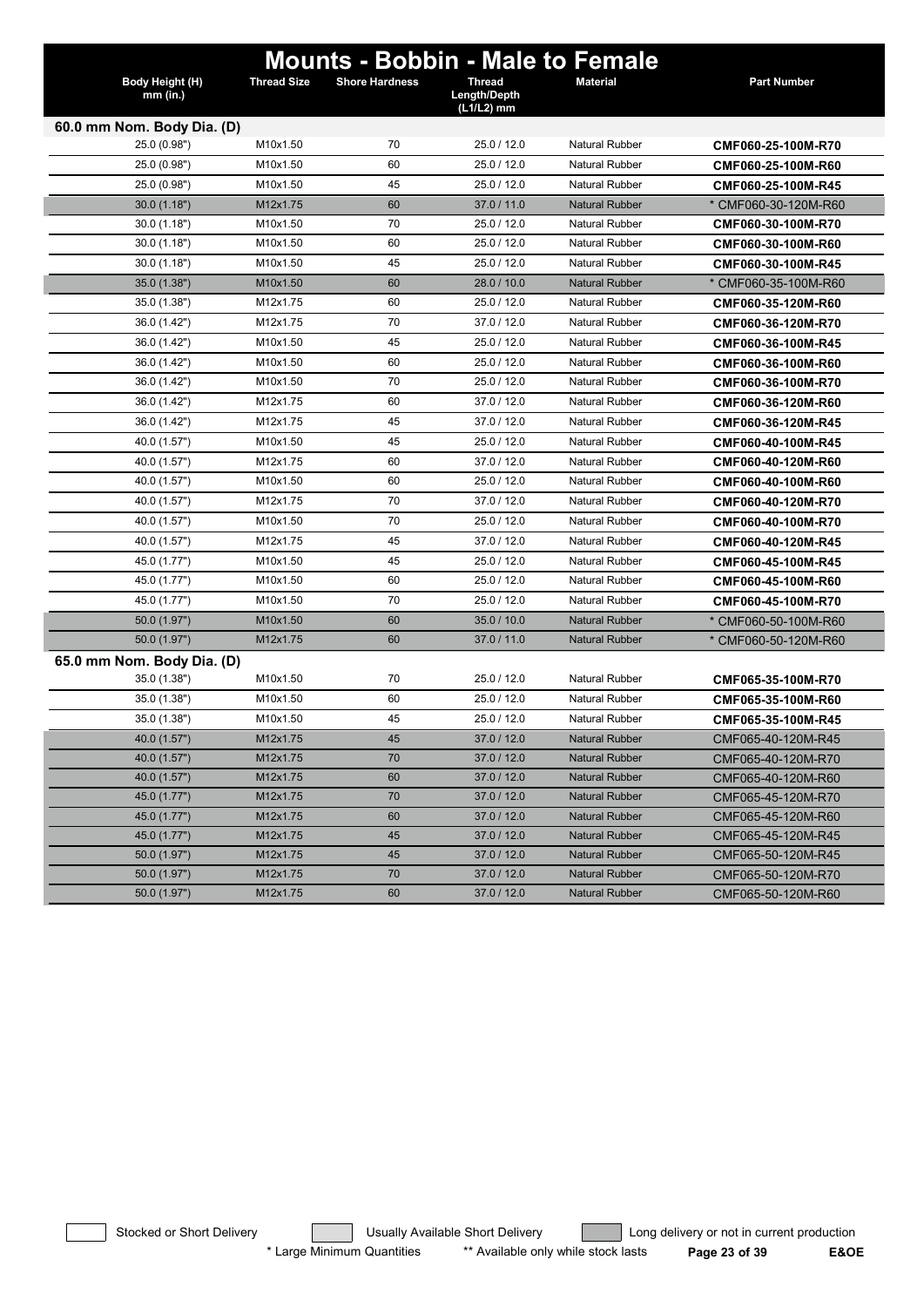|                             |                    |                       |                                             | <b>Mounts - Bobbin - Male to Female</b> |                      |
|-----------------------------|--------------------|-----------------------|---------------------------------------------|-----------------------------------------|----------------------|
| Body Height (H)<br>mm (in.) | <b>Thread Size</b> | <b>Shore Hardness</b> | <b>Thread</b><br>Length/Depth<br>(L1/L2) mm | <b>Material</b>                         | Part Number          |
| 70.0 mm Nom. Body Dia. (D)  |                    |                       |                                             |                                         |                      |
| 30.0(1.18")                 | M12x1.75           | 70                    | 37.0 / 12.0                                 | <b>Natural Rubber</b>                   | CMF070-30-120M-R70   |
| 30.0 (1.18")                | M12x1.75           | 45                    | 37.0 / 12.0                                 | <b>Natural Rubber</b>                   | CMF070-30-120M-R45   |
| 30.0 (1.18")                | M12x1.75           | 60                    | 37.0 / 12.0                                 | <b>Natural Rubber</b>                   | CMF070-30-120M-R60   |
| 40.0 (1.57")                | M10x1.50           | 70                    | 25.0 / 12.0                                 | <b>Natural Rubber</b>                   | CMF070-40-100M-R70   |
| 40.0 (1.57")                | M10x1.50           | 60                    | 25.0 / 12.0                                 | <b>Natural Rubber</b>                   | CMF070-40-100M-R60   |
| 40.0 (1.57")                | M10x1.50           | 45                    | 25.0 / 12.0                                 | Natural Rubber                          | CMF070-40-100M-R45   |
| 40.0 (1.57")                | M12x1.75           | 60                    | 37.0 / 12.0                                 | <b>Natural Rubber</b>                   | CMF070-40-120M-R60   |
| 40.0 (1.57")                | M12x1.75           | 70                    | 37.0 / 12.0                                 | <b>Natural Rubber</b>                   | CMF070-40-120M-R70   |
| 40.0 (1.57")                | M12x1.75           | 45                    | 37.0 / 12.0                                 | <b>Natural Rubber</b>                   | CMF070-40-120M-R45   |
| 45.0 (1.77")                | M12x1.75           | 70                    | 37.0 / 12.0                                 | <b>Natural Rubber</b>                   | CMF070-45-120M-R70   |
| 45.0 (1.77")                | M10x1.50           | 45                    | 25.0 / 12.0                                 | <b>Natural Rubber</b>                   | CMF070-45-100M-R45   |
| 45.0 (1.77")                | M10x1.50           | 60                    | 25.0 / 12.0                                 | Natural Rubber                          | CMF070-45-100M-R60   |
| 45.0 (1.77")                | M10x1.50           | 70                    | 25.0 / 12.0                                 | <b>Natural Rubber</b>                   | CMF070-45-100M-R70   |
| 45.0 (1.77")                | M12x1.75           | 45                    | 37.0 / 12.0                                 | <b>Natural Rubber</b>                   | CMF070-45-120M-R45   |
| 45.0 (1.77")                | M12x1.75           | 60                    | 37.0 / 12.0                                 | <b>Natural Rubber</b>                   | CMF070-45-120M-R60   |
| 50.0 (1.97")                | M12x1.75           | 60                    | 37.0 / 12.0                                 | <b>Natural Rubber</b>                   | CMF070-50-120M-R60   |
| 50.0 (1.97")                | M12x1.75           | 70                    | 37.0 / 12.0                                 | <b>Natural Rubber</b>                   | CMF070-50-120M-R70   |
| 50.0 (1.97")                | M12x1.75           | 45                    | 37.0 / 12.0                                 | <b>Natural Rubber</b>                   | CMF070-50-120M-R45   |
| 60.0(2.36")                 | M12x1.75           | 45                    | 37.0 / 12.0                                 | <b>Natural Rubber</b>                   | CMF070-60-120M-R45   |
| 60.0(2.36")                 | M12x1.75           | 60                    | 37.0 / 12.0                                 | <b>Natural Rubber</b>                   | CMF070-60-120M-R60   |
| 60.0(2.36")                 | M12x1.75           | 70                    | 37.0 / 12.0                                 | <b>Natural Rubber</b>                   | CMF070-60-120M-R70   |
| 75.0 mm Nom. Body Dia. (D)  |                    |                       |                                             |                                         |                      |
| 25.0 (0.98")                | M12x1.75           | 45                    | 37.0 / 12.0                                 | <b>Natural Rubber</b>                   | CMF075-25-120M-R45   |
| 25.0 (0.98")                | M12x1.75           | 60                    | 37.0 / 12.0                                 | <b>Natural Rubber</b>                   | CMF075-25-120M-R60   |
| 25.0 (0.98")                | M12x1.75           | 70                    | 37.0 / 12.0                                 | <b>Natural Rubber</b>                   | CMF075-25-120M-R70   |
| 40.0 (1.57")                | M12x1.75           | 60                    | 23.0 / 12.0                                 | <b>Natural Rubber</b>                   | CMF075-40-120M23-R60 |
| 40.0 (1.57")                | M12x1.75           | 60                    | 37.0 / 12.0                                 | Natural Rubber                          | CMF075-40-120M37-R60 |
| 40.0 (1.57")                | M12x1.75           | 70                    | 37.0 / 12.0                                 | <b>Natural Rubber</b>                   | CMF075-40-120M-R70   |
| 40.0 (1.57")                | M12x1.75           | 45                    | 37.0 / 12.0                                 | <b>Natural Rubber</b>                   | CMF075-40-120M-R45   |
| 50.0 (1.97")                | M12x1.75           | 70                    | 37.0 / 12.0                                 | <b>Natural Rubber</b>                   | CMF075-50-120M-R70   |
| 50.0 (1.97")                | M12x1.75           | 60                    | 37.0 / 12.0                                 | <b>Natural Rubber</b>                   | CMF075-50-120M-R60   |
| 50.0 (1.97")                | M12x1.75           | 45                    | 37.0 / 12.0                                 | <b>Natural Rubber</b>                   | CMF075-50-120M-R45   |
| 55.0 (2.17")                | M12x1.75           | 70                    | 37.0 / 12.0                                 | <b>Natural Rubber</b>                   | CMF075-55-120M-R70   |
| 55.0 (2.17")                | M12x1.75           | 60                    | 37.0 / 12.0                                 | <b>Natural Rubber</b>                   | CMF075-55-120M-R60   |
| 55.0 (2.17")                | M12x1.75           | 45                    | 37.0 / 12.0                                 | <b>Natural Rubber</b>                   | CMF075-55-120M-R45   |
| 79.0 mm Nom. Body Dia. (D)  |                    |                       |                                             |                                         |                      |
| 57.0 (2.24")                | M12x1.75           | 60                    | 32.0 / 14.0                                 | Natural Rubber                          | CMF079-57-120M-R60   |
| 79.4 mm Nom. Body Dia. (D)  |                    |                       |                                             |                                         |                      |
| 57.2 (2.25")                | 1/2 UNC (13 TPI)   | 60                    | 31.8 / 13.7                                 | Natural Rubber                          | CMF079-57-1270C-R60  |

Stocked or Short Delivery **Contains the Usually Available Short Delivery Containery** Long delivery or not in current production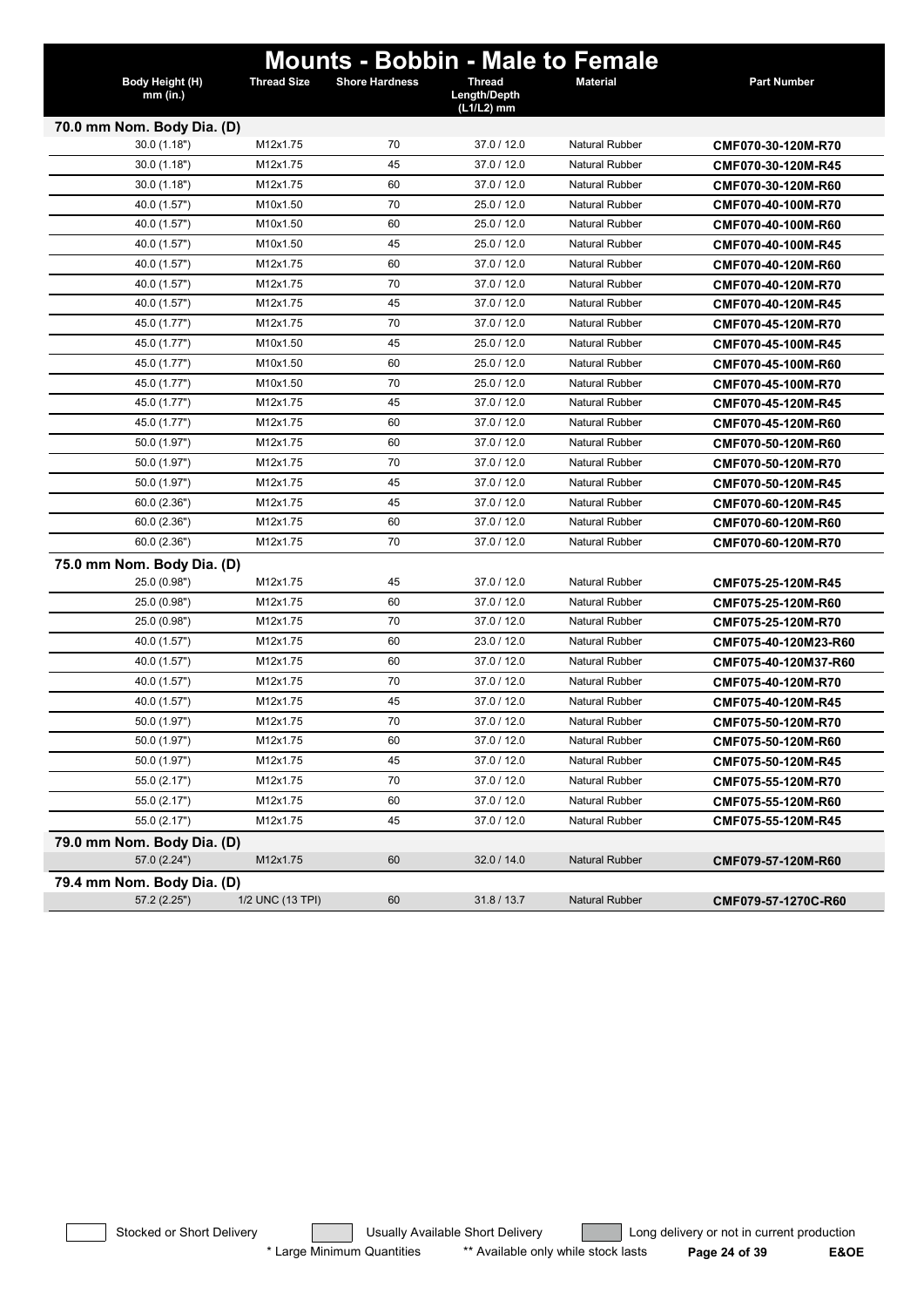|                               | <b>Thread Size</b> | <b>Mounts - Bobbin - Male to Female</b> | <b>Thread</b>              | <b>Material</b>       | <b>Part Number</b>     |
|-------------------------------|--------------------|-----------------------------------------|----------------------------|-----------------------|------------------------|
| Body Height (H)<br>$mm$ (in.) |                    | <b>Shore Hardness</b>                   | Length/Depth<br>(L1/L2) mm |                       |                        |
| 100.0 mm Nom. Body Dia. (D)   |                    |                                         |                            |                       |                        |
| 30.0(1.18")                   | M16x2.00           | 60                                      | 45.0 / 16.0                | <b>Natural Rubber</b> | * CMF100-30-160M-R60   |
| 40.0 (1.57")                  | M16x2.00           | 60                                      | 41.0 / 16.0                | <b>Natural Rubber</b> | * CMF100-40-160M41-R60 |
| 40.0 (1.57")                  | M16x2.00           | 60                                      | 45.0 / 16.0                | <b>Natural Rubber</b> | * CMF100-40-160M45-R60 |
| 50.0 (1.97")                  | M16x2.00           | 70                                      | 44.0 / 16.0                | <b>Natural Rubber</b> | CMF100-50-160M-R70     |
| 50.0 (1.97")                  | M16x2.00           | 45                                      | 44.0 / 16.0                | <b>Natural Rubber</b> | CMF100-50-160M-R45     |
| 50.0 (1.97")                  | M16x2.00           | 60                                      | 44.0 / 16.0                | <b>Natural Rubber</b> | CMF100-50-160M-R60     |
| 55.0 (2.17")                  | M16x2.00           | 60                                      | 45.0 / 16.0                | <b>Natural Rubber</b> | * CMF100-55-160M45-R60 |
| 55.0 (2.17")                  | M16x2.00           | 45                                      | 44.0 / 16.0                | <b>Natural Rubber</b> | CMF100-55-160M-R45     |
| 55.0 (2.17")                  | M16x2.00           | 60                                      | 44.0 / 16.0                | <b>Natural Rubber</b> | CMF100-55-160M-R60     |
| 55.0 (2.17")                  | M16x2.00           | 70                                      | 44.0 / 16.0                | <b>Natural Rubber</b> | CMF100-55-160M-R70     |
| 55.0 (2.17")                  | M16x2.00           | 60                                      | 41.0 / 16.0                | <b>Natural Rubber</b> | * CMF100-55-160M41-R60 |
| 60.0(2.36")                   | M16x2.00           | 60                                      | 41.0 / 16.0                | <b>Natural Rubber</b> | * CMF100-60-160M41-R60 |
| 60.0(2.36")                   | M16x2.00           | 60                                      | 45.0 / 16.0                | <b>Natural Rubber</b> | * CMF100-60-160M45-R60 |
| 60.0(2.36")                   | M16x2.00           | 45                                      | 44.0 / 16.0                | <b>Natural Rubber</b> | CMF100-60-160M-R45     |
| 60.0(2.36")                   | M16x2.00           | 60                                      | 44.0 / 16.0                | <b>Natural Rubber</b> | CMF100-60-160M-R60     |
| 60.0 (2.36")                  | M16x2.00           | 70                                      | 44.0 / 16.0                | <b>Natural Rubber</b> | CMF100-60-160M-R70     |
| 75.0 (2.95")                  | M16x2.00           | 45                                      | 32.0 / 16.0                | <b>Natural Rubber</b> | CMF100-75-160M32-R45   |
| 75.0 (2.95")                  | M16x2.00           | 45                                      | 44.0 / 16.0                | <b>Natural Rubber</b> | CMF100-75-160M44-R45   |
| 75.0 (2.95")                  | M16x2.00           | 60                                      | 44.0 / 16.0                | <b>Natural Rubber</b> | CMF100-75-160M-R60     |
| 75.0 (2.95")                  | M16x2.00           | 70                                      | 44.0 / 16.0                | <b>Natural Rubber</b> | CMF100-75-160M-R70     |
| 100.0 (3.94")                 | M16x2.00           | 60                                      | 44.0 / 16.0                | <b>Natural Rubber</b> | CMF100-100-160M-R60    |
| 100.0 (3.94")                 | M16x2.00           | 45                                      | 44.0 / 16.0                | <b>Natural Rubber</b> | CMF100-100-160M-R45    |
| 100.0 (3.94")                 | M16x2.00           | 70                                      | 44.0 / 16.0                | <b>Natural Rubber</b> | CMF100-100-160M-R70    |
| 125.0 mm Nom. Body Dia. (D)   |                    |                                         |                            |                       |                        |
| 55.0 (2.17")                  | M16x2.00           | 60                                      | 44.0 / 16.0                | <b>Natural Rubber</b> | CMF125-55-160M-R60     |
| 55.0 (2.17")                  | M16x2.00           | 70                                      | 44.0 / 16.0                | <b>Natural Rubber</b> | CMF125-55-160M-R70     |
| 55.0 (2.17")                  | M16x2.00           | 45                                      | 44.0 / 16.0                | <b>Natural Rubber</b> | CMF125-55-160M-R45     |
| 150.0 mm Nom. Body Dia. (D)   |                    |                                         |                            |                       |                        |
| 55.0 (2.17")                  | M16x2.00           | 45                                      | 44.0 / 16.0                | <b>Natural Rubber</b> | CMF150-55-160M-R45     |
| 55.0 (2.17")                  | M16x2.00           | 60                                      | 44.0 / 16.0                | <b>Natural Rubber</b> | CMF150-55-160M-R60     |
| 55.0 (2.17")                  | M16x2.00           | 70                                      | 44.0 / 16.0                | <b>Natural Rubber</b> | CMF150-55-160M-R70     |
| 75.0 (2.95")                  | M16x2.00           | 70                                      | 44.0 / 16.0                | <b>Natural Rubber</b> | CMF150-75-160M-R70     |
| 75.0 (2.95")                  | M16x2.00           | 60                                      | 44.0 / 16.0                | <b>Natural Rubber</b> | CMF150-75-160M-R60     |
| 75.0 (2.95")                  | M16x2.00           | 45                                      | 44.0 / 16.0                | <b>Natural Rubber</b> | CMF150-75-160M-R45     |
|                               |                    |                                         |                            |                       |                        |

Stocked or Short Delivery **Contains the Usually Available Short Delivery Containery** Long delivery or not in current production \* Large Minimum Quantities \*\* Available only while stock lasts Page 25 of 39 E&OE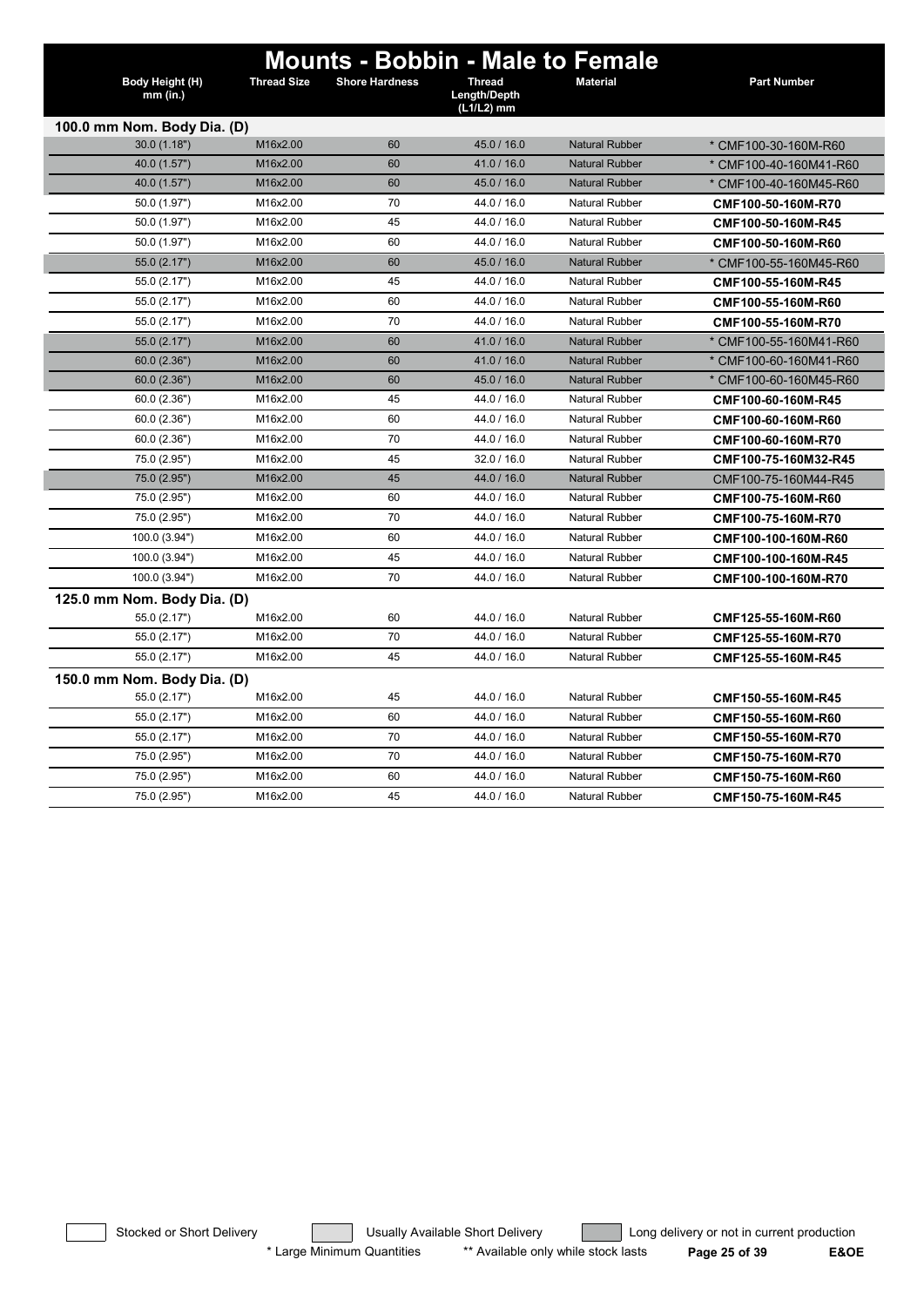| <b>Mounts - Buffer - Female</b> |                    |                       |                         |                       |                        |  |  |
|---------------------------------|--------------------|-----------------------|-------------------------|-----------------------|------------------------|--|--|
| Body Height (H)<br>$mm$ (in.)   | <b>Thread Size</b> | <b>Shore Hardness</b> | Thread Depth (L2)<br>mm | <b>Material</b>       | <b>Part Number</b>     |  |  |
| 7.0 mm Nom. Body Dia. (D)       |                    |                       |                         |                       |                        |  |  |
| 8.1(0.32")                      | 4-40 UNC (40 TPI)  | 60                    | 2.8(0.11")              | Urethane              | * CFB007-08-028C-H-U60 |  |  |
| 8.1(0.32")                      | 4-40 UNC (40 TPI)  | 60                    | 2.8(0.11")              | Urethane              | * CFB007-08-028C-L-U60 |  |  |
| 10.0 mm Nom. Body Dia. (D)      |                    |                       |                         |                       |                        |  |  |
| 10.0(0.39")                     | M4x0.70            | 60                    | 4.0(0.16")              | <b>Natural Rubber</b> | * CFB010-10-040M-R60   |  |  |
| 15.0(0.59")                     | M4x0.70            | 60                    | 4.0(0.16")              | <b>Natural Rubber</b> | * CFB010-15-040M-R60   |  |  |
| 10.3 mm Nom. Body Dia. (D)      |                    |                       |                         |                       |                        |  |  |
| 12.7 (0.50")                    | 6-32 UNC (32 TPI)  | 60                    | 4.1(0.16")              | Urethane              | * CFB010-13-035C-L-U60 |  |  |
| 12.7 (0.50")                    | 8-32 UNC (32 TPI)  | 60                    | 4.1(0.16")              | Urethane              | * CFB010-13-042C-H-U60 |  |  |
| 12.7(0.50")                     | 8-32 UNC (32 TPI)  | 60                    | 4.1(0.16")              | Urethane              | * CFB010-13-042C-L-U60 |  |  |
| 12.7(0.50")                     | 6-32 UNC (32 TPI)  | 60                    | 4.1(0.16")              | Urethane              | * CFB010-13-035C-H-U60 |  |  |
| 15.0 mm Nom. Body Dia. (D)      |                    |                       |                         |                       |                        |  |  |
| 10.0 (0.39")                    | M4x0.70            | 60                    |                         | <b>Natural Rubber</b> | CFB015-10-040M-R60     |  |  |
| 10.0 (0.39")                    | M4x0.70            | 70                    |                         | <b>Natural Rubber</b> | CFB015-10-040M-R70     |  |  |
| 10.0 (0.39")                    | M4x0.70            | 45                    |                         | <b>Natural Rubber</b> | CFB015-10-040M-R45     |  |  |
| 15.0 (0.59")                    | M4x0.70            | 60                    |                         | <b>Natural Rubber</b> | CFB015-15-040M-R60     |  |  |
| 15.0 (0.59")                    | M4x0.70            | 70                    |                         | Natural Rubber        | CFB015-15-040M-R70     |  |  |
| 15.0 (0.59")                    | M4x0.70            | 45                    |                         | <b>Natural Rubber</b> | CFB015-15-040M-R45     |  |  |
| 20.0 (0.79")                    | M4x0.70            | 70                    |                         | <b>Natural Rubber</b> | CFB015-20-040M-R70     |  |  |
| 20.0 (0.79")                    | M4x0.70            | 45                    |                         | <b>Natural Rubber</b> | CFB015-20-040M-R45     |  |  |
| 20.0 (0.79")                    | M4x0.70            | 60                    |                         | <b>Natural Rubber</b> | CFB015-20-040M-R60     |  |  |
| 16.0 mm Nom. Body Dia. (D)      |                    |                       |                         |                       |                        |  |  |
| 16.0(0.63")                     | 1/4 UNC (20 TPI)   | 60                    | 6.6(0.26")              | Urethane              | ** CFB016-16-064C-U60  |  |  |
| 20.0 mm Nom. Body Dia. (D)      |                    |                       |                         |                       |                        |  |  |
| 15.0 (0.59")                    | M6x1.00            | 45                    |                         | <b>Natural Rubber</b> | CFB020-15-060M-R45     |  |  |
| 15.0 (0.59")                    | M6x1.00            | 60                    |                         | <b>Natural Rubber</b> | CFB020-15-060M-R60     |  |  |
| 15.0 (0.59")                    | M6x1.00            | 70                    |                         | <b>Natural Rubber</b> | CFB020-15-060M-R70     |  |  |
| 20.0 (0.79")                    | M6x1.00            | 60                    |                         | Natural Rubber        | CFB020-20-060M-R60     |  |  |
| 20.0 (0.79")                    | M6x1.00            | 45                    |                         | <b>Natural Rubber</b> | CFB020-20-060M-R45     |  |  |
| 20.0 (0.79")                    | M6x1.00            | 70                    |                         | <b>Natural Rubber</b> | CFB020-20-060M-R70     |  |  |
| 25.0 (0.98")                    | M6x1.00            | 70                    |                         | Natural Rubber        | CFB020-25-060M-R70     |  |  |
| 25.0 (0.98")                    | M6x1.00            | 60                    |                         | <b>Natural Rubber</b> | CFB020-25-060M-R60     |  |  |
| 25.0 (0.98")                    | M6x1.00            | 45                    |                         | <b>Natural Rubber</b> | CFB020-25-060M-R45     |  |  |
| 30.0(1.18")                     | M6x1.00            | 60                    |                         | <b>Natural Rubber</b> | CFB020-30-060M-R60     |  |  |
| 30.0(1.18")                     | M6x1.00            | 45                    |                         | <b>Natural Rubber</b> | CFB020-30-060M-R45     |  |  |
| 30.0(1.18")                     | M6x1.00            | 70                    |                         | Natural Rubber        | CFB020-30-060M-R70     |  |  |
| 25.0 mm Nom. Body Dia. (D)      |                    |                       |                         |                       |                        |  |  |
| 10.0(0.39")                     | M6x1.00            | 60                    | 6.0(0.24")              | <b>Natural Rubber</b> | * CFB025-10-060M-R60   |  |  |
| 15.0 (0.59")                    | M6x1.00            | 70                    |                         | <b>Natural Rubber</b> | CFB025-15-060M-R70     |  |  |
| 15.0 (0.59")                    | M6x1.00            | 45                    |                         | Natural Rubber        | CFB025-15-060M-R45     |  |  |
| 15.0 (0.59")                    | M6x1.00            | 60                    |                         | <b>Natural Rubber</b> | CFB025-15-060M-R60     |  |  |
| 17.0(0.67")                     | M6x1.00            | 60                    |                         | <b>Natural Rubber</b> | CFB025-17-060M-R60     |  |  |
| 17.0 (0.67")                    | M6x1.00            | 70                    |                         | <b>Natural Rubber</b> | CFB025-17-060M-R70     |  |  |
| 17.0 (0.67")                    | M6x1.00            | 45                    |                         | <b>Natural Rubber</b> | CFB025-17-060M-R45     |  |  |
| 19.0(0.75")                     | 5/16 UNC (18 TPI)  | 60                    | 7.4(0.29")              | Urethane              | * CFB025-19-079C-U60   |  |  |
| 20.0 (0.79")                    | M6x1.00            | 45                    |                         | Natural Rubber        | CFB025-20-060M-R45     |  |  |
| 20.0 (0.79")                    | M6x1.00            | 60                    |                         | <b>Natural Rubber</b> | CFB025-20-060M-R60     |  |  |
| 20.0 (0.79")                    | M6x1.00            | 70                    |                         | <b>Natural Rubber</b> | CFB025-20-060M-R70     |  |  |
| 25.0 (0.98")                    | M6x1.00            | 70                    |                         | Natural Rubber        | CFB025-25-060M-R70     |  |  |
| 25.0 (0.98")                    | M6x1.00            | 60                    |                         | <b>Natural Rubber</b> | CFB025-25-060M-R60     |  |  |
| 25.0 (0.98")                    | M6x1.00            | 45                    |                         | <b>Natural Rubber</b> | CFB025-25-060M-R45     |  |  |
| 30.0(1.18")                     | M6x1.00            | 70                    |                         | <b>Natural Rubber</b> | CFB025-30-060M-R70     |  |  |
| 30.0(1.18")                     | M6x1.00            | 60                    |                         | <b>Natural Rubber</b> | CFB025-30-060M-R60     |  |  |
| 30.0(1.18")                     | M6x1.00            | 45                    |                         | Natural Rubber        | CFB025-30-060M-R45     |  |  |

Stocked or Short Delivery **The Contract Contract Contract Contract** Long delivery or not in current production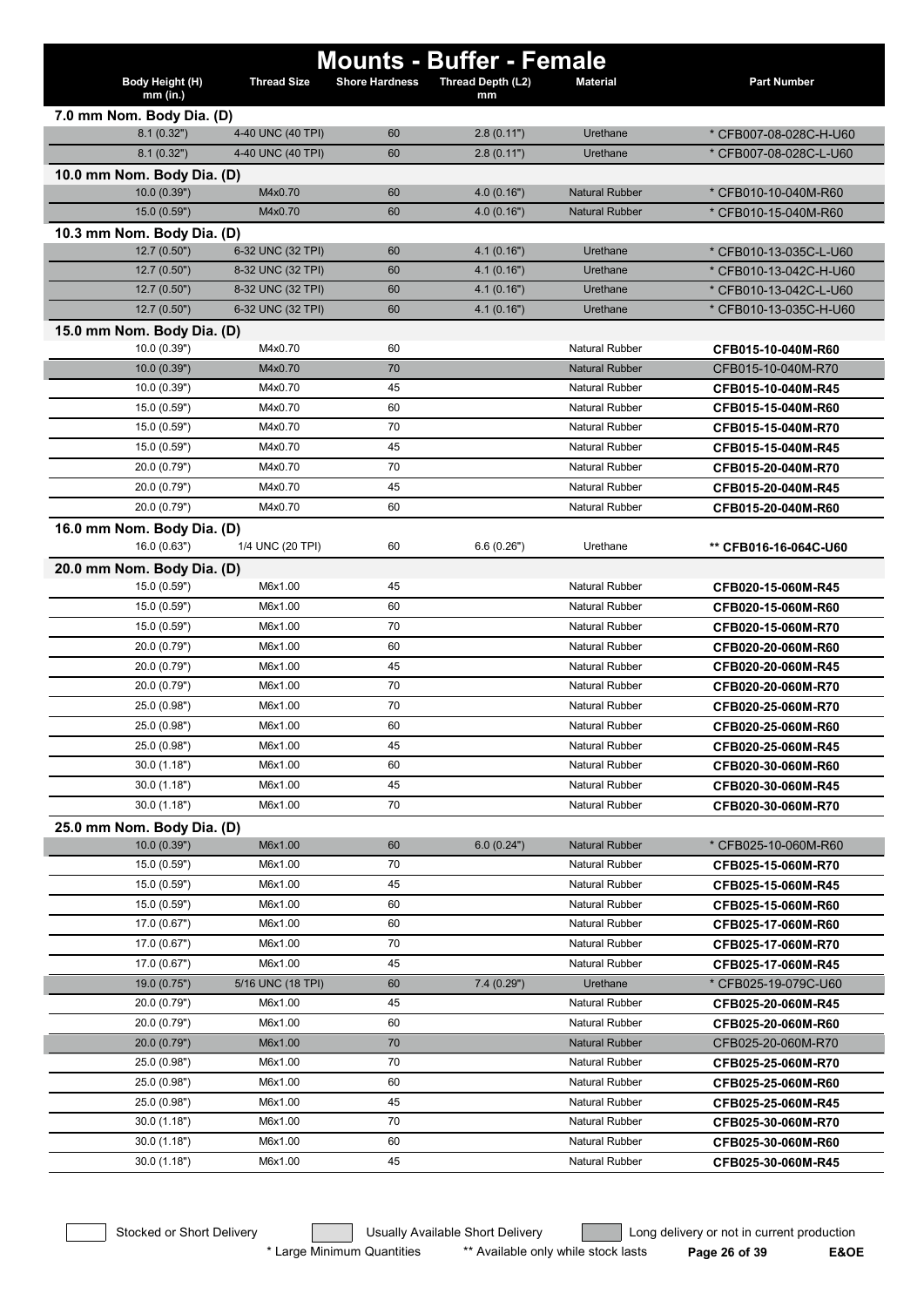|                             |                    |                       | <b>Mounts - Buffer - Female</b> |                       |                      |
|-----------------------------|--------------------|-----------------------|---------------------------------|-----------------------|----------------------|
| Body Height (H)<br>mm (in.) | <b>Thread Size</b> | <b>Shore Hardness</b> | Thread Depth (L2)<br>mm         | <b>Material</b>       | <b>Part Number</b>   |
| 30.0 mm Nom. Body Dia. (D)  |                    |                       |                                 |                       |                      |
| 15.0 (0.59")                | M8x1.25            | 60                    |                                 | <b>Natural Rubber</b> | CFB030-15-080M-R60   |
| 15.0 (0.59")                | M8x1.25            | 70                    |                                 | Natural Rubber        | CFB030-15-080M-R70   |
| 15.0 (0.59")                | M8x1.25            | 45                    |                                 | <b>Natural Rubber</b> | CFB030-15-080M-R45   |
| 17.0 (0.67")                | M8x1.25            | 45                    |                                 | Natural Rubber        | CFB030-17-080M-R45   |
| 17.0 (0.67")                | M8x1.25            | 60                    |                                 | <b>Natural Rubber</b> | CFB030-17-080M-R60   |
| 17.0 (0.67")                | M8x1.25            | 70                    |                                 | Natural Rubber        | CFB030-17-080M-R70   |
| 20.0 (0.79")                | M6x1.00            | 45                    |                                 | <b>Natural Rubber</b> | CFB030-20-060M-R45   |
| 20.0 (0.79")                | M6x1.00            | 60                    |                                 | <b>Natural Rubber</b> | CFB030-20-060M-R60   |
| 20.0 (0.79")                | M6x1.00            | 70                    |                                 | <b>Natural Rubber</b> | CFB030-20-060M-R70   |
| 20.0 (0.79")                | M8x1.25            | 60                    | 8.0(0.31")                      | <b>Natural Rubber</b> | * CFB030-20-080M-R60 |
| 25.0 (0.98")                | M8x1.25            | 60                    |                                 | <b>Natural Rubber</b> | CFB030-25-080M-R60   |
| 25.0 (0.98")                | M8x1.25            | 70                    |                                 | Natural Rubber        | CFB030-25-080M-R70   |
| 25.0 (0.98")                | M8x1.25            | 45                    |                                 | <b>Natural Rubber</b> | CFB030-25-080M-R45   |
| 30.0(1.18")                 | M8x1.25            | 45                    |                                 | <b>Natural Rubber</b> | CFB030-30-080M-R45   |
| 30.0(1.18")                 | M8x1.25            | 60                    |                                 | <b>Natural Rubber</b> | CFB030-30-080M-R60   |
| 30.0(1.18")                 | M8x1.25            | 70                    |                                 | <b>Natural Rubber</b> | CFB030-30-080M-R70   |
| 40.0 (1.57")                | M8x1.25            | 70                    |                                 | <b>Natural Rubber</b> | CFB030-40-080M-R70   |
| 40.0 (1.57")                | M8x1.25            | 60                    |                                 | <b>Natural Rubber</b> | CFB030-40-080M-R60   |
| 40.0 (1.57")                | M8x1.25            | 45                    |                                 | <b>Natural Rubber</b> | CFB030-40-080M-R45   |
| 40.0 mm Nom. Body Dia. (D)  |                    |                       |                                 |                       |                      |
| 20.0 (0.79")                | M8x1.25            | 45                    |                                 | <b>Natural Rubber</b> | CFB040-20-080M-R45   |
| 20.0 (0.79")                | M10x1.50           | 70                    |                                 | <b>Natural Rubber</b> | CFB040-20-100M-R70   |
| 20.0 (0.79")                | M10x1.50           | 60                    |                                 | <b>Natural Rubber</b> | CFB040-20-100M-R60   |
| 20.0 (0.79")                | M10x1.50           | 45                    |                                 | <b>Natural Rubber</b> | CFB040-20-100M-R45   |
| 20.0 (0.79")                | M8x1.25            | 70                    |                                 | <b>Natural Rubber</b> | CFB040-20-080M-R70   |
| 20.0 (0.79")                | M8x1.25            | 60                    |                                 | <b>Natural Rubber</b> | CFB040-20-080M-R60   |
| 25.0 (0.98")                | M8x1.25            | 70                    |                                 | <b>Natural Rubber</b> | CFB040-25-080M-R70   |
| 25.0 (0.98")                | M8x1.25            | 60                    |                                 | <b>Natural Rubber</b> | CFB040-25-080M-R60   |
| 25.0 (0.98")                | M8x1.25            | 45                    |                                 | <b>Natural Rubber</b> | CFB040-25-080M-R45   |
| 27.0 (1.06")                | M8x1.25            | 60                    |                                 | <b>Natural Rubber</b> | CFB040-27-080M-R60   |
| 27.0 (1.06")                | M8x1.25            | 70                    |                                 | Natural Rubber        | CFB040-27-080M-R70   |
| 27.0 (1.06")                | M8x1.25            | 45                    |                                 | Natural Rubber        | CFB040-27-080M-R45   |
| 28.0 (1.10")                | M10x1.50           | 60                    |                                 | Natural Rubber        | CFB040-28-100M-R60   |
| 28.0 (1.10")                | M10x1.50           | 70                    |                                 | <b>Natural Rubber</b> | CFB040-28-100M-R70   |
| 28.0 (1.10")                | M10x1.50           | 45                    |                                 | <b>Natural Rubber</b> | CFB040-28-100M-R45   |
| 30.0(1.18")                 | M10x1.50           | 70                    |                                 | <b>Natural Rubber</b> | CFB040-30-100M-R70   |
| 30.0(1.18")                 | M8x1.25            | 70                    |                                 | <b>Natural Rubber</b> | CFB040-30-080M-R70   |
| 30.0(1.18")                 | M10x1.50           | 45                    |                                 | <b>Natural Rubber</b> | CFB040-30-100M-R45   |
| 30.0(1.18")                 | M10x1.50           | 60                    |                                 | Natural Rubber        | CFB040-30-100M-R60   |
| 30.0(1.18")                 | M8x1.25            | 60                    |                                 | <b>Natural Rubber</b> | CFB040-30-080M-R60   |
| 30.0(1.18")                 | M8x1.25            | 45                    |                                 | <b>Natural Rubber</b> | CFB040-30-080M-R45   |
| 35.0 (1.38")                | M8x1.25            | 70                    |                                 | <b>Natural Rubber</b> | CFB040-35-080M-R70   |
| 35.0 (1.38")                | M8x1.25            | 60                    |                                 | <b>Natural Rubber</b> | CFB040-35-080M-R60   |
| 35.0 (1.38")                | M8x1.25            | 45                    |                                 | <b>Natural Rubber</b> | CFB040-35-080M-R45   |
| 40.0 (1.57")                | M8x1.25            | 45                    |                                 | Natural Rubber        | CFB040-40-080M-R45   |
| 40.0 (1.57")                | M8x1.25            | 70                    |                                 | Natural Rubber        | CFB040-40-080M-R70   |
| 40.0 (1.57")                | M8x1.25            | 60                    |                                 | Natural Rubber        | CFB040-40-080M-R60   |
|                             |                    |                       |                                 |                       |                      |

Stocked or Short Delivery **Contains the Usually Available Short Delivery Containery** Long delivery or not in current production \* Large Minimum Quantities \*\* Available only while stock lasts **Page 27 of 39 E&OE**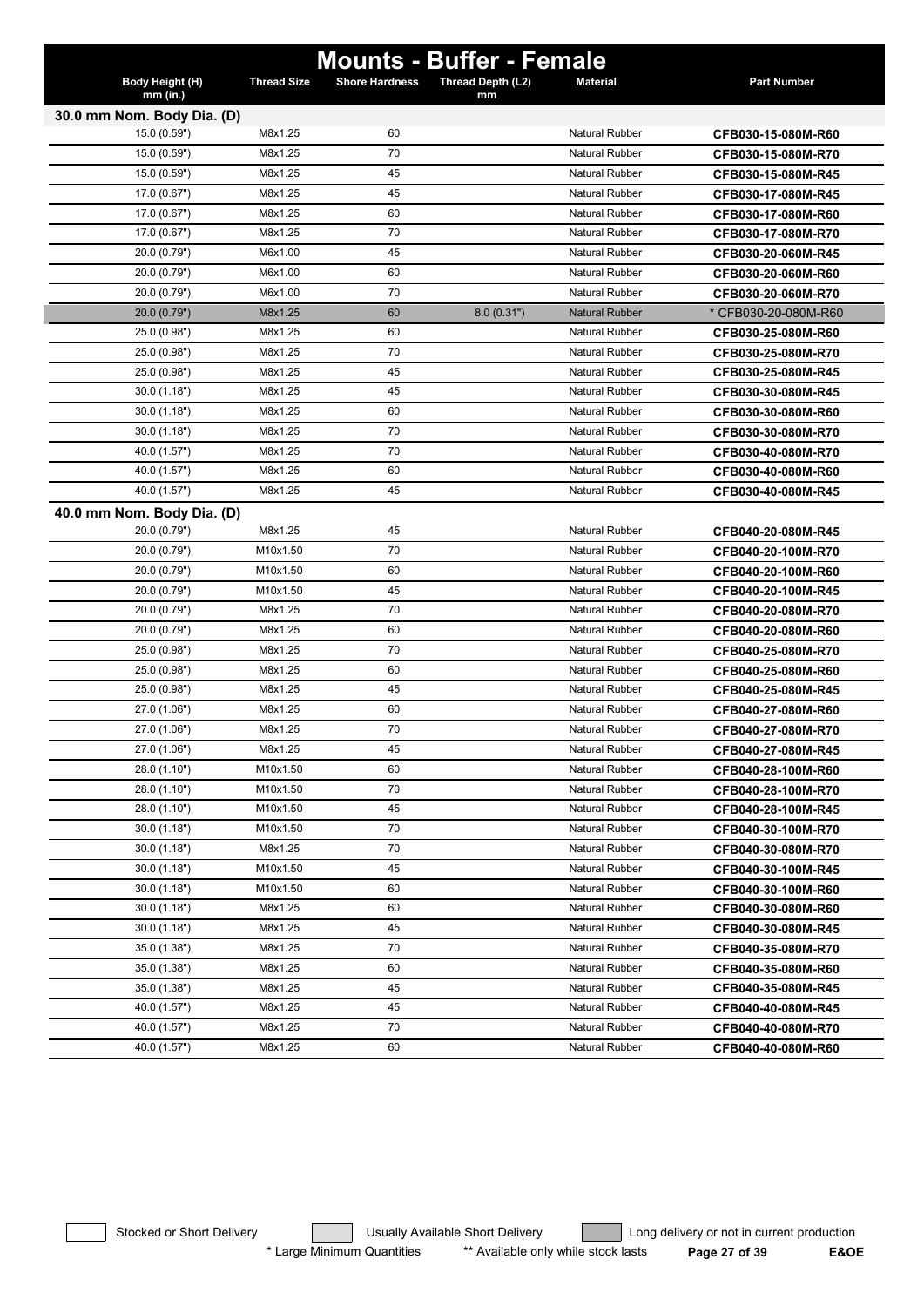|                                            |                    | <b>Mounts - Buffer - Female</b>  |                   |                       |                                            |
|--------------------------------------------|--------------------|----------------------------------|-------------------|-----------------------|--------------------------------------------|
| Body Height (H)                            | <b>Thread Size</b> | <b>Shore Hardness</b>            | Thread Depth (L2) | <b>Material</b>       | <b>Part Number</b>                         |
| $mm$ (in.)                                 |                    |                                  | mm                |                       |                                            |
| 50.0 mm Nom. Body Dia. (D)<br>20.0 (0.79") | M10x1.50           | 60                               | 10.0(0.39")       | <b>Natural Rubber</b> | * CFB050-20-100M-R60                       |
| 21.0 (0.83")                               | M10x1.50           | 45                               |                   | <b>Natural Rubber</b> | CFB050-21-100M-R45                         |
| 21.0(0.83")                                | M10x1.50           | 70                               |                   | <b>Natural Rubber</b> | CFB050-21-100M-R70                         |
| 21.0(0.83")                                | M10x1.50           | 60                               |                   | <b>Natural Rubber</b> | CFB050-21-100M-R60                         |
| 25.0 (0.98")                               | M10x1.50           | 70                               |                   | <b>Natural Rubber</b> | CFB050-25-100M-R70                         |
| 25.0 (0.98")                               | M10x1.50           | 60                               |                   | <b>Natural Rubber</b> | CFB050-25-100M-R60                         |
| 25.0 (0.98")                               | M10x1.50           | 45                               |                   | <b>Natural Rubber</b> | CFB050-25-100M-R45                         |
| 30.0(1.18")                                | M12x1.75           | 45                               |                   | <b>Natural Rubber</b> | CFB050-30-120M-R45                         |
| 30.0(1.18")                                | M12x1.75           | 60                               |                   | <b>Natural Rubber</b> | CFB050-30-120M-R60                         |
| 30.0(1.18")                                | M12x1.75           | 70                               |                   | <b>Natural Rubber</b> | CFB050-30-120M-R70                         |
| 30.0(1.18")                                | M10x1.50           | 60                               | 10.0(0.39")       | <b>Natural Rubber</b> | * CFB050-30-100M-R60                       |
| 40.0 (1.57")                               | M10x1.50           | 60                               |                   | <b>Natural Rubber</b> | CFB050-40-100M-R60                         |
| 40.0 (1.57")                               | M10x1.50           | 70                               |                   | Natural Rubber        | CFB050-40-100M-R70                         |
| 40.0 (1.57")                               | M10x1.50           | 45                               |                   | <b>Natural Rubber</b> | CFB050-40-100M-R45                         |
| 45.0 (1.77")                               | M10x1.50           | 45                               |                   | <b>Natural Rubber</b> | CFB050-45-100M-R45                         |
| 45.0 (1.77")                               | M10x1.50           | 60                               |                   | <b>Natural Rubber</b> | CFB050-45-100M-R60                         |
| 45.0 (1.77")                               | M10x1.50           | 70                               |                   | <b>Natural Rubber</b> | CFB050-45-100M-R70                         |
| 50.0 (1.97")                               | M10x1.50           | 45                               |                   | <b>Natural Rubber</b> |                                            |
|                                            | M10x1.50           | 60                               |                   | <b>Natural Rubber</b> | CFB050-50-100M-R45                         |
| 50.0 (1.97")                               |                    |                                  |                   |                       | CFB050-50-100M-R60                         |
| 50.0 (1.97")                               | M10x1.50           | 70                               |                   | <b>Natural Rubber</b> | CFB050-50-100M-R70                         |
| 60.0 mm Nom. Body Dia. (D)                 |                    |                                  |                   |                       |                                            |
| 25.0 (0.98")                               | M10x1.50           | 45                               |                   | <b>Natural Rubber</b> | CFB060-25-100M-R45                         |
| 25.0 (0.98")                               | M10x1.50           | 60                               |                   | <b>Natural Rubber</b> | CFB060-25-100M-R60                         |
| 25.0 (0.98")                               | M10x1.50           | 70                               |                   | <b>Natural Rubber</b> | CFB060-25-100M-R70                         |
| 40.0 (1.57")                               | M10x1.50           | 45                               |                   | <b>Natural Rubber</b> | CFB060-40-100M-R45                         |
| 40.0 (1.57")                               | M12x1.75           | 70                               |                   | <b>Natural Rubber</b> | CFB060-40-120M-R70                         |
| 40.0 (1.57")                               | M12x1.75           | 60                               |                   | <b>Natural Rubber</b> | CFB060-40-120M-R60                         |
| 40.0 (1.57")                               | M12x1.75           | 45                               |                   | <b>Natural Rubber</b> | CFB060-40-120M-R45                         |
| 40.0 (1.57")                               | M10x1.50           | 60                               |                   | <b>Natural Rubber</b> | CFB060-40-100M-R60                         |
| 40.0 (1.57")                               | M10x1.50           | 70                               |                   | <b>Natural Rubber</b> | CFB060-40-100M-R70                         |
| 45.0 (1.77")                               | M12x1.75           | 45                               |                   | <b>Natural Rubber</b> | CFB060-45-120M-R45                         |
| 45.0 (1.77")                               | M12x1.75           | 60                               |                   | Natural Rubber        | CFB060-45-120M-R60                         |
| 45.0 (1.77")                               | M12x1.75           | 70                               |                   | <b>Natural Rubber</b> | CFB060-45-120M-R70                         |
| 50.0 (1.97")                               | M12x1.75           | 45                               |                   | Natural Rubber        | CFB060-50-120M-R45                         |
| 50.0 (1.97")                               | M12x1.75           | 60                               |                   | Natural Rubber        | CFB060-50-120M-R60                         |
| 50.0 (1.97")                               | M12x1.75           | 70                               |                   | Natural Rubber        | CFB060-50-120M-R70                         |
| 70.0 mm Nom. Body Dia. (D)                 |                    |                                  |                   |                       |                                            |
| 40.0 (1.57")                               | M12x1.75           | 60                               |                   | Natural Rubber        | CFB070-40-120M-R60                         |
| 40.0 (1.57")                               | M12x1.75           | 45                               |                   | <b>Natural Rubber</b> | CFB070-40-120M-R45                         |
| 40.0 (1.57")                               | M10x1.50           | 45                               |                   | <b>Natural Rubber</b> | CFB070-40-100M-R45                         |
| 40.0 (1.57")                               | M10x1.50           | 60                               |                   | <b>Natural Rubber</b> | CFB070-40-100M-R60                         |
| 40.0 (1.57")                               | M12x1.75           | 70                               |                   | Natural Rubber        | CFB070-40-120M-R70                         |
| 40.0 (1.57")                               | M10x1.50           | 70                               |                   | Natural Rubber        | CFB070-40-100M-R70                         |
| 45.0 (1.77")                               | M10x1.50           | 45                               |                   | <b>Natural Rubber</b> | CFB070-45-100M-R45                         |
| 45.0 (1.77")                               | M10x1.50           | 60                               |                   | <b>Natural Rubber</b> | CFB070-45-100M-R60                         |
| 45.0 (1.77")                               | M10x1.50           | 70                               |                   | <b>Natural Rubber</b> | CFB070-45-100M-R70                         |
| 45.0 (1.77")                               | M12x1.75           | 45                               |                   | Natural Rubber        | CFB070-45-120M-R45                         |
| 45.0 (1.77")                               | M12x1.75           | 60                               |                   | <b>Natural Rubber</b> | CFB070-45-120M-R60                         |
| 45.0 (1.77")                               | M12x1.75           | 70                               |                   | Natural Rubber        | CFB070-45-120M-R70                         |
| 50.0 (1.97")                               | M12x1.75           | 60                               |                   | Natural Rubber        | CFB070-50-120M-R60                         |
| 50.0 (1.97")                               | M12x1.75           | 70                               |                   | <b>Natural Rubber</b> | CFB070-50-120M-R70                         |
| 50.0 (1.97")                               | M12x1.75           | 45                               |                   | Natural Rubber        | CFB070-50-120M-R45                         |
| 50.0 (1.97")                               | M10x1.50           | 60                               |                   | <b>Natural Rubber</b> | CFB070-50-100M-R60                         |
| 50.0 (1.97")                               | M10x1.50           | 45                               |                   | <b>Natural Rubber</b> | CFB070-50-100M-R45                         |
| 50.0 (1.97")                               | M10x1.50           | 70                               |                   | <b>Natural Rubber</b> | CFB070-50-100M-R70                         |
| Stocked or Short Delivery                  |                    | Usually Available Short Delivery |                   |                       | Long delivery or not in current production |
|                                            |                    |                                  |                   |                       |                                            |

\* Large Minimum Quantities \*\* Available only while stock lasts \*\* Page 28 of 39 **E&OE**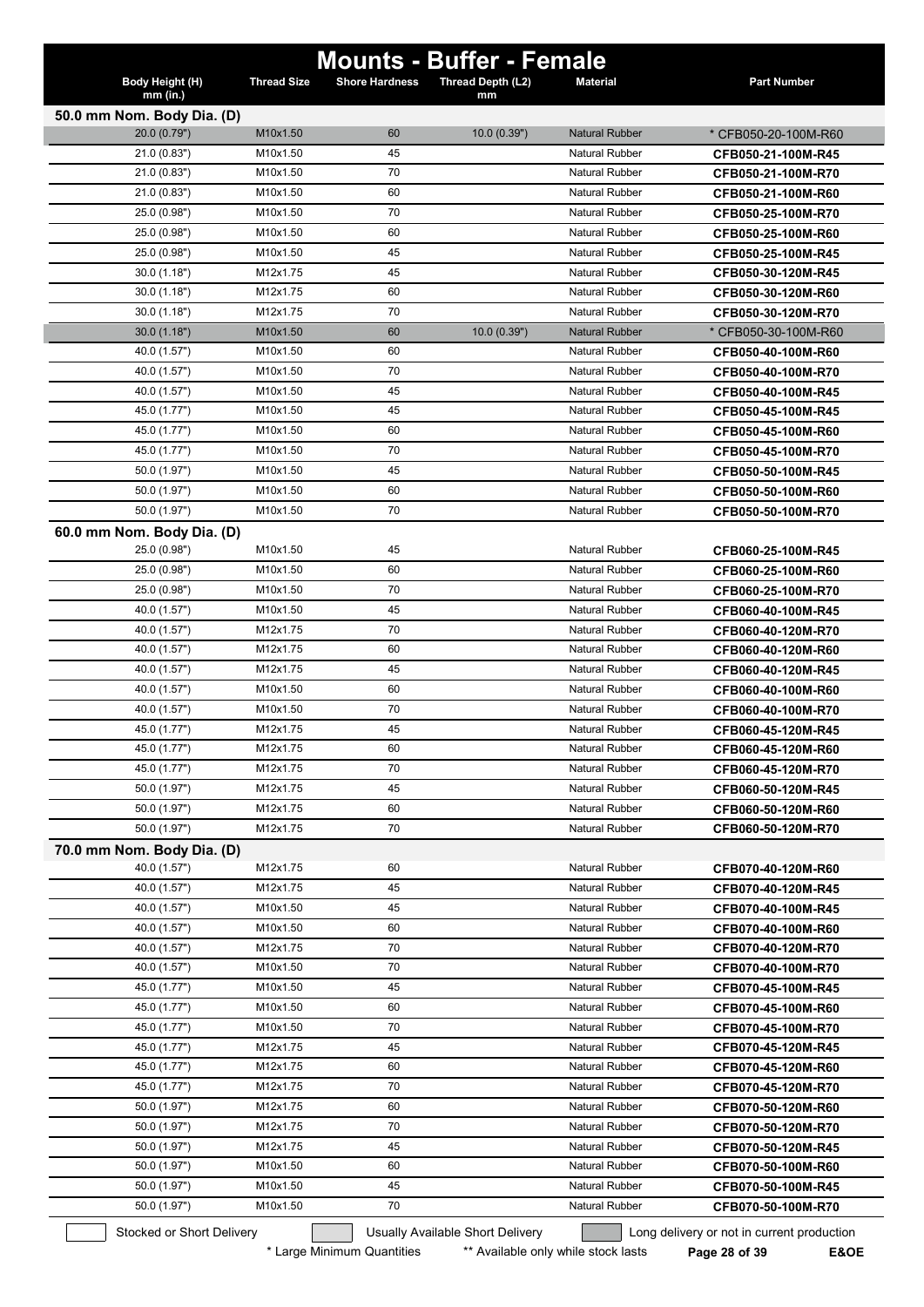| Body Height (H)<br><b>Thread Size</b><br>Thread Depth (L2)<br><b>Part Number</b><br><b>Shore Hardness</b><br><b>Material</b><br>mm (in.)<br>mm<br>75.0 mm Nom. Body Dia. (D)<br>25.0 (0.98")<br>M12x1.75<br>45<br><b>Natural Rubber</b><br>CFB075-25-120M-R45<br>25.0 (0.98")<br>M12x1.75<br>60<br><b>Natural Rubber</b><br>CFB075-25-120M-R60<br>M12x1.75<br>25.0 (0.98")<br>70<br><b>Natural Rubber</b><br>CFB075-25-120M-R70<br>35.0 (1.38")<br>M12x1.75<br>55<br><b>Natural Rubber</b><br>CFB075-35-120M-R55<br>40.0 (1.57")<br>M12x1.75<br><b>Natural Rubber</b><br>60<br>CFB075-40-120M-R60<br>40.0 (1.57")<br>M12x1.75<br>70<br><b>Natural Rubber</b><br>CFB075-40-120M-R70<br>40.0 (1.57")<br>M12x1.75<br>45<br><b>Natural Rubber</b><br>CFB075-40-120M-R45<br>50.0 (1.97")<br>M12x1.75<br>60<br><b>Natural Rubber</b><br>CFB075-50-120M-R60<br>50.0 (1.97")<br>M12x1.75<br>70<br><b>Natural Rubber</b><br>CFB075-50-120M-R70<br>50.0 (1.97")<br>M12x1.75<br>45<br><b>Natural Rubber</b><br>CFB075-50-120M-R45<br>55.0 (2.17")<br>M12x1.75<br>45<br><b>Natural Rubber</b><br>CFB075-55-120M-R45<br>55.0 (2.17")<br>M12x1.75<br>60<br><b>Natural Rubber</b><br>CFB075-55-120M-R60<br>55.0 (2.17")<br>M12x1.75<br>70<br><b>Natural Rubber</b><br>CFB075-55-120M-R70<br>80.0 mm Nom. Body Dia. (D)<br>40.0 (1.57")<br>M14x2.00<br>70<br><b>Natural Rubber</b><br>CFB080-40-140M-R70<br>40.0 (1.57")<br>M14x2.00<br>60<br><b>Natural Rubber</b><br>CFB080-40-140M-R60<br>40.0 (1.57")<br>M14x2.00<br>45<br><b>Natural Rubber</b><br>CFB080-40-140M-R45<br>80.0 (3.15")<br>M14x2.00<br><b>Natural Rubber</b><br>60<br>CFB080-80-140M-R60<br>80.0 (3.15")<br>M14x2.00<br>70<br><b>Natural Rubber</b><br>CFB080-80-140M-R70<br>80.0 (3.15")<br>M14x2.00<br>45<br><b>Natural Rubber</b><br>CFB080-80-140M-R45<br>100.0 mm Nom. Body Dia. (D)<br>30.0(1.18")<br>M12x1.75<br>55<br><b>Natural Rubber</b><br>CFB100-30-120M-R55<br>45<br>30.0(1.18")<br>M16x2.00<br><b>Natural Rubber</b><br>CFB100-30-160M-R45<br>30.0(1.18")<br>M16x2.00<br>60<br><b>Natural Rubber</b><br>CFB100-30-160M-R60<br>30.0(1.18")<br>M16x2.00<br>70<br><b>Natural Rubber</b><br>CFB100-30-160M-R70<br>70<br>40.0 (1.57")<br>M16x2.00<br><b>Natural Rubber</b><br>CFB100-40-160M-R70<br><b>Natural Rubber</b><br>40.0 (1.57")<br>M16x2.00<br>45<br>CFB100-40-160M-R45<br>40.0 (1.57")<br>M16x2.00<br>60<br><b>Natural Rubber</b><br>CFB100-40-160M-R60<br>50.0 (1.97")<br>M16x2.00<br>70<br><b>Natural Rubber</b><br>CFB100-50-160M-R70<br>50.0 (1.97")<br>M16x2.00<br>45<br>Natural Rubber<br>CFB100-50-160M-R45<br>50.0 (1.97")<br>M16x2.00<br>60<br>Natural Rubber<br>CFB100-50-160M-R60<br>55.0 (2.17")<br>M16x2.00<br>70<br>Natural Rubber<br>CFB100-55-160M-R70<br>55.0 (2.17")<br>M16x2.00<br>60<br>Natural Rubber<br>CFB100-55-160M-R60<br>55.0 (2.17")<br>M16x2.00<br>45<br>Natural Rubber<br>CFB100-55-160M-R45<br>60.0(2.36")<br>M16x2.00<br>70<br><b>Natural Rubber</b><br>CFB100-60-160M-R70<br>60.0(2.36")<br>M16x2.00<br>45<br><b>Natural Rubber</b><br>CFB100-60-160M-R45<br>60.0(2.36")<br>M16x2.00<br>60<br><b>Natural Rubber</b><br>CFB100-60-160M-R60<br>100.0 (3.94")<br>M16x2.00<br>45<br>Natural Rubber<br>CFB100-100-160M-R45<br>100.0 (3.94")<br>M16x2.00<br>60<br>Natural Rubber<br>CFB100-100-160M-R60<br>100.0 (3.94")<br>M16x2.00<br>70<br>Natural Rubber<br>CFB100-100-160M-R70 |  | <b>Mounts - Buffer - Female</b> |  |
|----------------------------------------------------------------------------------------------------------------------------------------------------------------------------------------------------------------------------------------------------------------------------------------------------------------------------------------------------------------------------------------------------------------------------------------------------------------------------------------------------------------------------------------------------------------------------------------------------------------------------------------------------------------------------------------------------------------------------------------------------------------------------------------------------------------------------------------------------------------------------------------------------------------------------------------------------------------------------------------------------------------------------------------------------------------------------------------------------------------------------------------------------------------------------------------------------------------------------------------------------------------------------------------------------------------------------------------------------------------------------------------------------------------------------------------------------------------------------------------------------------------------------------------------------------------------------------------------------------------------------------------------------------------------------------------------------------------------------------------------------------------------------------------------------------------------------------------------------------------------------------------------------------------------------------------------------------------------------------------------------------------------------------------------------------------------------------------------------------------------------------------------------------------------------------------------------------------------------------------------------------------------------------------------------------------------------------------------------------------------------------------------------------------------------------------------------------------------------------------------------------------------------------------------------------------------------------------------------------------------------------------------------------------------------------------------------------------------------------------------------------------------------------------------------------------------------------------------------------------------------------------------------------------------------------------------------------------------------------------------------------------------------------------------------------------------------------------------------------------------------------------------------------------------------------------------------------------------------------------------------------------------------------------------------------------------------------------------------------------------------------------|--|---------------------------------|--|
|                                                                                                                                                                                                                                                                                                                                                                                                                                                                                                                                                                                                                                                                                                                                                                                                                                                                                                                                                                                                                                                                                                                                                                                                                                                                                                                                                                                                                                                                                                                                                                                                                                                                                                                                                                                                                                                                                                                                                                                                                                                                                                                                                                                                                                                                                                                                                                                                                                                                                                                                                                                                                                                                                                                                                                                                                                                                                                                                                                                                                                                                                                                                                                                                                                                                                                                                                                                        |  |                                 |  |
|                                                                                                                                                                                                                                                                                                                                                                                                                                                                                                                                                                                                                                                                                                                                                                                                                                                                                                                                                                                                                                                                                                                                                                                                                                                                                                                                                                                                                                                                                                                                                                                                                                                                                                                                                                                                                                                                                                                                                                                                                                                                                                                                                                                                                                                                                                                                                                                                                                                                                                                                                                                                                                                                                                                                                                                                                                                                                                                                                                                                                                                                                                                                                                                                                                                                                                                                                                                        |  |                                 |  |
|                                                                                                                                                                                                                                                                                                                                                                                                                                                                                                                                                                                                                                                                                                                                                                                                                                                                                                                                                                                                                                                                                                                                                                                                                                                                                                                                                                                                                                                                                                                                                                                                                                                                                                                                                                                                                                                                                                                                                                                                                                                                                                                                                                                                                                                                                                                                                                                                                                                                                                                                                                                                                                                                                                                                                                                                                                                                                                                                                                                                                                                                                                                                                                                                                                                                                                                                                                                        |  |                                 |  |
|                                                                                                                                                                                                                                                                                                                                                                                                                                                                                                                                                                                                                                                                                                                                                                                                                                                                                                                                                                                                                                                                                                                                                                                                                                                                                                                                                                                                                                                                                                                                                                                                                                                                                                                                                                                                                                                                                                                                                                                                                                                                                                                                                                                                                                                                                                                                                                                                                                                                                                                                                                                                                                                                                                                                                                                                                                                                                                                                                                                                                                                                                                                                                                                                                                                                                                                                                                                        |  |                                 |  |
|                                                                                                                                                                                                                                                                                                                                                                                                                                                                                                                                                                                                                                                                                                                                                                                                                                                                                                                                                                                                                                                                                                                                                                                                                                                                                                                                                                                                                                                                                                                                                                                                                                                                                                                                                                                                                                                                                                                                                                                                                                                                                                                                                                                                                                                                                                                                                                                                                                                                                                                                                                                                                                                                                                                                                                                                                                                                                                                                                                                                                                                                                                                                                                                                                                                                                                                                                                                        |  |                                 |  |
|                                                                                                                                                                                                                                                                                                                                                                                                                                                                                                                                                                                                                                                                                                                                                                                                                                                                                                                                                                                                                                                                                                                                                                                                                                                                                                                                                                                                                                                                                                                                                                                                                                                                                                                                                                                                                                                                                                                                                                                                                                                                                                                                                                                                                                                                                                                                                                                                                                                                                                                                                                                                                                                                                                                                                                                                                                                                                                                                                                                                                                                                                                                                                                                                                                                                                                                                                                                        |  |                                 |  |
|                                                                                                                                                                                                                                                                                                                                                                                                                                                                                                                                                                                                                                                                                                                                                                                                                                                                                                                                                                                                                                                                                                                                                                                                                                                                                                                                                                                                                                                                                                                                                                                                                                                                                                                                                                                                                                                                                                                                                                                                                                                                                                                                                                                                                                                                                                                                                                                                                                                                                                                                                                                                                                                                                                                                                                                                                                                                                                                                                                                                                                                                                                                                                                                                                                                                                                                                                                                        |  |                                 |  |
|                                                                                                                                                                                                                                                                                                                                                                                                                                                                                                                                                                                                                                                                                                                                                                                                                                                                                                                                                                                                                                                                                                                                                                                                                                                                                                                                                                                                                                                                                                                                                                                                                                                                                                                                                                                                                                                                                                                                                                                                                                                                                                                                                                                                                                                                                                                                                                                                                                                                                                                                                                                                                                                                                                                                                                                                                                                                                                                                                                                                                                                                                                                                                                                                                                                                                                                                                                                        |  |                                 |  |
|                                                                                                                                                                                                                                                                                                                                                                                                                                                                                                                                                                                                                                                                                                                                                                                                                                                                                                                                                                                                                                                                                                                                                                                                                                                                                                                                                                                                                                                                                                                                                                                                                                                                                                                                                                                                                                                                                                                                                                                                                                                                                                                                                                                                                                                                                                                                                                                                                                                                                                                                                                                                                                                                                                                                                                                                                                                                                                                                                                                                                                                                                                                                                                                                                                                                                                                                                                                        |  |                                 |  |
|                                                                                                                                                                                                                                                                                                                                                                                                                                                                                                                                                                                                                                                                                                                                                                                                                                                                                                                                                                                                                                                                                                                                                                                                                                                                                                                                                                                                                                                                                                                                                                                                                                                                                                                                                                                                                                                                                                                                                                                                                                                                                                                                                                                                                                                                                                                                                                                                                                                                                                                                                                                                                                                                                                                                                                                                                                                                                                                                                                                                                                                                                                                                                                                                                                                                                                                                                                                        |  |                                 |  |
|                                                                                                                                                                                                                                                                                                                                                                                                                                                                                                                                                                                                                                                                                                                                                                                                                                                                                                                                                                                                                                                                                                                                                                                                                                                                                                                                                                                                                                                                                                                                                                                                                                                                                                                                                                                                                                                                                                                                                                                                                                                                                                                                                                                                                                                                                                                                                                                                                                                                                                                                                                                                                                                                                                                                                                                                                                                                                                                                                                                                                                                                                                                                                                                                                                                                                                                                                                                        |  |                                 |  |
|                                                                                                                                                                                                                                                                                                                                                                                                                                                                                                                                                                                                                                                                                                                                                                                                                                                                                                                                                                                                                                                                                                                                                                                                                                                                                                                                                                                                                                                                                                                                                                                                                                                                                                                                                                                                                                                                                                                                                                                                                                                                                                                                                                                                                                                                                                                                                                                                                                                                                                                                                                                                                                                                                                                                                                                                                                                                                                                                                                                                                                                                                                                                                                                                                                                                                                                                                                                        |  |                                 |  |
|                                                                                                                                                                                                                                                                                                                                                                                                                                                                                                                                                                                                                                                                                                                                                                                                                                                                                                                                                                                                                                                                                                                                                                                                                                                                                                                                                                                                                                                                                                                                                                                                                                                                                                                                                                                                                                                                                                                                                                                                                                                                                                                                                                                                                                                                                                                                                                                                                                                                                                                                                                                                                                                                                                                                                                                                                                                                                                                                                                                                                                                                                                                                                                                                                                                                                                                                                                                        |  |                                 |  |
|                                                                                                                                                                                                                                                                                                                                                                                                                                                                                                                                                                                                                                                                                                                                                                                                                                                                                                                                                                                                                                                                                                                                                                                                                                                                                                                                                                                                                                                                                                                                                                                                                                                                                                                                                                                                                                                                                                                                                                                                                                                                                                                                                                                                                                                                                                                                                                                                                                                                                                                                                                                                                                                                                                                                                                                                                                                                                                                                                                                                                                                                                                                                                                                                                                                                                                                                                                                        |  |                                 |  |
|                                                                                                                                                                                                                                                                                                                                                                                                                                                                                                                                                                                                                                                                                                                                                                                                                                                                                                                                                                                                                                                                                                                                                                                                                                                                                                                                                                                                                                                                                                                                                                                                                                                                                                                                                                                                                                                                                                                                                                                                                                                                                                                                                                                                                                                                                                                                                                                                                                                                                                                                                                                                                                                                                                                                                                                                                                                                                                                                                                                                                                                                                                                                                                                                                                                                                                                                                                                        |  |                                 |  |
|                                                                                                                                                                                                                                                                                                                                                                                                                                                                                                                                                                                                                                                                                                                                                                                                                                                                                                                                                                                                                                                                                                                                                                                                                                                                                                                                                                                                                                                                                                                                                                                                                                                                                                                                                                                                                                                                                                                                                                                                                                                                                                                                                                                                                                                                                                                                                                                                                                                                                                                                                                                                                                                                                                                                                                                                                                                                                                                                                                                                                                                                                                                                                                                                                                                                                                                                                                                        |  |                                 |  |
|                                                                                                                                                                                                                                                                                                                                                                                                                                                                                                                                                                                                                                                                                                                                                                                                                                                                                                                                                                                                                                                                                                                                                                                                                                                                                                                                                                                                                                                                                                                                                                                                                                                                                                                                                                                                                                                                                                                                                                                                                                                                                                                                                                                                                                                                                                                                                                                                                                                                                                                                                                                                                                                                                                                                                                                                                                                                                                                                                                                                                                                                                                                                                                                                                                                                                                                                                                                        |  |                                 |  |
|                                                                                                                                                                                                                                                                                                                                                                                                                                                                                                                                                                                                                                                                                                                                                                                                                                                                                                                                                                                                                                                                                                                                                                                                                                                                                                                                                                                                                                                                                                                                                                                                                                                                                                                                                                                                                                                                                                                                                                                                                                                                                                                                                                                                                                                                                                                                                                                                                                                                                                                                                                                                                                                                                                                                                                                                                                                                                                                                                                                                                                                                                                                                                                                                                                                                                                                                                                                        |  |                                 |  |
|                                                                                                                                                                                                                                                                                                                                                                                                                                                                                                                                                                                                                                                                                                                                                                                                                                                                                                                                                                                                                                                                                                                                                                                                                                                                                                                                                                                                                                                                                                                                                                                                                                                                                                                                                                                                                                                                                                                                                                                                                                                                                                                                                                                                                                                                                                                                                                                                                                                                                                                                                                                                                                                                                                                                                                                                                                                                                                                                                                                                                                                                                                                                                                                                                                                                                                                                                                                        |  |                                 |  |
|                                                                                                                                                                                                                                                                                                                                                                                                                                                                                                                                                                                                                                                                                                                                                                                                                                                                                                                                                                                                                                                                                                                                                                                                                                                                                                                                                                                                                                                                                                                                                                                                                                                                                                                                                                                                                                                                                                                                                                                                                                                                                                                                                                                                                                                                                                                                                                                                                                                                                                                                                                                                                                                                                                                                                                                                                                                                                                                                                                                                                                                                                                                                                                                                                                                                                                                                                                                        |  |                                 |  |
|                                                                                                                                                                                                                                                                                                                                                                                                                                                                                                                                                                                                                                                                                                                                                                                                                                                                                                                                                                                                                                                                                                                                                                                                                                                                                                                                                                                                                                                                                                                                                                                                                                                                                                                                                                                                                                                                                                                                                                                                                                                                                                                                                                                                                                                                                                                                                                                                                                                                                                                                                                                                                                                                                                                                                                                                                                                                                                                                                                                                                                                                                                                                                                                                                                                                                                                                                                                        |  |                                 |  |
|                                                                                                                                                                                                                                                                                                                                                                                                                                                                                                                                                                                                                                                                                                                                                                                                                                                                                                                                                                                                                                                                                                                                                                                                                                                                                                                                                                                                                                                                                                                                                                                                                                                                                                                                                                                                                                                                                                                                                                                                                                                                                                                                                                                                                                                                                                                                                                                                                                                                                                                                                                                                                                                                                                                                                                                                                                                                                                                                                                                                                                                                                                                                                                                                                                                                                                                                                                                        |  |                                 |  |
|                                                                                                                                                                                                                                                                                                                                                                                                                                                                                                                                                                                                                                                                                                                                                                                                                                                                                                                                                                                                                                                                                                                                                                                                                                                                                                                                                                                                                                                                                                                                                                                                                                                                                                                                                                                                                                                                                                                                                                                                                                                                                                                                                                                                                                                                                                                                                                                                                                                                                                                                                                                                                                                                                                                                                                                                                                                                                                                                                                                                                                                                                                                                                                                                                                                                                                                                                                                        |  |                                 |  |
|                                                                                                                                                                                                                                                                                                                                                                                                                                                                                                                                                                                                                                                                                                                                                                                                                                                                                                                                                                                                                                                                                                                                                                                                                                                                                                                                                                                                                                                                                                                                                                                                                                                                                                                                                                                                                                                                                                                                                                                                                                                                                                                                                                                                                                                                                                                                                                                                                                                                                                                                                                                                                                                                                                                                                                                                                                                                                                                                                                                                                                                                                                                                                                                                                                                                                                                                                                                        |  |                                 |  |
|                                                                                                                                                                                                                                                                                                                                                                                                                                                                                                                                                                                                                                                                                                                                                                                                                                                                                                                                                                                                                                                                                                                                                                                                                                                                                                                                                                                                                                                                                                                                                                                                                                                                                                                                                                                                                                                                                                                                                                                                                                                                                                                                                                                                                                                                                                                                                                                                                                                                                                                                                                                                                                                                                                                                                                                                                                                                                                                                                                                                                                                                                                                                                                                                                                                                                                                                                                                        |  |                                 |  |
|                                                                                                                                                                                                                                                                                                                                                                                                                                                                                                                                                                                                                                                                                                                                                                                                                                                                                                                                                                                                                                                                                                                                                                                                                                                                                                                                                                                                                                                                                                                                                                                                                                                                                                                                                                                                                                                                                                                                                                                                                                                                                                                                                                                                                                                                                                                                                                                                                                                                                                                                                                                                                                                                                                                                                                                                                                                                                                                                                                                                                                                                                                                                                                                                                                                                                                                                                                                        |  |                                 |  |
|                                                                                                                                                                                                                                                                                                                                                                                                                                                                                                                                                                                                                                                                                                                                                                                                                                                                                                                                                                                                                                                                                                                                                                                                                                                                                                                                                                                                                                                                                                                                                                                                                                                                                                                                                                                                                                                                                                                                                                                                                                                                                                                                                                                                                                                                                                                                                                                                                                                                                                                                                                                                                                                                                                                                                                                                                                                                                                                                                                                                                                                                                                                                                                                                                                                                                                                                                                                        |  |                                 |  |
|                                                                                                                                                                                                                                                                                                                                                                                                                                                                                                                                                                                                                                                                                                                                                                                                                                                                                                                                                                                                                                                                                                                                                                                                                                                                                                                                                                                                                                                                                                                                                                                                                                                                                                                                                                                                                                                                                                                                                                                                                                                                                                                                                                                                                                                                                                                                                                                                                                                                                                                                                                                                                                                                                                                                                                                                                                                                                                                                                                                                                                                                                                                                                                                                                                                                                                                                                                                        |  |                                 |  |
|                                                                                                                                                                                                                                                                                                                                                                                                                                                                                                                                                                                                                                                                                                                                                                                                                                                                                                                                                                                                                                                                                                                                                                                                                                                                                                                                                                                                                                                                                                                                                                                                                                                                                                                                                                                                                                                                                                                                                                                                                                                                                                                                                                                                                                                                                                                                                                                                                                                                                                                                                                                                                                                                                                                                                                                                                                                                                                                                                                                                                                                                                                                                                                                                                                                                                                                                                                                        |  |                                 |  |
|                                                                                                                                                                                                                                                                                                                                                                                                                                                                                                                                                                                                                                                                                                                                                                                                                                                                                                                                                                                                                                                                                                                                                                                                                                                                                                                                                                                                                                                                                                                                                                                                                                                                                                                                                                                                                                                                                                                                                                                                                                                                                                                                                                                                                                                                                                                                                                                                                                                                                                                                                                                                                                                                                                                                                                                                                                                                                                                                                                                                                                                                                                                                                                                                                                                                                                                                                                                        |  |                                 |  |
|                                                                                                                                                                                                                                                                                                                                                                                                                                                                                                                                                                                                                                                                                                                                                                                                                                                                                                                                                                                                                                                                                                                                                                                                                                                                                                                                                                                                                                                                                                                                                                                                                                                                                                                                                                                                                                                                                                                                                                                                                                                                                                                                                                                                                                                                                                                                                                                                                                                                                                                                                                                                                                                                                                                                                                                                                                                                                                                                                                                                                                                                                                                                                                                                                                                                                                                                                                                        |  |                                 |  |
|                                                                                                                                                                                                                                                                                                                                                                                                                                                                                                                                                                                                                                                                                                                                                                                                                                                                                                                                                                                                                                                                                                                                                                                                                                                                                                                                                                                                                                                                                                                                                                                                                                                                                                                                                                                                                                                                                                                                                                                                                                                                                                                                                                                                                                                                                                                                                                                                                                                                                                                                                                                                                                                                                                                                                                                                                                                                                                                                                                                                                                                                                                                                                                                                                                                                                                                                                                                        |  |                                 |  |
|                                                                                                                                                                                                                                                                                                                                                                                                                                                                                                                                                                                                                                                                                                                                                                                                                                                                                                                                                                                                                                                                                                                                                                                                                                                                                                                                                                                                                                                                                                                                                                                                                                                                                                                                                                                                                                                                                                                                                                                                                                                                                                                                                                                                                                                                                                                                                                                                                                                                                                                                                                                                                                                                                                                                                                                                                                                                                                                                                                                                                                                                                                                                                                                                                                                                                                                                                                                        |  |                                 |  |
|                                                                                                                                                                                                                                                                                                                                                                                                                                                                                                                                                                                                                                                                                                                                                                                                                                                                                                                                                                                                                                                                                                                                                                                                                                                                                                                                                                                                                                                                                                                                                                                                                                                                                                                                                                                                                                                                                                                                                                                                                                                                                                                                                                                                                                                                                                                                                                                                                                                                                                                                                                                                                                                                                                                                                                                                                                                                                                                                                                                                                                                                                                                                                                                                                                                                                                                                                                                        |  |                                 |  |
|                                                                                                                                                                                                                                                                                                                                                                                                                                                                                                                                                                                                                                                                                                                                                                                                                                                                                                                                                                                                                                                                                                                                                                                                                                                                                                                                                                                                                                                                                                                                                                                                                                                                                                                                                                                                                                                                                                                                                                                                                                                                                                                                                                                                                                                                                                                                                                                                                                                                                                                                                                                                                                                                                                                                                                                                                                                                                                                                                                                                                                                                                                                                                                                                                                                                                                                                                                                        |  |                                 |  |
|                                                                                                                                                                                                                                                                                                                                                                                                                                                                                                                                                                                                                                                                                                                                                                                                                                                                                                                                                                                                                                                                                                                                                                                                                                                                                                                                                                                                                                                                                                                                                                                                                                                                                                                                                                                                                                                                                                                                                                                                                                                                                                                                                                                                                                                                                                                                                                                                                                                                                                                                                                                                                                                                                                                                                                                                                                                                                                                                                                                                                                                                                                                                                                                                                                                                                                                                                                                        |  |                                 |  |
|                                                                                                                                                                                                                                                                                                                                                                                                                                                                                                                                                                                                                                                                                                                                                                                                                                                                                                                                                                                                                                                                                                                                                                                                                                                                                                                                                                                                                                                                                                                                                                                                                                                                                                                                                                                                                                                                                                                                                                                                                                                                                                                                                                                                                                                                                                                                                                                                                                                                                                                                                                                                                                                                                                                                                                                                                                                                                                                                                                                                                                                                                                                                                                                                                                                                                                                                                                                        |  |                                 |  |
|                                                                                                                                                                                                                                                                                                                                                                                                                                                                                                                                                                                                                                                                                                                                                                                                                                                                                                                                                                                                                                                                                                                                                                                                                                                                                                                                                                                                                                                                                                                                                                                                                                                                                                                                                                                                                                                                                                                                                                                                                                                                                                                                                                                                                                                                                                                                                                                                                                                                                                                                                                                                                                                                                                                                                                                                                                                                                                                                                                                                                                                                                                                                                                                                                                                                                                                                                                                        |  |                                 |  |
|                                                                                                                                                                                                                                                                                                                                                                                                                                                                                                                                                                                                                                                                                                                                                                                                                                                                                                                                                                                                                                                                                                                                                                                                                                                                                                                                                                                                                                                                                                                                                                                                                                                                                                                                                                                                                                                                                                                                                                                                                                                                                                                                                                                                                                                                                                                                                                                                                                                                                                                                                                                                                                                                                                                                                                                                                                                                                                                                                                                                                                                                                                                                                                                                                                                                                                                                                                                        |  |                                 |  |
|                                                                                                                                                                                                                                                                                                                                                                                                                                                                                                                                                                                                                                                                                                                                                                                                                                                                                                                                                                                                                                                                                                                                                                                                                                                                                                                                                                                                                                                                                                                                                                                                                                                                                                                                                                                                                                                                                                                                                                                                                                                                                                                                                                                                                                                                                                                                                                                                                                                                                                                                                                                                                                                                                                                                                                                                                                                                                                                                                                                                                                                                                                                                                                                                                                                                                                                                                                                        |  |                                 |  |
|                                                                                                                                                                                                                                                                                                                                                                                                                                                                                                                                                                                                                                                                                                                                                                                                                                                                                                                                                                                                                                                                                                                                                                                                                                                                                                                                                                                                                                                                                                                                                                                                                                                                                                                                                                                                                                                                                                                                                                                                                                                                                                                                                                                                                                                                                                                                                                                                                                                                                                                                                                                                                                                                                                                                                                                                                                                                                                                                                                                                                                                                                                                                                                                                                                                                                                                                                                                        |  |                                 |  |
|                                                                                                                                                                                                                                                                                                                                                                                                                                                                                                                                                                                                                                                                                                                                                                                                                                                                                                                                                                                                                                                                                                                                                                                                                                                                                                                                                                                                                                                                                                                                                                                                                                                                                                                                                                                                                                                                                                                                                                                                                                                                                                                                                                                                                                                                                                                                                                                                                                                                                                                                                                                                                                                                                                                                                                                                                                                                                                                                                                                                                                                                                                                                                                                                                                                                                                                                                                                        |  |                                 |  |
|                                                                                                                                                                                                                                                                                                                                                                                                                                                                                                                                                                                                                                                                                                                                                                                                                                                                                                                                                                                                                                                                                                                                                                                                                                                                                                                                                                                                                                                                                                                                                                                                                                                                                                                                                                                                                                                                                                                                                                                                                                                                                                                                                                                                                                                                                                                                                                                                                                                                                                                                                                                                                                                                                                                                                                                                                                                                                                                                                                                                                                                                                                                                                                                                                                                                                                                                                                                        |  |                                 |  |

Stocked or Short Delivery **Contains the Usually Available Short Delivery Containery** Long delivery or not in current production \* Large Minimum Quantities \*\* Available only while stock lasts **Page 29 of 39 E&OE**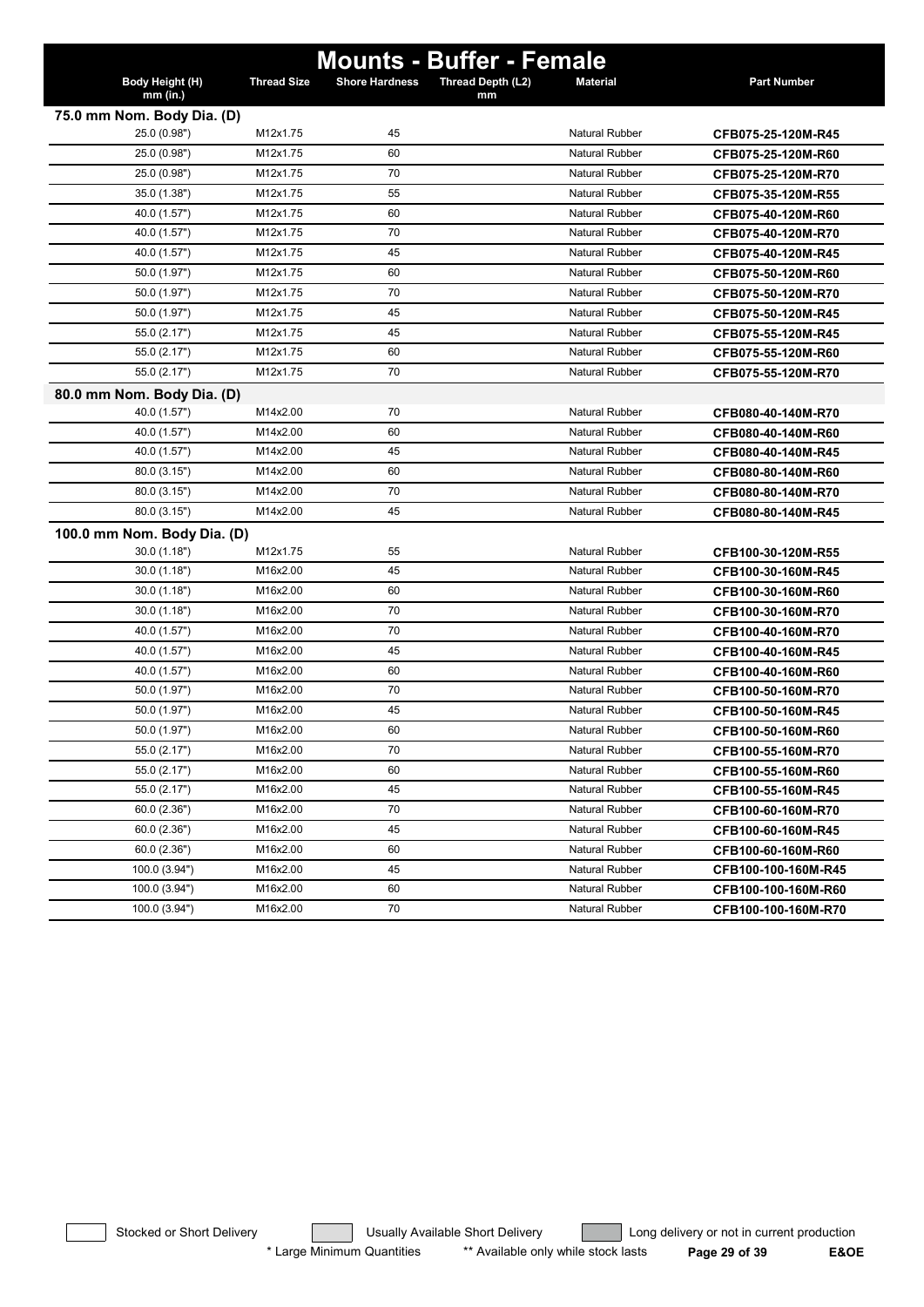|                             |                   |                       | <b>Mounts - Buffer - Male</b> |                       |                        |
|-----------------------------|-------------------|-----------------------|-------------------------------|-----------------------|------------------------|
| Body Height (H)<br>mm (in.) | Thread Size (G)   | <b>Shore Hardness</b> | Thread Length (L1)<br>mm      | <b>Material</b>       | <b>Part Number</b>     |
| 7.0 mm Nom. Body Dia. (D)   |                   |                       |                               |                       |                        |
| 8.1(0.32")                  | 4-40 UNC (40 TPI) | 60                    | 5.1(0.20")                    | Urethane              | * CMB007-08-028C-L-U60 |
| 8.1(0.32")                  | 4-40 UNC (40 TPI) | 60                    | 5.1(0.20")                    | Urethane              | * CMB007-08-028C-H-U60 |
| 8.0 mm Nom. Body Dia. (D)   |                   |                       |                               |                       |                        |
| 8.0(0.31")                  | M3x0.50           | 70                    | 6.0(0.24")                    | Natural Rubber        | CMB008-08-030M-R70     |
| 8.0(0.31")                  | M3x0.50           | 60                    | 6.0(0.24")                    | Natural Rubber        | CMB008-08-030M-R60     |
| 8.0(0.31")                  | M3x0.50           | 45                    | 6.0(0.24")                    | Natural Rubber        | CMB008-08-030M-R45     |
| 10.0 mm Nom. Body Dia. (D)  |                   |                       |                               |                       |                        |
| 8.0(0.31")                  | M4x0.70           | 45                    | 10.0(0.39")                   | <b>Natural Rubber</b> | CMB010-08-040M-R45     |
| 8.0(0.31")                  | M4x0.70           | 70                    | 10.0(0.39")                   | <b>Natural Rubber</b> | CMB010-08-040M-R70     |
| 8.0(0.31")                  | M4x0.70           | 60                    | 10.0 (0.39")                  | <b>Natural Rubber</b> | CMB010-08-040M-R60     |
| 10.0 (0.39")                | M4x0.70           | 45                    | 10.0 (0.39")                  | Natural Rubber        | CMB010-10-040M-R45     |
| 10.0(0.39")                 | M4x0.70           | 60                    | 10.0 (0.39")                  | <b>Natural Rubber</b> | ** CMB010-10-040M-R60  |
| 10.3 mm Nom. Body Dia. (D)  |                   |                       |                               |                       |                        |
| 12.7 (0.50")                | 6-32 UNC (32 TPI) | 60                    | 9.5(0.37")                    | Urethane              | * CMB010-13-035C-H-U60 |
| 12.7(0.50")                 | 6-32 UNC (32 TPI) | 60                    | 9.5(0.37")                    | Urethane              | * CMB010-13-035C-L-U60 |
| 12.7(0.50")                 | 8-32 UNC (32 TPI) | 60                    | 9.5(0.37")                    | Urethane              | * CMB010-13-042C-H-U60 |
| 12.7(0.50")                 | 8-32 UNC (32 TPI) | 60                    | 9.5(0.37")                    | Urethane              | * CMB010-13-042C-L-U60 |
| 15.0 mm Nom. Body Dia. (D)  |                   |                       |                               |                       |                        |
| 8.0(0.31")                  | M4x0.70           | 45                    | 10.0 (0.39")                  | <b>Natural Rubber</b> | CMB015-08-040M-R45     |
| 8.0(0.31")                  | M4x0.70           | 60                    | 10.0 (0.39")                  | Natural Rubber        | CMB015-08-040M-R60     |
| 8.0(0.31")                  | M4x0.70           | 70                    | 10.0 (0.39")                  | Natural Rubber        | CMB015-08-040M-R70     |
| 10.0(0.39")                 | M4x0.70           | 60                    | 10.0(0.39")                   | <b>Natural Rubber</b> | * CMB015-10-040M-R60   |
| 13.0(0.51")                 | M4x0.70           | 45                    | 10.0 (0.39")                  | <b>Natural Rubber</b> | CMB015-13-040M-R45     |
| 13.0(0.51")                 | M4x0.70           | 60                    | 10.0 (0.39")                  | <b>Natural Rubber</b> | CMB015-13-040M-R60     |
| 13.0(0.51")                 | M4x0.70           | 70                    | 10.0 (0.39")                  | <b>Natural Rubber</b> | CMB015-13-040M-R70     |
| 15.0(0.59")                 | M4x0.70           | 60                    | 10.0(0.39")                   | <b>Natural Rubber</b> | * CMB015-15-040M-R60   |
| 16.0 mm Nom. Body Dia. (D)  |                   |                       |                               |                       |                        |
| 16.0(0.63")                 | 1/4 UNC (20 TPI)  | 60                    | 12.7(0.50")                   | Urethane              | * CMB016-16-064C-U60   |
| 18.0 (0.71")                | M4x0.70           | 45                    | 10.0(0.39")                   | Natural Rubber        | CMB016-18-040M-R45     |
| 18.0 (0.71")                | M4x0.70           | 60                    | 10.0(0.39")                   | <b>Natural Rubber</b> | CMB016-18-040M-R60     |
| 18.0 (0.71")                | M4x0.70           | 70                    | 10.0 (0.39")                  | <b>Natural Rubber</b> | CMB016-18-040M-R70     |
| 20.0 mm Nom. Body Dia. (D)  |                   |                       |                               |                       |                        |
| 8.0(0.31")                  | M6x1.00           | 45                    | 18.0 (0.71")                  | <b>Natural Rubber</b> | CMB020-08-060M-R45     |
| 8.0(0.31")                  | M6x1.00           | 60                    | 18.0(0.71")                   | <b>Natural Rubber</b> | CMB020-08-060M-R60     |
| 8.0(0.31")                  | M6x1.00           | 70                    | 18.0(0.71")                   | Natural Rubber        | CMB020-08-060M-R70     |
| 12.0(0.47")                 | M5x0.80           | 60                    | 15.0 (0.59")                  | Natural Rubber        | CMB020-12-050M15-R60   |
| 12.0(0.47")                 | M6x1.00           | 60                    | 18.0(0.71")                   | Natural Rubber        | CMB020-12-060M18-R60   |
| 12.0(0.47")                 | M6x1.00           | 45                    | 18.0(0.71")                   | Natural Rubber        | CMB020-12-060M-R45     |
| 12.0(0.47")                 | M6x1.00           | 70                    | 18.0(0.71")                   | Natural Rubber        | CMB020-12-060M-R70     |
| 15.0 (0.59")                | M6x1.00           | 45                    | 18.0 (0.71")                  | Natural Rubber        | CMB020-15-060M-R45     |
| 15.0 (0.59")                | M6x1.00           | 70                    | 18.0(0.71")                   | <b>Natural Rubber</b> | CMB020-15-060M-R70     |
| 15.0 (0.59")                | M6x1.00           | 60                    | 18.0(0.71")                   | Natural Rubber        | CMB020-15-060M-R60     |
| 20.0 (0.79")                | M6x1.00           | 45                    | 18.0(0.71")                   | Natural Rubber        | CMB020-20-060M-R45     |
| 20.0 (0.79")                | M6x1.00           | 60                    | 18.0(0.71")                   | Natural Rubber        | CMB020-20-060M-R60     |
| 20.0 (0.79")                | M6x1.00           | 70                    | 18.0(0.71")                   | Natural Rubber        | CMB020-20-060M-R70     |
| 25.0 (0.98")                | M6x1.00           | 45                    | 18.0(0.71")                   | Natural Rubber        | CMB020-25-060M-R45     |
| 25.0 (0.98")                | M6x1.00           | 60                    | 18.0(0.71")                   | Natural Rubber        | CMB020-25-060M-R60     |
| 25.0 (0.98")                | M6x1.00           | 70                    | 18.0(0.71")                   | Natural Rubber        | CMB020-25-060M-R70     |
| 30.0(1.18")                 | M6x1.00           | 70                    | 18.0(0.71")                   | <b>Natural Rubber</b> | CMB020-30-060M-R70     |
| 30.0(1.18")                 | M6x1.00           | 45                    | 18.0(0.71")                   | Natural Rubber        | CMB020-30-060M-R45     |
| 30.0(1.18")                 | M6x1.00           | 60                    | 18.0(0.71")                   | Natural Rubber        | CMB020-30-060M-R60     |

\* Large Minimum Quantities \*\* Available only while stock lasts **Page 30 of 39 E&OE**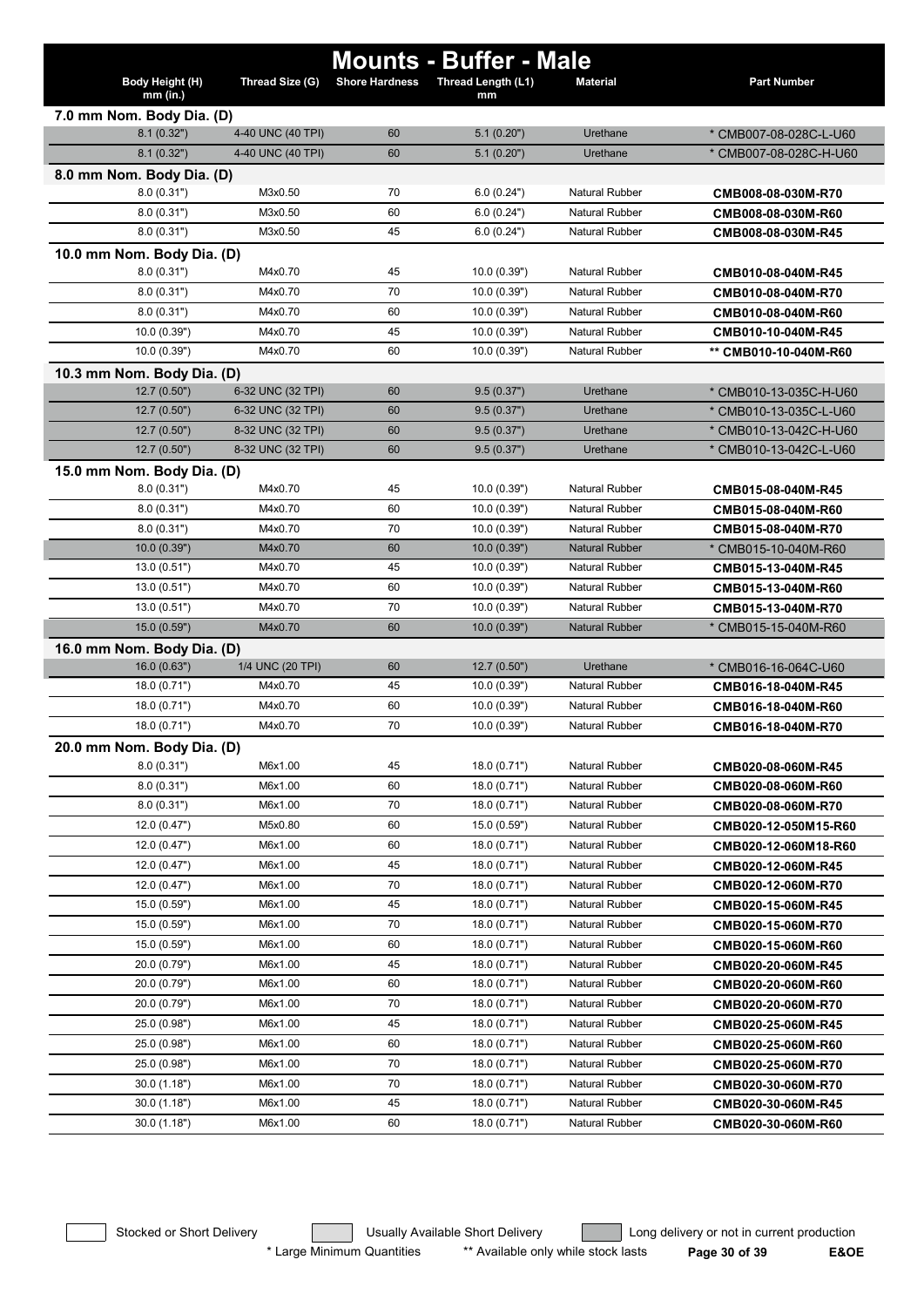|                            |                   |                       | <b>Mounts - Buffer - Male</b> |                       |                      |
|----------------------------|-------------------|-----------------------|-------------------------------|-----------------------|----------------------|
| Body Height (H)            | Thread Size (G)   | <b>Shore Hardness</b> | Thread Length (L1)            | <b>Material</b>       | <b>Part Number</b>   |
| $mm$ (in.)                 |                   |                       | mm                            |                       |                      |
| 25.0 mm Nom. Body Dia. (D) |                   |                       |                               |                       |                      |
| 8.0(0.31")                 | M6x1.00           | 70                    | 18.0(0.71")                   | <b>Natural Rubber</b> | CMB025-08-060M-R70   |
| 8.0(0.31")                 | M6x1.00           | 45                    | 18.0 (0.71")                  | Natural Rubber        | CMB025-08-060M-R45   |
| 8.0(0.31")                 | M6x1.00           | 60                    | 18.0 (0.71")                  | <b>Natural Rubber</b> | CMB025-08-060M-R60   |
| 10.0(0.39")                | M6x1.00           | 60                    | 18.0(0.71")                   | <b>Natural Rubber</b> | * CMB025-10-060M-R60 |
| 10.0(0.39")                | M8x1.25           | 45                    | 20.0 (0.79")                  | <b>Natural Rubber</b> | CMB025-10-080M-R45   |
| 10.0(0.39")                | M8x1.25           | 60                    | 20.0 (0.79")                  | <b>Natural Rubber</b> | CMB025-10-080M-R60   |
| 10.0 (0.39")               | M8x1.25           | 70                    | 20.0 (0.79")                  | <b>Natural Rubber</b> | CMB025-10-080M-R70   |
| 13.0(0.51")                | M6x1.00           | 60                    | 13.0(0.51")                   | <b>Natural Rubber</b> | CMB025-13-060M-R60   |
| 15.0 (0.59")               | M6x1.00           | 70                    | 18.0 (0.71")                  | <b>Natural Rubber</b> | CMB025-15-060M-R70   |
| 15.0 (0.59")               | M6x1.00           | 45                    | 18.0 (0.71")                  | <b>Natural Rubber</b> | CMB025-15-060M-R45   |
| 15.0 (0.59")               | M6x1.00           | 60                    | 18.0 (0.71")                  | <b>Natural Rubber</b> | CMB025-15-060M-R60   |
| 18.0 (0.71")               | M6x1.00           | 45                    | 18.0 (0.71")                  | <b>Natural Rubber</b> | CMB025-18-060M-R45   |
| 18.0 (0.71")               | M6x1.00           | 60                    | 18.0 (0.71")                  | <b>Natural Rubber</b> | CMB025-18-060M-R60   |
| 18.0 (0.71")               | M6x1.00           | 70                    | 18.0 (0.71")                  | <b>Natural Rubber</b> | CMB025-18-060M-R70   |
| 19.0(0.75")                | M6x1.00           | 60                    | 13.0(0.51")                   | <b>Natural Rubber</b> | CMB025-19-060M-R60   |
| 19.0 (0.75")               | 5/16 UNC (18 TPI) | 60                    | 15.9 (0.63")                  | Urethane              | * CMB025-19-079C-U60 |
| 20.0 (0.79")               | M8x1.25           | 70                    | 20.0 (0.79")                  | <b>Natural Rubber</b> | CMB025-20-080M-R70   |
| 20.0 (0.79")               | M6x1.00           | 45                    | 18.0 (0.71")                  | <b>Natural Rubber</b> | CMB025-20-060M-R45   |
| 20.0 (0.79")               | M6x1.00           | 60                    | 18.0 (0.71")                  | <b>Natural Rubber</b> | CMB025-20-060M-R60   |
| 20.0 (0.79")               | M6x1.00           | 70                    | 18.0 (0.71")                  | <b>Natural Rubber</b> | CMB025-20-060M-R70   |
| 20.0 (0.79")               | M8x1.25           | 45                    | 20.0 (0.79")                  | <b>Natural Rubber</b> | CMB025-20-080M-R45   |
| 20.0 (0.79")               | M8x1.25           | 60                    | 20.0 (0.79")                  | <b>Natural Rubber</b> | CMB025-20-080M-R60   |
| 25.0 (0.98")               | M8x1.25           | 60                    | 16.0(0.63")                   | <b>Natural Rubber</b> | CMB025-25-080M-R60   |
| 25.0 (0.98")               | M6x1.00           | 70                    | 18.0 (0.71")                  | <b>Natural Rubber</b> | CMB025-25-060M-R70   |
| 25.0 (0.98")               | M6x1.00           | 45                    | 18.0 (0.71")                  | <b>Natural Rubber</b> | CMB025-25-060M-R45   |
| 25.0 (0.98")               | M6x1.00           | 60                    | 18.0(0.71")                   | <b>Natural Rubber</b> | CMB025-25-060M-R60   |
| 30.0(1.18")                | M6x1.00           | 60                    | 18.0 (0.71")                  | <b>Natural Rubber</b> | * CMB025-30-060M-R60 |
| 30.0(1.18")                | M8x1.25           | 60                    | 20.0 (0.79")                  | <b>Natural Rubber</b> | CMB025-30-080M-R60   |
| 30.0(1.18")                | M8x1.25           | 70                    | 20.0 (0.79")                  | <b>Natural Rubber</b> | CMB025-30-080M-R70   |
| 30.0(1.18")                | M8x1.25           | 45                    | 20.0 (0.79")                  | <b>Natural Rubber</b> | CMB025-30-080M-R45   |
| 25.4 mm Nom. Body Dia. (D) |                   |                       |                               |                       |                      |
| 12.7(0.50")                | 1/4 UNC (20 TPI)  | 60                    | 12.7(0.50")                   | <b>Natural Rubber</b> | CMB025-13-064C-R60   |
| 19.1(0.75")                | 1/4 UNC (20 TPI)  | 60                    | 12.7(0.50")                   | <b>Natural Rubber</b> | CMB025-19-064C-R60   |
| 25.4 (1.00")               | 5/16 UNC (18 TPI) | 60                    | 15.9(0.63")                   | <b>Natural Rubber</b> | CMB025-25-079C-R60   |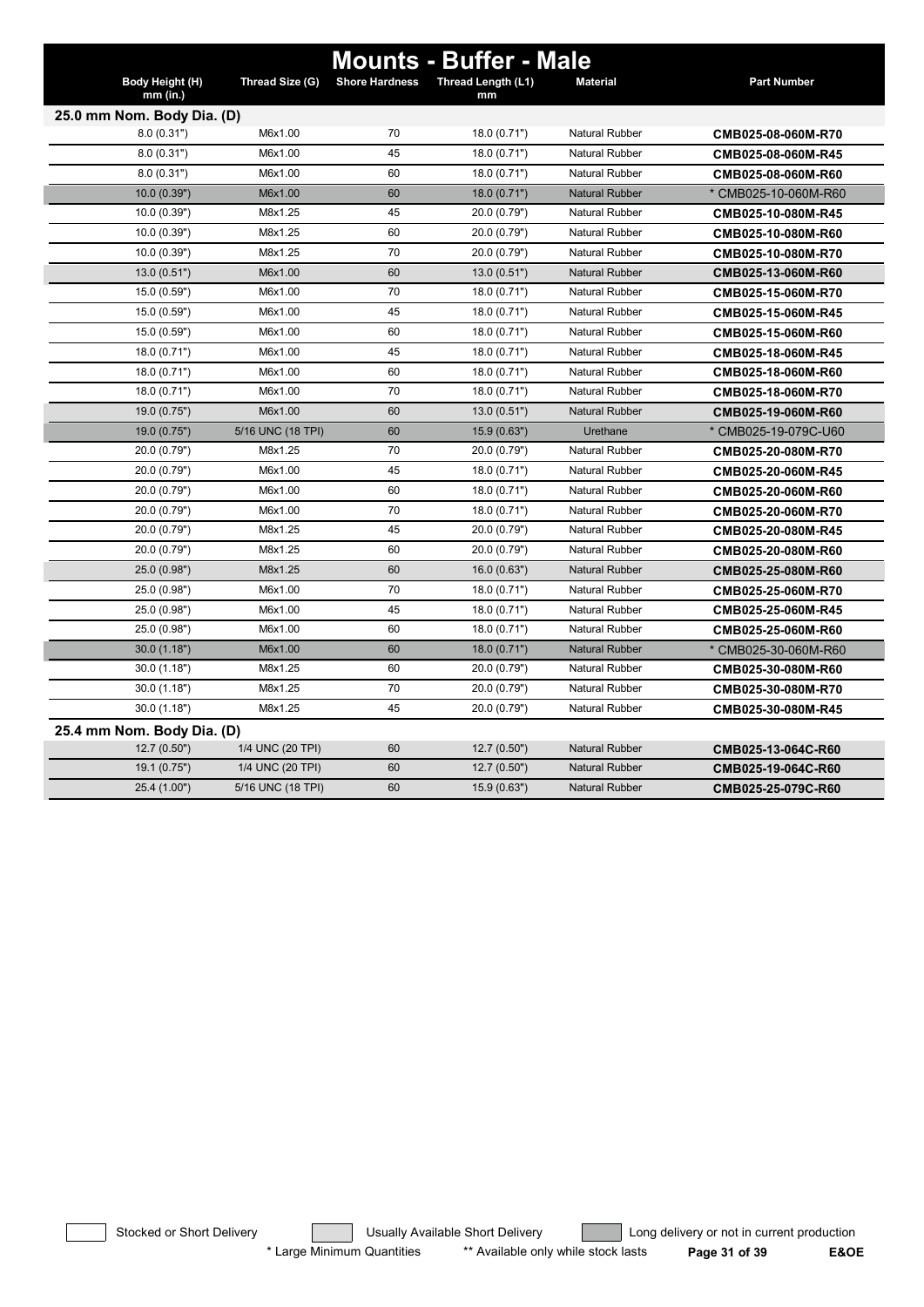|                             |                   |                       | <b>Mounts - Buffer - Male</b> |                       |                        |  |  |
|-----------------------------|-------------------|-----------------------|-------------------------------|-----------------------|------------------------|--|--|
| Body Height (H)<br>mm (in.) | Thread Size (G)   | <b>Shore Hardness</b> | Thread Length (L1)<br>mm      | <b>Material</b>       | <b>Part Number</b>     |  |  |
| 30.0 mm Nom. Body Dia. (D)  |                   |                       |                               |                       |                        |  |  |
| 12.0 (0.47")                | M8x1.25           | 45                    | 20.0 (0.79")                  | <b>Natural Rubber</b> | CMB030-12-080M-R45     |  |  |
| 12.0(0.47")                 | M8x1.25           | 60                    | 20.0 (0.79")                  | <b>Natural Rubber</b> | CMB030-12-080M-R60     |  |  |
| 12.0(0.47")                 | M8x1.25           | 70                    | 20.0 (0.79")                  | <b>Natural Rubber</b> | CMB030-12-080M-R70     |  |  |
| 15.0 (0.59")                | M8x1.25           | 60                    | 20.0 (0.79")                  | <b>Natural Rubber</b> | CMB030-15-080M-R60     |  |  |
| 15.0 (0.59")                | M8x1.25           | 70                    | 20.0 (0.79")                  | <b>Natural Rubber</b> | CMB030-15-080M-R70     |  |  |
| 15.0 (0.59")                | M8x1.25           | 45                    | 20.0 (0.79")                  | <b>Natural Rubber</b> | CMB030-15-080M-R45     |  |  |
| 17.0 (0.67")                | M8x1.25           | 45                    | 20.0 (0.79")                  | <b>Natural Rubber</b> | CMB030-17-080M-R45     |  |  |
| 17.0 (0.67")                | M8x1.25           | 60                    | 20.0 (0.79")                  | <b>Natural Rubber</b> | CMB030-17-080M-R60     |  |  |
| 17.0 (0.67")                | M8x1.25           | 70                    | 20.0 (0.79")                  | <b>Natural Rubber</b> | CMB030-17-080M-R70     |  |  |
| 20.0 (0.79")                | M8x1.25           | 45                    | 20.0 (0.79")                  | <b>Natural Rubber</b> | CMB030-20-080M-R45     |  |  |
| 20.0 (0.79")                | M8x1.25           | 60                    | 20.0 (0.79")                  | <b>Natural Rubber</b> | CMB030-20-080M-R60     |  |  |
| 20.0 (0.79")                | M8x1.25           | 70                    | 20.0 (0.79")                  | <b>Natural Rubber</b> | CMB030-20-080M-R70     |  |  |
| 22.0 (0.87")                | M8x1.25           | 45                    | 20.0 (0.79")                  | <b>Natural Rubber</b> | CMB030-22-080M-R45     |  |  |
| 22.0 (0.87")                | M8x1.25           | 60                    | 20.0 (0.79")                  | <b>Natural Rubber</b> | CMB030-22-080M-R60     |  |  |
| 22.0 (0.87")                | M8x1.25           | 70                    | 20.0 (0.79")                  | <b>Natural Rubber</b> | CMB030-22-080M-R70     |  |  |
| 25.0 (0.98")                | M8x1.25           | 60                    | 20.0 (0.79")                  | <b>Natural Rubber</b> | CMB030-25-080M-R60     |  |  |
| 25.0 (0.98")                | M8x1.25           | 70                    | 20.0 (0.79")                  | <b>Natural Rubber</b> | CMB030-25-080M-R70     |  |  |
| 25.0 (0.98")                | M8x1.25           | 45                    | 20.0 (0.79")                  | <b>Natural Rubber</b> | CMB030-25-080M-R45     |  |  |
| 30.0(1.18")                 | M8x1.25           | 70                    | 20.0 (0.79")                  | <b>Natural Rubber</b> | CMB030-30-080M-R70     |  |  |
| 30.0(1.18")                 | M8x1.25           | 45                    | 20.0 (0.79")                  | <b>Natural Rubber</b> | CMB030-30-080M-R45     |  |  |
| 30.0(1.18")                 | M8x1.25           | 60                    | 20.0 (0.79")                  | <b>Natural Rubber</b> | CMB030-30-080M-R60     |  |  |
| 40.0 (1.57")                | M8x1.25           | 70                    | 20.0 (0.79")                  | <b>Natural Rubber</b> | CMB030-40-080M-R70     |  |  |
| 40.0 (1.57")                | M8x1.25           | 45                    | 20.0 (0.79")                  | <b>Natural Rubber</b> | CMB030-40-080M-R45     |  |  |
| 40.0 (1.57")                | M8x1.25           | 60                    | 20.0 (0.79")                  | <b>Natural Rubber</b> | CMB030-40-080M-R60     |  |  |
| 45.0 (1.77")                | M8x1.25           | 40                    | 12.0 (0.47")                  | <b>Natural Rubber</b> | CMB030-45-080M-R40     |  |  |
| 38.0 mm Nom. Body Dia. (D)  |                   |                       |                               |                       |                        |  |  |
| 19.0 (0.75")                | M8x1.25           | 60                    | 16.0 (0.63")                  | <b>Natural Rubber</b> | CMB038-19-080M-R60     |  |  |
| 19.0 (0.75")                | M8x1.25           | 60                    | 23.0 (0.91")                  | <b>Natural Rubber</b> | CMB038-19-080M-R60-L23 |  |  |
| 38.1 mm Nom. Body Dia. (D)  |                   |                       |                               |                       |                        |  |  |
| 19.1 (0.75")                | 5/16 UNC (18 TPI) | 60                    | 15.9 (0.63")                  | <b>Natural Rubber</b> | CMB038-19-079C-R60     |  |  |
| 39.7 mm Nom. Body Dia. (D)  |                   |                       |                               |                       |                        |  |  |
| 25.4 (1.00")                | 3/8 UNC (16 TPI)  | 60                    | 15.9 (0.63")                  | <b>Natural Rubber</b> | CMB040-25-095C-R60     |  |  |
| 25.4 (1.00")                | 5/16 UNC (18 TPI) | 60                    | 15.9 (0.63")                  | <b>Natural Rubber</b> | CMB040-25-079C-R60     |  |  |

Stocked or Short Delivery **Contract Contract Contract Usually Available Short Delivery Contract Long delivery or not in current production** \* Large Minimum Quantities \*\* Available only while stock lasts **Page 32 of 39 E&OE**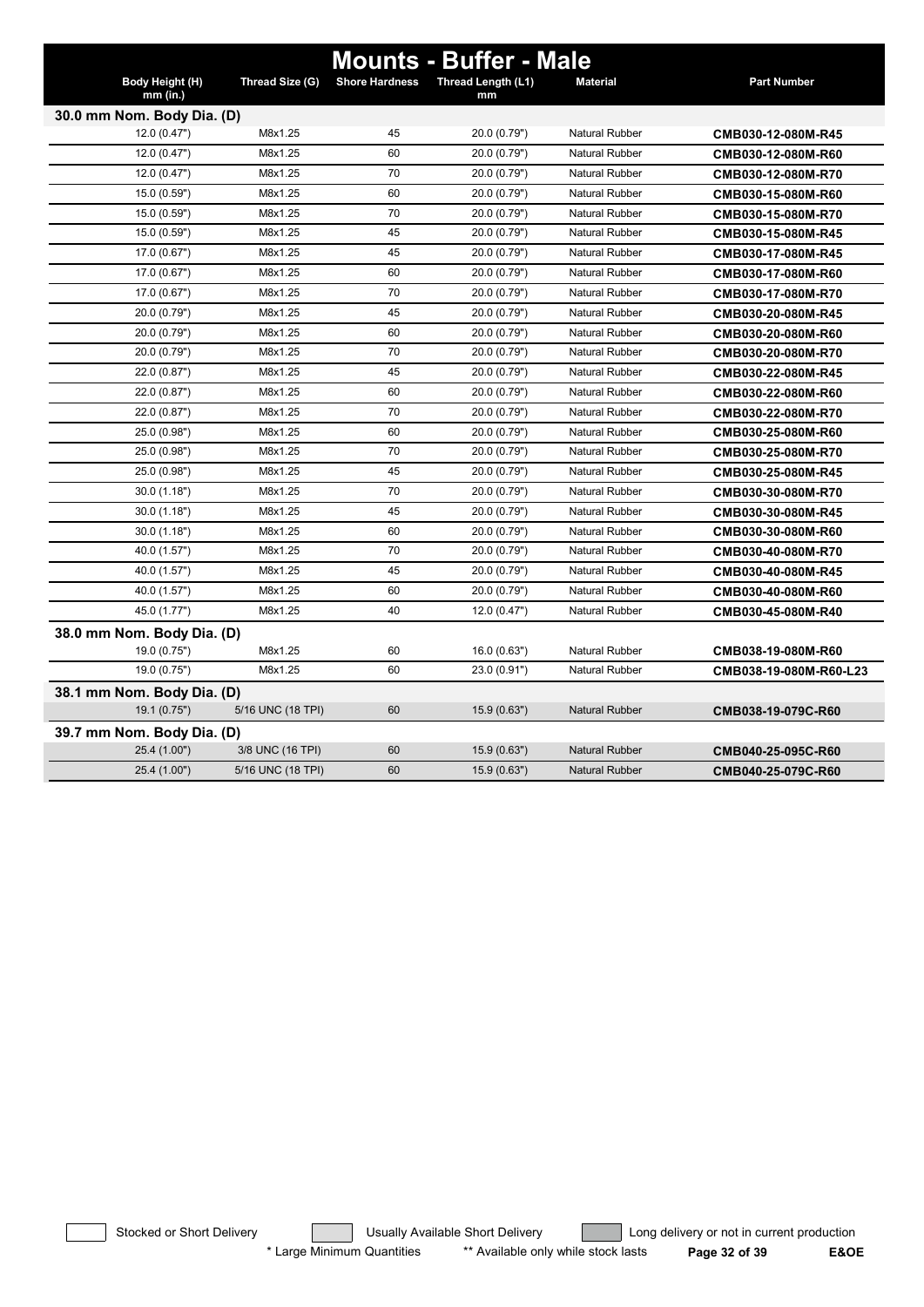|                             |                 |                       | <b>Mounts - Buffer - Male</b> |                       |                    |
|-----------------------------|-----------------|-----------------------|-------------------------------|-----------------------|--------------------|
| Body Height (H)<br>mm (in.) | Thread Size (G) | <b>Shore Hardness</b> | Thread Length (L1)<br>mm      | <b>Material</b>       | <b>Part Number</b> |
| 40.0 mm Nom. Body Dia. (D)  |                 |                       |                               |                       |                    |
| 20.0 (0.79")                | M10x1.50        | 45                    | 25.0 (0.98")                  | <b>Natural Rubber</b> | CMB040-20-100M-R45 |
| 20.0 (0.79")                | M8x1.25         | 45                    | 23.0 (0.91")                  | <b>Natural Rubber</b> | CMB040-20-080M-R45 |
| 20.0 (0.79")                | M8x1.25         | 60                    | 23.0 (0.91")                  | <b>Natural Rubber</b> | CMB040-20-080M-R60 |
| 20.0 (0.79")                | M8x1.25         | 70                    | 23.0 (0.91")                  | <b>Natural Rubber</b> | CMB040-20-080M-R70 |
| 20.0 (0.79")                | M10x1.50        | 70                    | 25.0 (0.98")                  | <b>Natural Rubber</b> | CMB040-20-100M-R70 |
| 20.0 (0.79")                | M10x1.50        | 60                    | 25.0 (0.98")                  | <b>Natural Rubber</b> | CMB040-20-100M-R60 |
| 25.0 (0.98")                | M10x1.50        | 70                    | 25.0 (0.98")                  | <b>Natural Rubber</b> | CMB040-25-100M-R70 |
| 25.0 (0.98")                | M10x1.50        | 60                    | 16.0(0.63")                   | <b>Natural Rubber</b> | CMB040-25-100M-R60 |
| 25.0 (0.98")                | M8x1.25         | 60                    | 16.0 (0.63")                  | <b>Natural Rubber</b> | CMB040-25-080M-R60 |
| 25.0 (0.98")                | M10x1.50        | 45                    | 25.0 (0.98")                  | <b>Natural Rubber</b> | CMB040-25-100M-R45 |
| 28.0 (1.10")                | M8x1.25         | 45                    | 23.0 (0.91")                  | <b>Natural Rubber</b> | CMB040-28-080M-R45 |
| 28.0 (1.10")                | M8x1.25         | 60                    | 23.0 (0.91")                  | Natural Rubber        | CMB040-28-080M-R60 |
| 28.0 (1.10")                | M8x1.25         | 70                    | 23.0 (0.91")                  | Natural Rubber        | CMB040-28-080M-R70 |
| 30.0(1.18")                 | M8x1.25         | 60                    | 23.0 (0.91")                  | <b>Natural Rubber</b> | CMB040-30-080M-R60 |
| 30.0(1.18")                 | M10x1.50        | 70                    | 25.0 (0.98")                  | Natural Rubber        | CMB040-30-100M-R70 |
| 30.0(1.18")                 | M10x1.50        | 60                    | 28.0 (1.10")                  | Natural Rubber        | CMB040-30-100M-R60 |
| 30.0(1.18")                 | M8x1.25         | 70                    | 23.0 (0.91")                  | <b>Natural Rubber</b> | CMB040-30-080M-R70 |
| 30.0(1.18")                 | M8x1.25         | 45                    | 23.0 (0.91")                  | <b>Natural Rubber</b> | CMB040-30-080M-R45 |
| 30.0(1.18")                 | M10x1.50        | 45                    | 25.0 (0.98")                  | Natural Rubber        | CMB040-30-100M-R45 |
| 35.0 (1.38")                | M8x1.25         | 45                    | 23.0 (0.91")                  | <b>Natural Rubber</b> | CMB040-35-080M-R45 |
| 35.0 (1.38")                | M8x1.25         | 60                    | 23.0 (0.91")                  | Natural Rubber        | CMB040-35-080M-R60 |
| 35.0 (1.38")                | M8x1.25         | 70                    | 23.0 (0.91")                  | <b>Natural Rubber</b> | CMB040-35-080M-R70 |
| 40.0 (1.57")                | M8x1.25         | 70                    | 23.0 (0.91")                  | <b>Natural Rubber</b> | CMB040-40-080M-R70 |
| 40.0 (1.57")                | M8x1.25         | 45                    | 23.0 (0.91")                  | <b>Natural Rubber</b> | CMB040-40-080M-R45 |
| 40.0 (1.57")                | M10x1.50        | 45                    | 25.0 (0.98")                  | <b>Natural Rubber</b> | CMB040-40-100M-R45 |
| 40.0 (1.57")                | M10x1.50        | 60                    | 25.0 (0.98")                  | <b>Natural Rubber</b> | CMB040-40-100M-R60 |
| 40.0 (1.57")                | M10x1.50        | 70                    | 25.0 (0.98")                  | <b>Natural Rubber</b> | CMB040-40-100M-R70 |
| 40.0 (1.57")                | M8x1.25         | 60                    | 23.0 (0.91")                  | <b>Natural Rubber</b> | CMB040-40-080M-R60 |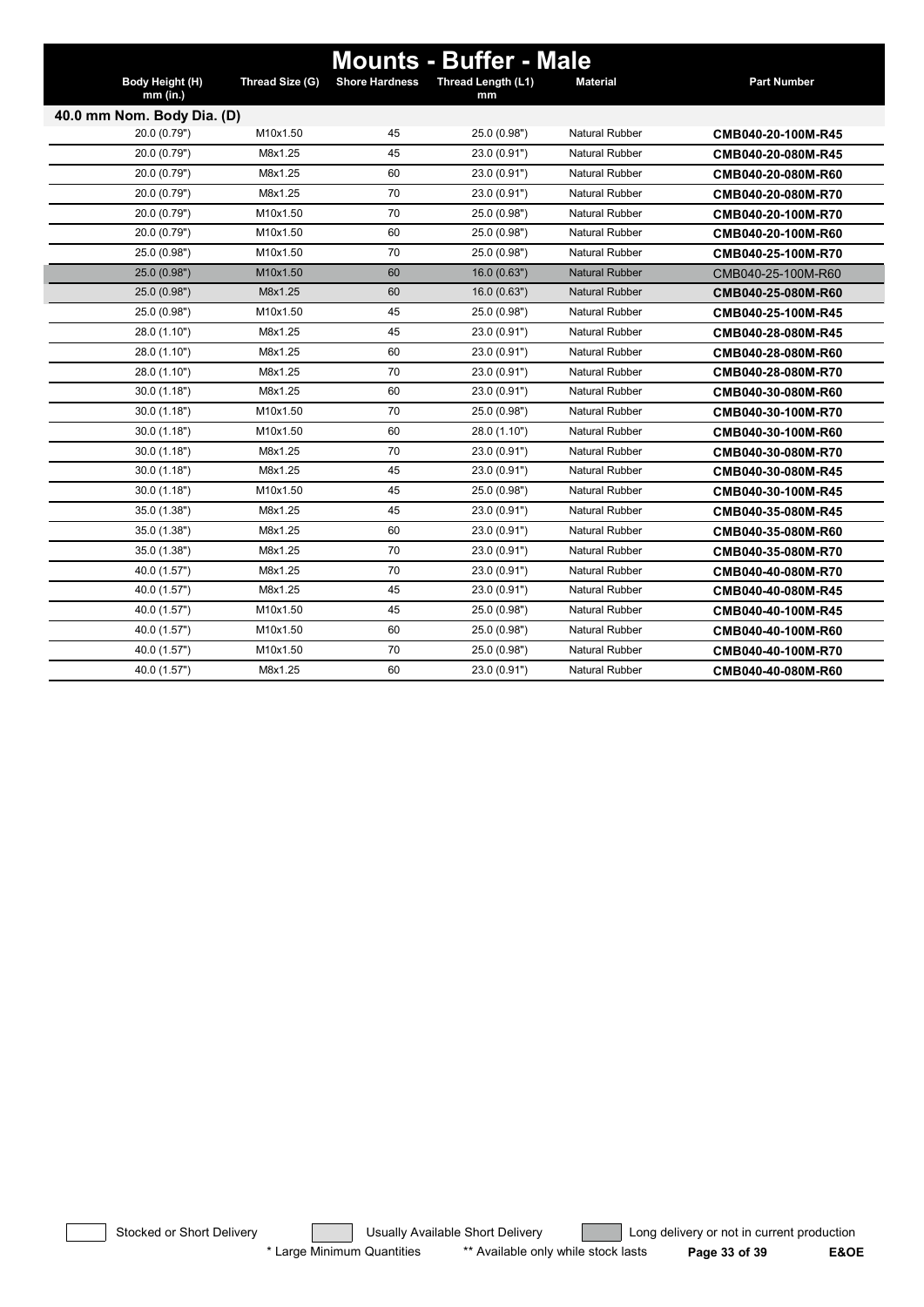|                              |                      |                       | <b>Mounts - Buffer - Male</b> |                                                |                                          |
|------------------------------|----------------------|-----------------------|-------------------------------|------------------------------------------------|------------------------------------------|
| Body Height (H)<br>mm (in.)  | Thread Size (G)      | <b>Shore Hardness</b> | Thread Length (L1)            | <b>Material</b>                                | <b>Part Number</b>                       |
| 50.0 mm Nom. Body Dia. (D)   |                      |                       | mm                            |                                                |                                          |
| 15.0 (0.59")                 | M10x1.50             | 45                    | 25.0 (0.98")                  | Natural Rubber                                 | CMB050-15-100M-R45                       |
| 15.0 (0.59")                 | M10x1.50             | 60                    | 25.0 (0.98")                  | <b>Natural Rubber</b>                          | CMB050-15-100M-R60                       |
| 15.0 (0.59")                 | M10x1.50             | 70                    | 25.0 (0.98")                  | <b>Natural Rubber</b>                          | CMB050-15-100M-R70                       |
| 18.0 (0.71")                 | M10x1.50             | 45                    | 25.0 (0.98")                  | <b>Natural Rubber</b>                          | CMB050-18-100M-R45                       |
| 18.0 (0.71")                 | M10x1.50             | 60                    | 25.0 (0.98")                  | <b>Natural Rubber</b>                          | CMB050-18-100M-R60                       |
| 18.0 (0.71")                 | M10x1.50             | 70                    | 25.0 (0.98")                  | <b>Natural Rubber</b>                          | CMB050-18-100M-R70                       |
| 20.0 (0.79")                 | M10x1.50             | 45                    | 28.0 (1.10")                  | <b>Natural Rubber</b>                          | CMB050-20-100M-R45                       |
| 20.0 (0.79")                 | M10x1.50             | 60                    | 28.0 (1.10")                  | <b>Natural Rubber</b>                          | CMB050-20-100M-R60                       |
| 20.0 (0.79")                 | M10x1.50             | 70                    | 28.0 (1.10")                  | <b>Natural Rubber</b>                          | CMB050-20-100M-R70                       |
| 21.0 (0.83")                 | M10x1.50             | 70                    | 25.0 (0.98")                  | <b>Natural Rubber</b>                          | CMB050-21-100M-R70                       |
| 21.0 (0.83")                 | M10x1.50             | 45                    | 25.0 (0.98")                  | <b>Natural Rubber</b>                          | CMB050-21-100M-R45                       |
| 21.0(0.83")                  | M10x1.50             | 60                    | 25.0 (0.98")                  | <b>Natural Rubber</b>                          | CMB050-21-100M-R60                       |
| 25.0 (0.98")                 | M10x1.50             | 45                    | 25.0 (0.98")                  | <b>Natural Rubber</b>                          | CMB050-25-100M-R45                       |
| 25.0 (0.98")                 | M10x1.50             | 60                    | 25.0 (0.98")                  | <b>Natural Rubber</b>                          | CMB050-25-100M-R60                       |
| 25.0 (0.98")                 | M10x1.50             | 70                    | 25.0 (0.98")                  | <b>Natural Rubber</b>                          | CMB050-25-100M-R70                       |
| 30.0(1.18")                  | M10x1.50             | 45                    | 25.0 (0.98")                  | <b>Natural Rubber</b>                          | CMB050-30-100M-R45                       |
| 30.0(1.18")                  | M10x1.50             | 60                    | 28.0 (1.10")                  | <b>Natural Rubber</b>                          | CMB050-30-100M-R60                       |
| 30.0(1.18")                  | M10x1.50             | 70                    | 25.0 (0.98")                  | <b>Natural Rubber</b>                          | CMB050-30-100M-R70                       |
| 40.0 (1.57")                 | M10x1.50             | 70                    | 25.0 (0.98")                  | <b>Natural Rubber</b>                          | CMB050-40-100M-R70                       |
| 40.0 (1.57")                 | M10x1.50             | 60                    | 28.0 (1.10")                  | <b>Natural Rubber</b>                          | CMB050-40-100M-R60                       |
| 40.0 (1.57")                 | M10x1.50             | 45                    | 25.0 (0.98")                  | <b>Natural Rubber</b>                          | CMB050-40-100M-R45                       |
| 45.0 (1.77")                 | M10x1.50             | 60                    | 28.0 (1.10")                  | <b>Natural Rubber</b>                          | CMB050-45-100M-R60                       |
| 45.0 (1.77")                 | M10x1.50             | 70                    | 25.0 (0.98")                  | <b>Natural Rubber</b>                          | CMB050-45-100M-R70                       |
| 45.0 (1.77")                 | M10x1.50             | 45                    | 25.0 (0.98")                  | <b>Natural Rubber</b>                          | CMB050-45-100M-R45                       |
| 50.0 (1.97")                 | M10x1.50             | 70                    | 25.0 (0.98")                  | <b>Natural Rubber</b>                          | CMB050-50-100M-R70                       |
| 50.0 (1.97")                 | M10x1.50             | 60                    | 28.0 (1.10")                  | <b>Natural Rubber</b>                          | CMB050-50-100M-R60                       |
| 50.0 (1.97")                 | M10x1.50             | 45                    | 25.0 (0.98")                  | <b>Natural Rubber</b>                          | CMB050-50-100M-R45                       |
| 50.8 mm Nom. Body Dia. (D)   |                      |                       |                               |                                                |                                          |
| 19.1(0.75")                  | 3/8 UNC (16 TPI)     | 60                    | 28.6 (1.13")                  | <b>Natural Rubber</b>                          | CMB051-19-095C-R60                       |
| 41.3 (1.63")                 | 3/8 UNC (16 TPI)     | 60                    | 15.9 (0.63")                  | <b>Natural Rubber</b>                          | CMB051-41-095C-R60                       |
| 51.0 mm Nom. Body Dia. (D)   |                      |                       |                               |                                                |                                          |
| 19.0(0.75")                  | M10x1.50             | 60                    | 29.0 (1.14")                  | <b>Natural Rubber</b>                          | CMB051-19-100M-R60                       |
| 41.0 (1.61")                 | M10x1.50             | 60                    | 16.0(0.63")                   | <b>Natural Rubber</b>                          | CMB051-41-100M-R60                       |
| 60.0 mm Nom. Body Dia. (D)   |                      |                       |                               |                                                |                                          |
| 25.0 (0.98")                 | M10x1.50             | 70                    | 25.0 (0.98")                  | Natural Rubber                                 | CMB060-25-100M-R70                       |
| 25.0 (0.98")                 | M10x1.50             | 60                    | 25.0 (0.98")                  | <b>Natural Rubber</b>                          | CMB060-25-100M-R60                       |
| 25.0 (0.98")                 | M10x1.50             | 45                    | 25.0 (0.98")                  | Natural Rubber                                 | CMB060-25-100M-R45                       |
| 30.0 (1.18")                 | M12x1.75             | 45                    | 37.0 (1.46")                  | Natural Rubber                                 | CMB060-30-120M-R45                       |
| 30.0(1.18")                  | M12x1.75             | 60                    | 37.0 (1.46")                  | Natural Rubber                                 | CMB060-30-120M-R60                       |
| 30.0(1.18")                  | M12x1.75             | 70                    | 37.0 (1.46")                  | Natural Rubber                                 | CMB060-30-120M-R70                       |
| 36.0 (1.42")                 | M10x1.50             | 60                    | 25.0 (0.98")                  | Natural Rubber                                 | CMB060-36-100M-R60                       |
| 40.0 (1.57")                 | M10x1.50             | 45                    | 25.0 (0.98")                  | <b>Natural Rubber</b><br><b>Natural Rubber</b> | CMB060-40-100M-R45                       |
| 40.0 (1.57")                 | M10x1.50             | 60<br>70              | 28.0 (1.10")                  |                                                | CMB060-40-100M-R60                       |
| 40.0 (1.57")                 | M10x1.50<br>M12x1.75 | 45                    | 25.0 (0.98")                  | <b>Natural Rubber</b><br>Natural Rubber        | CMB060-40-100M-R70                       |
| 40.0 (1.57")                 |                      | 60                    | 37.0 (1.46")                  | Natural Rubber                                 | CMB060-40-120M-R45                       |
| 40.0 (1.57")                 | M12x1.75<br>M12x1.75 | 70                    | 33.0 (1.30")                  | Natural Rubber                                 | CMB060-40-120M-R60                       |
| 40.0 (1.57")<br>50.0 (1.97") | M12x1.75             | 70                    | 37.0 (1.46")<br>37.0 (1.46")  | Natural Rubber                                 | CMB060-40-120M-R70                       |
| 50.0 (1.97")                 | M12x1.75             | 45                    | 37.0 (1.46")                  | Natural Rubber                                 | CMB060-50-120M-R70                       |
| 50.0 (1.97")                 | M12x1.75             | 60                    | 37.0 (1.46")                  | <b>Natural Rubber</b>                          | CMB060-50-120M-R45<br>CMB060-50-120M-R60 |
|                              |                      |                       |                               |                                                |                                          |

\* Large Minimum Quantities \*\* Available only while stock lasts **Page 34 of 39 E&OE** 

Stocked or Short Delivery **Contains the Usually Available Short Delivery Containery** Long delivery or not in current production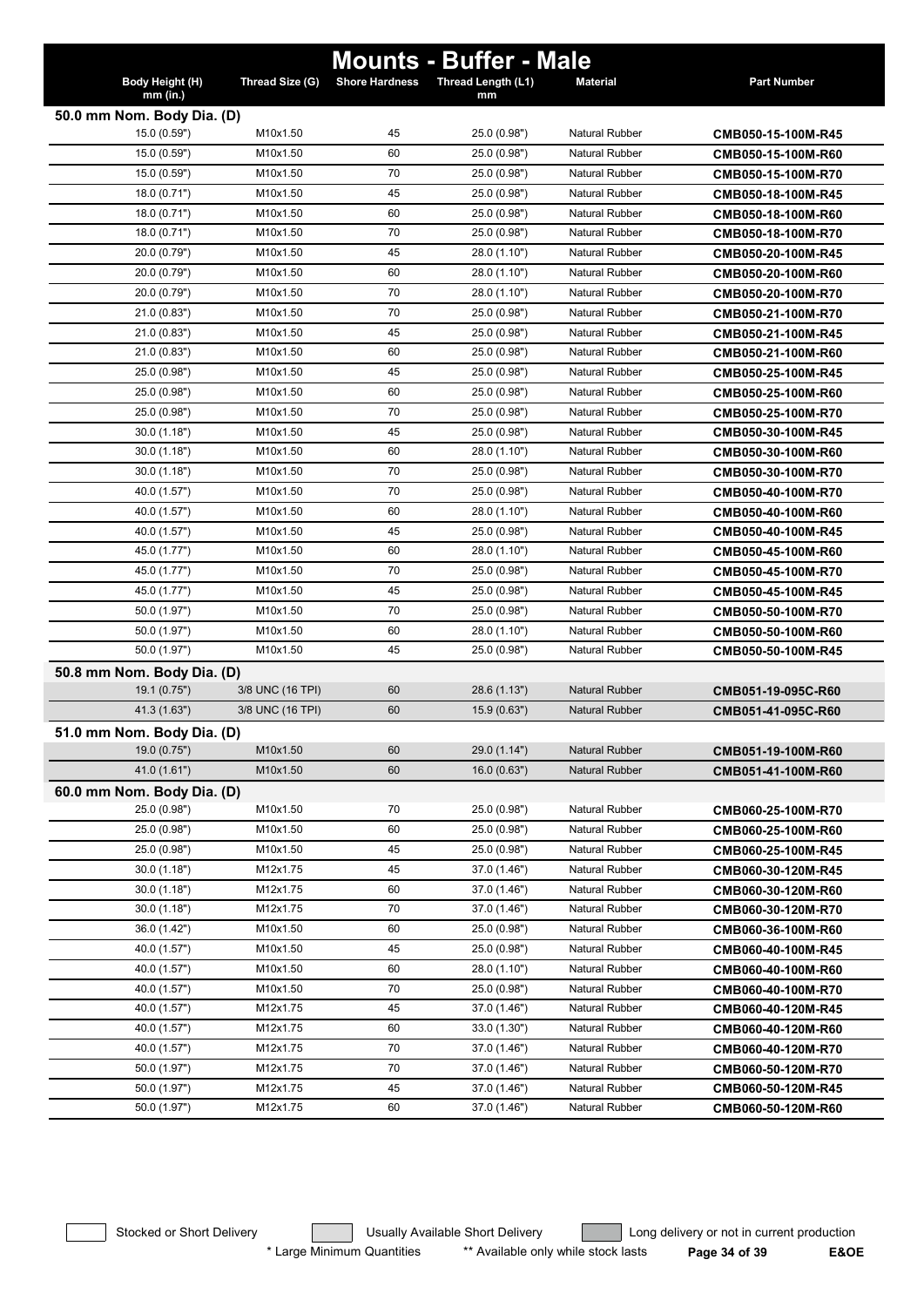|                            |                 |                       | <b>Mounts - Buffer - Male</b> |                       |                    |
|----------------------------|-----------------|-----------------------|-------------------------------|-----------------------|--------------------|
| Body Height (H)            | Thread Size (G) | <b>Shore Hardness</b> | Thread Length (L1)            | <b>Material</b>       | <b>Part Number</b> |
| mm (in.)                   |                 |                       | mm                            |                       |                    |
| 70.0 mm Nom. Body Dia. (D) |                 |                       |                               |                       |                    |
| 35.0 (1.38")               | M10x1.50        | 60                    | 25.0 (0.98")                  | <b>Natural Rubber</b> | CMB070-35-100M-R60 |
| 35.0 (1.38")               | M10x1.50        | 70                    | 25.0 (0.98")                  | <b>Natural Rubber</b> | CMB070-35-100M-R70 |
| 35.0 (1.38")               | M12x1.75        | 45                    | 37.0 (1.46")                  | <b>Natural Rubber</b> | CMB070-35-120M-R45 |
| 35.0 (1.38")               | M12x1.75        | 60                    | 37.0 (1.46")                  | Natural Rubber        | CMB070-35-120M-R60 |
| 35.0 (1.38")               | M12x1.75        | 70                    | 37.0 (1.46")                  | <b>Natural Rubber</b> | CMB070-35-120M-R70 |
| 35.0 (1.38")               | M10x1.50        | 45                    | 25.0 (0.98")                  | <b>Natural Rubber</b> | CMB070-35-100M-R45 |
| 40.0 (1.57")               | M12x1.75        | 70                    | 37.0 (1.46")                  | Natural Rubber        | CMB070-40-120M-R70 |
| 40.0 (1.57")               | M10x1.50        | 45                    | 25.0 (0.98")                  | <b>Natural Rubber</b> | CMB070-40-100M-R45 |
| 40.0 (1.57")               | M10x1.50        | 60                    | 25.0 (0.98")                  | <b>Natural Rubber</b> | CMB070-40-100M-R60 |
| 40.0 (1.57")               | M10x1.50        | 70                    | 25.0 (0.98")                  | <b>Natural Rubber</b> | CMB070-40-100M-R70 |
| 40.0 (1.57")               | M12x1.75        | 45                    | 37.0 (1.46")                  | <b>Natural Rubber</b> | CMB070-40-120M-R45 |
| 40.0 (1.57")               | M12x1.75        | 60                    | 37.0 (1.46")                  | Natural Rubber        | CMB070-40-120M-R60 |
| 45.0 (1.77")               | M12x1.75        | 45                    | 37.0 (1.46")                  | Natural Rubber        | CMB070-45-120M-R45 |
| 45.0 (1.77")               | M12x1.75        | 60                    | 37.0 (1.46")                  | Natural Rubber        | CMB070-45-120M-R60 |
| 45.0 (1.77")               | M10x1.50        | 70                    | 25.0 (0.98")                  | <b>Natural Rubber</b> | CMB070-45-100M-R70 |
| 45.0 (1.77")               | M10x1.50        | 60                    | 28.0 (1.10")                  | <b>Natural Rubber</b> | CMB070-45-100M-R60 |
| 45.0 (1.77")               | M12x1.75        | 70                    | 37.0 (1.46")                  | <b>Natural Rubber</b> | CMB070-45-120M-R70 |
| 45.0 (1.77")               | M10x1.50        | 45                    | 25.0 (0.98")                  | <b>Natural Rubber</b> | CMB070-45-100M-R45 |
| 75.0 mm Nom. Body Dia. (D) |                 |                       |                               |                       |                    |
| 25.0 (0.98")               | M12x1.75        | 45                    | 37.0 (1.46")                  | <b>Natural Rubber</b> | CMB075-25-120M-R45 |
| 25.0 (0.98")               | M12x1.75        | 70                    | 37.0 (1.46")                  | <b>Natural Rubber</b> | CMB075-25-120M-R70 |
| 25.0 (0.98")               | M12x1.75        | 60                    | 37.0 (1.46")                  | <b>Natural Rubber</b> | CMB075-25-120M-R60 |
| 30.0(1.18")                | M12x1.75        | 45                    | 37.0 (1.46")                  | <b>Natural Rubber</b> | CMB075-30-120M-R45 |
| 30.0(1.18")                | M12x1.75        | 60                    | 37.0 (1.46")                  | <b>Natural Rubber</b> | CMB075-30-120M-R60 |
| 30.0(1.18")                | M12x1.75        | 70                    | 37.0 (1.46")                  | Natural Rubber        | CMB075-30-120M-R70 |
| 40.0 (1.57")               | M12x1.75        | 45                    | 37.0 (1.46")                  | Natural Rubber        | CMB075-40-120M-R45 |
| 40.0 (1.57")               | M12x1.75        | 60                    | 37.0 (1.46")                  | Natural Rubber        | CMB075-40-120M-R60 |
| 40.0 (1.57")               | M12x1.75        | 70                    | 37.0 (1.46")                  | <b>Natural Rubber</b> | CMB075-40-120M-R70 |
| 50.0 (1.97")               | M12x1.75        | 60                    | 37.0 (1.46")                  | <b>Natural Rubber</b> | CMB075-50-120M-R60 |
| 50.0 (1.97")               | M12x1.75        | 70                    | 37.0 (1.46")                  | <b>Natural Rubber</b> | CMB075-50-120M-R70 |
| 50.0 (1.97")               | M12x1.75        | 45                    | 37.0 (1.46")                  | Natural Rubber        | CMB075-50-120M-R45 |
| 55.0 (2.17")               | M12x1.75        | 70                    | 37.0 (1.46")                  | Natural Rubber        | CMB075-55-120M-R70 |
| 55.0 (2.17")               | M12x1.75        | 60                    | 37.0 (1.46")                  | Natural Rubber        | CMB075-55-120M-R60 |
| 55.0 (2.17")               | M12x1.75        | 45                    | 37.0 (1.46")                  | Natural Rubber        | CMB075-55-120M-R45 |
| 80.0 mm Nom. Body Dia. (D) |                 |                       |                               |                       |                    |
| 30.0(1.18")                | M14x2.00        | 60                    | 35.0 (1.38")                  | <b>Natural Rubber</b> | CMB080-30-140M-R60 |
| 30.0 (1.18")               | M14x2.00        | 45                    | 35.0 (1.38")                  | <b>Natural Rubber</b> | CMB080-30-140M-R45 |
| 30.0(1.18")                | M14x2.00        | 70                    | 35.0 (1.38")                  | Natural Rubber        | CMB080-30-140M-R70 |
| 80.0 (3.15")               | M14x2.00        | 70                    | 35.0 (1.38")                  | Natural Rubber        | CMB080-80-140M-R70 |
| 80.0 (3.15")               | M14x2.00        | 60                    | 35.0 (1.38")                  | Natural Rubber        | CMB080-80-140M-R60 |
| 80.0 (3.15")               | M14x2.00        | 45                    | 35.0 (1.38")                  | <b>Natural Rubber</b> | CMB080-80-140M-R45 |

Stocked or Short Delivery **The Contract Contract Contract Contract** Long delivery or not in current production \* Large Minimum Quantities \*\* Available only while stock lasts **Page 35 of 39 E&OE**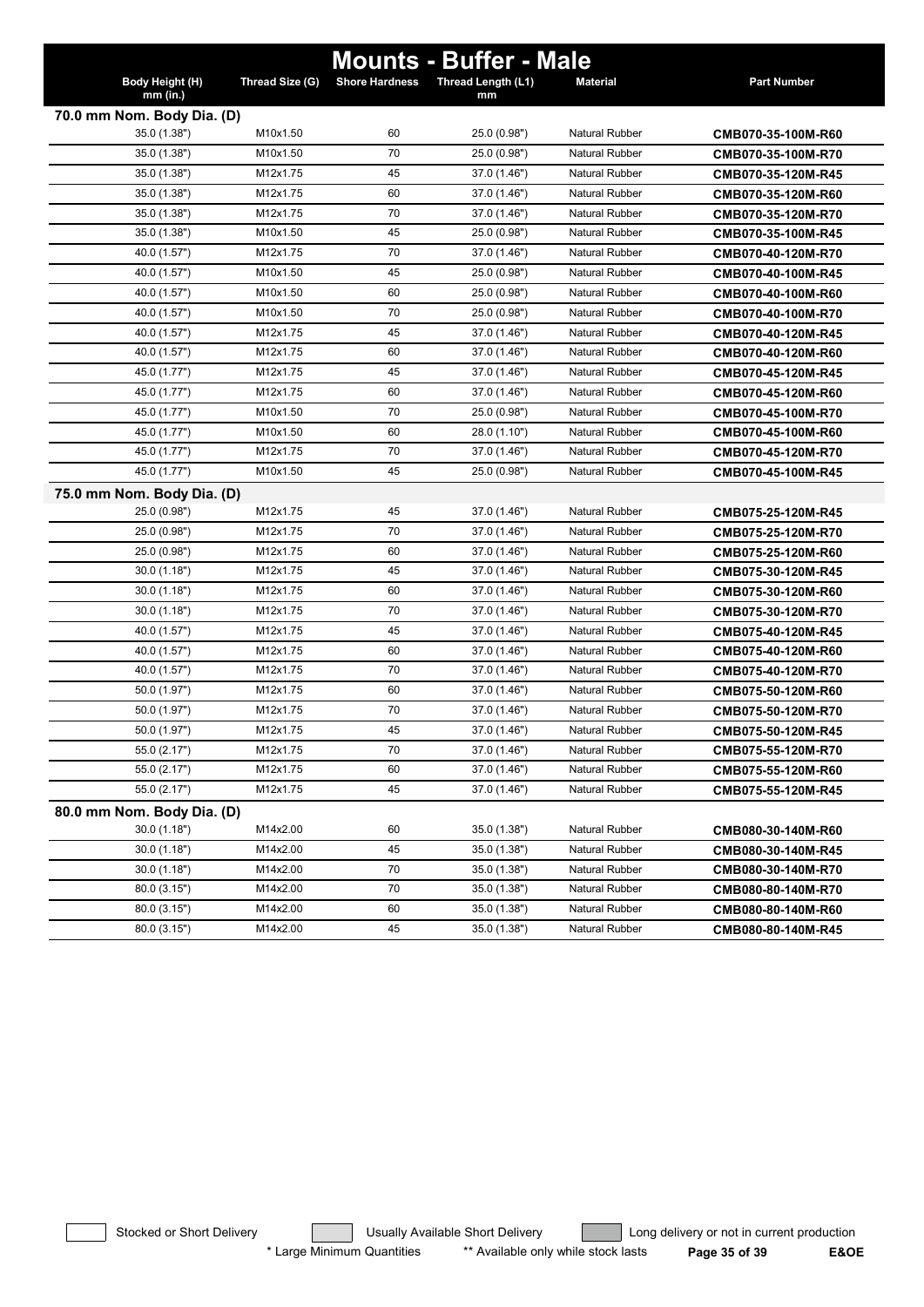|                                             |                    |                       | <b>Mounts - Buffer - Male</b>                                            |                       |                     |
|---------------------------------------------|--------------------|-----------------------|--------------------------------------------------------------------------|-----------------------|---------------------|
| Body Height (H)<br>$mm$ (in.)               | Thread Size (G)    | <b>Shore Hardness</b> | Thread Length (L1)<br>mm                                                 | <b>Material</b>       | <b>Part Number</b>  |
| 100.0 mm Nom. Body Dia. (D)                 |                    |                       |                                                                          |                       |                     |
| 30.0 (1.18")                                | M16x2.00           | 70                    | 41.0 (1.61")                                                             | <b>Natural Rubber</b> | CMB100-30-160M-R70  |
| 30.0(1.18")                                 | M16x2.00           | 60                    | 41.0 (1.61")                                                             | <b>Natural Rubber</b> | CMB100-30-160M-R60  |
| 30.0(1.18")                                 | M16x2.00           | 45                    | 41.0 (1.61")                                                             | <b>Natural Rubber</b> | CMB100-30-160M-R45  |
| 40.0 (1.57")                                | M16x2.00           | 70                    | 44.0 (1.73")                                                             | <b>Natural Rubber</b> | CMB100-40-160M-R70  |
| 40.0 (1.57")                                | M16x2.00           | 45                    | 44.0 (1.73")                                                             | <b>Natural Rubber</b> | CMB100-40-160M-R45  |
| 40.0 (1.57")                                | M16x2.00           | 60                    | 44.0 (1.73")                                                             | <b>Natural Rubber</b> | CMB100-40-160M-R60  |
| 50.0 (1.97")                                | M16x2.00           | 60                    | 41.0 (1.61")                                                             | <b>Natural Rubber</b> | CMB100-50-160M-R60  |
| 50.0 (1.97")                                | M16x2.00           | 70                    | 41.0 (1.61")                                                             | <b>Natural Rubber</b> | CMB100-50-160M-R70  |
| 50.0 (1.97")                                | M16x2.00           | 45                    | 41.0 (1.61")                                                             | <b>Natural Rubber</b> | CMB100-50-160M-R45  |
| 55.0 (2.17")                                | M16x2.00           | 60                    | 41.0 (1.61")                                                             | <b>Natural Rubber</b> | CMB100-55-160M-R60  |
| 55.0 (2.17")                                | M16x2.00           | 45                    | 44.0 (1.73")                                                             | <b>Natural Rubber</b> | CMB100-55-160M-R45  |
| 55.0 (2.17")                                | M16x2.00           | 70                    | 44.0 (1.73")                                                             | <b>Natural Rubber</b> | CMB100-55-160M-R70  |
| 60.0 (2.36")                                | M16x2.00           | 45                    | 44.0 (1.73")                                                             | <b>Natural Rubber</b> | CMB100-60-160M-R45  |
| 60.0(2.36")                                 | M16x2.00           | 70                    | 44.0 (1.73")                                                             | <b>Natural Rubber</b> | CMB100-60-160M-R70  |
| 60.0(2.36")                                 | M16x2.00           | 60                    | 44.0 (1.73")                                                             | <b>Natural Rubber</b> | CMB100-60-160M-R60  |
| 100.0 (3.94")                               | M16x2.00           | 60                    | 44.0 (1.73")                                                             | <b>Natural Rubber</b> | CMB100-100-160M-R60 |
| 100.0 (3.94")                               | M16x2.00           | 70                    | 44.0 (1.73")                                                             | <b>Natural Rubber</b> | CMB100-100-160M-R70 |
| 100.0 (3.94")                               | M16x2.00           | 45                    | 44.0 (1.73")                                                             | <b>Natural Rubber</b> | CMB100-100-160M-R45 |
| Body Length (H)<br>$mm$ (in.)               | <b>Thread Size</b> | <b>Shore Hardness</b> | <b>Mounts - Buffer - Male - Concave Base</b><br>Thread Length (L1)<br>mm | <b>Material</b>       | <b>Part Number</b>  |
| 15.0 mm Nom. Body Dia. (D)                  |                    |                       |                                                                          |                       |                     |
| 14.0(0.55")                                 | M4x0.70            | 60                    | 13.0(0.51")                                                              | <b>Natural Rubber</b> | * CMBV015-14-M04    |
| 20.0 mm Nom. Body Dia. (D)                  |                    |                       |                                                                          |                       |                     |
| 17.0 (0.67")                                | M6x1.00            | 60                    | 18.0(0.71")                                                              | <b>Natural Rubber</b> | * CMBV020-17-M06    |
| 25.0 mm Nom. Body Dia. (D)                  |                    |                       |                                                                          |                       |                     |
| 18.5 (0.73")                                | M6x1.00            | 60                    | 18.0(0.71")                                                              | <b>Natural Rubber</b> | * CMBV025-19-M06    |
| 40.0 mm Nom. Body Dia. (D)                  |                    |                       |                                                                          |                       |                     |
| 28.8 (1.13")                                | M8x1.25            | 60                    | 23.0 (0.91")                                                             | <b>Natural Rubber</b> | * CMBV040-29-M08    |
| 50.0 mm Nom. Body Dia. (D)                  |                    |                       |                                                                          |                       |                     |
| 28.0(1.10")                                 | M10x1.50           | 60                    | 33.0 (1.30")                                                             | <b>Natural Rubber</b> | * CMBV050-28-M10    |
| 70.0 mm Nom. Body Dia. (D)                  |                    |                       |                                                                          |                       |                     |
| 43.0 (1.69")                                | M10x1.50           | 60                    | 30.0(1.18")                                                              | <b>Natural Rubber</b> | * CMBV070-43-M10    |
| 75.0 mm Nom. Body Dia. (D)                  |                    |                       |                                                                          |                       |                     |
| 37.0 (1.46")                                | M12x1.75           | 60                    | 37.0 (1.46")                                                             | <b>Natural Rubber</b> | * CMBV075-37-M12    |
| 100.0 mm Nom. Body Dia. (D)<br>50.0 (1.97") | M16x2.00           | 60                    | 45.0 (1.77")                                                             | <b>Natural Rubber</b> | * CMBV100-50-M16    |
|                                             |                    |                       |                                                                          |                       |                     |
|                                             |                    |                       | <b>Mounts - Buffer - Male - Conical</b>                                  |                       |                     |
| Body Length (H)<br>mm (in.)                 | <b>Thread Size</b> | <b>Shore Hardness</b> | Thread Length (L1)<br>mm                                                 | <b>Material</b>       | <b>Part Number</b>  |
| 30.0 mm Nom. Body Dia. (D)                  |                    |                       |                                                                          |                       |                     |
| 41.0 (1.61")                                | M8x1.25            | 60                    | 16.0(0.63")                                                              | <b>Natural Rubber</b> | CMBC030-41-M08      |
| 30.2 mm Nom. Body Dia. (D)                  |                    |                       |                                                                          |                       |                     |
| 41.3 (1.63")                                | 5/16 UNC (18 TPI)  | 60                    | 15.9(0.63")                                                              | <b>Natural Rubber</b> | CMBC030-41-079C     |
| 34.9 mm Nom. Body Dia. (D)<br>41.3 (1.63")  | 5/16 UNC (18 TPI)  | 60                    | 15.9(0.63")                                                              | <b>Natural Rubber</b> |                     |
|                                             |                    |                       |                                                                          |                       | CMBC035-41-079C     |
| 35.0 mm Nom. Body Dia. (D)<br>41.0 (1.61")  | M8x1.25            | 60                    | 16.0(0.63")                                                              | <b>Natural Rubber</b> |                     |
|                                             |                    |                       |                                                                          |                       | CMBC035-41-M08      |
| 36.0 mm Nom. Body Dia. (D)<br>27.0 (1.06")  | M8x1.25            | 60                    | 20.0 (0.79")                                                             | <b>Natural Rubber</b> |                     |
|                                             |                    |                       |                                                                          |                       | CMBC036-27-M08      |

\* Large Minimum Quantities \*\* Available only while stock lasts **Page 36 of 39 E&OE**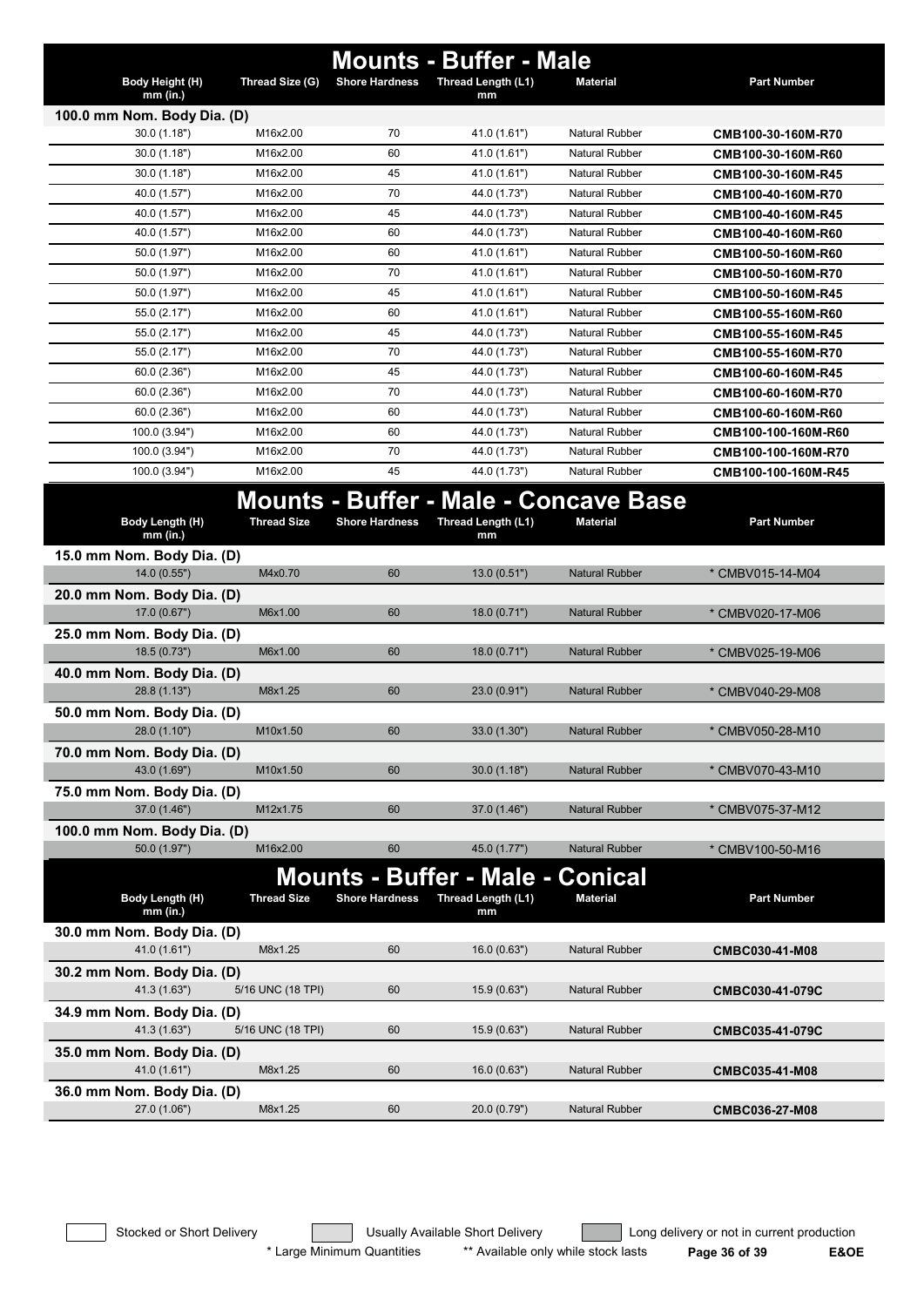| <b>Mounts - Buffer - Special Purpose</b> |                  |                       |                          |                       |                    |  |  |  |  |
|------------------------------------------|------------------|-----------------------|--------------------------|-----------------------|--------------------|--|--|--|--|
| Body Length (H)<br>mm (in.)              | Thread Size      | <b>Shore Hardness</b> | Thread Length (L1)<br>mm | Material              | <b>Part Number</b> |  |  |  |  |
| 23.8 mm Nom. Body Dia. (D)               |                  |                       |                          |                       |                    |  |  |  |  |
| 16.5(0.65")                              | 1/4 UNC (20 TPI) | 60                    | 12.7(0.50")              | Natural Rubber        | CSP-024-17-064C    |  |  |  |  |
| 24.0 mm Nom. Body Dia. (D)               |                  |                       |                          |                       |                    |  |  |  |  |
| 17.0(0.67")                              | M6x1.00          | 60                    | 13.0(0.51")              | <b>Natural Rubber</b> | CSP-024-17-M06     |  |  |  |  |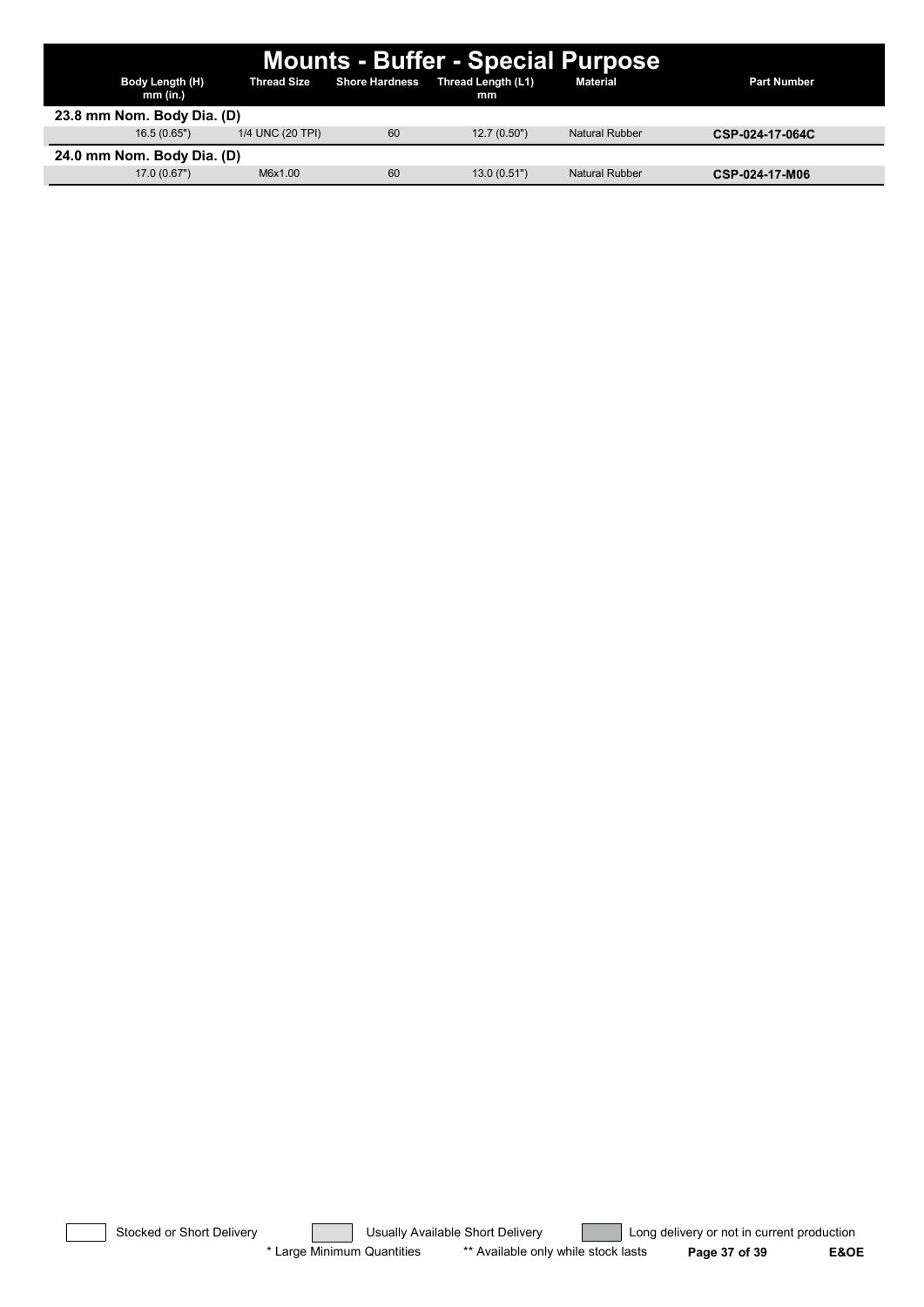## NOTES

We also have many other styles available. The 5 styles listed in this catalogue are the main types of vibration mounts that we sell.

Please enquire if the item you need is not listed.

Below are some pictures of an assortment of other vibration mounts that we can offer.

Captive **Height Adjusters** Turret Mount Levelling Feet T Bush Cone Mounts